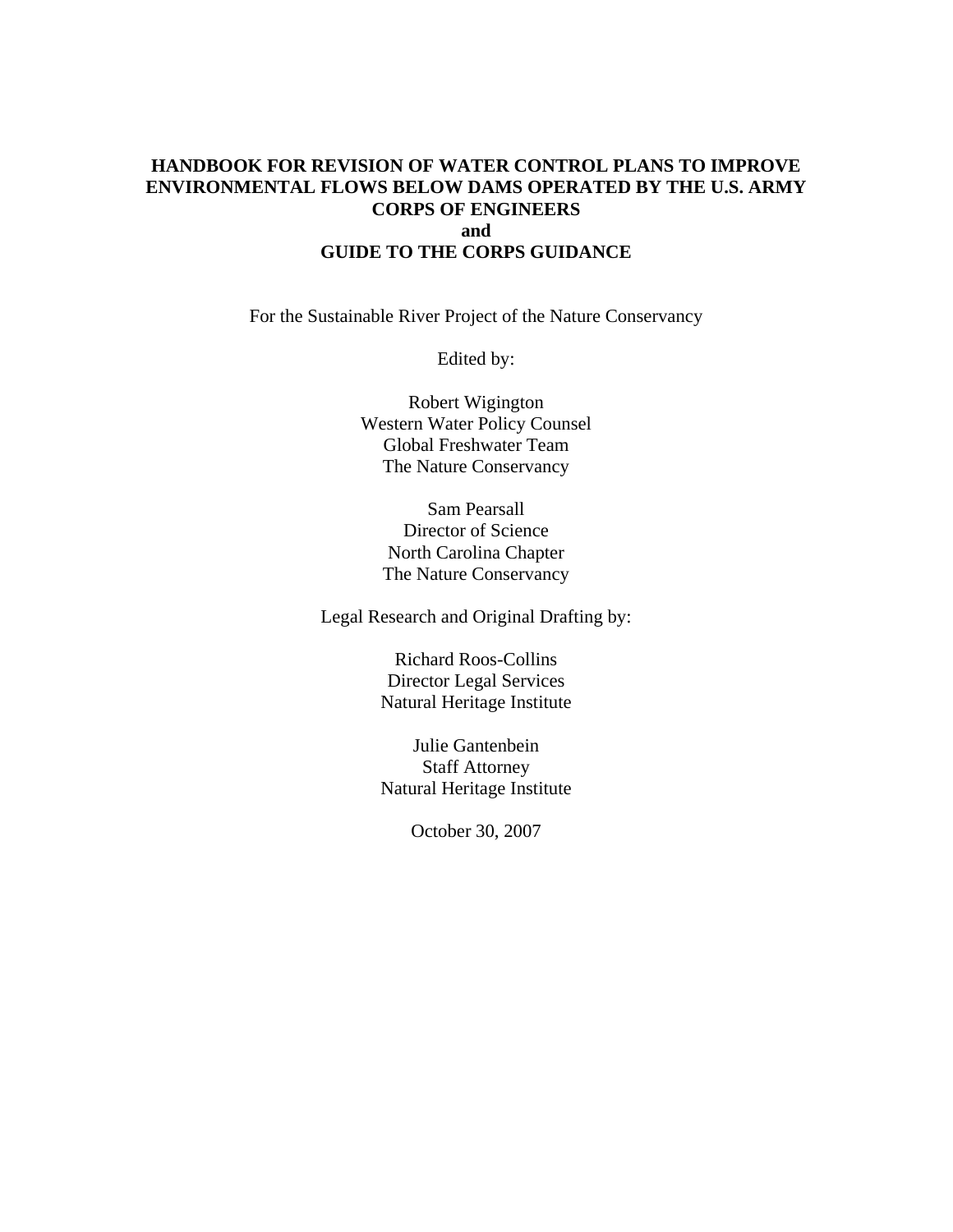# **TABLE OF CONTENTS**

| I.   |                |                                                            |  |  |  |
|------|----------------|------------------------------------------------------------|--|--|--|
|      | A.             |                                                            |  |  |  |
|      |                |                                                            |  |  |  |
|      |                | $2^{n}$                                                    |  |  |  |
|      | B.             |                                                            |  |  |  |
| II.  |                |                                                            |  |  |  |
| III. |                | <b>MAJOR MODIFICATION OF PROJECT DESIGN OR OPERATION 4</b> |  |  |  |
| IV.  |                |                                                            |  |  |  |
|      | A.             |                                                            |  |  |  |
|      | B.             |                                                            |  |  |  |
|      | $\mathbf{C}$ . |                                                            |  |  |  |
|      | D.             |                                                            |  |  |  |
|      |                |                                                            |  |  |  |
|      |                |                                                            |  |  |  |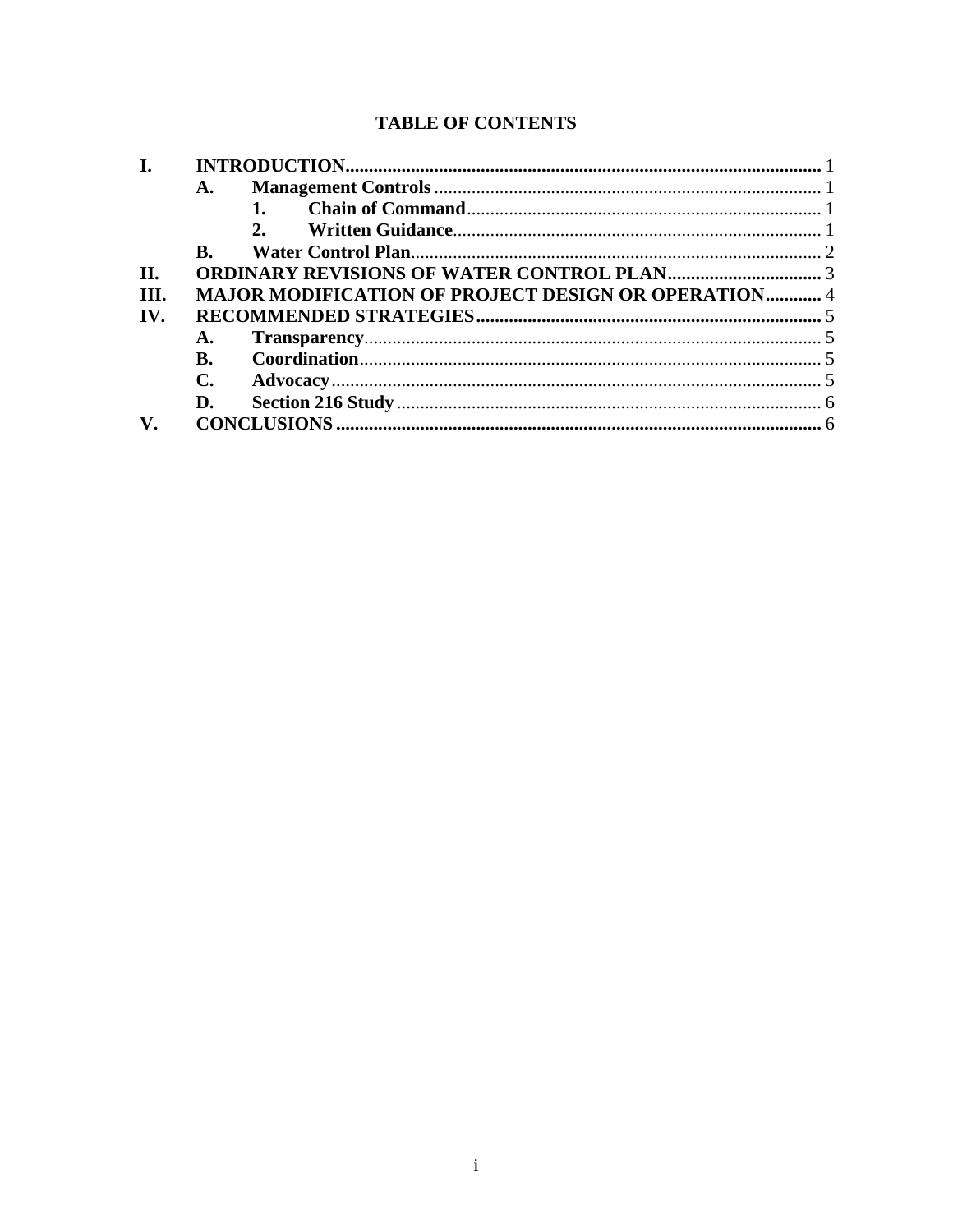# **APPENDICES**

| A.             |    |                                                                   |  |
|----------------|----|-------------------------------------------------------------------|--|
|                | 1. |                                                                   |  |
|                | 2. |                                                                   |  |
| <b>B.</b>      |    |                                                                   |  |
|                | 1. |                                                                   |  |
|                | 2. |                                                                   |  |
|                | 3. |                                                                   |  |
| $\mathbf{C}$ . |    |                                                                   |  |
|                | 1. |                                                                   |  |
|                | 2. |                                                                   |  |
|                |    | a.                                                                |  |
|                |    | b.                                                                |  |
|                |    | Planning Models Improvement Program  11<br>c.                     |  |
| D.             |    |                                                                   |  |
|                | 1. |                                                                   |  |
|                | 2. |                                                                   |  |
|                |    |                                                                   |  |
|                |    | <b>APPENDIX C: SUBSTANTIVE CONTENT OF A WATER CONTROL PLAN 13</b> |  |
| A.             |    |                                                                   |  |
| <b>B.</b>      |    |                                                                   |  |
|                | 1. |                                                                   |  |
|                | 2. | <b>Compliance with the National Environmental Policy Act  14</b>  |  |
|                | 3. |                                                                   |  |
|                | 4. |                                                                   |  |
| $\mathbf{C}$ . |    |                                                                   |  |
|                | 1. |                                                                   |  |
|                |    | Hydrologic and other Environmental Baseline 15<br>a.              |  |
|                |    | $\mathbf{b}$ .                                                    |  |
|                |    | c.                                                                |  |
|                | 2. |                                                                   |  |
|                |    | a.                                                                |  |
|                |    | b.                                                                |  |
|                | 3. |                                                                   |  |
|                | 4. |                                                                   |  |
|                |    | a.                                                                |  |
|                |    | b.                                                                |  |
|                | 5. |                                                                   |  |
|                |    | a.                                                                |  |
|                |    | b.                                                                |  |
|                |    | $c_{\bullet}$                                                     |  |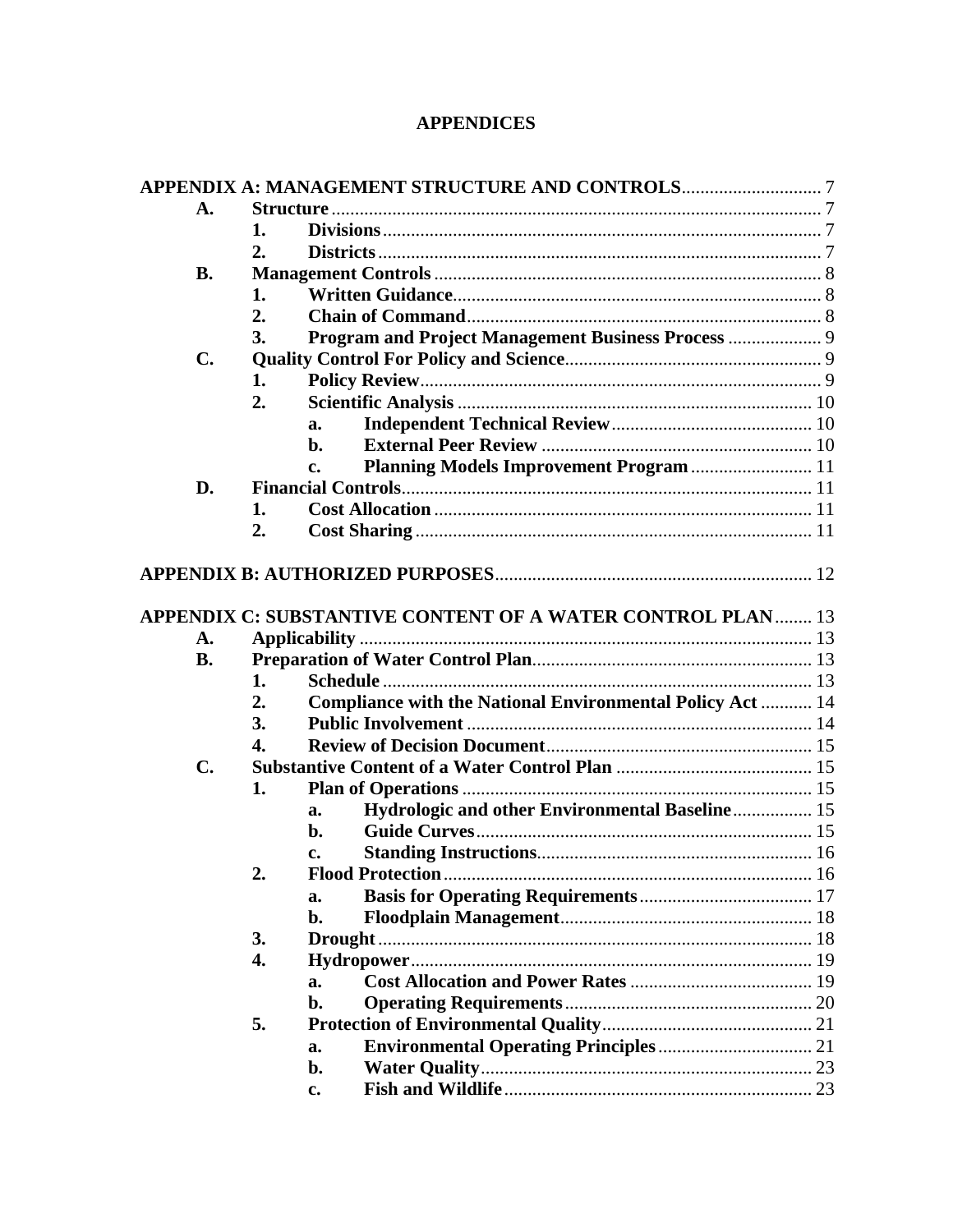|                |    | d.            |                                                                        |    |  |
|----------------|----|---------------|------------------------------------------------------------------------|----|--|
|                | 6. |               |                                                                        |    |  |
|                |    | a.            |                                                                        |    |  |
|                |    | b.            |                                                                        |    |  |
|                |    | c.            |                                                                        |    |  |
|                |    | d.            |                                                                        |    |  |
|                |    |               |                                                                        |    |  |
|                |    |               |                                                                        |    |  |
| A.             |    |               |                                                                        |    |  |
| <b>B.</b>      |    |               |                                                                        |    |  |
| $\mathbf{C}$ . |    |               |                                                                        |    |  |
| D.             |    |               |                                                                        |    |  |
| E.             |    |               |                                                                        |    |  |
| F.             |    |               |                                                                        |    |  |
|                |    |               |                                                                        |    |  |
|                |    |               | <b>APPENDIX E: BASES AND PROCEDURES FOR ORDINARY PLAN REVISION. 33</b> |    |  |
| А.             |    |               |                                                                        |    |  |
|                | 1. |               | Legal Requirements for Environmental Protection  33                    |    |  |
|                | 2. |               |                                                                        |    |  |
|                | 3. |               |                                                                        |    |  |
|                | 4. |               |                                                                        |    |  |
|                | 5. |               |                                                                        |    |  |
| <b>B.</b>      |    |               |                                                                        |    |  |
|                | 1. |               |                                                                        |    |  |
|                | 2. |               |                                                                        |    |  |
|                |    | a.            |                                                                        |    |  |
|                |    | b.            |                                                                        |    |  |
|                | 3. |               |                                                                        |    |  |
|                | 4. |               |                                                                        |    |  |
|                |    |               |                                                                        |    |  |
| A.             |    |               |                                                                        |    |  |
|                | 1. |               |                                                                        |    |  |
|                | 2. |               |                                                                        |    |  |
| <b>B.</b>      |    |               |                                                                        |    |  |
| $\mathbf{C}$ . |    |               |                                                                        |    |  |
|                | 1. |               | <b>Purpose and Classification of Recommended Improvement 38</b>        |    |  |
|                | 2. |               |                                                                        |    |  |
|                | 3. |               |                                                                        |    |  |
|                |    | a.            |                                                                        |    |  |
|                |    | b.            |                                                                        |    |  |
|                |    | $c_{\bullet}$ |                                                                        |    |  |
|                |    | d.            |                                                                        |    |  |
|                |    |               | <b>Problem Statement</b><br>(1)                                        | 40 |  |
|                |    |               | <b>Inventory and Forecast</b><br>(2)                                   | 41 |  |
|                |    |               | <b>Alternative Plans</b><br>(3)                                        | 42 |  |
|                |    |               |                                                                        |    |  |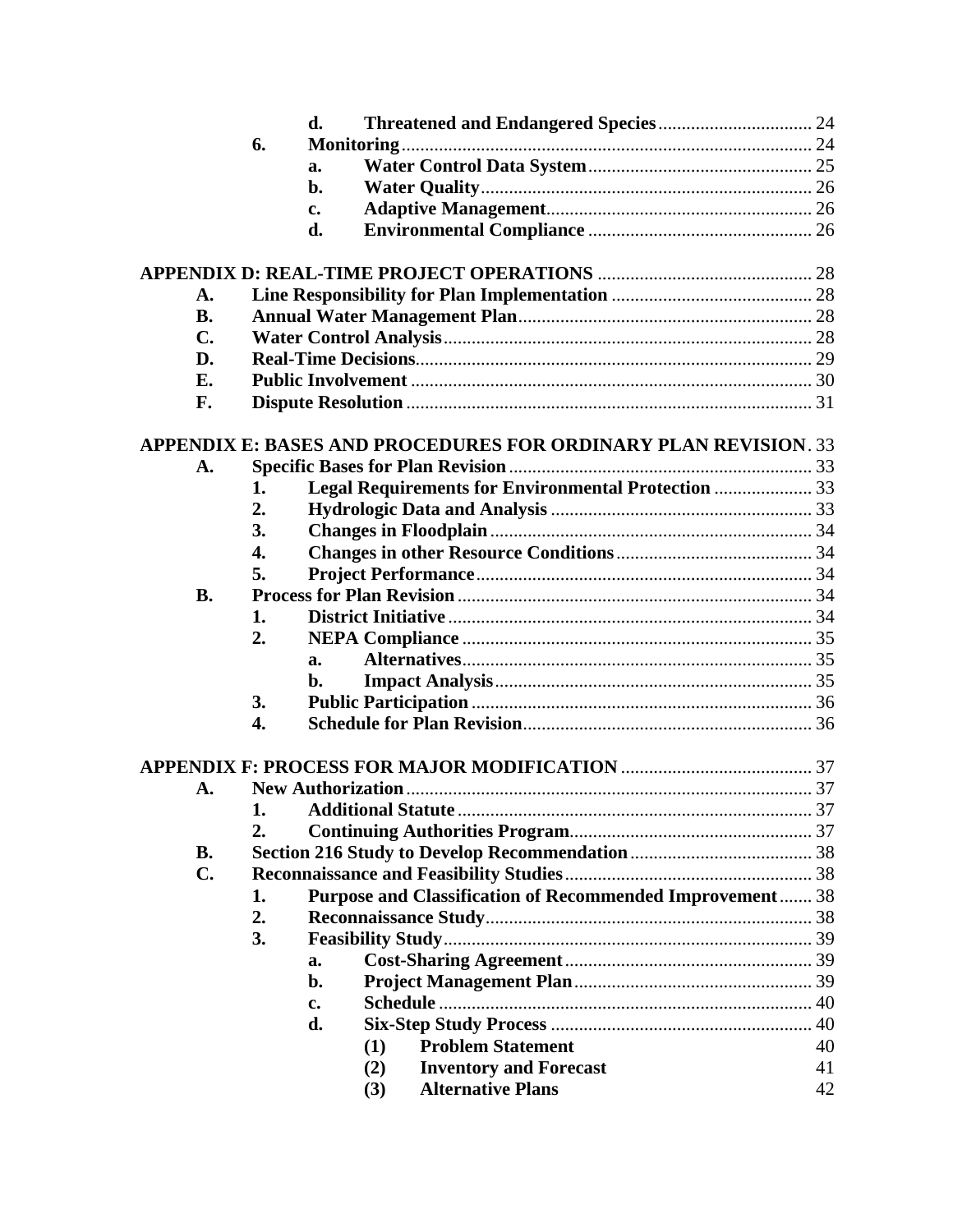|           |                  | (4) | <b>Evaluation of Alternative Plans</b>                          | 44 |  |
|-----------|------------------|-----|-----------------------------------------------------------------|----|--|
|           |                  | (5) | <b>Ranking</b>                                                  | 45 |  |
|           |                  | (6) | Recommendation                                                  | 45 |  |
|           | 4.               |     | <b>Implementation of Section 216 Study Recommendation  46</b>   |    |  |
|           |                  | a.  | <b>Subject to Continuing Authorities Program  46</b>            |    |  |
|           |                  | b.  | Not Subject to Continuing Authorities Program  47               |    |  |
|           |                  |     |                                                                 |    |  |
| A.        |                  |     |                                                                 |    |  |
|           | 1.               |     |                                                                 |    |  |
|           | 2.               |     |                                                                 |    |  |
|           | 3.               |     |                                                                 |    |  |
|           | $\overline{4}$ . |     | <b>Master Plan and Annual Report for Water Control Data</b>     |    |  |
|           |                  |     |                                                                 |    |  |
|           | 5.               |     |                                                                 |    |  |
|           |                  | a.  |                                                                 |    |  |
|           |                  | h.  |                                                                 |    |  |
|           | 6.               |     |                                                                 |    |  |
|           | 7.               |     |                                                                 |    |  |
| <b>B.</b> |                  |     |                                                                 |    |  |
|           | 1.               |     |                                                                 |    |  |
|           | 2.               |     |                                                                 |    |  |
| C.        |                  |     |                                                                 |    |  |
|           | 1.               |     |                                                                 |    |  |
|           | 2.               |     |                                                                 |    |  |
|           | 3.               |     |                                                                 |    |  |
| D.        |                  |     |                                                                 |    |  |
|           | 1.               |     |                                                                 |    |  |
|           | 2.               |     |                                                                 |    |  |
| E.        |                  |     | Freedom of Information Act and Other Sunshine-in-Government     |    |  |
|           |                  |     |                                                                 |    |  |
|           |                  |     | <b>APPENDIX H: BASIS FOR REVISION OF WATER CONTROL PLAN FOR</b> |    |  |
|           |                  |     |                                                                 |    |  |
|           |                  |     |                                                                 |    |  |
|           |                  |     | APPENDIX I: ENVIRONMENTAL ASSESSMENT OF REVISED WATER           |    |  |
|           |                  |     |                                                                 |    |  |
|           |                  |     |                                                                 |    |  |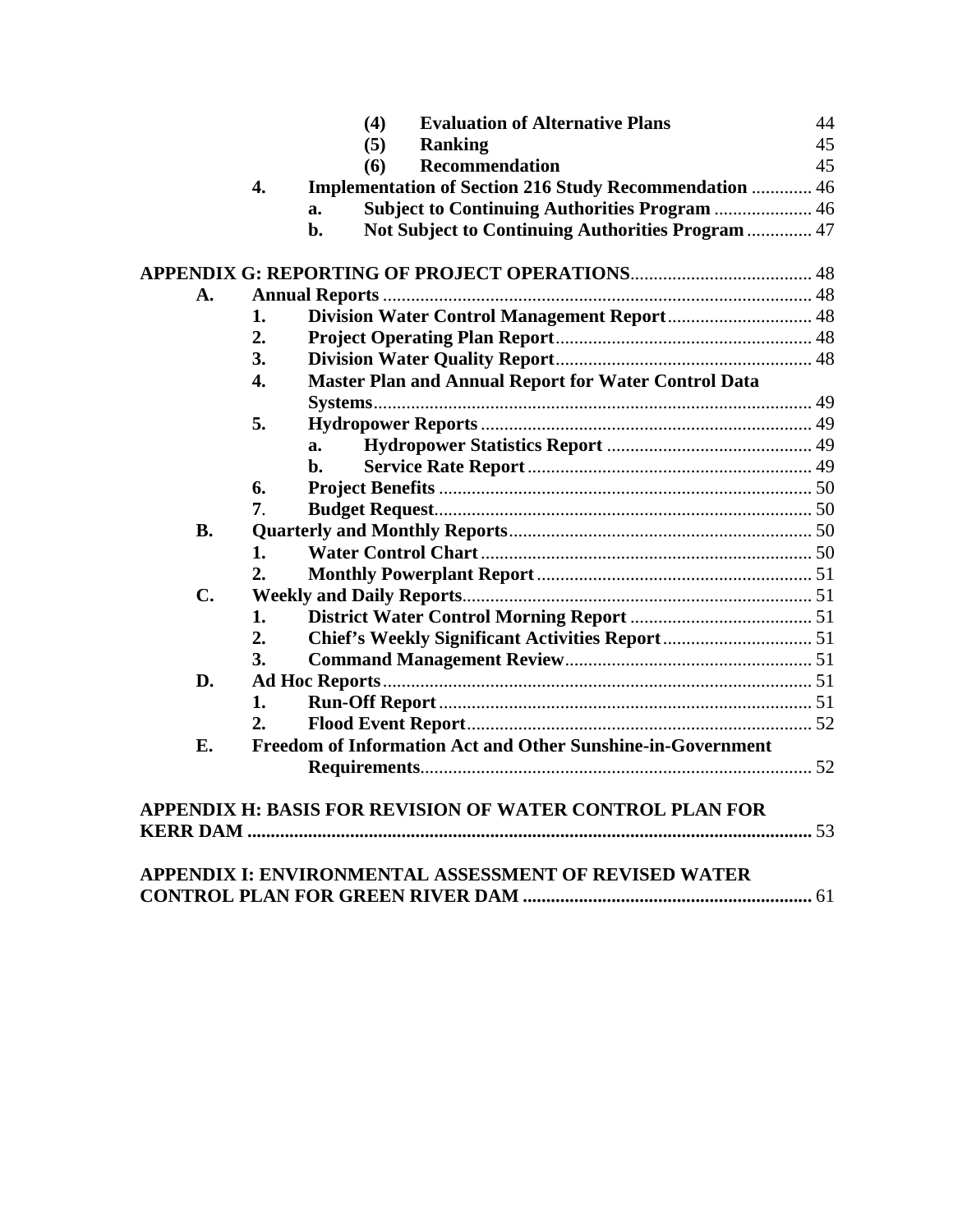# <span id="page-5-0"></span>**I. INTRODUCTION**

This handbook offers a set of basic strategies for The Nature Conservancy's effective participation in the revision of Water Control Plans for Corps dams to improve environmental flows, and in the real-time operation of such dams to that end. These strategies are based on a careful and current review of the Corps extensive written guidance (totaling several linear feet) and the Conservancy's experience with the revision of the operations and Water Control Plans for Corps dams on the Green River in Kentucky and the Roanoke River in North Carolina. Much of the review of the Corps written guidance is organized into appendices on the Corps management structure, authorized purposes, substantive content of a Water Control Plan, realtime operations, bases and procedures for ordinary revision of a Water Control Plan, the process for revising a Water Control Plan as a major modification of a Corps project, and Corps reporting on dam operations. Two more appendices consist of a key step by the Conservancy in the application of this approach to the revision of the Water Control Plan for the Kerr dam on the Roanoke River, and of the environmental assessment of an actual plan revision for the Green River dam that the Conservancy helped to develop.

### **A. Management Controls**

# **1. Chain of Command**

The Corps has a chain of command. The chain involves very substantial delegation from Headquarters to District. Thus, real-time operation of a project is the responsibility of a District, subject to limited oversight of Division, and is rarely referred to Headquarters for any review or approval. Other decisions, such as a District's recommendation to substantially modify the authorized design of a project, require sequential review and approval of Division and Headquarters. The Corps management structure and controls are discussed in *Appendix A*.

# **2. Written Guidance**

 The extensive written guidance that governs the operation of dams, reservoirs, locks, and associated levees by all levels of the Corps consists of: Engineer Circulars (EC), Engineer Directives (ED), Engineer Manuals (EM), Engineer Pamphlets (EP), and Engineer Regulations  $(ER).$ <sup>[1](#page-5-1)</sup> The Corps adopts and implements a Water Control Plan for each dam and reservoir,<sup>[2](#page-5-2)</sup>  $lock<sup>3</sup>$  $lock<sup>3</sup>$  $lock<sup>3</sup>$  and associated levee<sup>[4](#page-5-4)</sup> which it owns and operates.

<span id="page-5-1"></span> $\frac{1}{1}$ All of these documents are available at: [http://www.usace.army.mil/pubtypes.html.](http://www.usace.army.mil/pubtypes.html)

<span id="page-5-2"></span><sup>2</sup> Flood Control Act of 1944, P.L. 78-534 (58 Stat. 887), 33 U.S.C. § 709. *See* ER 1110-2- 240, ¶ 4.a and ¶ 6.a.

<span id="page-5-3"></span><sup>3</sup> ER 1110-2-240, ¶6.a.

<span id="page-5-4"></span><sup>4</sup> EM 1110-2-3600, ¶ 2-2.f - 2.2.g.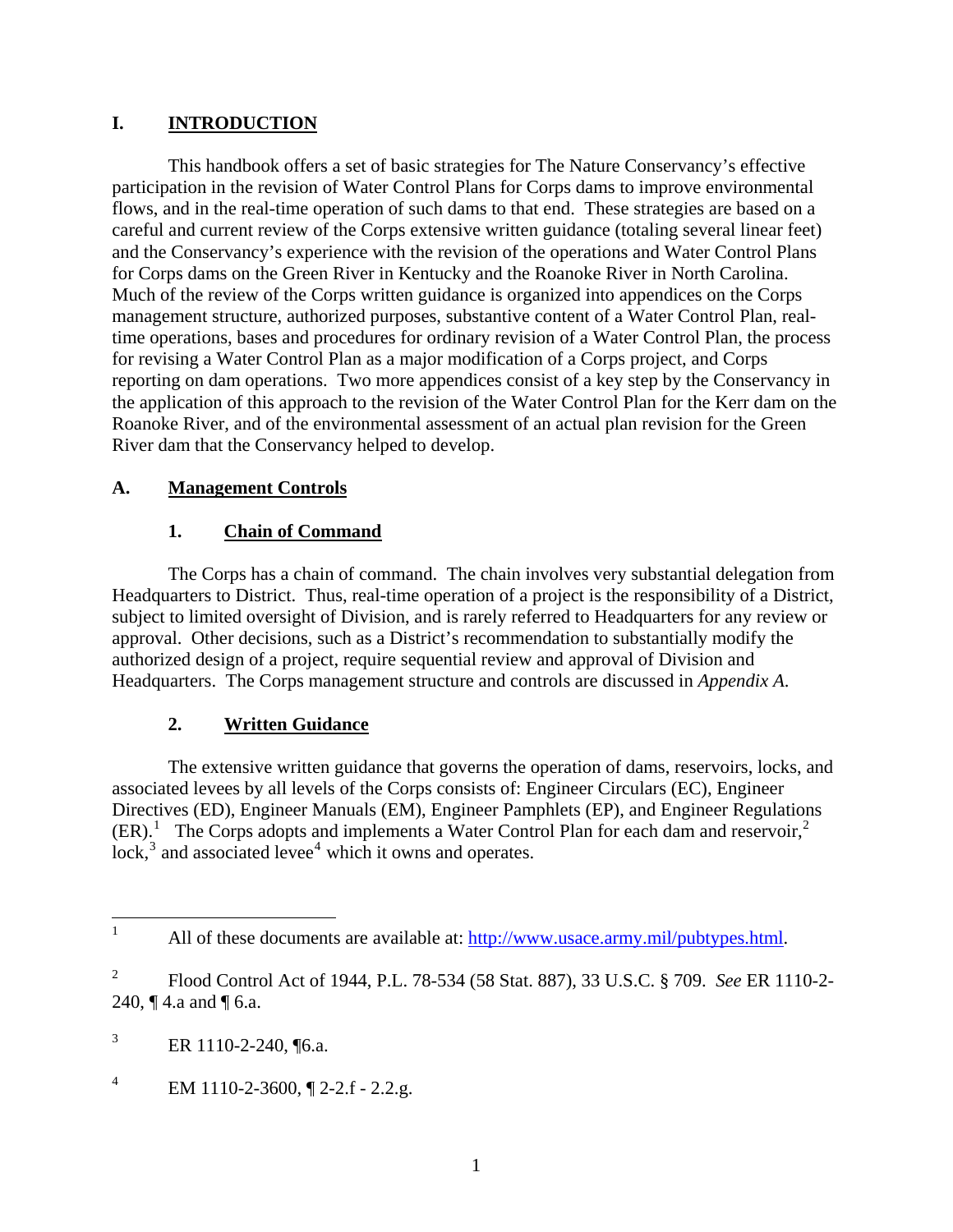#### <span id="page-6-0"></span>**B. Water Control Plan**

A Water Control Plan governs the storage and release of flow at each project to achieve flood protection and other authorized purposes for a given project.<sup>[5](#page-6-1)</sup> Each Corps dam is authorized by a specific statute, subject only to a limited exception under the 1965 Flood Control Act whereby the Chief may provide administrative authorization for a small project of \$15 million or less.<sup>[6](#page-6-2)</sup> An authorizing statute establishes the purposes of Corps project, at a minimum including flood control or navigation. It may also describe generally the physical design and operation, by reference to a pre-construction feasibility or other report from the Corps.[7](#page-6-3)

The Corps now deems water quality, protection of fish and wildlife, and recreation to be purposes for each of its projects, even if the original authorizing statute did not specify those purposes. This is because the 1972 Clean Water Act, 1958 Fish and Wildlife Coordination Act, and other federal laws establish these as purposes generally applicable to all federal facilities.<sup>[8](#page-6-4)</sup> All authorized purposes of Corps dams are discussed in *Appendix B.*

 A Water Control Plan is intended to achieve the "optimum" benefits for all project purposes, within legal and physical constraints.<sup>[9](#page-6-5)</sup> The Corps manages water resources "to balance the environmental and developmental needs of the Nation," in accordance with general laws as well as the authorizing statute for a project.<sup>[10](#page-6-6)</sup> The preparation and substantive content of a Water Control Plan is addressed in *Appendix C* and real-time dam operations are addressed in *Appendix D*. The following aspects of Water Control Plans in *Appendix C* may warrant extra attention: Compliance with the National Environmental Policy Act (Section B.2.); Flood Protection (Section C.2.); Hydropower (Section C.4.); Protection of Environmental Quality  $(C.5.)$ 

<span id="page-6-3"></span>7 EP 1165-2-1, ¶ 2-1.b.

<span id="page-6-4"></span>8 EM 1110-2-3600, ¶ 3-3.b(3)(a). As general policy, the Corps gives "…appropriate consideration to all applicable Congressional Acts relating to operation of Federal facilities, i.e., Fish and Wildlife Coordination Act (P.L. 85-624), Federal Water Project Recreation Act-Uniform Policies P.L. 89-72), National Environmental Policy Act of 1969 (P.L. 91-190), and Clean Water Act of 1977 (P.L. 95-217)." ER 1110-2-240, ¶ 6.a.

<span id="page-6-5"></span>9 ER 1110-2-240, ¶ 6.a.

<span id="page-6-6"></span><sup>10</sup> EP 1165-2-1, ¶ 3-1.

<span id="page-6-1"></span> 5 ER 1110-2-240, ¶ 5.a. A Water Control Plan is implemented through a Water Control Manual, which states the functional requirements for operation. EM 1110-2-3600,  $\P$ 9-4.a(2), (3); ER 1110-2-230, ¶ 9.a.

<span id="page-6-2"></span><sup>6</sup> EP 1165-2-1, ¶ 2-1.b.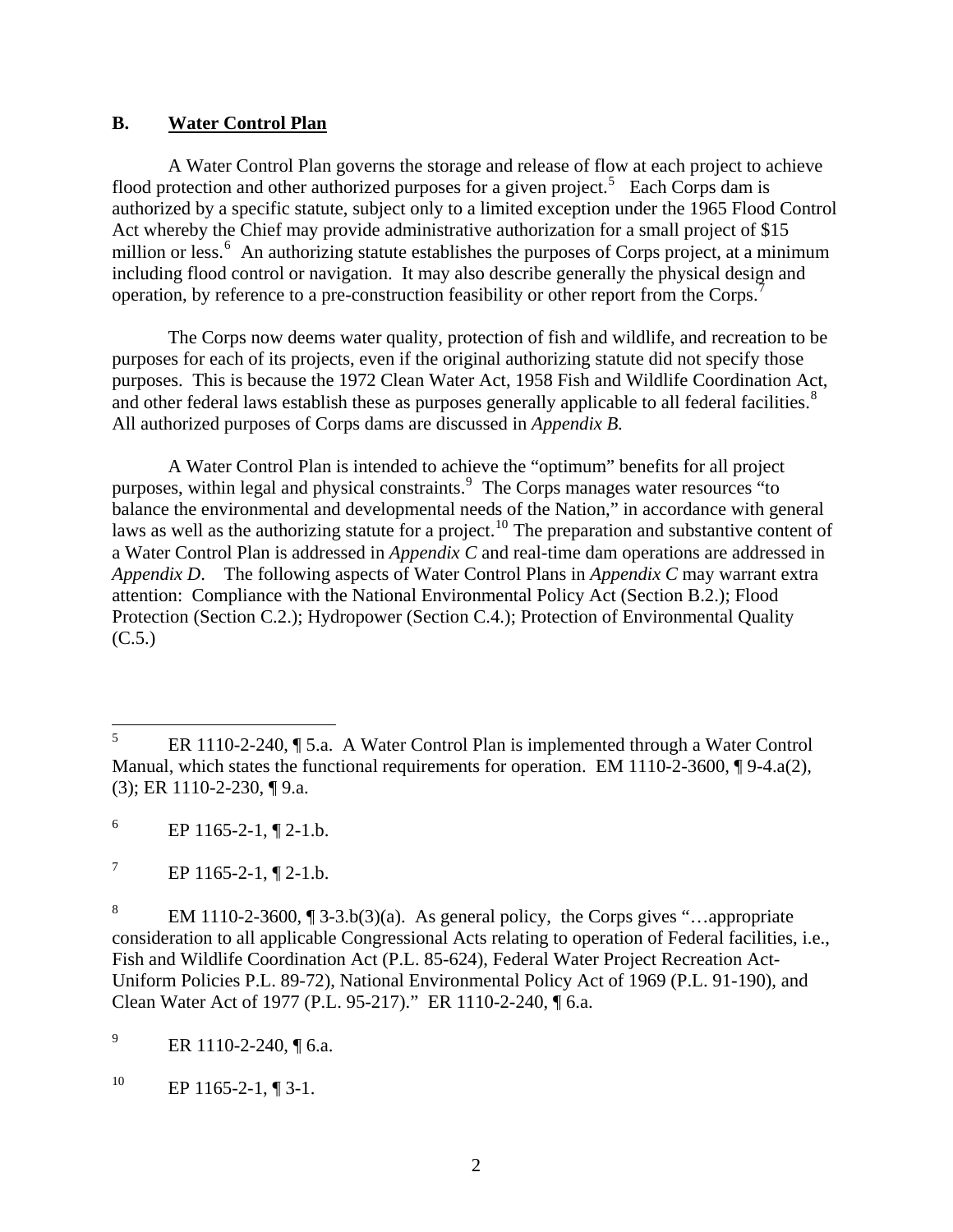#### <span id="page-7-0"></span>**II. ORDINARY REVISIONS OF WATER CONTROL PLAN**

 The Corps has a fundamental responsibility to manage each project to serve the public interest. This confers a "...broad authority for making, as part of its operations and maintenance efforts, reasonable changes and additions to project facilities within the project boundaries as may be needed to properly operate the project or minimize maintenance."<sup>[11](#page-7-1)</sup>

 The Corps will take "necessary actions" to keep each Water Control Plan (and Manual) up-to-date.<sup>[12](#page-7-2)</sup> Specifically, the plan will be "…revised as necessary to conform with changing requirements resulting from developments in the project area and downstream, improvements in technology, new legislation and other relevant factors, provided such revisions comply with existing Federal regulations and established Corps of Engineers policy."<sup>[13](#page-7-3)</sup> "The Corps is responsible for insuring the maximum sustained public benefits from each of its projects for all desirable purposes, including power, as integral parts of comprehensive plans for the regulation, control, conservation and utilization of water resources. Consistent with project authorizations, this is a continuing responsibility throughout the planning, design, construction and operation phases."<sup>[14](#page-7-4)</sup>

 The District uses long-term forecasts and modeling to evaluate whether standard operations (as provided in a Water Control Plan) should be modified to better achieve the project objectives in unusual circumstances.<sup>[15](#page-7-5)</sup> Indeed, "...there is a need to re-evaluate the current regulation as conditions change from those contained in the water control studies, in order to reflect the effects of the current operating experience on future regulation."<sup>[16](#page-7-6)</sup> By maintaining "continuity and surveillance of system regulation, long-term analyses provide the water manager with the ability to anticipate future conditions that may be adverse to meeting the overall water management goals and to take appropriate corrective action in time to be effective."<sup>[17](#page-7-7)</sup> The specific bases and procedures for ordinary revision of a Water Control Plan are discussed in *Appendix E*.

 The Corps recognizes that Districts do not consistently or timely revise Water Control Plans:

- <span id="page-7-1"></span> $11$ ER 1165-2-119, ¶ 8.a.
- <span id="page-7-2"></span><sup>12</sup> ER 1110-2-240,  $\P$  6.b.
- <span id="page-7-3"></span><sup>13</sup> ER 1110-2-240, ¶ 6.c.
- <span id="page-7-4"></span> $^{14}$  EP 1165-2-1, ¶ 16-1.
- <span id="page-7-5"></span><sup>15</sup> EM 1110-2-3600,  $\sqrt{6}$ -6.d(1).
- <span id="page-7-6"></span><sup>16</sup> EM 1110-2-3600,  $\sqrt{6}$ -6.a(1).
- <span id="page-7-7"></span><sup>17</sup> EM 1110-2-3600,  $\sqrt{6}$ -6.d(1).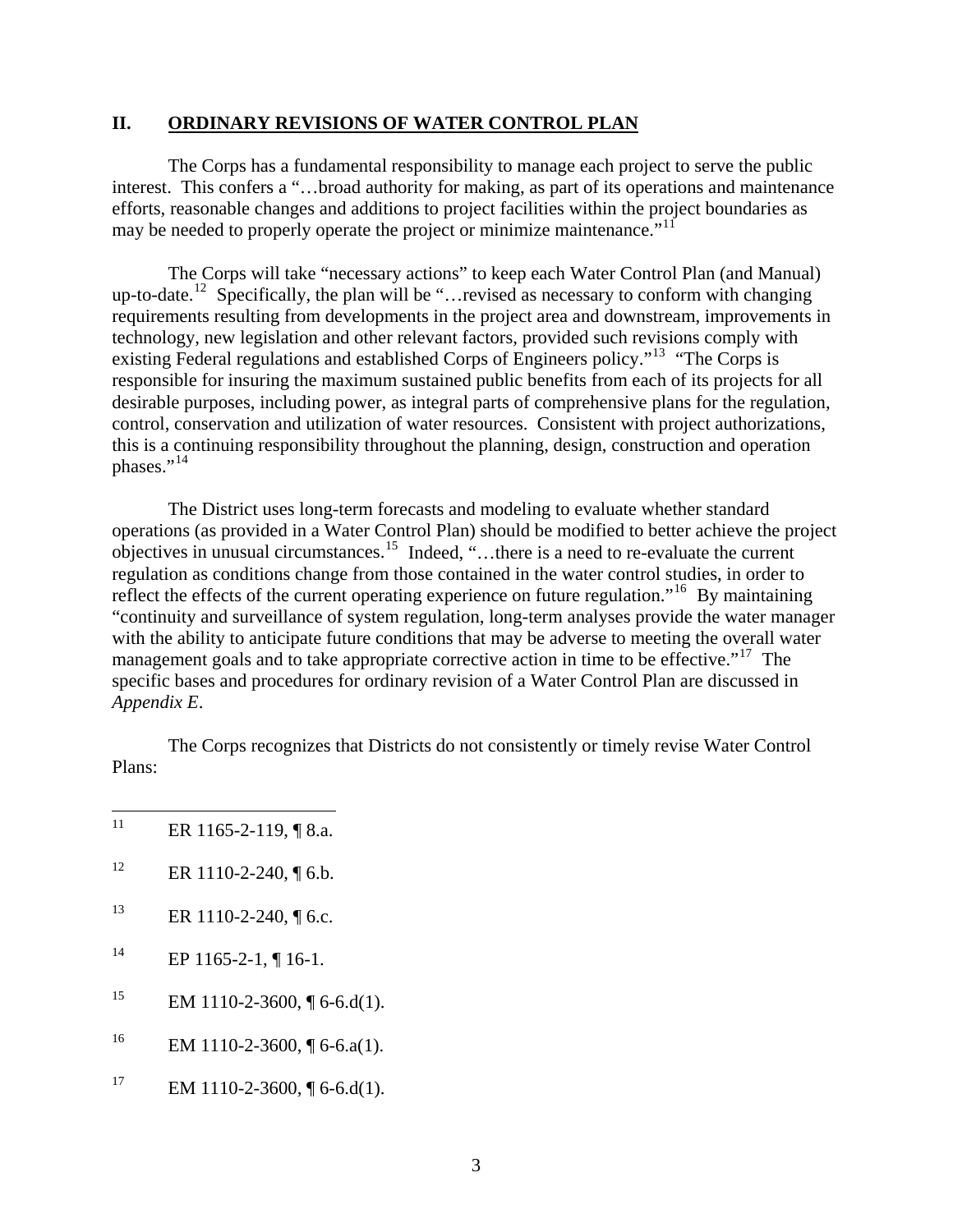<span id="page-8-0"></span>"[D]elays in revision often result from budget and manpower constraints, and the high proficiency of water control managers in performing their duties; i.e., management often decides it can get by without updating the documents and, consequently, assigns this task a very low priority. Continual vigilance by responsible water control managers is required to overcome this unfortunate dilemma."<sup>[18](#page-8-1)</sup>

# **III. MAJOR MODIFICATION OF PROJECT DESIGN OR OPERATION**

 Most revisions of a Water Control Plan do not require new authorization and may be lawfully accomplished through the procedures detailed in *Appendix E.* "Further Congressional authorization is not required to add municipal and industrial water supply, water quality, and recreation and fish and wildlife purposes if the related previsions in regulation would not significantly affect operation of the project for the original project purposes."<sup>[19](#page-8-2)</sup> That means that the District, subject to the ordinary oversight of its Division, has authority to revise a Water Control Plan to implement such general purposes in a manner not inconsistent with the original or other specific project purposes.

 Because authorized purposes are now so broad, the Corps can usually revise a Water Control Plan through the standard procedures described in *Appendix E*. "Significant modifications" to a completed project require further authorization from Congress,<sup>[20](#page-8-3)</sup> however, unless covered by the Continuing Authorities Program  $(CAP)$ .<sup>[21](#page-8-4)</sup> Such modifications include: addition of certain new project purposes, designation of new beneficiaries in areas not previously included within the authorization, construction of a new facility, and acquisition of new real property, including easements and similar interests therein.<sup>[22](#page-8-5)</sup> The Corps may undertake a study, under authority of Section 216 of the 1970 Flood Control Act, to recommend such modifications. The process for revising a Water Control Plan that is considered a significant modification of a project's authorized purposes is described in *Appendix F.* 

<span id="page-8-4"></span><sup>21</sup> There are ten continuing authorities: Section 14, Flood Control Act of 1946; Section 103, River and Harbor Act of 1962; Section 107, River and Harbor Act of 1960; Section 107, River and Harbor Act of 1968; Section 145, Water Resources Development Act of 1976; Section 204, Water Resources Act of 1992; Section 206, Water Resources Development Act o1996; Section 208, Flood Control Act of 1954; and Section 1135, Water Resources Development Act of 1986. ER 1105-2-100, Appendix F, Table 2-F.

<span id="page-8-5"></span><sup>22</sup> ER 1165-2-119, ¶ 5.

<span id="page-8-1"></span><sup>18</sup> EM 1110-2-3600, ¶ 3-6.a.

<span id="page-8-2"></span><sup>19</sup> ER 1165-2-119,  $\sqrt{8}$  8.c.

<span id="page-8-3"></span><sup>&</sup>lt;sup>20</sup> ER 1165-2-119, ¶ 5.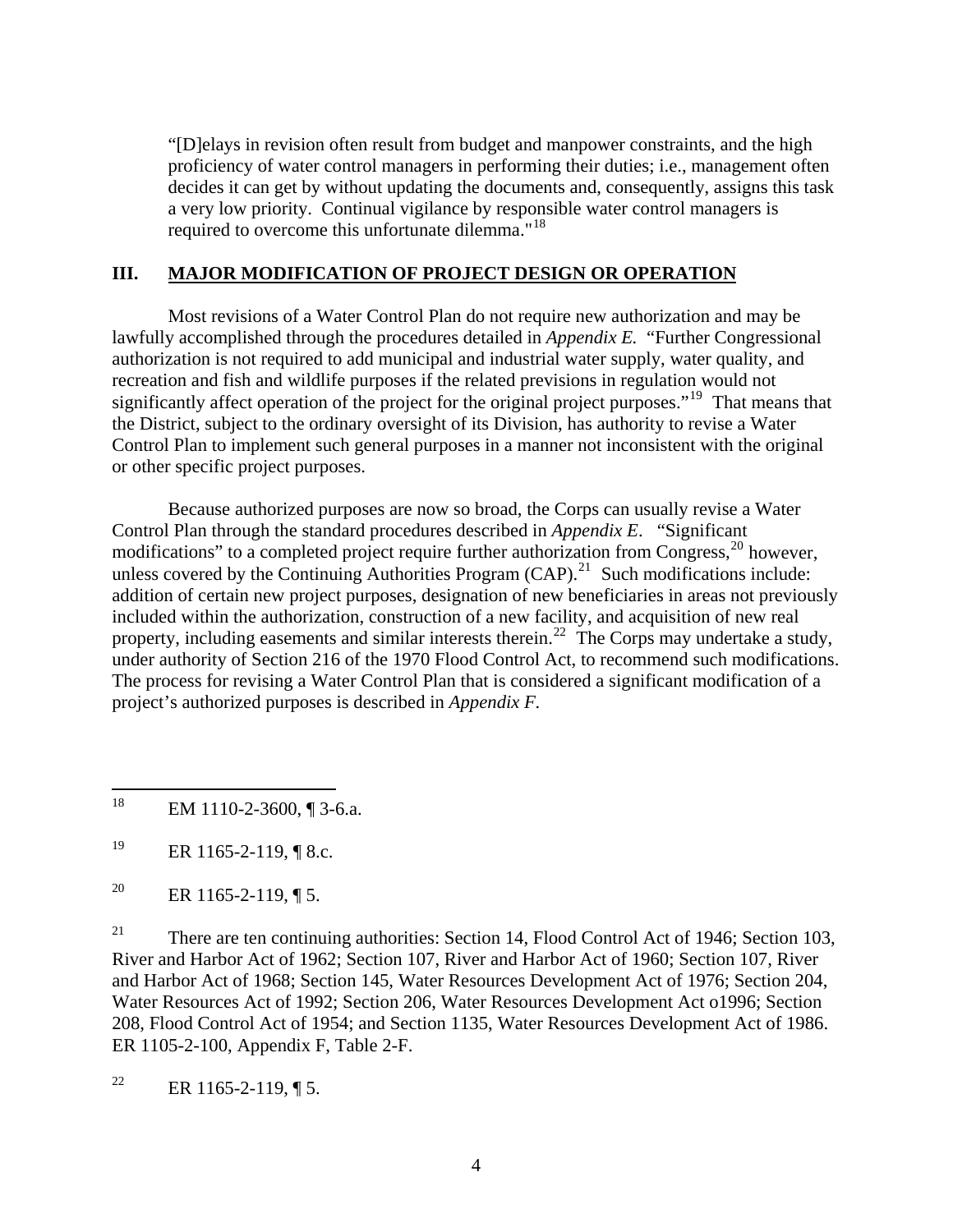#### <span id="page-9-0"></span>**IV. RECOMMENDED STRATEGIES**

#### **A. Transparency**

 For any Corps dam of interest, The Conservancy should ask the District, and specifically its Water Management Center, to provide: the Water Control Plan, including Manual, Standing Instructions, and any revisions, as described in *Appendix C*; Annual Water Management Plan described in *Appendix D*, Section B; the nature and composition of any standing committee, as also described in *Appendix D*, Section E; and recent annual and other reports listed in *Appendix G.* Collectively, these documents are the most accurate written description how the Corps operates the project. In turn, this disclosure will alert The Conservancy if the District has not published one or more of these required documents.

The Conservancy should also examine the full congressional history of any project authorization and discuss with the Corps the extent to which the improvement of environmental flows downstream of any Corps dam is consistent with the optimization of all authorized project purposes. One starting point is the Corps' catalog of authorized purposes for all of its dams as of 1994; see *Appendix B*. Such a review of the congressional history and project documentation is exemplified by an October 4, 2007 memorandum to Sam Pearsall (Director of Conservation Science, North Carolina Chapter, The Nature Conservancy, sampearsall@tnc.org) on the Revision of the Water Control Plan for the John K. Kerr dam. See *Appendix H.*

#### **B. Coordination**

 The Conservancy may conclude that the Water Control Plan, as written or implemented, may be improved for environmental or other purposes. The Conservancy should approach the District to discuss specific concerns and offer to contribute technical expertise. Such expertise may take the form of: modeling alternative operations, or sharing the gaging or other monitoring results for your properties affected by project operations.

The Conservancy may also request that the District consult on real-time operations or plan revision. If you have the support of other stakeholders, you may also ask the District to form a standing committee for this purpose. This positive approach, which is a form of quiet diplomacy, is critical motivation to a District and its staff to consider changes to their status quo.

#### **C. Advocacy**

The Conservancy may file a letter with the District Commander, or undertake more formal advocacy, if the District has not revised the Water Control Plan as required, prepared annual or other reports, or otherwise timely and adequately responded to quiet diplomacy. Options for escalating a policy dispute include:

A written request that the District refer the policy dispute to Headquarters' Division of Policy and Policy Compliance, for a Guidance Letter, as described in *Appendix A*, Section C.1: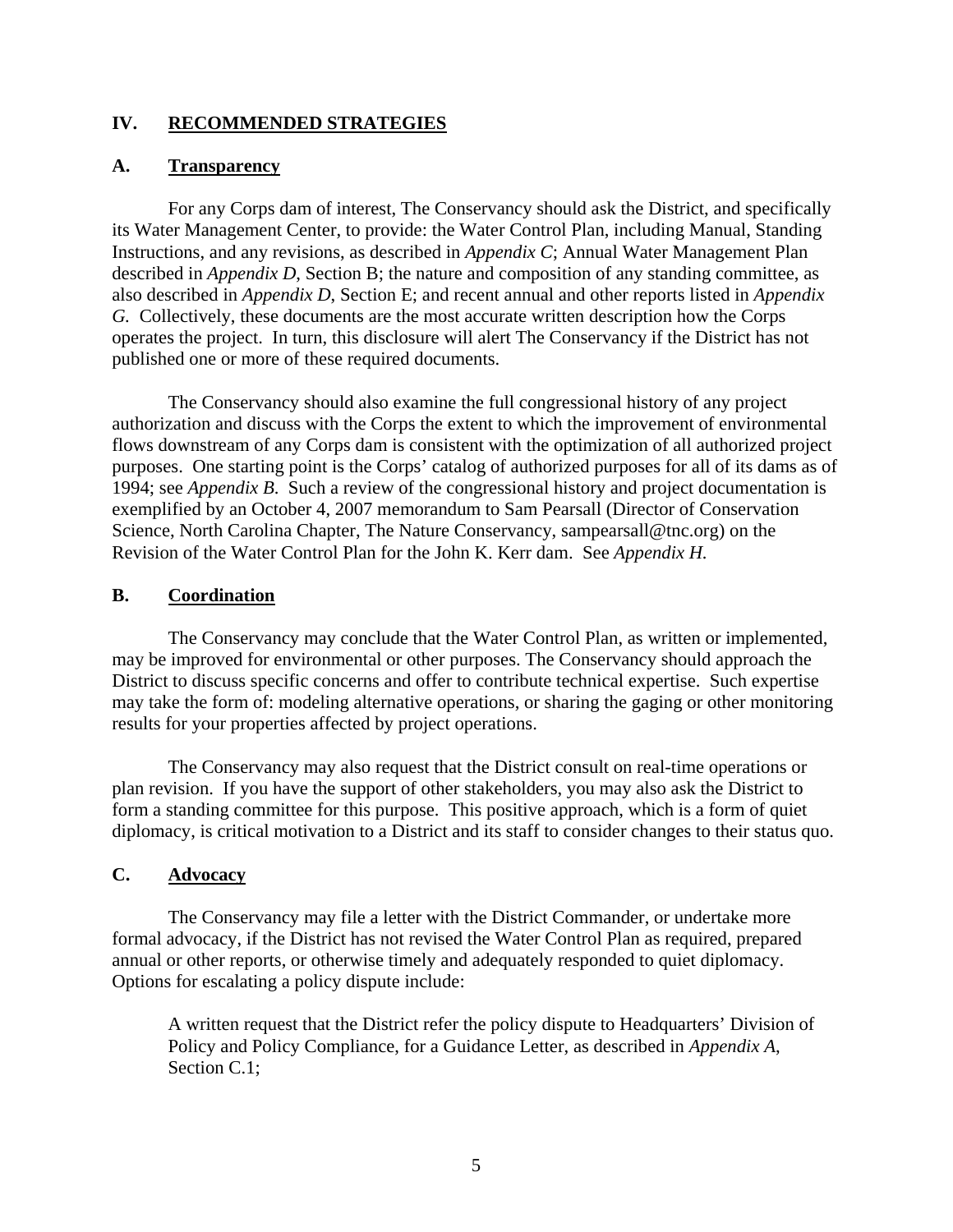<span id="page-10-0"></span>A request that the District include the dispute, including your recommendations, in the appropriate reports to Division and Headquarters, as described in *Appendix G*; and

Participation in the rate proceeding before the Power Marketing Administration (PMA) or Federal Energy Regulatory Commission, as appropriate, if the dispute involves the PMA's efforts to maximize power generation at the expense of other project functions, as discussed in *Appendix C,* Section D.4(a).

# **D. Section 216 Study**

We recommend against use of a Section 216 study to revise a Water Control Plan, other than exceptional circumstances. Because such a study is funded outside of District's ordinary budget request, the study will likely be delayed as a result of inadequate funding. Further, this special procedure is unnecessary to modify a plan for the purpose of ecological sustainability, provided the recommended operations do not impair flood control, navigation, or other project purposes. The Conservancy was able to obtain an ordinary revision of a Water Supply Plan for the Green River dam to improve environmental flows without a Section 216 study.<sup>[23](#page-10-1)</sup> See *Appendix I*.

# **V. CONCLUSIONS**

 $\overline{a}$ 

 Under the Corps own written guidance, project operations must comply with water quality standards and otherwise contribute to ecological sustainability, in addition to achieving the original purposes such as flood protection or navigation. Each District and Division must prepare and disclose a Water Control Plan, along with implementing and reporting documents for each project. The Conservancy should systematically use the opportunities provided by these internal rules to assist the Corps in the revision of Water Control Plans and operations to improve environmental flows.

<span id="page-10-1"></span> $23$  The reference in the Environmental Assessment to revising this Water Control Plan pursuant to Section 216 of the 1970 Flood Control Act is a misnomer.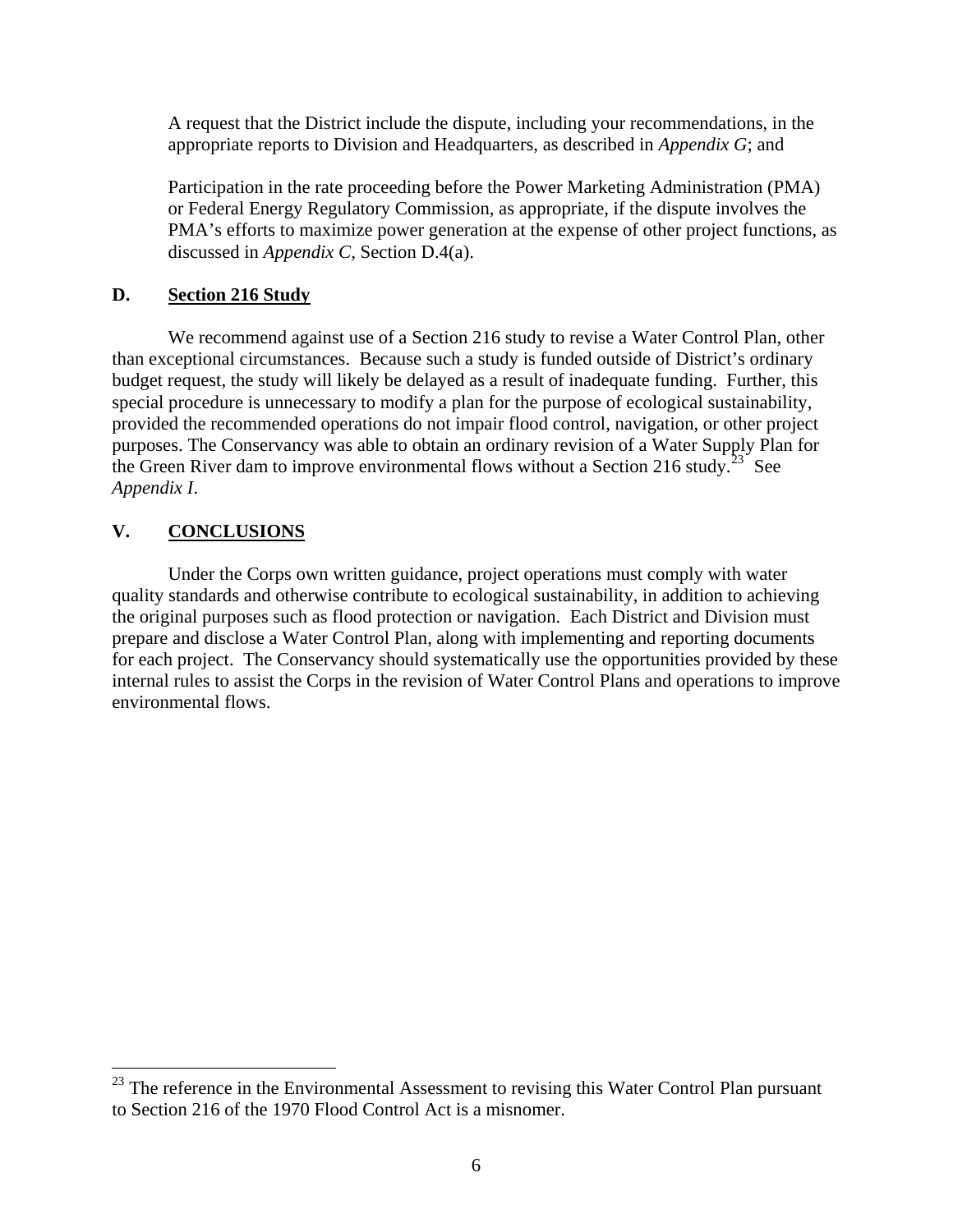# <span id="page-11-0"></span>**APPENDIX A: MANAGEMENT STRUCTURE AND CONTROLS**

The Corps is a Major Command within the U.S. Army. It has military and civilian directorates. Of course, domestic projects are under the civilian directorate.

#### **A. Structure**

The Directorate of Civil Works has subordinate Headquarters offices responsible for engineering and construction, security, operations, and policy. $^{24}$  $^{24}$  $^{24}$ 

# **1. Divisions**

The Civil Works Directorate has Divisions, also known as Major Subordinate Commands, throughout the nation. These have jurisdiction over specified geographical areas, usually based on watershed boundaries. Their function is "oversight of district programs, to ensure that district programs are producing quality products on time and within budget, and to support policy compliance." They do not conduct technical reviews. $^{25}$  $^{25}$  $^{25}$ 

### **2. Districts**

Each Division has Districts, also known as District Commands. These are responsible for project design, construction, operation and maintenance. They ensure that projects are "…execute[d] on schedule, within budget, and in compliance with law and policy." They conduct technical reviews, including development and revision of Water Control Plans. They "…focus on establishing effective and continuous interface with customers to ensure that the customers' requirements and expectations are met or exceeded."[26](#page-11-3)

# **3. Laboratories**

 Through its Directorate of Research and Development, the Corps has specialized laboratories which undertake applied research relevant to the Corps' mission, including flood protection and related purposes. These include:

Water Resources Support Center, which provides advice and guidance regarding data collection, monitoring, and remote sensing; and which manages and performs special studies regarding national water resources needs and objectives; $27$ 

<span id="page-11-1"></span> $24$ 24 EP 1165-2-1, ¶ 4-2.a, Figure 4-1, 4-2. *See* [www.hq.usace.army.mil/hqorg/CECW.htm](http://www.hq.usace.army.mil/hqorg/CECW.htm) for the most current chart.

<span id="page-11-2"></span><sup>&</sup>lt;sup>25</sup> EP 1165-2-1, ¶ 4-2.c(1).

<span id="page-11-3"></span><sup>&</sup>lt;sup>26</sup> EP 1165-2-1, ¶ 4-2.c(2).

<span id="page-11-4"></span><sup>&</sup>lt;sup>27</sup> EP 1165-2-1, ¶ 4-2.e(1).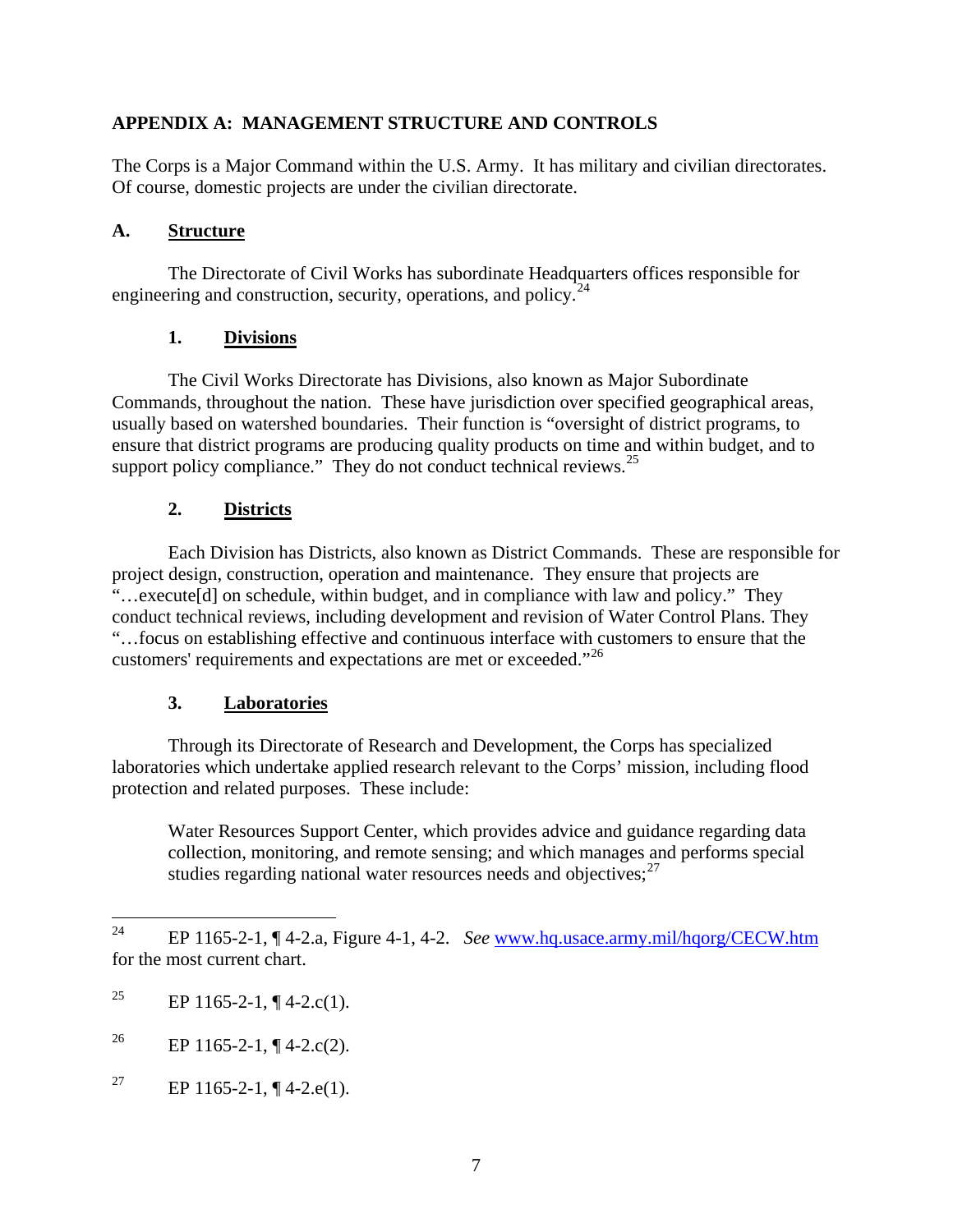<span id="page-12-0"></span>Waterways Experiment Station, which accomplishes model studies for site-specific Division and District design problems; $^{28}$  $^{28}$  $^{28}$  and the

Topographic Engineering Center, which undertakes research into topographic sciences.<sup>[29](#page-12-2)</sup>

"All USACE organizations regularly review their present and future [Civil Works] missions and business program to identify managerial, operational, and engineering problems that could be solved or improved through research and development.<sup>[30](#page-12-3)</sup> The Directorate of Research and Development then assigns tasks to the laboratories based on these requests.

### **B. Management Controls**

The Corps has a system of management controls applicable to activities, including construction, operation, and maintenance of projects.

# **1. Written Guidance**

 "Management is founded on issuance, for the uniform observance by all internal Corps offices, of guidance on all aspects of Corps activities…."[31](#page-12-4) These include the Engineer Circulars, Directives, Manuals, Pamphlets, and Regulations.

### **2. Chain of Command**

The Corps has a chain of command. The chain involves very substantial delegation from Headquarters to District. **"**Decentralization through delegation of authority is a basic tenet of the Corps organization and structure. Managers at each level should have sufficient authority to discharge their missions."<sup>[32](#page-12-5)</sup> Thus, real-time operations of a project, as discussed in Appendix D, is the responsibility of a District, subject to limited oversight of Division, and is rarely referred to Headquarters for any review or approval. Other decisions, such as a District's recommendation to substantially modify the authorized design of a project, require sequential review and approval of Division and Headquarters. The written guidance specifies the ultimate responsibility for each decision.

- <span id="page-12-3"></span> $^{30}$  EP 1165-2-1, ¶ 23-1.
- <span id="page-12-4"></span> $^{31}$  EP 1165-2-1, ¶ 4-4.a.
- <span id="page-12-5"></span> $^{32}$  EP 1165-2-1, ¶4-1.

.

<span id="page-12-1"></span><sup>28</sup> EP  $1165-2-1$ ,  $\P$  4-2.e(2).

<span id="page-12-2"></span><sup>&</sup>lt;sup>29</sup> EP 1165-2-1, ¶ 4-2.e(5).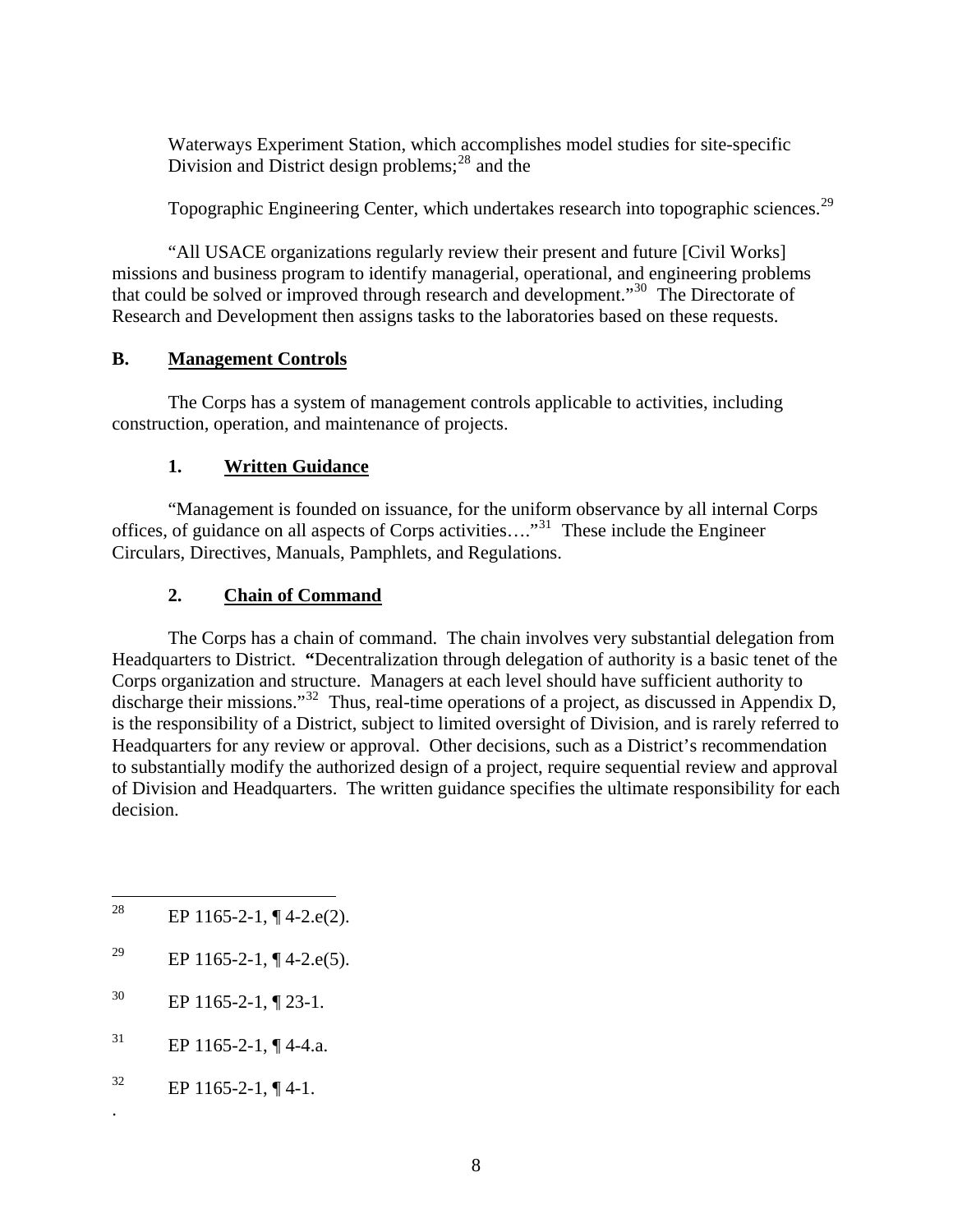<span id="page-13-0"></span>Notwithstanding the ordinary responsibility for a given decision, the Corps treats its vertical structure as an integrated unit. A District may request the involvement of Division, or a R&D laboratory, to solve a particular problem. "Each USACE activity is expected to conduct business in accordance with these [geographic and functional responsibilities to ensure customers receive the best corporate response to their needs and expectations], and to be open and flexible in entering into voluntary arrangement with each other to jointly satisfy a customer's needs when it is in the best interest of the customer and the corps to do so." This is known as brokering.<sup>[33](#page-13-1)</sup>

### **3. Program and Project Management Business Process**

The Program and Project Management Business Process (PMBP) is a set of principles intended to assure that the Corps functions in a business-like manner. PMBP "…focuses attention on the end results -- execution of projects and programs, and customer satisfaction."[34](#page-13-2) It requires a clear and consistent definition of each project, the assignment of a project manager, and a management plan.<sup>[35](#page-13-3)</sup> It "...embodies leadership, systematic and coordinated management, teamwork, partnering, effective balancing of competing demands, and primary accountability for the life-cycle  $\ldots$  of a project."<sup>[36](#page-13-4)</sup>

# **C. Quality Control for Policy and Science**

 The Crops has procedures and other requirements for quality control for policy decisions and scientific analysis related to a Water Control Plan.

# **1. Policy Review**

The District makes most decisions related to a Water Control Plan, or project operations, on its own and without referral to the Division or Headquarters. However, even given the extensive written guidance documents (totaling many linear feet), some decisions apply policy in ways not clearly resolved by the guidance. The guidance to "optimize project benefits" does not explain how to resolve the conflict between an extra increment of hydropower generation and enhancement of environmental quality. The District may request a policy conference with Division or Headquarters on "...unusual or particularly complicated problem solutions."<sup>[37](#page-13-5)</sup> "In

- <span id="page-13-2"></span> $^{34}$  EP 1165-2-1, ¶ 4-4.b.
- <span id="page-13-3"></span> $^{35}$  EP 1165-2-1, ¶ 4-4.b(1).
- <span id="page-13-4"></span> $^{36}$  EP 1165-2-1, ¶ 4-4.b(3)
- <span id="page-13-5"></span> $\overline{37}$ EP  $1165-2-1$ ,  $\P$  4-4.a.

<span id="page-13-1"></span> $33$ EP 1165-2-1,  $\P$  4-1.f.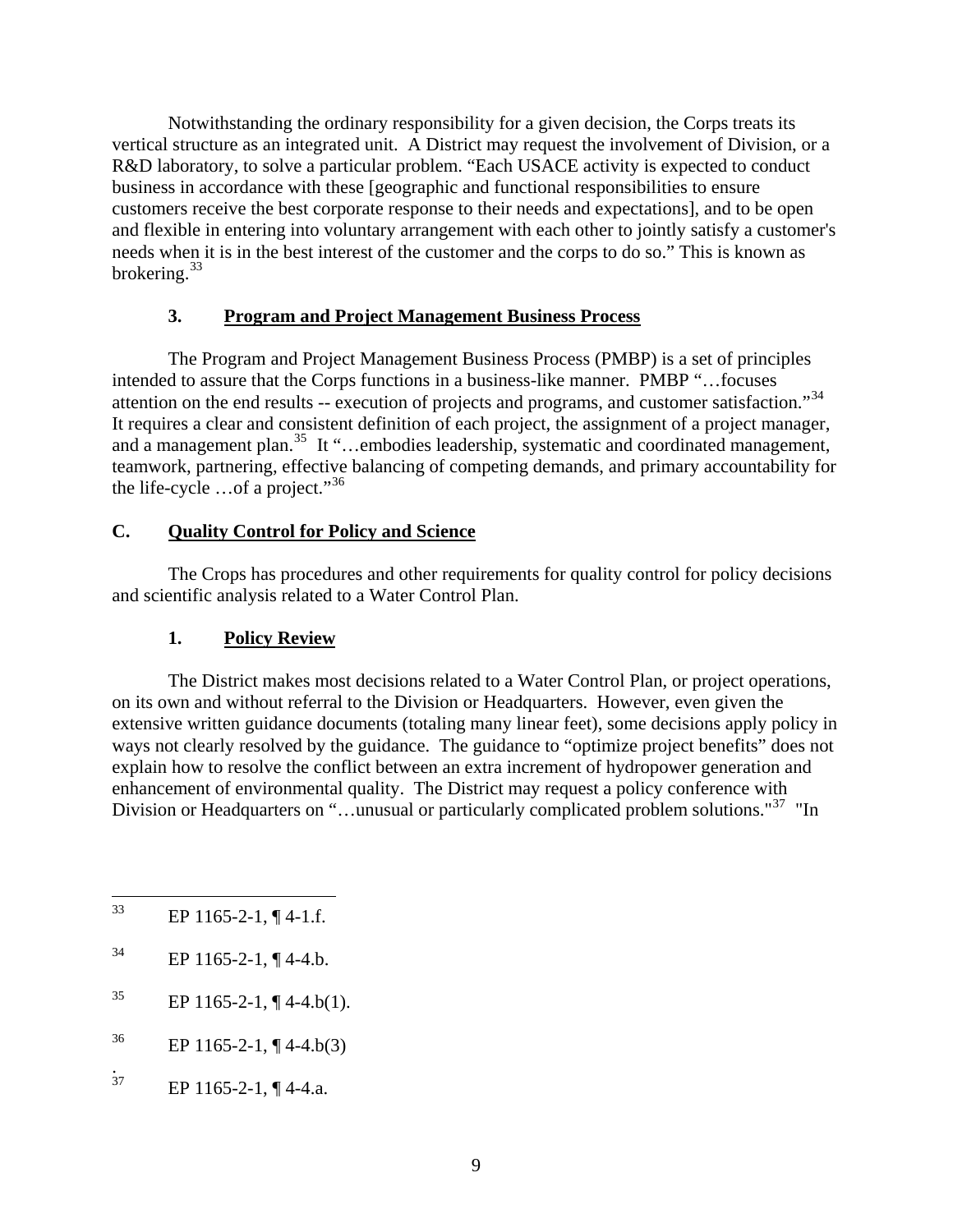<span id="page-14-0"></span>special circumstances, less formal 'guidance letters' (e.g., Policy Guidance Letters (PCLs) are addressed directly to the MSCs and DCs."[38](#page-14-1)

# **2. Scientific Analysis**

The study of a project, including the development or revision of a Water Control Plan, depends on scientific information to evaluate the benefits, costs, and other impacts of an alternative plan of operation. The scientific disciplines include: engineering, hydrology, geomorphology, biology and other sciences relevant to the beneficial use of the affected waters and other resources. The methods include modeling and analysis of monitoring data.

# **a. Independent Technical Review**

A District undertaking such a study uses Independent Technical Review (IRT) of the scientific information. Specifically, each decision document that may be approved by a District Commander "will undergo ITR that will 'ensure the quality and credibility o the government's scientific information' in accordance with the quality assurance and quality control procedures of each major subordinate command."<sup>[39](#page-14-2)</sup>

"ITR is a critical examination by a qualified person or team that was not involved in the day-to-day technical work that supports a decision document. ITR is intended to confirm that such work was done in accordance with clearly established professional procedures. practices, codes and criteria."[40](#page-14-3) ITR is undertaken by Corps employees who have appropriate expertise and are not routinely involved in the project or its study.

# **b. External Peer Review**

In addition, the Corps now uses External Peer Review (EPR) for a decision document which, in the judgment of a vertical team including District and Division, "…is novel, is controversial, is precedent setting, has significant interagency interest, or has significant economic, environmental and social effects to the nation."[41](#page-14-4) Such peer review, which is undertaken by experts outside of the Corps, is appropriate "…in special cases where the risk and magnitude of the proposed project are such that a critical examination by a qualified person or team outside of the Corps and not involved in the day-to-day production of a technical product is necessary."<sup>[42](#page-14-5)</sup>

- <span id="page-14-2"></span> $^{39}$  EC 1105-2-408, [2.b(2).
- <span id="page-14-3"></span> $^{40}$  EC 1195-2-408, ¶ 4.a.
- <span id="page-14-4"></span> $^{41}$  EC 1105-2-408, ¶ 9.a.
- <span id="page-14-5"></span> $^{42}$  EC 1105-2-408, ¶ 4.b.

<span id="page-14-1"></span><sup>38</sup> EP 1165-2-1,  $\P$  4-4.a.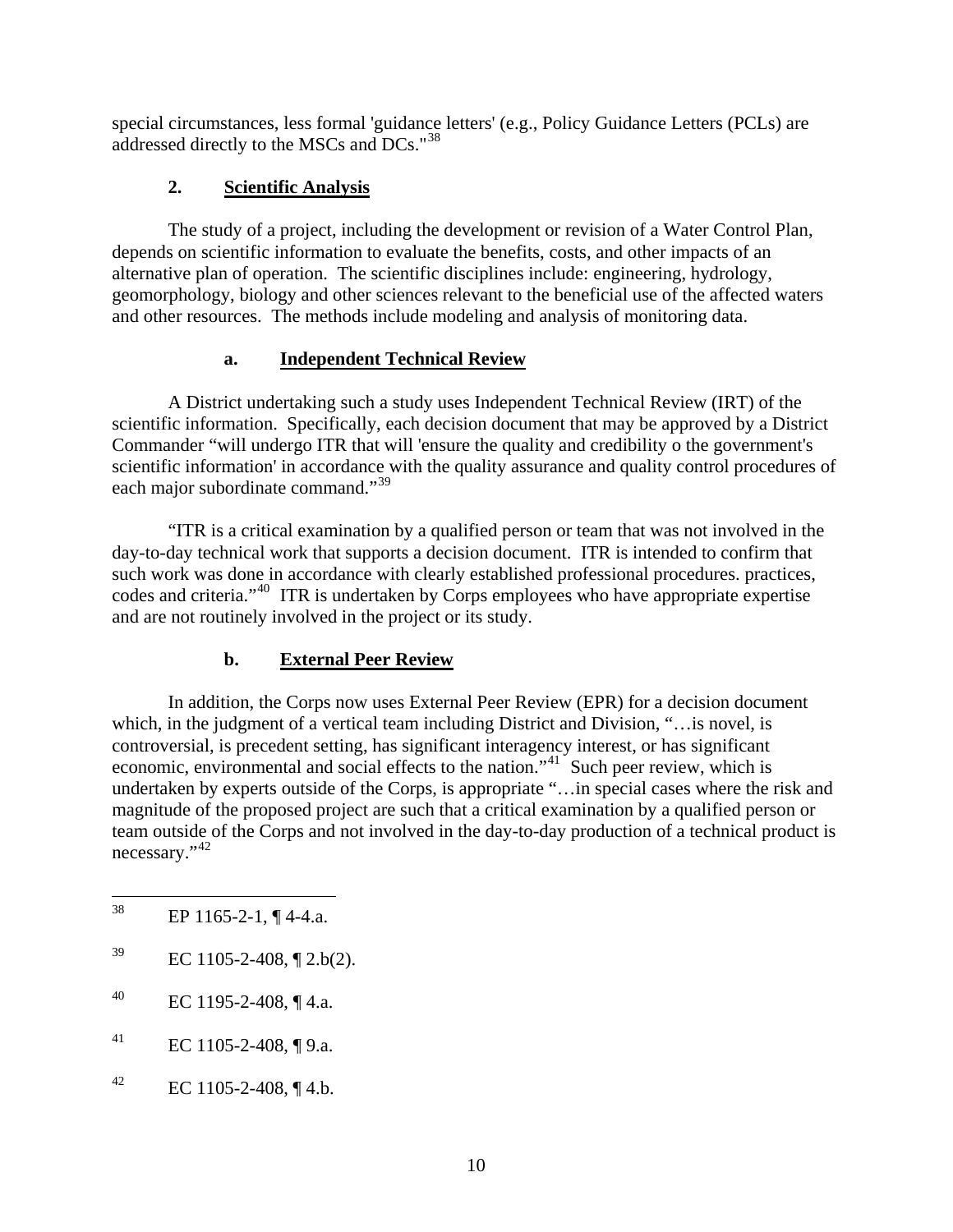### **c. Planning Models Improvement Program**

<span id="page-15-0"></span>The Planning Models Improvement Program (PMIP) is a "…process to review, improve, and validate analytical tools and models for Corps Civil Works business programs."[43](#page-15-1) The Directorate of Research and Development manages this program.

### **D. Financial Controls**

 The Corps has a system of financial controls for all activities, including project construction, operation, and maintenance.

# **1. Cost Allocation**

The costs of construction, operation, and maintenance for a given project are divided among authorized functions (flood protection, power, and so on) using the Separable Costs-Remaining Benefits (SCRB) method.[44](#page-15-2) The *Principles and Guidelines* (EP 1165-2-1, Chapter 5) describe the allocation formulas, which are elaborate. As a general matter, the District allocates capital costs by function before construction and then periodically adjusts them to reflect modifications or repairs. O&M costs are allocated periodically based on actual operating experience.

# **2. Cost Sharing**

Federal law also requires that local sponsors and other beneficiaries share in certain capital and operational costs of a project. Cost sharing seeks to "…maintain a reasonable balance between the responsibilities assumed by the Federal Government and those left with the States and other non-Federal entities."[45](#page-15-3) Again, the P*rinciples and Guidelines* (EP 1165-2-1, Chapter 6) establish elaborate formulas for determining such shares, by function. The District typically enters into a Cost-Sharing Agreement before construction. Revenues are then credited against the relevant share, by function. Thus, as discussed in Appendix C, Section C.4., a federal Power Marketing Authority (PMA) markets all generating capacity and power for a project, and the revenues (net of the PMA's costs for such marketing) are then credited against the net investment in the power function.

<span id="page-15-1"></span><sup>43</sup> EC 1105-2-409,  $\P$  4.c(9).

<span id="page-15-2"></span> $^{44}$  EP 1165-2-1, ¶ 16-3.

<span id="page-15-3"></span><sup>45</sup> EP 1165-2-1,  $\P$  6-1.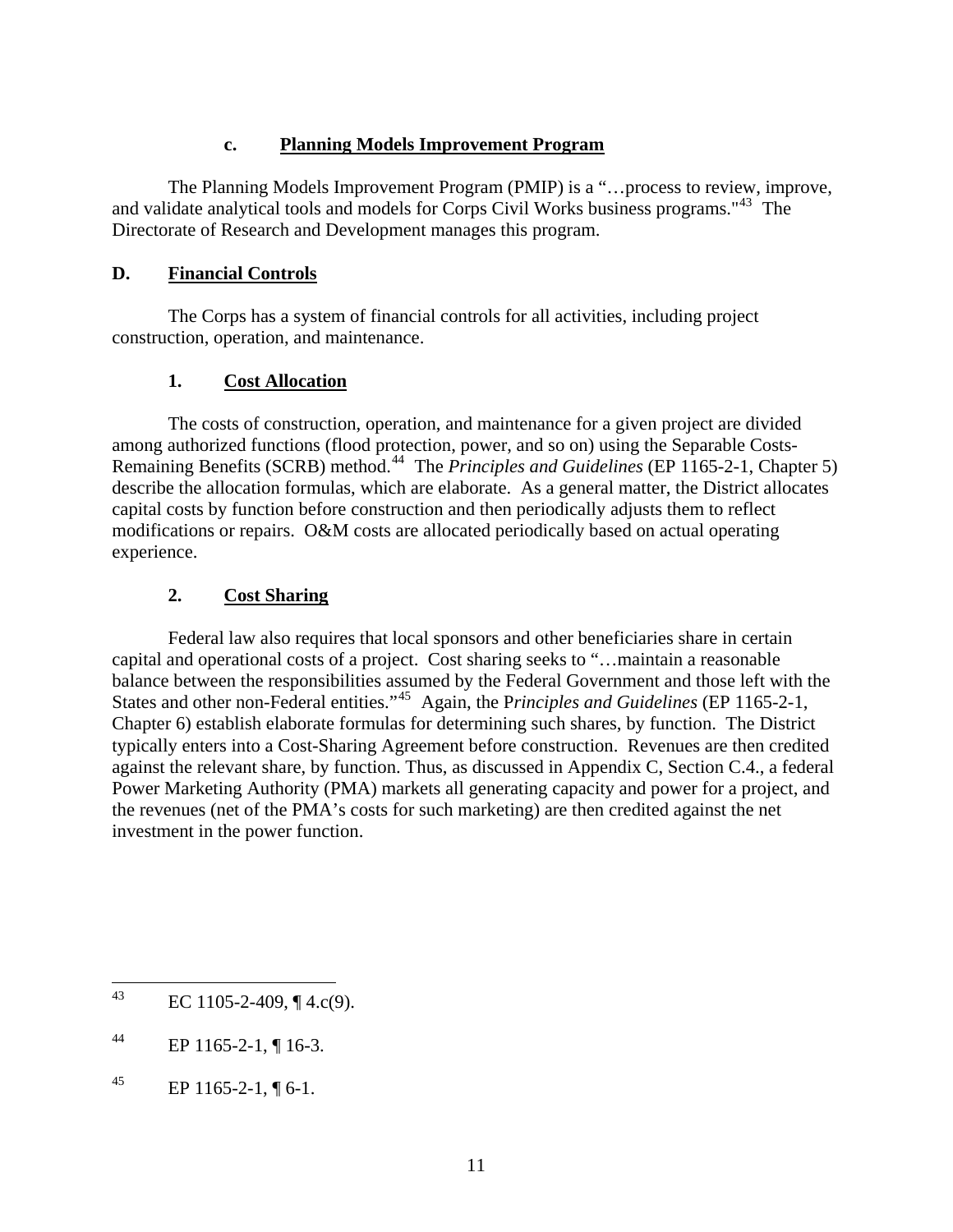### <span id="page-16-0"></span>**APPENDIX B: AUTHORIZED PURPOSES**

In a Congressionally directed review of the authorized purposes of all its projects, the Corps explained these categories of purposes.

"The purposes that a reservoir is to serve are given in laws that may be grouped into three categories: (1) laws initially authorizing construction of the project; (2) laws specific to the project passed subsequent to its construction; and (3) laws that apply generally to all Corps reservoirs. In the latter category, the following laws have the greatest relevance to Corps reservoirs:

PL 78-534, Flood Control Act of 1944 (provides authority to add recreation as a purpose and to contract for use of surplus water for domestic purposes)

PL 85-500, Title III, Water Supply Act of 1958 (provides authority to include storage for municipal an industrial supply

PL 85-624, Fish and Wildlife Coordination Act of 1958 (provides authority to modify projects to conserve fish and wildlife)

PL 92-500, Federal Water Pollution Act Amendments of 1972 (establishes goal to restore and maintain the quality of the Nation's waters)

PL 93-93-205, Endangered Species Act of 1973 (provides authority for operating projects to protect threatened and endangered fish/wildlife)

Project specific authorizations (categories 1 and 2 above) are found in a variety of public laws but most commonly in a series of River and Harbor and Flood Control acts passed by Congress since 1870. Recent project authorizations have been contained in a series of Water Resources Development acts. Commonly the purposes of a reservoir are not identified directly in the authorizing law but instead are contained in reports of the Secretary of the Army, Chief of Engineer Board of Engineers for Rivers and Harbors, or others referred in the law. Purposes may be added or deleted by laws passed subsequent to construction." W.K. Johnson and R. J. DiBuono, U.S. Army Corps of Engineers, Hydrologic Engineering Center, *Authorized and Operation Purposes of Corps of Engineers Reservoirs* (1994), p. 8.

The term "original purposes" therefore refers to those purposes found in the statute originally authorizing any Corps project. For example, the 1944 Flood Control Act ( P.L. 78-534) authorized John H. Kerr Dam in North Carolina "…for flood control and other purposes recommended by the Chief of Engineers in House Document Numbered 860…," which in turn listed navigation and power as other original purposes. "Other specific purposes," refers to other purposes added by statutory amendment for that same project. "General purposes," means those purposes applicable to all federal facilities, including Corps projects, under general laws such as the Clean Water Act. "Project purposes" refers collectively to all such authorized purposes for a given project.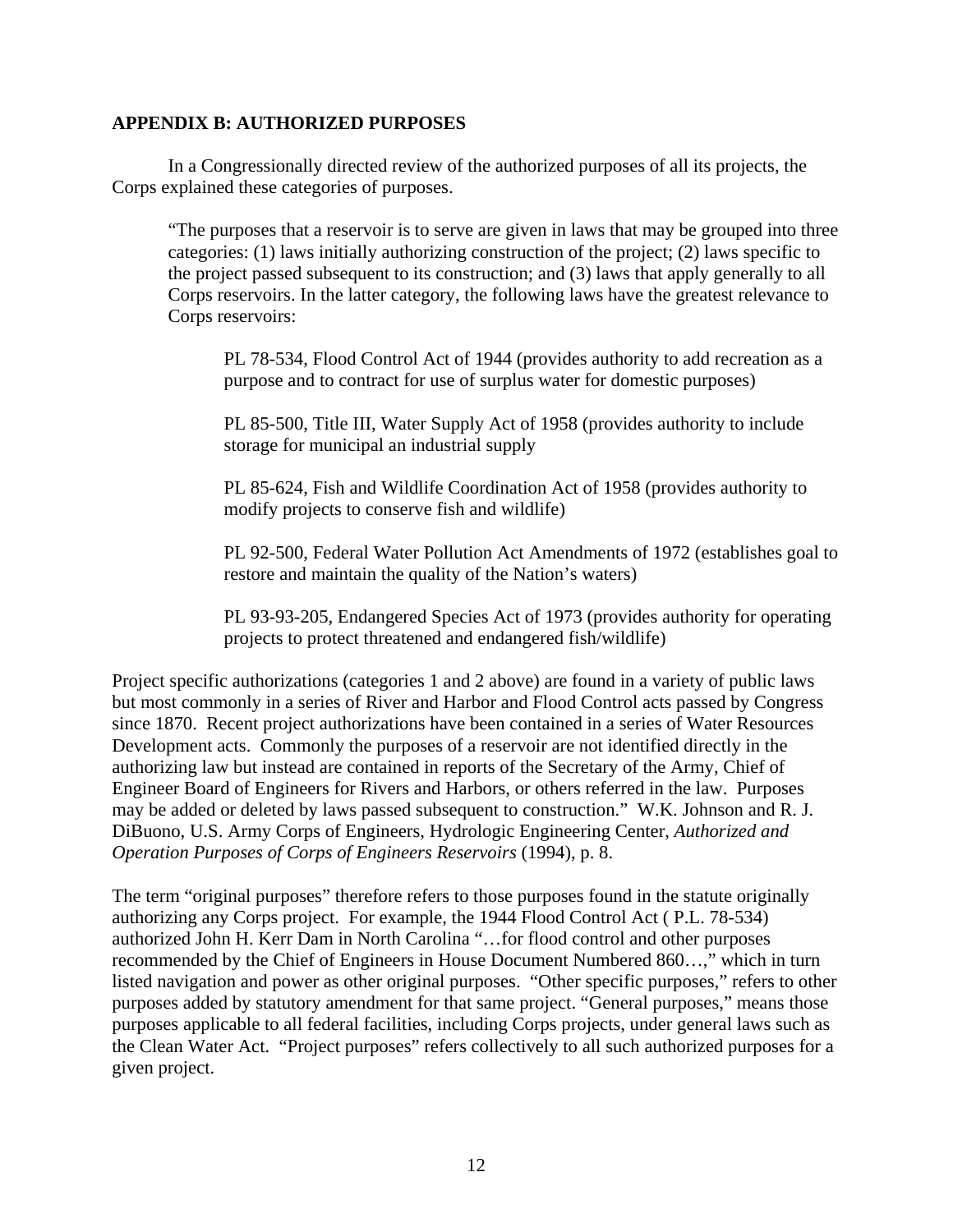# <span id="page-17-0"></span>**APPENDIX C: SUBSTANTIVE CONTENT OF A WATER CONTROL PLAN**

# **A. Applicability**

The Corps adopts and implements a Water Control Plan for each dam and reservoir, <sup>[46](#page-17-1)</sup> lock, $47$  and associated levee<sup>[48](#page-17-3)</sup> which it owns and operates.

 The Corps also regulates flood protection and navigation at projects which are constructed or operated by certain other entities. These include: water supply projects of the U.S. Bureau of Reclamation, and hydropower projects of non-federal entities licensed by the Federal Energy Regulatory Commission. Such regulation occurs through a Water Control Plan, as well. $^{49}$  $^{49}$  $^{49}$ 

A Water Control Plan (including Manual) establishes the "…plan of regulation" to achieve "all water management goals" for the project, as well as the "techniques, organizations, systems, and facilities" involved in such regulation.<sup>[50](#page-17-5)</sup>

# **B. Preparation of Water Control Plan**

 The Corps District prepares the Water Control Plan (and Manual) for each project within its boundaries, subject to approval by its Division.<sup>[51](#page-17-6)</sup>

# **1. Schedule**

 The District prepares an Interim Plan while the project is under construction; a Preliminary Plan when full-scale operation begins; and a Final Plan within 1 year after operation begins.<sup>[52](#page-17-7)</sup> It prepares a Master Manual if the Corps operates several projects in a basin.<sup>[53](#page-17-8)</sup> The

- <span id="page-17-3"></span>48 EM 1110-2-3600,  $\sqrt{2}$ -2.f - 2.2.g.
- <span id="page-17-4"></span>49 ER 1110-2-240,  $\P$  4.b.
- <span id="page-17-5"></span> $^{50}$  EM 1110-2-3600, § 3-2.a(1).<br> $^{51}$  EP 1110.2.240.17.a.17.a.
- <span id="page-17-6"></span>51 ER 1110-2-240, ¶ 7.a, ¶ 7.c.
- <span id="page-17-7"></span> $52$  EM 1110-2-3600, ¶ 9-3.a.
- <span id="page-17-8"></span> $53$  ER 1110-2-240,  $\P$  9.b.

<span id="page-17-1"></span><sup>46</sup> 46 Flood Control Act of 1944, P.L. 78-534 (58 Stat. 887), 33 U.S.C. § 709. *See* ER 1110-2- 240, ¶ 4.a and ¶ 6.a.

<span id="page-17-2"></span> $^{47}$  ER 1110-2-240, [6.a.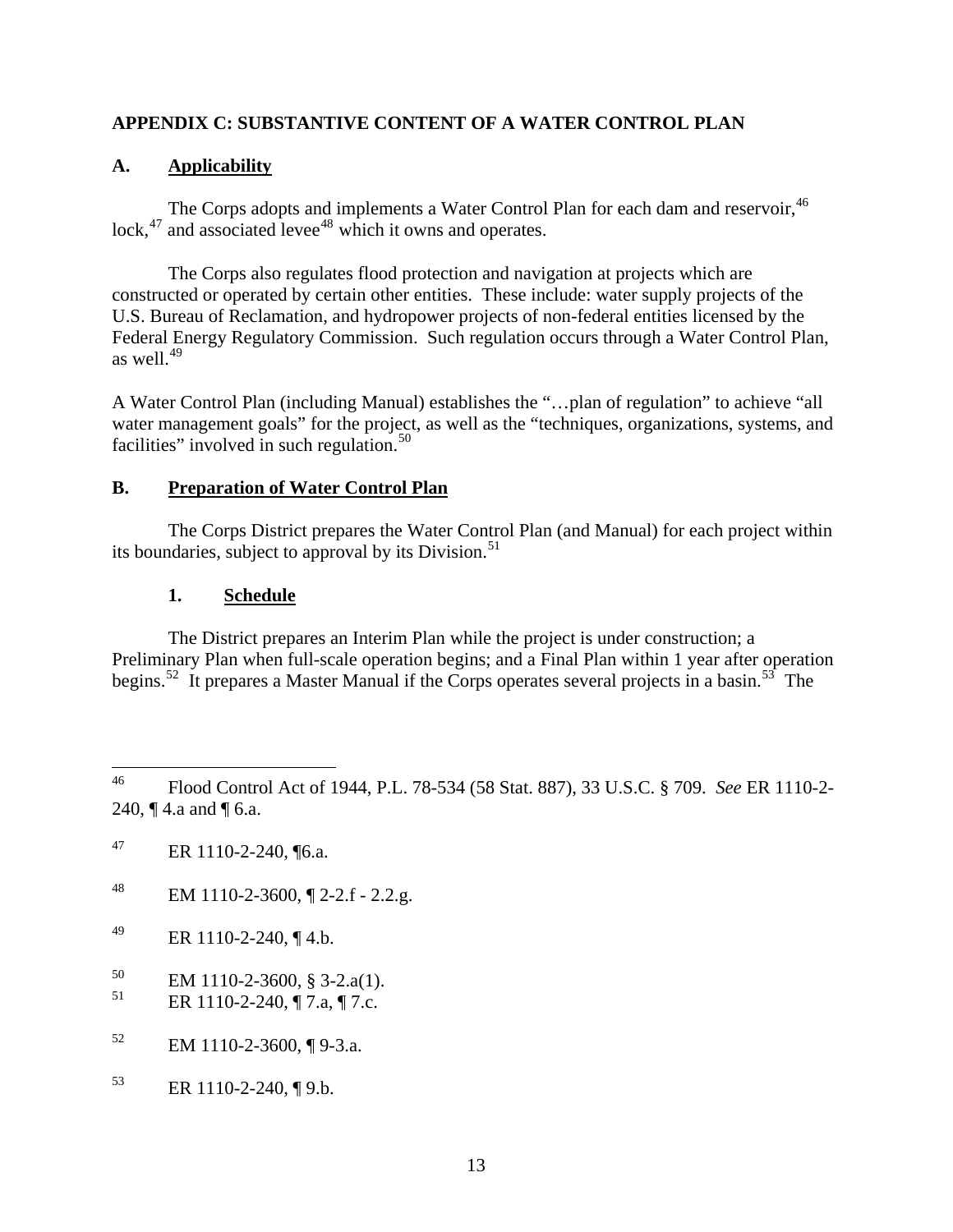<span id="page-18-0"></span>District revises the plan periodically thereafter in response to changed information or circumstances.[54](#page-18-1)

# **2. Compliance with the National Environmental Policy Act**

 The Corps, like every federal agency, complies with the National Environmental Policy Act (NEPA),<sup>[55](#page-18-2)</sup> which requires the "[u]se [of] all practicable means, consistent with the requirements of the Act and other essential considerations of national policy, to restore and enhance the quality of the human environment and avoid or minimize any possible adverse effects of their actions upon the quality of the human environment." <sup>[56](#page-18-3)</sup> Under that statute, a federal agency prepares an Environmental Assessment (EA) or Impact Statement (EIS) for any discretionary action which may have a significant impact on environmental quality.<sup>[57](#page-18-4)</sup>

 That general obligation is subject to categorical exclusions for actions which individually and cumulatively are considered not to have significant impacts.<sup>[58](#page-18-5)</sup> The Corps has categorical exclusions for "activities at completed Corps projects which carry out the authorized project purposes,"<sup>[59](#page-18-6)</sup> and for all "general plans."<sup>[60](#page-18-7)</sup> As a matter or practice, the Corps does not prepare an EA or EIS to prepare or revise a Water Control Plan. It evaluates project impacts on environmental quality under legal authorities other than NEPA, including its own authorizing statutes, Clean Water Act, and Endangered Species Act.

# **3. Public Involvement**

 The District develops a Water Control Plan (or any revision) "…in concert with all basin interests which are or could be impacted by or have an influence on project regulation."<sup>[61](#page-18-8)</sup> At a minimum, this requires "close coordination" with all other public agencies with jurisdiction over the affected resources.<sup>[62](#page-18-9)</sup> In addition, the District holds one or more public meetings, subject to

<span id="page-18-4"></span>57 *See* definitions in 40 C.F.R. §§ 1508.9 (environmental assessment), 1508.11 (environmental impact statement), 1508.18 (major action), and 1508.27 (significantly).

<span id="page-18-5"></span>58 *See* definition in 40 C.F.R. § 1508.4 (categorical exclusion)..

<span id="page-18-7"></span> $E$ R 200-2-2, ¶ 9.d.

<span id="page-18-8"></span> $61$  ER 1110-2-240, [6.i.

<span id="page-18-1"></span><sup>54</sup> ER 1110-2-240, ¶ 6.b.

<span id="page-18-2"></span><sup>55 42</sup> U.S.C.§§ 4321 *et seq.*

<span id="page-18-3"></span><sup>56 40</sup> C.F.R. § 1500.2(f).

<span id="page-18-6"></span> $E$ R 200-2-2, ¶ 9.a.

<span id="page-18-9"></span><sup>62</sup> ER 1110-2-240, ¶ 6.i.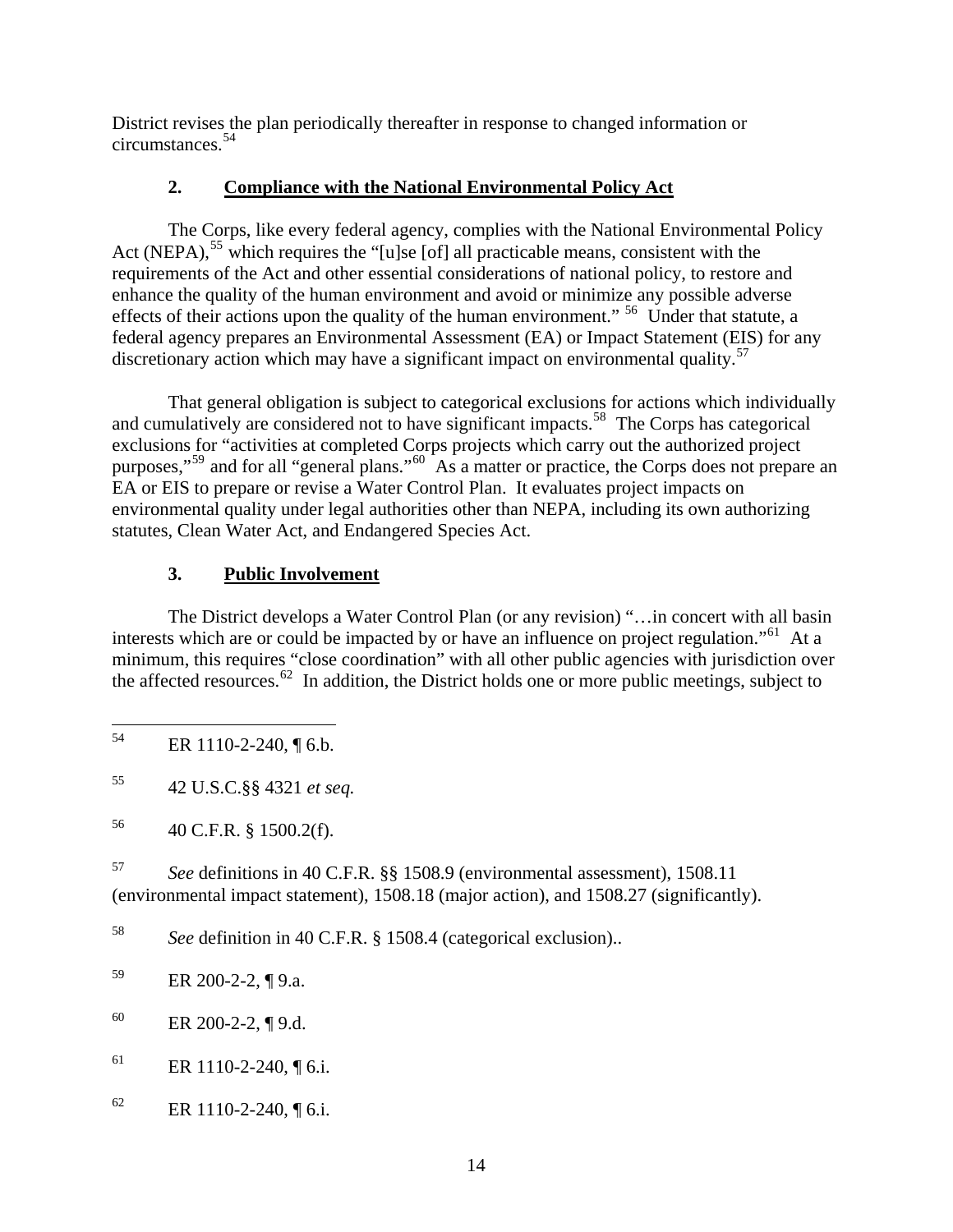<span id="page-19-0"></span>30 days advance notice, to receive public comment on any revision that may result in a substantive revision of a plan. $^{63}$  $^{63}$  $^{63}$ 

# **4. Review of Decision Document**

 The Corps has detailed requirements for internal review of a decision document, including a Water Control Plan, for policy and technical adequacy. This memo addresses those requirements in the context of plan revisions, in Appendices E and F below.

# **C. Substantive Content of a Water Control Plan**

# **1. Plan of Operations**

 The plan of operations established by the Water Control Plan is "comprehensive" and is intended to "best meet"  $64$  project purposes such as flood protection and navigation,  $65$  as well as the protection of environmental quality in the reservoir, immediate tailwaters, and downstream watershed.<sup>[66](#page-19-4)</sup>

# **a. Hydrologic and other Environmental Baseline**

 A Water Control Plan includes an analysis of pre-project conditions for hydrology (including flow exceedance curves; land uses, particularly along the reservoir shoreline and downstream in the areas intended for flood protection; and water quality, including physical, chemical, and biological measurements.<sup>[67](#page-19-5)</sup> This baseline analysis is necessary for predictions of future conditions and thus the selection of operating requirements which will best meet the project purposes in those conditions.<sup>[68](#page-19-6)</sup>

# **b. Guide Curves**

<span id="page-19-1"></span>63 ER 1110-2-240,  $\P$  7.c.

 $\overline{a}$ 

- <span id="page-19-2"></span> $^{64}$  EM 1110-2-3600, [[3-2.b(5).
- <span id="page-19-3"></span> $65$  ER 1110-2-240, [6.a.
- <span id="page-19-4"></span> $^{66}$  EM 1110-2-3600, [[3-2.b(5).
- <span id="page-19-5"></span> $67$  EM 1110-2-3600, [[3-2.b(2).
- <span id="page-19-6"></span>68 EM 1110-2-3600,  $\sqrt{3}$  3-2.b(2).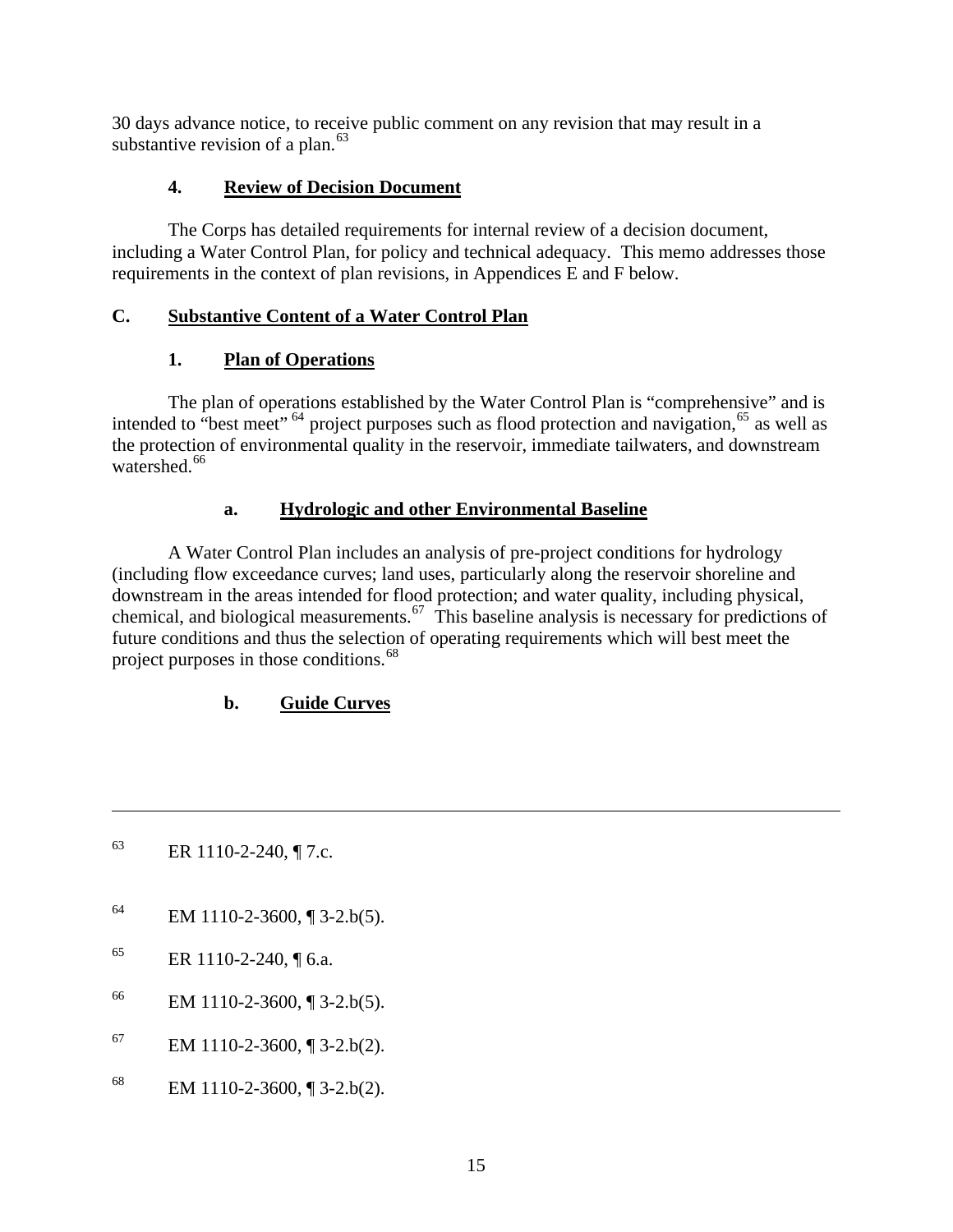<span id="page-20-0"></span> The Water Control Plan includes water control diagrams, commonly known as guide curves, which are tables that govern the storage and release to meet all project functions.<sup>[69](#page-20-1)</sup> These curves typically relate storage or inflow to release, by function and by year-type, month, or season.<sup>[70](#page-20-2)</sup> They are the "means for balancing the relative use of storage space in reservoirs when conflicting multipurpose functions occur and for achieving a compromise as may be necessary to meet the project's functional commitments."<sup>[71](#page-20-3)</sup>

 The guide curves are just that: guides to the project operators. Each Water Control Plan also reserves the discretion of the District to modify operations on a real-time basis.

 "The water control diagrams are an important element of the water control plan in that they provide the technical guidance and specific rules of regulation that are mandated as the result of studies and the review and approval process in the planning and design phases as well as in the operational phase. However, the diagrams are only a part of the overall water control plan, which provides for adjusting project regulation on the basis of other factors that may develop in actual operation as the result of unique hydrometeorlogical conditions, changing water control requirements, and other factors which may influence current project regulation."<sup>[72](#page-20-4)</sup>

### **c. Standing Instructions**

 The Water Control Plan includes "Standing Instructions to Project Operators for Water Control."<sup>[73](#page-20-5)</sup> These instructions specify the step-by-step actions by damtenders, power plan superintendents, lock masters, and other employees who operate a dam or other water control facility.

#### **2. Flood Protection**

Each Water Control Plan for a project which includes flood protection as an authorized purpose will specify the requirements for storage and release. These requirements are typically expressed as: storage reserved for flood protection, and increments of flow release depending upon the extent of encroachment into the reserved storage.

Those requirements reflect the Congressional policy, established in the 1936 Flood Control Act, that "…flood control (e.g., flood damage reduction) on navigable waters and their

- <span id="page-20-2"></span><sup>70</sup> EM 1110-2-3600,  $\sqrt{3}$  3-3.a(1).
- <span id="page-20-3"></span><sup>71</sup> EM 1110-2-3600, ¶ 3-3.d(2)(c).
- <span id="page-20-4"></span> $^{72}$  EM 1110-2-3600, ¶ 3-3.a(2).
- <span id="page-20-5"></span> $^{73}$  EM 1110-2-3600, ¶ 9-2.a.

<span id="page-20-1"></span><sup>69</sup> EM 1110-2-3600,  $\P$  3-3.a(1).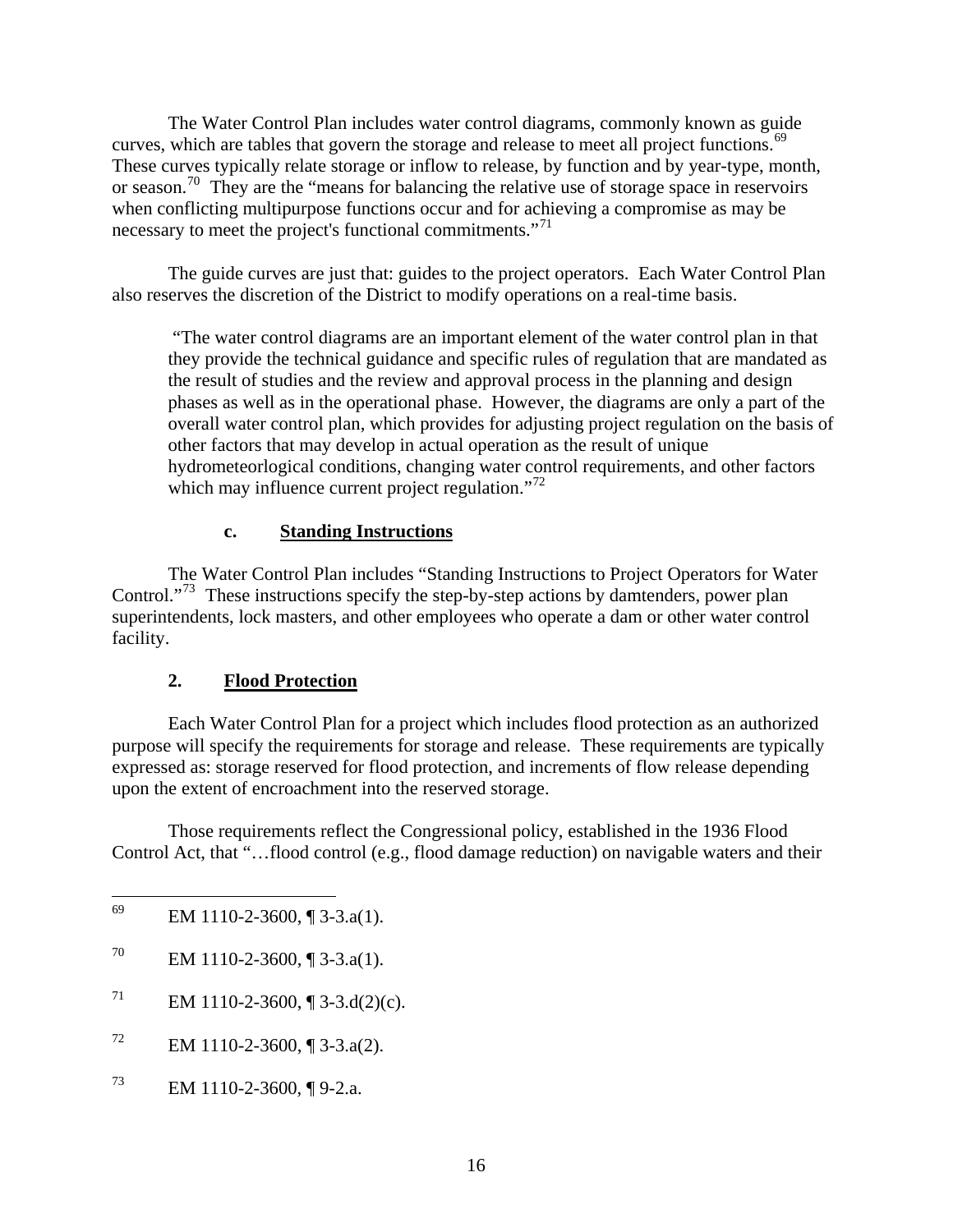<span id="page-21-0"></span>tributaries is in the interest of the general public welfare and is therefore a proper activity of the Federal Government...."<sup>[74](#page-21-1)</sup> Since that date, the general management objective for each such project is to "…reduce flood damages to the extent possible with available facilities."<sup>[75](#page-21-2)</sup> The plan to achieve this objective is a function of location and types of damages to be prevented; location and amount of storage capacity; flood volumes, durations, and frequencies; and the extent of the uncontrolled drainage area. $^{76}$  $^{76}$  $^{76}$ 

### **a. Basis for Operating Requirements**

 In the Water Control Plan, a District bases the operational requirements for flood protection on a pre-construction study of alternative methods of operation of a given project.

That study has three fundamental elements. First, "it is the policy of the Corps to consider in the planning process all practicable and relevant alternatives applicable to flood damage reduction."<sup>[77](#page-21-4)</sup> "Nonstructural measures are defined as those which reduce or avoid flood damages, without significant alternating the nature or extent of flooding, by changing the use made of flood plains or accommodating existing uses to the flood hazard."<sup>[78](#page-21-5)</sup> "A complete description of the [recommended] plan includes all structural, nonstructural, legal and institutional features, both existing and proposed, that contribute to the intended flood control outputs."<sup>[79](#page-21-6)</sup>

Second, the Corps uses design flood criteria, which describe the maximum volume and frequency of flood flow which the project is designed to control.<sup>[80](#page-21-7)</sup> The District evaluates the reliability and performance of the project "…as the protection for a target percent chance exceedance flood with a specified reliability. For example, the proposed project is expected to contain the one-half percent change exceedance flood, should it occur, with a ninety percent reliability…To fully define how a project is expected to function requires describing project impacts at several flood levels and locations."[81](#page-21-8)

- <span id="page-21-2"></span><sup>75</sup> EM 1110-2-3600, ¶ 3-3.c(1)(a).
- <span id="page-21-3"></span><sup>76</sup> EM 1110-2-3600, ¶ 3-3.c(1)(a).
- <span id="page-21-4"></span> $^{77}$  EP 1165-2-1, ¶ 13-3.
- <span id="page-21-5"></span> $^{78}$  EP 1165-2-1, ¶ 13-7.
- <span id="page-21-6"></span> $^{79}$  EP 1165-2-1, ¶ 13-8.
- <span id="page-21-7"></span> $80$  EP 1165-2-1, ¶ 13-4.
- <span id="page-21-8"></span> $^{81}$  EP 1165-2-1, ¶ 13-4.f.

<span id="page-21-1"></span><sup>74</sup> EP 1165-2-1, ¶ 13-1.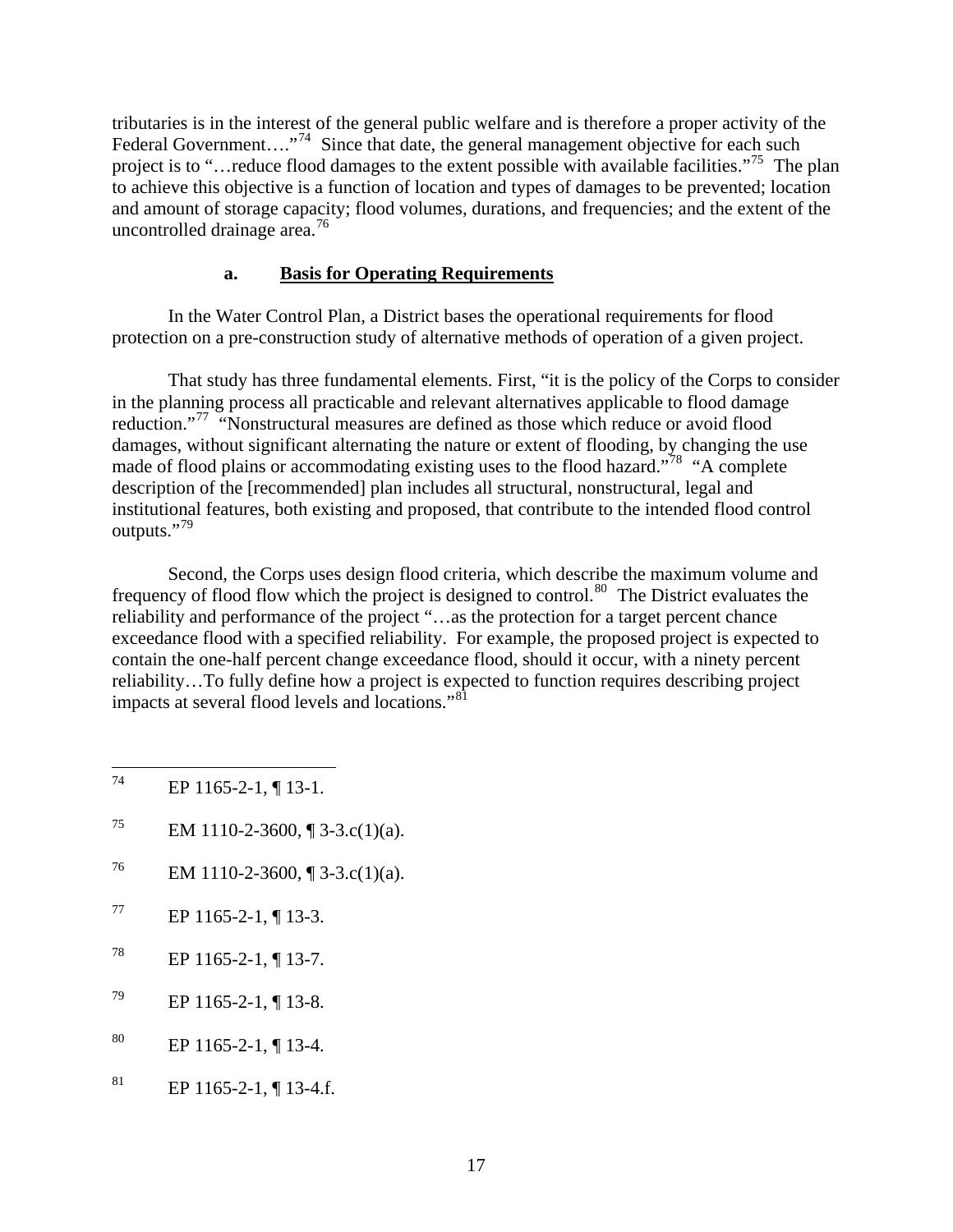<span id="page-22-0"></span>Third, the Corps evaluates the comparative effectiveness of three alternative methods of flow regulation. The plan of regulation in the Water Control Plan will be based on one of them. Method A makes maximum beneficial use of available storage during each flood event. Method B uses storage to control the project design flood. Method C is a combination.<sup>[82](#page-22-1)</sup> The Corps recognizes that each general method has "inherent strengths and weaknesses." <sup>[83](#page-22-2)</sup> For example, the Corps recognizes that releases of stored floodwaters may "increas[e] the duration of flooding during flood recessions."[84](#page-22-3) The District uses its study of hydrology and other watershed conditions to determine the "optimum plan" for a given project.<sup>[85](#page-22-4)</sup>

#### **b. Floodplain Management**

The non-federal sponsor for a given project which provides flood protection is "…required to comply with Federal floodplain management and flood insurance programs (e.g., the National Flood Insurance Program which requires the adoption of land use control measures to prevent construction in the floodway, or construction of permanent structures in the balance of the floodplain with first floors below the 100-year flood level."[86](#page-22-5) "Within one year after the date of signing a [Project Coast Allocation Agreement] for construction of a project to which the aforementioned requirement applies, the non-Federal interest is required to prepare a flood management plan (FPMP) designed to reduce the impacts of future flood events in the project area, and to implement such FPMP not later than one year after completion of construction of the project."<sup>[87](#page-22-6)</sup> In effect, the plan of operation in the Water Control Plan assumes floodplain management by the non-federal sponsor.

#### **3. Drought**

The Water Control Plan includes a Drought Contingency Plan.<sup>[88](#page-22-7)</sup> Relying on "system studies" of historic droughts and other low-flow conditions, the plan seeks to meet all project functions in a "complimentary" manner during a drought.<sup>[89](#page-22-8)</sup> It includes tentative priorities and strategies based on a systems analysis of how best to optimize project functions during low

- <span id="page-22-3"></span>84 EM 1110-2-3600,  $\P$  3-3.c(2)(d).
- <span id="page-22-4"></span>85 EM 1110-2-3600,  $\sqrt{3}$  3-3.c(2)(d).
- <span id="page-22-5"></span> $86$  EP 1165-2-1, ¶ 13-10.d.
- <span id="page-22-6"></span> $^{87}$  EP 1165-2-1, ¶ 13-10.d.
- <span id="page-22-7"></span> $88$  EM 1110-2-3600, ¶ 7-7.
- <span id="page-22-8"></span>89 EM 1110-2-3600,  $\sqrt{3}$  3-2.e(2).

<span id="page-22-1"></span><sup>82</sup> EM  $1110-2-3600$ ,  $\P$  3-3.c(2)(b) - (d).

<span id="page-22-2"></span><sup>83</sup> EM 1110-2-3600,  $\P$  3-3.c(2)(d).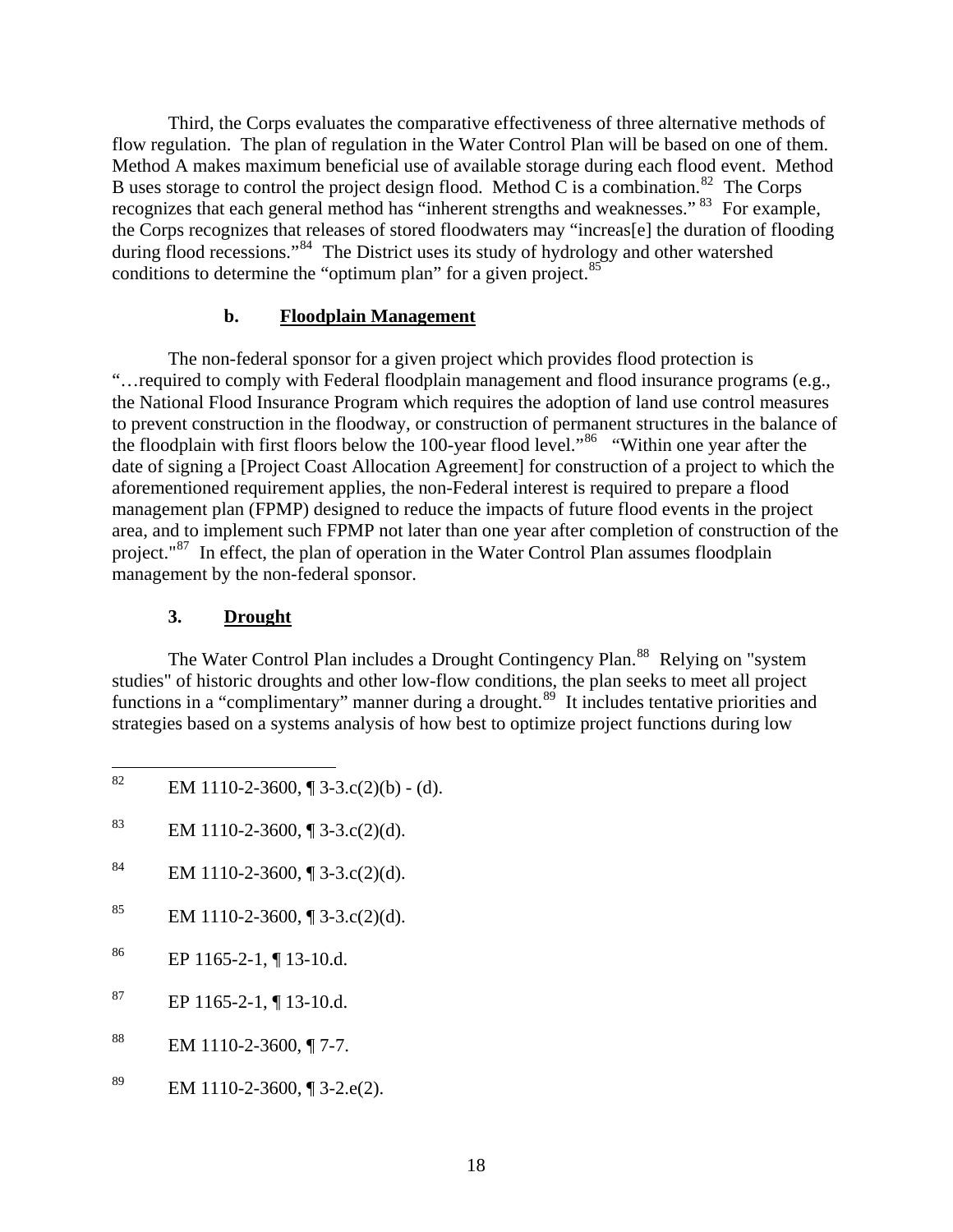<span id="page-23-0"></span>flows.<sup>[90](#page-23-1)</sup> It also includes a plan for coordination with affected river users, including the establishment of a standing Drought Advisory Committee.<sup>[91](#page-23-2)</sup>

# **4. Hydropower**

Many Corps dams include powerplants. For any powerplant which is federally owned,  $92$ the Water Control Plan establishes the appropriate storage and release for operation, while U.S. Department of Energy markets the capacity and power.

# **a. Cost Allocation and Power Rates**

Under the 1944 Flood Control Act, as amended by the 1978 Energy Reorganization Act, the Corps delivers power from its reservoir projects, not required for the operation of its facilities, to the U.S. Department of Energy's Power Marketing Administrations  $(PMA)$ <sup>[93](#page-23-4)</sup>. These are: Southeastern Power Administration, Southwestern Power Administration, Alaska Power Administration, and the Western Area Power Administration. The applicable PMA markets the power to "encourage the most widespread use thereof at the lowest possible rates to consumers consistent with sound business principles."[94](#page-23-5) "All allocated hydroelectric power costs will be funded by the Corps and ultimately repaid to the U.S. Treasury out of the power revenues collected by the Federal marketing agency."<sup>[95](#page-23-6)</sup>

 Before construction, the District estimates capacity, power generation, and the severable costs of construction, operation, and maintenance related to power generation. "The Corps of Engineers is responsible for determining the costs allocated to the hydroelectric power function."<sup>[96](#page-23-7)</sup> It periodically updates the allocated costs on the basis of capital modifications, repairs, or operating experience.

 Based on the cost allocation as well as the estimated power generation provided by the Corps, the PMA establishes rates for the sale of power. These rates must be sufficient to

<span id="page-23-1"></span>90 EM 1110-2-3600, ¶7-7.b.

<span id="page-23-2"></span> $^{91}$  EM 1110-2-3600, ¶7-7.c.

<span id="page-23-3"></span> $^{92}$  A non-federal entity may construct and operate a powerplant at a Corps dam, with the Corps' permission and subject to a license from the Federal Energy Regulatory Commission. *See* note 85.

<span id="page-23-4"></span>93 EP 1130-2-510, ¶ 2-2.b. *See* <http://www.energy.gov/organization/powermarketingadmin.htm>.

<span id="page-23-7"></span> $^{96}$  EP 1165-2-1, ¶ 16-3.

<span id="page-23-5"></span><sup>94</sup> EP 1130-2-510, ¶ 2-2.b.

<span id="page-23-6"></span> $^{95}$  EP 1165-2-1, ¶ 6-6.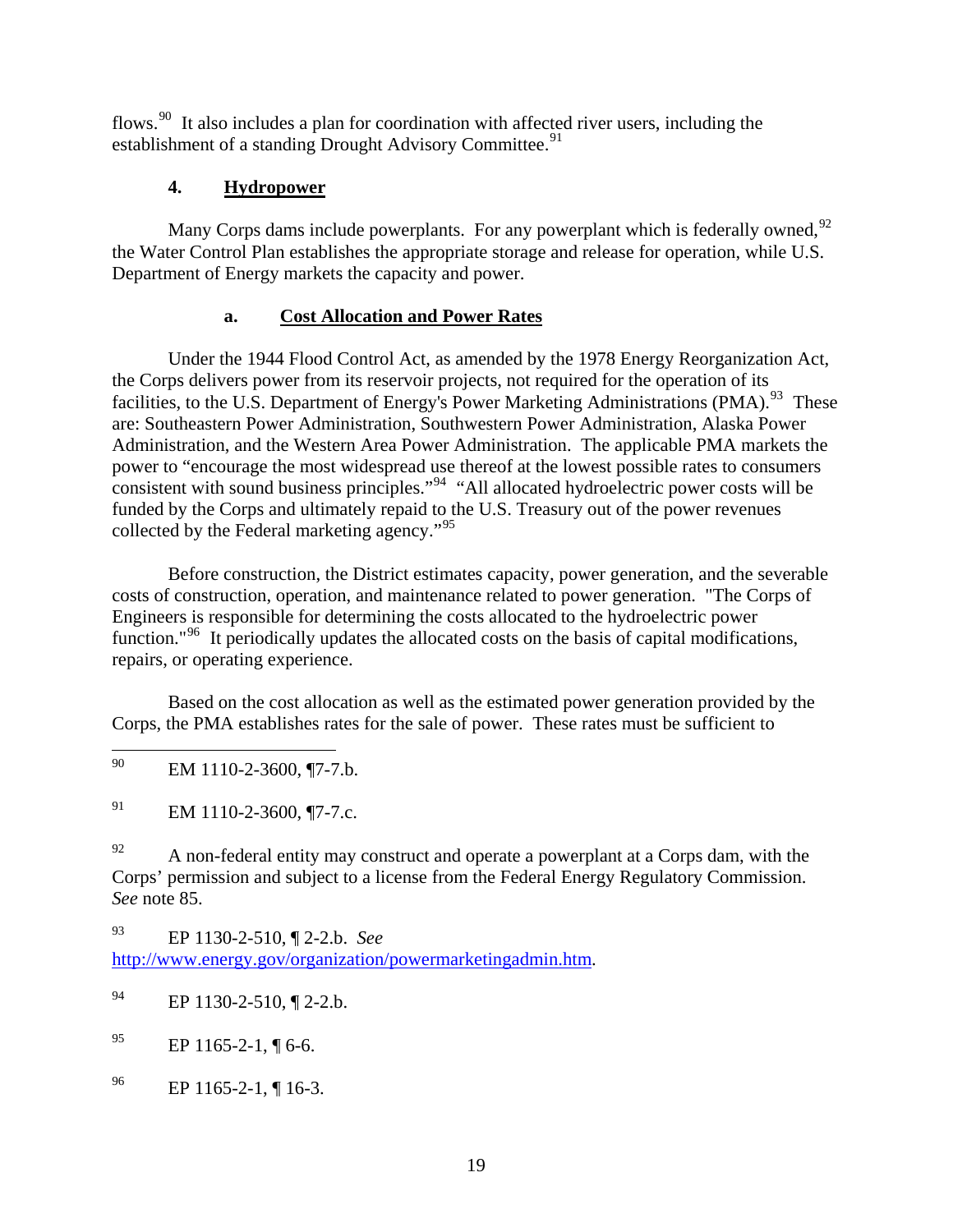<span id="page-24-0"></span>"…recover the costs of producing and transmitting the power, including repayment of the Federal investment, over a reasonable period of years (50 years is established by the Secretary [of the Army)."<sup>[97](#page-24-1)</sup> The DOE adopts the rates by administrative order, and then submits them to the Federal Energy Regulatory Commission ("FERC") for approval under the Federal Power Act.  $98$ 

### **b. Operating Requirements**

 The Corps and the applicable PMA have a Water Management Agreement (WMA) for any federally-owned powerplant at a project. The agreement is "supplementary" to the Water Control Plan. It provides that the PMA markets the capacity and power from the powerplant. It establishes directions for the Corps' operation of the project so as to "maximize[e] hydropower generation" in a manner that "prevent[s] significant conflict with other water control objectives…."[99](#page-24-3) The Corps provides written notice to the PMA of any change in operation or other condition which could substantially affect the cost or availability of power.<sup>[100](#page-24-4)</sup>

 It is customary that a non-federal utility operates the powerplant at a Corps project. This arrangement occurs, for example, where the utility also operates its own hydropower project in the same basin. Such an arrangement is controlled by a contract between the United States (on behalf of the Corps), the PMA, and the utility. The contract typically specifies: the dependable capacity of the federal powerplant, a monthly power generation, and procedures for dispatch of the powerplant on a real-time basis, and obligations to transmit power to preference customers served by the PMA. In effect, the contract carries forward the operating requirements of the Water Control Plan for power generation. However, such a contract cannot limit the Corps' authority to modify the plan or otherwise regulate project operations to optimize benefits for all project purposes.

Thus, the Corps is responsible to operate a project and provide information on cost and availability of power to the PMA, subject to delegation of authority to a utility to operate a

<span id="page-24-2"></span>98 EP 1165-2-1, ¶ 16-5.a. *See*, for example, "DOE Rate Order No. SEPA-46," administratively adopting rates for Kerr Dam in Virginia (*available at* [www.ferc.gov](http://www.ferc.gov/), e-Library no. 20060823-0142 (Aug. 15. 2006)); "Notice of Filing" for approval of that order under 16 U.S.C. § 825s (FERC e-Library 20060824-3039 (August 24, 2006)); and FERC's "Order Confirming and Approving Rate Schedules on a Final Basis" (e-Library no. 20061208-3010 (Dec. 8, 2006)).

<span id="page-24-3"></span><sup>99</sup> EM 1110-2-3600, [8-4.b(4)(a). For a non-federal powerplant at a Corps project, the Corps and non-federal licensee have a Memorandum of Understanding which specifies "operational procedures and power guide curve [that is]…consistent with overall project management objectives and efficient system regulation." EM 1110-2-3600,  $\P$  8-4.b(4)(b).<sup>99</sup> This memo focuses on federally owned powerplants.

<span id="page-24-4"></span><sup>100</sup> EP 1130-2-510,  $\sqrt{2}$ -3.e(2)(a).

<span id="page-24-1"></span><sup>97</sup> EP 1165-2-1, ¶ 16-5.a.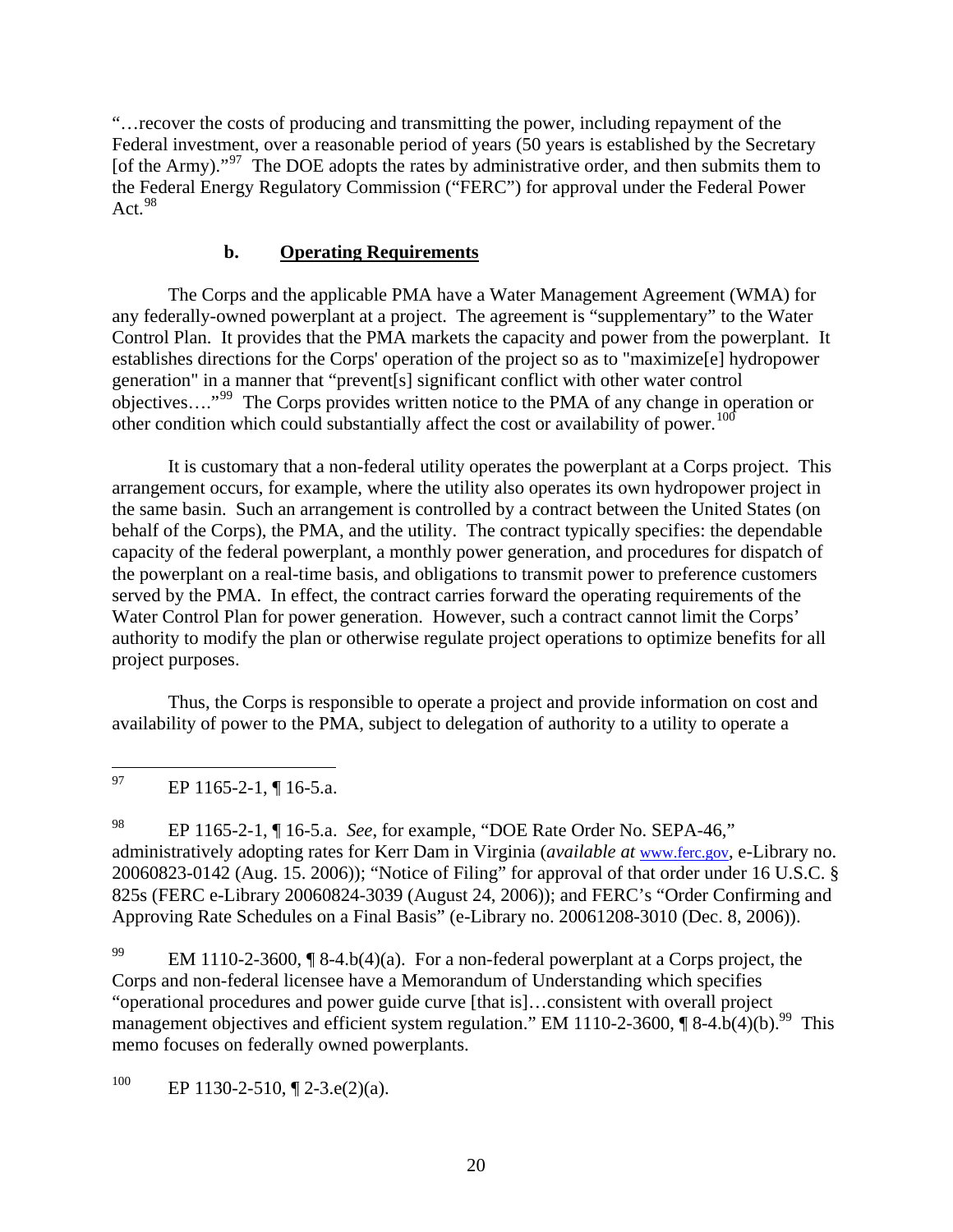<span id="page-25-0"></span>project to comply with the existing Water Control Plan. In turn, the PMA is responsible for marketing the power surplus to project operation and for recovering the federal investment.<sup>[101](#page-25-1)</sup> Put another way, the PMA does not have any authority to direct operations of a Corps project, even for power generation. Instead, the Corps has exclusive authority to operate the project in a manner that optimizes all project purposes. The WMA reflects this general obligation and, while providing direction to the Corps for power operations, preserves the Corps' discretion to adjust operations as necessary for prevention or minimization of conflict with other project purposes.

The Corps' general guidance finds that power generation may have "…adverse impacts on fish and wildlife habitat, aesthetics, navigation and public safety.<sup>[102](#page-25-2)</sup> "Reservoir releases to provide peak power service may result in a substantial change in the regimen of a stream. In some cases, the change from relatively steady rates of flow to frequent fluctuations may cause undesirable effects. Fluctuation may reduce the benefits from other reservoir functions, such as recreation, pollution abatement, and water supply."<sup>[103](#page-25-3)</sup> Absent a re-regulation dam, the Water Control Plan will include "specific operating limits for fluctuations in power production and/or water level in the river system below the project....<sup>"[104](#page-25-4)</sup> "Positive means to prevent or reduce adverse effects are considered in the planning and operation phases. Tangible and intangible benefits may be obtained from measures such as: modification in power output; location of a re-regulating reservoir downstream; or acquisition of additional interest in land."<sup>[105](#page-25-5)</sup>

### **5. Protection of Environmental Quality**

 Protection of environmental quality is an integral element of any Water Control Plan, even if the authorizing statute for a given project is limited to developmental uses such as flood protection.

# **a. Environmental Operating Principles**

The Corps adopted Environmental Operating Principles (EOP) in 2002. These principles "embrace the concept of sustainability"<sup>[106](#page-25-6)</sup> in all activities "...to the extent legally and financially practicable…."<sup>[107](#page-25-7)</sup> The EOP define sustainability as a "synergistic process whereby

- <span id="page-25-2"></span> $^{102}$  EM 1110-2-3600, ¶ 4-10.h(5).
- <span id="page-25-3"></span><sup>103</sup> EP 1165-2-1, ¶ 16-8.a.
- <span id="page-25-4"></span> $^{104}$  EM 1110-2-3600, ¶ 4-10.h(5).
- <span id="page-25-5"></span> $^{105}$  EP 1165-2-1, ¶ 16-8.b.
- <span id="page-25-6"></span>106 Commander's Policy Memorandum #12 (April 1, 2005).
- <span id="page-25-7"></span> $107$  ER 200-1-5, ¶ 6.

<span id="page-25-1"></span><sup>101</sup> EP 1130-2-510,  $\P$  2.2.e(2)(a).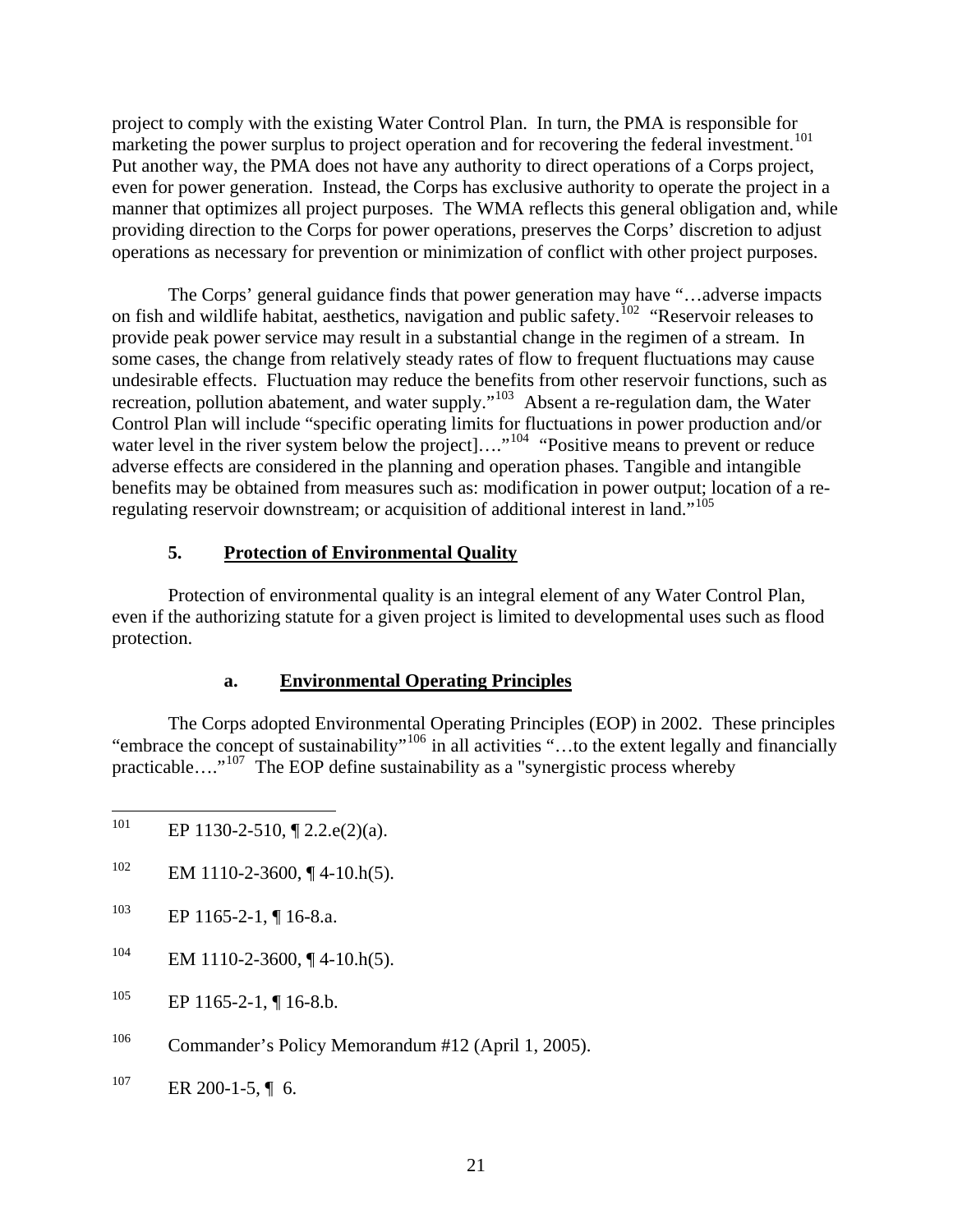environmental and economic considerations are effectively balanced through life cycle of project planning, design, construction, operation and maintenance to improve the quality of life for present and future generations." <sup>[108](#page-26-0)</sup>

Under the EOP and other general guidance, the Corps applies "principles of good environmental stewardship" in its administration of each project. "Environmental stewardship shall include both passive and proactive management to sustain healthy ecosystems and biodiversity, and conserve natural resources, such that Corps' lands and waters are left in a condition equal to or better than their condition when acquired, and such that those natural and cultural resources are available to serve the needs of present and future generations."<sup>[109](#page-26-1)</sup>

 The Corps defines ecosystem as a "biotic community held together with its physical environment considered as an integrated unit."<sup>[110](#page-26-2)</sup> The objective of ecosystem management is to "restore and sustain the health, productivity, and biological diversity of ecosystems and the overall quality of life through a natural resources management approach that is fully integrated with social and economic goals."<sup>[111](#page-26-3)</sup> The Corps recognizes and seeks to remedy the "problems of habitat fragmentation and piecemeal restoration and mitigation...."<sup>[112](#page-26-4)</sup> It addresses unintended (as well as foreseeable) impacts "both on and off the project site."<sup>[113](#page-26-5)</sup>

The Corps may pursue ecosystem protection and restoration through water control activities, including revision to a Water Control Plan, without new authority.<sup>[114](#page-26-6)</sup> "Additional" opportunities for ecosystem restoration and protection may also be pursued through existing project authorities for the management of operating projects, e.g., through water control changes, or as part of natural resources management."<sup>[115](#page-26-7)</sup>

Collaboration with stakeholders is "integral" to such restoration.<sup>[116](#page-26-8)</sup> "The Corps will solicit participation from Federal, tribal, state, and local agencies, organizations, and the local

- <span id="page-26-0"></span> $108\,$ EC 1105-2-404,  $\P$  4.a.
- <span id="page-26-1"></span> $109$  ER 1130-2-540, [1.2.]
- <span id="page-26-2"></span> $110$  EP 1165-2-502, ¶ 7.a.
- <span id="page-26-3"></span> $111$  EP 1165-2-502, ¶ 7.e.
- <span id="page-26-4"></span> $\text{HP } 1165 - 2 - 502, \text{ T.}$ e.
- <span id="page-26-5"></span> $\text{EP } 1165 - 2 - 502, \text{ T7.g.}$
- <span id="page-26-6"></span>114 EP 1165-2-502, Table 2.
- <span id="page-26-7"></span>115 EP 1165-2-502, ¶ 5, Table 2.
- <span id="page-26-8"></span> $^{116}$  EP 1165-2-502, ¶ 7.o.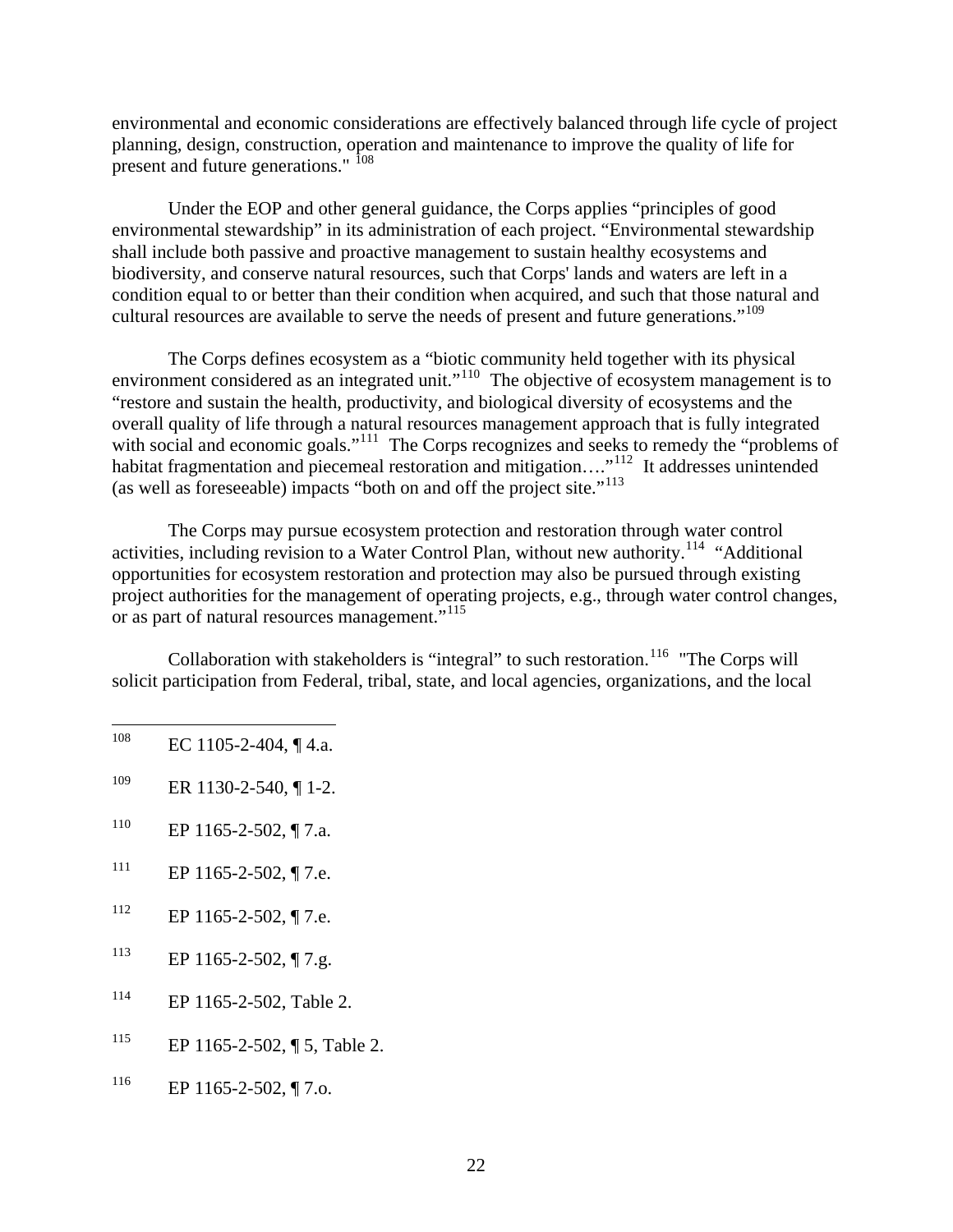<span id="page-27-0"></span>community to ensure their interests are considered in the formulation and implementation of this effort."<sup>[117](#page-27-1)</sup> Indeed, "major Subordinate Commands should encourage and develop partnerships with Federal, state, and tribal agencies and non-governmental organizations in the accomplishment of restoration studies and financing. Cooperative efforts could include, for example, information and data base sharing, cooperating planning efforts, as well as collaboration in implementation, operation and maintenance, and monitoring activities."[118](#page-27-2)

#### **b. Water Quality**

Each Corp project must comply with water quality standards.<sup>[119](#page-27-3)</sup> "Typically, projects" built for flood control operate only 2 to 3 percent of the time and must operate for water quality to some degree all of the time."<sup>120</sup> Thus, it is "essential" that the District properly include water quality in its daily real-time decisions.<sup>[121](#page-27-5)</sup>

 For each project, the general management objective "…is to maximize beneficial uses of the resource through enhancement and nondegradation of water quality. Attaining that goal requires continuous efforts at managing water quality by developing programs and objectives and performing the necessary studies, data collection, analysis, coordination, and real-time management."<sup>[122](#page-27-6)</sup>

 The District also develops "specific water quality management objectives" for each project. These objectives are intended to assure that the project complies with applicable water quality standards; "…offer[s] the lowest stress possible to the aquatic environment"; and where degraded conditions exist, contributes to the restoration of "the aquatic environment to a desirable, biologically diverse, productive and robust condition."<sup>[123](#page-27-7)</sup>

#### **c. Fish and Wildlife**

<span id="page-27-3"></span>119 33 U.S.C. § 1251 *et seq.* Executive Order 12088, *Federal Compliance with Pollution Control Standards* (1978), requires compliance by federal facilities and activities with applicable pollution control standards. *See* EM 1110-2-3600, ¶ 2-6.b(1), ER 1110-2-8154.

- <span id="page-27-4"></span> $120$  EM 1110-2-3600, 1 2-6.a.
- <span id="page-27-5"></span> $121$  EM 1110-2-3600, 12-6.a.
- <span id="page-27-6"></span> $122$  EM 1110-2-3600, [2-6.a.
- <span id="page-27-7"></span><sup>123</sup> ER 1110-2-8154,  $\P$   $\qquad$  8, 8.j-k.

<span id="page-27-1"></span><sup>117</sup> EP 1165-2-1, ¶ 3-20.b.

<span id="page-27-2"></span> $118$  EP 1165-2-502, ¶ 10.b.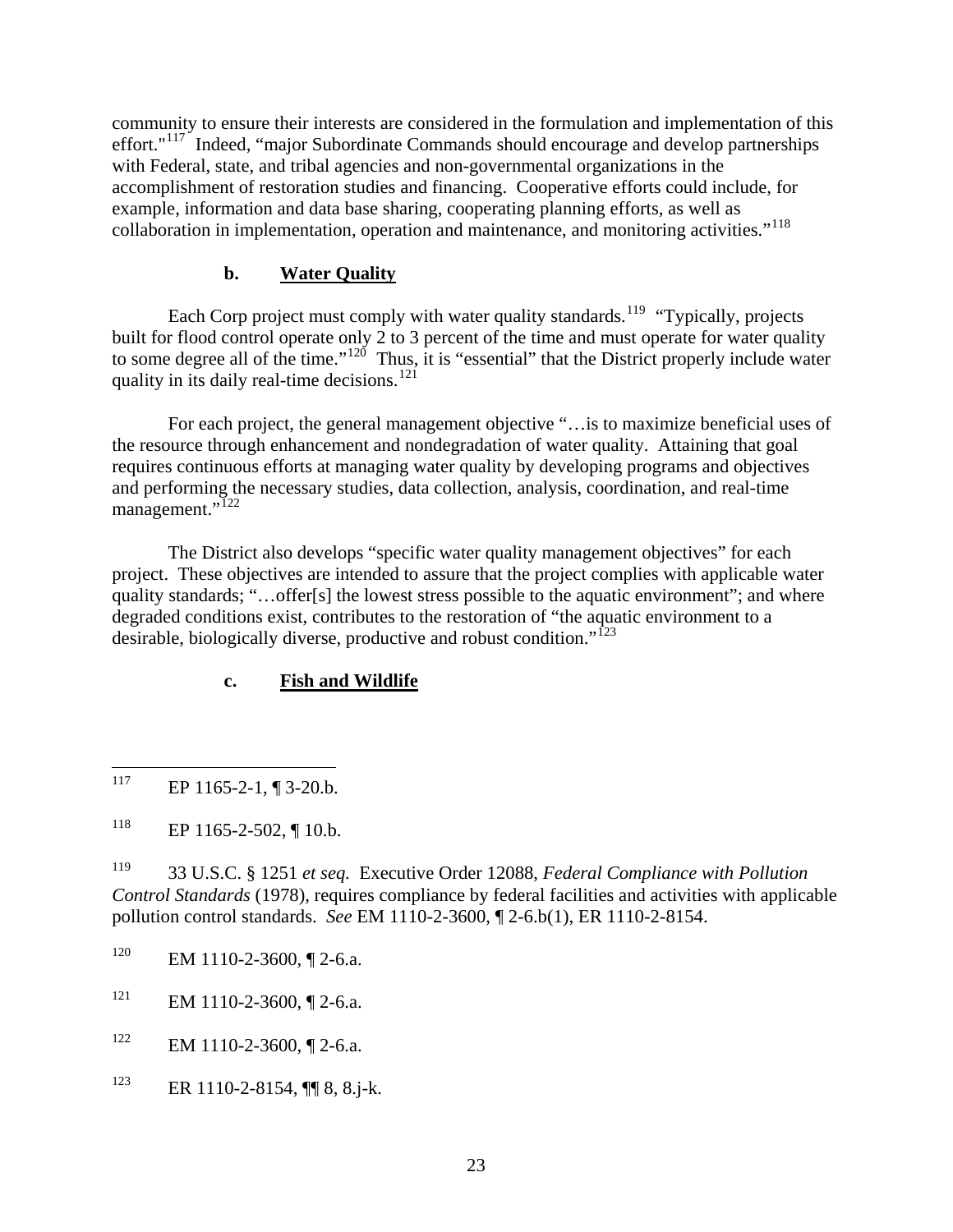<span id="page-28-0"></span> Under the 1958 Fish and Wildlife Coordination Act, the Corps gives equal consideration to fish and wildlife and the project purposes established by the authorizing statute for a project.<sup>[124](#page-28-1)</sup> To the extent practicable, the Corps prevents damages to fish and wildlife by "…incorporating the mitigation principles defined within the Council on Environmental Quality's NEPA guidelines, i.e., first avoid the impact; next, minimize the impact; and finally, compensate for unavoidable damages to significant fish and wildlife resources."<sup>[125](#page-28-2)</sup> "Water control managers should take the initiative to evaluate opportunities for managing fish and wildlife habitats, by *continually* evaluating the effects of project regulation."<sup>[126](#page-28-3)</sup> "Fish and wildlife conservation…shall be coordinated with other features of water resource development programs through effective planning, development, and maintenance...."<sup>[127](#page-28-4)</sup>

#### **d. Threatened and Endangered Species**

 Under Endangered Species Act (ESA) section 9, the Corps must operate a project to prevent the take of any species of fish or wildlife listed as threatened or endangered.<sup>[128](#page-28-5)</sup> Under ESA section 7(a)(2), and in consultation with the U.S. Department of Interior or Commerce as appropriate, the Corps must "…utilize their authorities in furtherance of the purposes of [the ESA] by carrying out programs for the conservation of endangered species and threatened species  $\ldots$ <sup>[129](#page-28-6)</sup>

### **6. Monitoring**

 As a general water control policy, the Corps monitors each completed project "to ascertain whether they continue to function in a satisfactory manner and whether potential exists for better serving the public interest. Such monitoring may be accomplished coincidentally in carrying out existing project inspection programs, as a by-product of the day-to-day operations of on-site Corps personnel charged with project operations. Whenever reporting officers find that changes in a completed project may be desirable, investigations should be undertaken to document the need for and feasibility of project modification." <sup>[130](#page-28-7)</sup>

<span id="page-28-1"></span><sup>124</sup> 124 16 U.S.C. § 661 *et seq. See* EM 1110-2-3600, ¶ 2-7.a.

<span id="page-28-2"></span> $^{125}$  EP 1165-2-1, ¶ 19-21.

<span id="page-28-3"></span><sup>&</sup>lt;sup>126</sup> EM 1110-2-3600,  $\P$  2-7.b(2).

<span id="page-28-4"></span> $127$  EP 1165-2-1, ¶19-17.

<span id="page-28-5"></span> $128$  16 U.S.C. § 1538.

<span id="page-28-6"></span><sup>129 16</sup> U.S.C. § 1536(a)(1). *See also Sierra Club v. Glickman*, 156 F.3d 606, 618 (5th Cir. 1998) (the plain language of section  $7(a)(1)$  requires each federal agency to adopt substantive conservation programs for listed species in consultation with and with the assistance of the Fish and Wildlife Service).

<span id="page-28-7"></span> $130$  ER 1165-2-119, ¶ 5.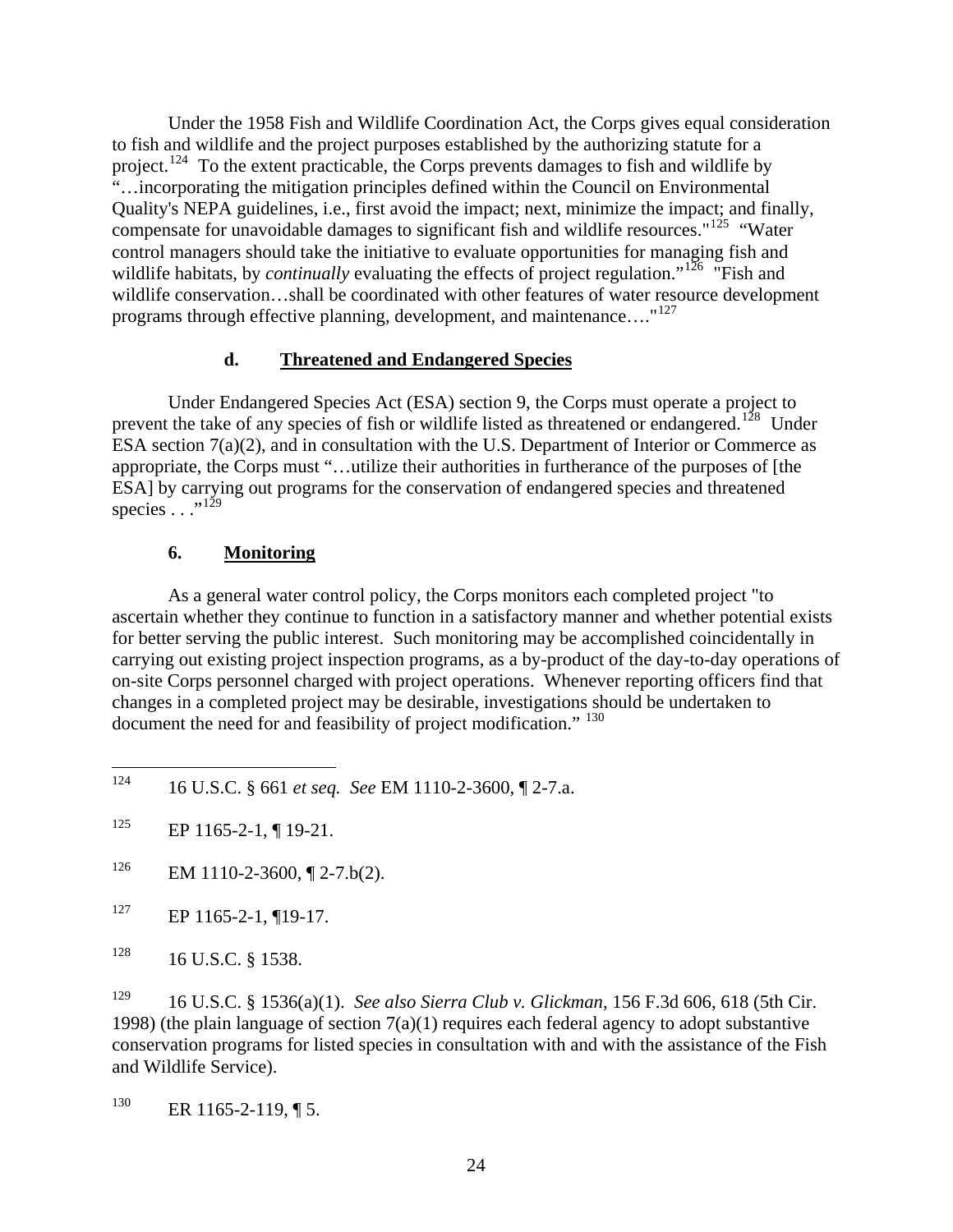<span id="page-29-0"></span> The monitoring program is intended to "…identify long-term trends as well as abrupt changes. In some instances, special studies of reservoir conditions will be required in order to develop guidance for modifying operating procedures or, perhaps, control structures. Such studies may be relatively simple in time and scope or may require modeling, reservoir system analysis or physical model applications."[131](#page-29-1)

#### **a. Water Control Data System**

 In developing a Water Control Plan, the District uses systems analysis to develop, test, and refine the guide curves.<sup>[132](#page-29-2)</sup> Before initial impoundment, the curves are based on hindsight. The District uses historical flow data to predict future conditions.<sup>[133](#page-29-3)</sup> It also uses system analysis to evaluate long-term water use for each project function under these curves.<sup>[134](#page-29-4)</sup> After the start of operations, the District then periodically re-applies system analysis to refine these curves.<sup>[135](#page-29-5)</sup>

 The Water Control Plan provides for a Water Control Data System (WCDS). This system, as described in a Master Plan, provides "…knowledge of current project and hydrologic conditions, project capabilities and restraints and water control elements in the river system that affect streamflow, water level, and water quality."<sup>[136](#page-29-6)</sup> It is a "comprehensive data base."<sup>[137](#page-29-7)</sup> The Master Plan includes facilities and procedures for: observation and storage of data at field stations, transmission from the field stations, storage and management in a database, analysis, and exchange with other users.<sup>[138](#page-29-8)</sup>

 The Water Control Data System fundamentally manages hydrometeorological data. These include: project storage and release, inflow, precipitation, and evaporation; groundwater; ambient temperatures, humidity, evaporation, and wind.<sup>[139](#page-29-9)</sup>

<span id="page-29-1"></span><sup>131</sup> EM 1110-2-3600, ¶ 3-6.d(3).

 $\overline{a}$ 

- <span id="page-29-2"></span><sup>132</sup> EM 1110-2-3600, ¶ 3-3.d(2)(a)
- <span id="page-29-3"></span><sup>1</sup>33 EM 1110-2-3600, ¶ 3-4.a.
- <span id="page-29-4"></span> $134$  EM 1110-2-3600, ¶ 3-4.c.
- <span id="page-29-5"></span>135 EM 1110-2-3600, ¶ 3-6.a.
- <span id="page-29-6"></span> $^{136}$  EM 1110-2-3600, [[ 5-1.b(1).
- <span id="page-29-7"></span> $137$  EM 1110-2-3600, [[3-2.b(2)]
- <span id="page-29-8"></span><sup>138</sup> EM 1110-2-3600,  $\sqrt{5}$ -1.b(2).
- <span id="page-29-9"></span><sup>139</sup> EM 1110-2-3600, ¶ 5-2.b(2).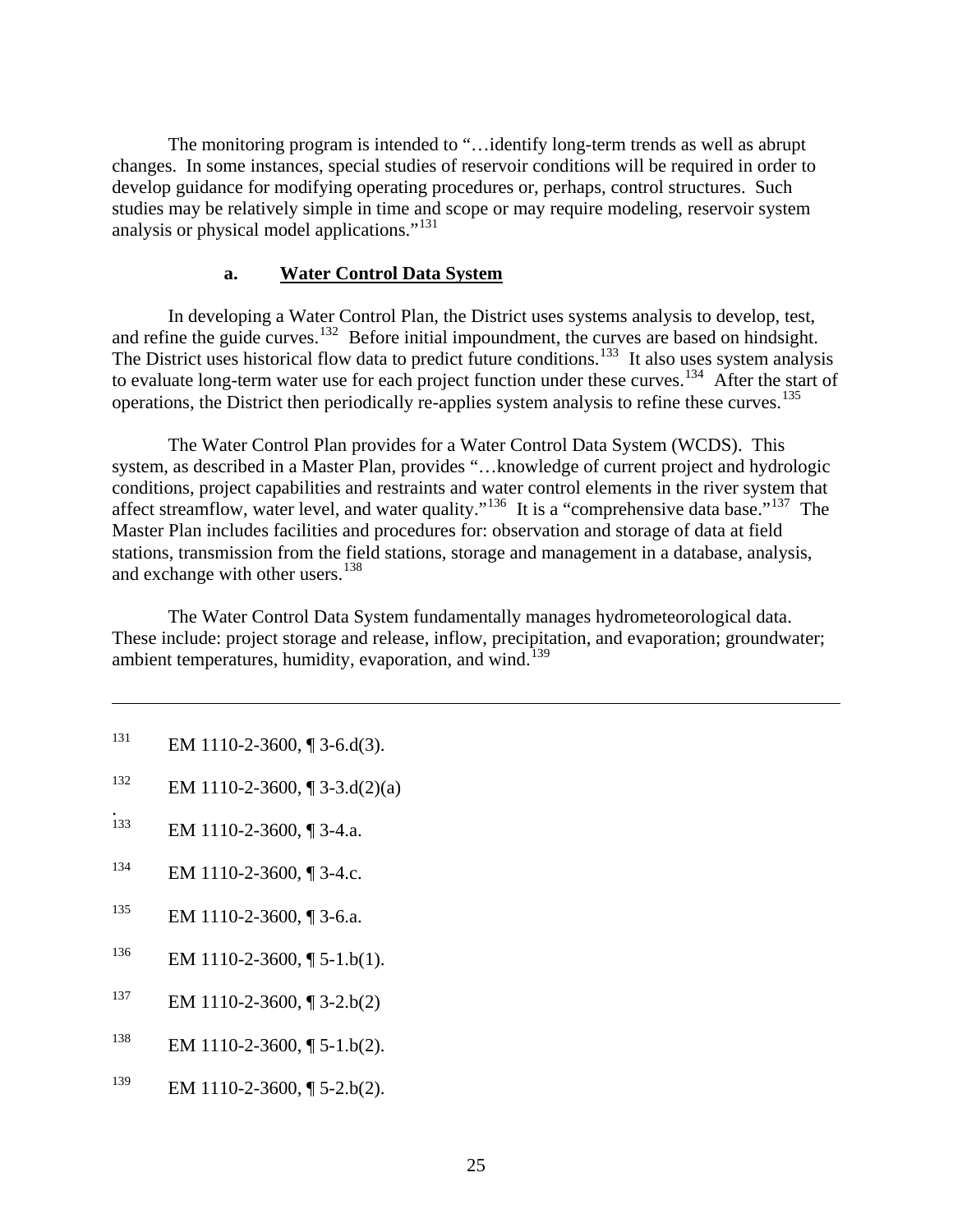#### **b. Water Quality**

<span id="page-30-0"></span> Monitoring of water quality is also "essential for real-time water control management."<sup>[140](#page-30-1)</sup> Under the Water Control Data System, the District takes field samples of temperature, conductivity, dissolved oxygen, pH, turbidity, and other parameters as appropriate.<sup>[141](#page-30-2)</sup> The monitoring is intended to "develop an understanding of cause and effect relationships"<sup>[142](#page-30-3)</sup> between project operations and water supply, aquatic habitat, and fisheries.<sup>[143](#page-30-4)</sup> "These monitoring activities will provide data for daily operating decisions, evaluating long-term trends or changes in water quality conditions and tracking the effectiveness of the operating  $plan.^{"144}$  $plan.^{"144}$  $plan.^{"144}$ 

#### **c. Adaptive Management**

"Post-construction monitoring of mitigation measures may be necessary, in some cases, and should be designed to valuate whether or not the mitigation measures are working as planned following their construction. Adaptive management is a technique that should be considered for monitoring programs for projects/measures that have the potential for uncertainty in achieving their objectives."<sup>[145](#page-30-6)</sup>

"Creativity in the development of monitoring arrangements and assessing project performance is encouraged. Collaborative monitoring efforts and information sharing with the sponsor and among resource agencies, academic institutions, the research community and nonprofit organizations will improve the efficiency and the effectiveness of data collection and project performance evaluation."[146](#page-30-7)

# **d. Environmental Compliance**

 A District periodically undertakes an Environmental Compliance Assessments is to identify and correct noncompliance with environmental requirements at a project. This assessment is "…a proactive approach to assuring that potential environmental protection and

- <span id="page-30-1"></span>140 EM 1110-2-3600,  $\P$  5-2.d(1).
- <span id="page-30-2"></span><sup>141</sup> EM 1110-2-3600, ¶ 5-2.d(2).
- <span id="page-30-3"></span><sup>142</sup> EM 1110-2-3600, ¶ 5-2.d(1).
- <span id="page-30-4"></span><sup>143</sup> EM 1110-2-3600,  $\sqrt{3}$  3-2.b(3).
- <span id="page-30-5"></span> $144$  EM 1110-2-3600, ¶ 3-2.b(5).
- <span id="page-30-6"></span> $^{145}$  EP 1165-2-1, ¶ 19-21.f.
- <span id="page-30-7"></span> $^{146}$  EC 1105-2-409, [9.b.(4).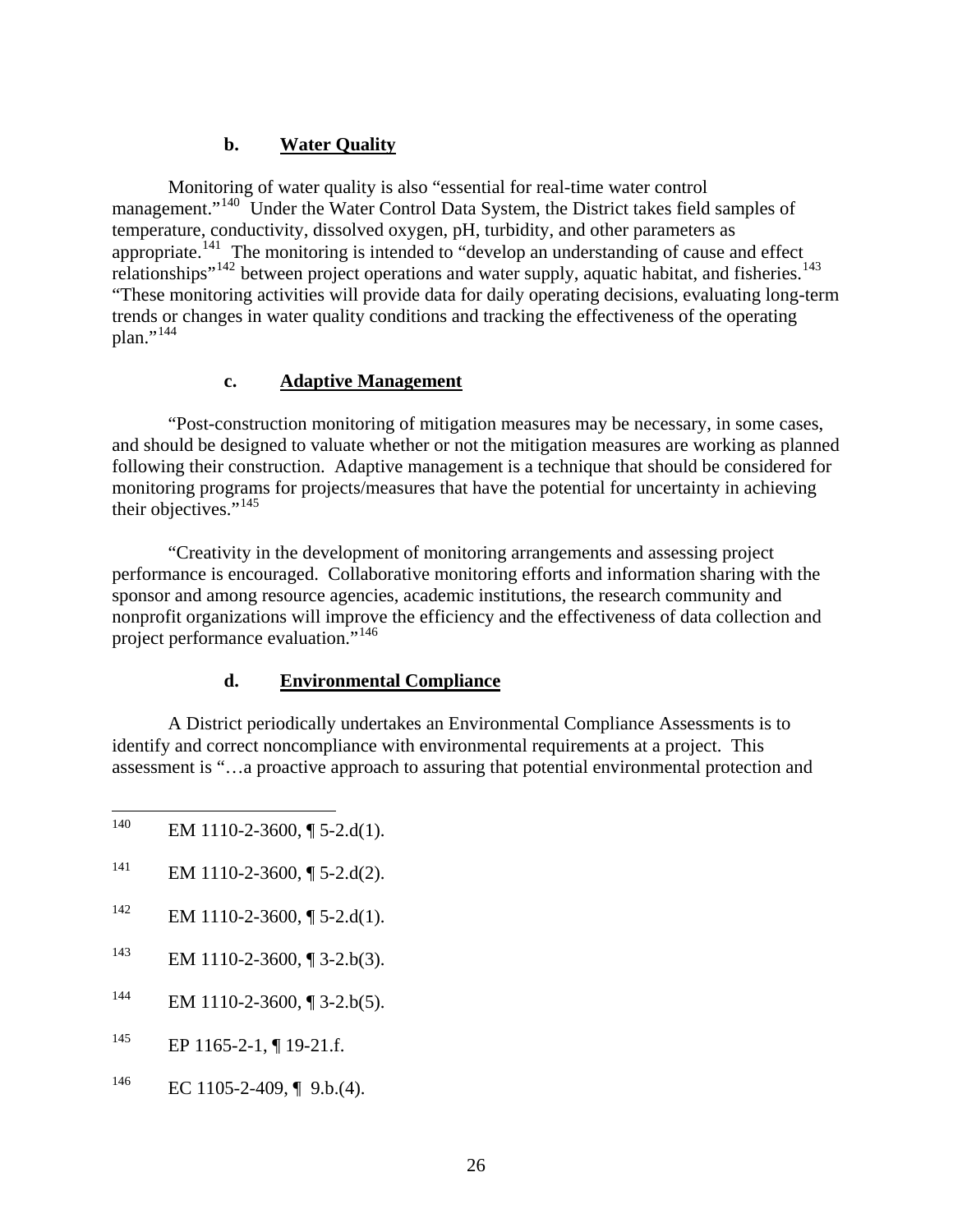compliance issues are promptly identified. Once identified, the full range of specialties with the Corps can be called on to assist in their resolution. Deficiencies are prioritized and corrective actions taken as routine maintenance work or programmed in the Civil works budget process."<sup>[147](#page-31-0)</sup> The assessment is based on "The Environmental Assessment and Management (TEAM) Guide and the Environmental Review Guide for Operations (ERGO)," which are the "…foundation of a comprehensive program to achieve, maintain, and monitor compliance with applicable environmental laws and regulations, and to implement good management practices." [148](#page-31-1)

<span id="page-31-0"></span><sup>147</sup> EP  $1165 - 2 - 1$ ,  $\P$   $11 - 17$ .b(2)(a).

<span id="page-31-1"></span><sup>&</sup>lt;sup>148</sup> EP 1165-2-1,  $\P$  11-18.b(2)(b).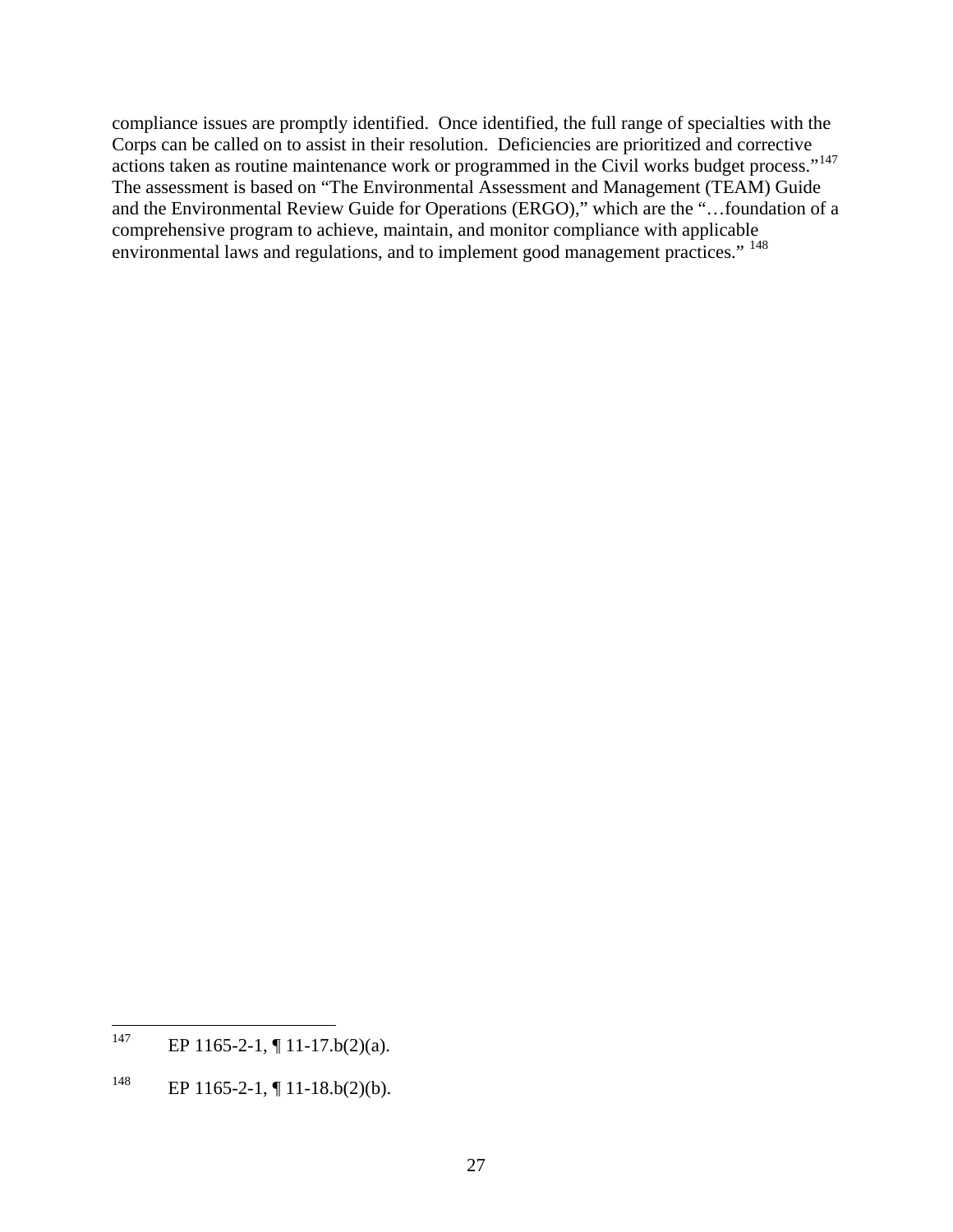#### <span id="page-32-0"></span>**APPENDIX D: REAL-TIME PROJECT OPERATIONS**

As discussed below, the District, through its Commander and actual line operators, have discretion to modify the guide curve and other requirements of the Water Control Plan in the course of actual operations, as necessary to protect public safety or otherwise respond to unforeseen or unusual circumstances.

#### **A. Line Responsibility for Plan Implementation**

 Each project has employees who operate the physical controls, such as damtenders, power plan superintendents, lock masters, and resource managers. The Water Control Plan and Manual include "Standing Instructions to Project Operators for Water Control" to assure efficient and routine operation of each project.<sup>[149](#page-32-1)</sup> These establish step-by-step instructions for operations during normal and emergency conditions, data collection, and other water control activities.<sup>[150](#page-32-2)</sup>

The project operators report to the District's Water Management Center.<sup>151</sup> In turn, the District reports to the Division's Water Control Center.<sup>[152](#page-32-4)</sup>

### **B. Annual Water Management Plan**

 The District adopts an Annual Water Management Plan to implement the Water Control Plan for a given project. The annual plan reflects current hydrologic and other conditions. It is consistent with the Water Control Plan and is developed through systems analysis and the other methods required for that long-term plan.<sup>[153](#page-32-5)</sup>

#### **C. Water Control Analysis**

<span id="page-32-8"></span> Once a Water Control Plan is adopted, "effective regulation … ultimately depends upon the experience and judgment of the water control manager," who must evaluate and understand "complex interactions among the many meteorological and hydrologic processes, combined with the effects of project control…." <sup>[154](#page-32-6)</sup> The District uses "rigorously defined analytical procedures, rather than subjectively determined estimates,"<sup>[155](#page-32-7)</sup> to forecast rainfall and inflow<sup>[156](#page-32-8)</sup> and water

- <span id="page-32-1"></span>149 EM 1110-2-3600, ¶ 9-2.a.
- <span id="page-32-2"></span>150 EM 1110-2-3600, Appendix A.
- <span id="page-32-3"></span> $151$  EM 1110-2-3600, [8-1.a.
- <span id="page-32-4"></span> $^{152}$  EM 1110-2-3600, ¶ 8-1.a.
- <span id="page-32-5"></span>153 EM 1110-2-3600, ¶ 3-2.c.
- <span id="page-32-6"></span><sup>154</sup> EM 1110-2-3600,  $\P$  6-1(a).
- <span id="page-32-7"></span><sup>155</sup> EM 1110-2-3600, ¶ 6-1(a).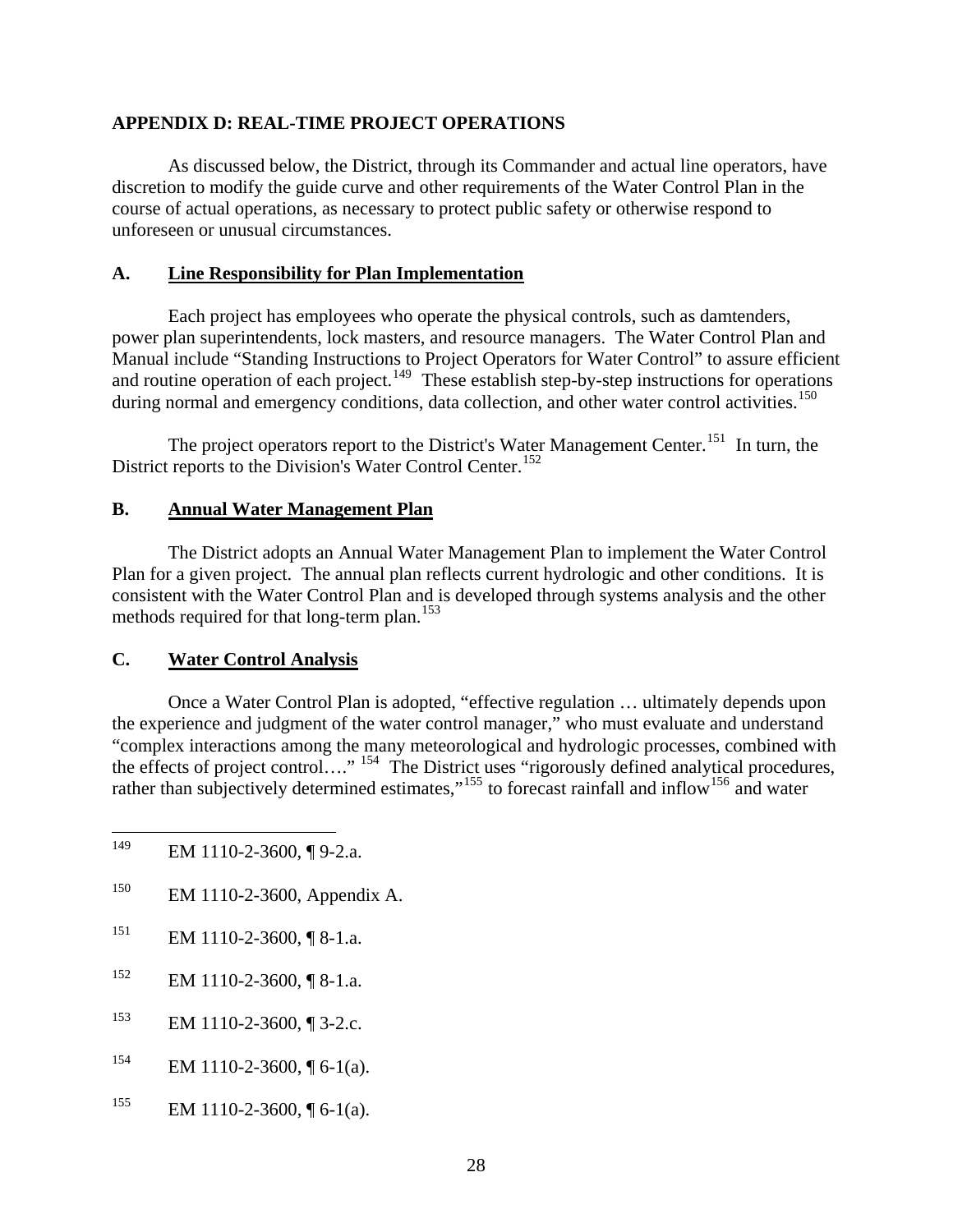<span id="page-33-0"></span>quality conditions, including oxygen, turbidity, nutrients, sediments, fish migration, and contaminants.[157](#page-33-1) These analytical methods "constitute the technical support by which the water control manager may form decisions during actual project operations,"<sup>[158](#page-33-2)</sup> in order to "regulate [a project] in the most effective manner possible."<sup>[159](#page-33-3)</sup>

 Specifically, the District uses models to forecast weather, flow, project operations, and riverine responses to project operations, including water quality, on a near- and long-term basis.<sup>[160](#page-33-4)</sup> The forecasts permit a "probability distribution"<sup>[161](#page-33-5)</sup> how the project will meet its functions over a specified period and thus permit real-time management to enhance effectiveness.

#### **D. Real-Time Decisions**

The operator for each project daily compares current operations against the guide curves and other requirements of a Water Control Plan, to determine the actual schedule for the next 24 hours.<sup>[162](#page-33-6)</sup> The Corps recognizes that these curves are "generalized since they are based on historical data and hindsight operation."<sup>[163](#page-33-7)</sup> Accordingly, operational decisions in real time are made "under the guidelines of the water control plan, but adjusted as necessary to meet any unique conditions." $164$ 

"Special situations or unanticipated conditions may arise..." in actual operations.<sup>[165](#page-33-9)</sup> These include emergencies, such as a severe flood, spill of toxic pollution, grounding of a ship, or search-and-rescue. These also include non-emergencies, such as short-term construction in a

 $156$  EM 1110-2-3600, ¶ 6-3 – 6-5.

 $\overline{a}$ 

- <span id="page-33-1"></span>157 EM 1110-2-3600, ¶ 6-7.a-c.
- <span id="page-33-2"></span> $158$  EM 1110-2-3600, [6-1.a.
- <span id="page-33-3"></span><sup>159</sup> EM 1110-2-3600,  $\sqrt{6}$ -1.b(4).
- <span id="page-33-4"></span> $^{160}$  EM 1110-2-3600,  $\P$  6-2 - 6-8.
- <span id="page-33-5"></span><sup>161</sup> EM 1110-2-3600, ¶ 6-1.b(3).
- <span id="page-33-6"></span> $^{162}$  EM 1110-2-3600, ¶ 7-2.
- <span id="page-33-7"></span><sup>163</sup> EM 1110-2-3600,  $\sqrt{6}$ -1.b(4).
- <span id="page-33-8"></span> $^{164}$  EM 1110-2-3600, [[6-1.b(4).
- <span id="page-33-9"></span><sup>165</sup> EM 1110-2-3600,  $\P$  7-1.a(2).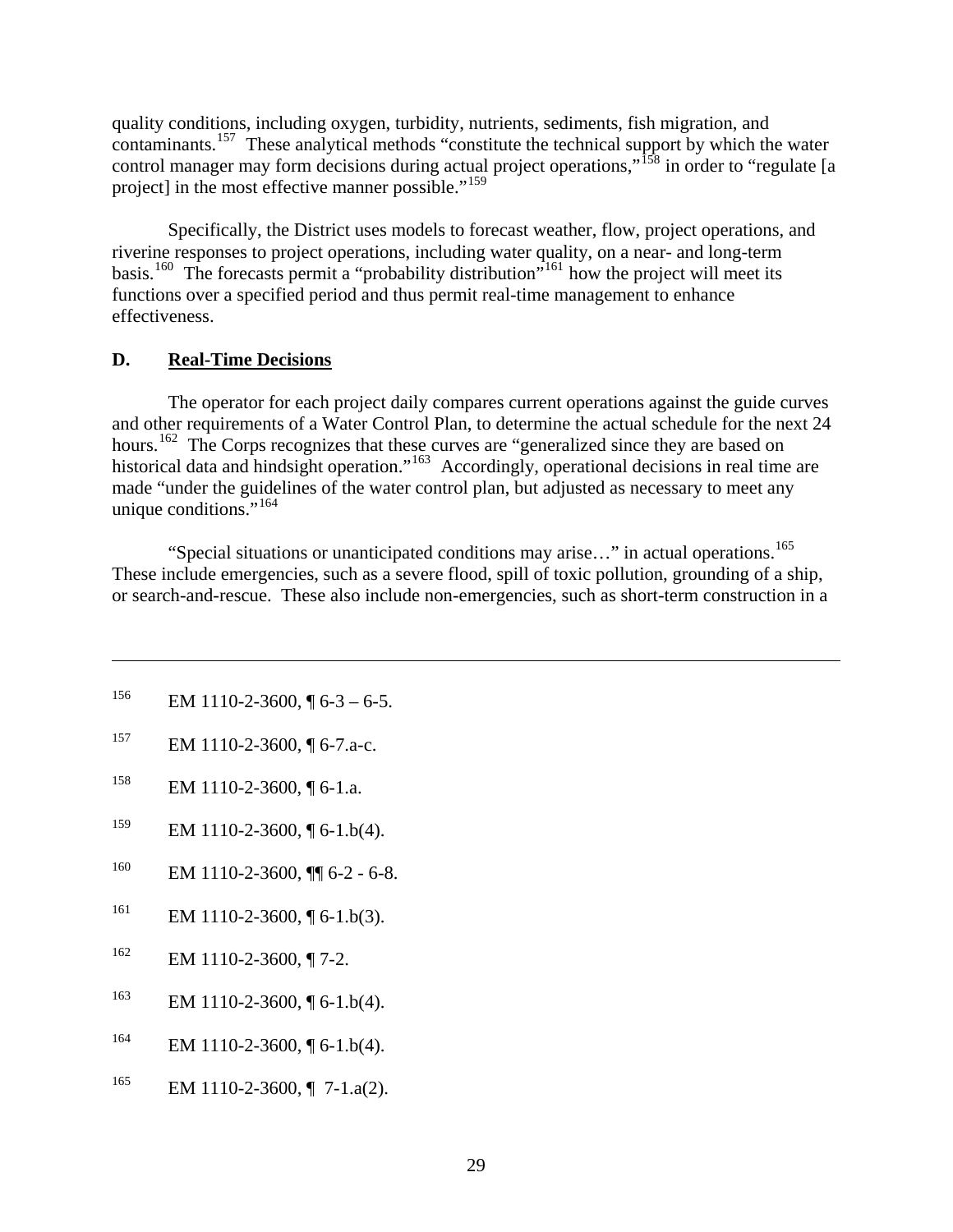<span id="page-34-0"></span>waterway, maintaining flows for whitewater boating, or improving wildlife habitat.<sup>[166](#page-34-1)</sup> In those conditions, the Project operator has "a certain degree of flexibility … to depart from normal operating criteria…."[167](#page-34-2) A "significant departure" from the guide curves may require the approval of the Division Commander.<sup>[168](#page-34-3)</sup>

 In anticipated conditions, the project operator has limited authority to vary from the guide curves in the course of setting the schedules for near-term operations. The District daily uses systems analysis – long-term forecasts (*see* Appendix C, Section C.6.) and "complete knowledge" of current conditions – to "simulate the proposed operation and thereby anticipate the effects…on a short and medium-range time frame, to test the effects of various alternatives…, and thereby to provide an objective and rational basis for making operating decisions...."<sup>[169](#page-34-4)</sup> In addition, the District consults with public agencies and other interested entities on technical matters or desired project schedule.<sup>[170](#page-34-5)</sup> On the basis of the systems analysis and consultation, the project operator may "shade the operations when conditions indicate a particular need, as, for example, a mid-month adjustment...."<sup>[171](#page-34-6)</sup> "By being alert to changed runoff potentials as they occur, the overall efficiency of multipurpose project regulation may be significantly improved."<sup>[172](#page-34-7)</sup>

#### **E. Public Involvement**

 The District may form a standing committee with other agencies or utilities which operate other water control facilities in a given basin, for the purpose of coordinated operations.[173](#page-34-8) It may form a Regional River Basin Interagency Committee with other public agencies which regulate or plan water control facilities, for the purpose of coordinated management.<sup>[174](#page-34-9)</sup> It may enter into an agreement with other public agencies for routine exchange of hydrologic data or forecasts.[175](#page-34-10) Each such relationship is formalized in a Water Management

- <span id="page-34-1"></span>166 EM 1110-2-3600, ¶ 7-1.a(2).
- <span id="page-34-2"></span>167 EM 1110-2-3600,  $\P$  7-1.a(2).
- <span id="page-34-3"></span><sup>168</sup> EM 1110-2-3600, ¶ 7-1.a(2).
- <span id="page-34-4"></span><sup>169</sup> EM 1110-2-3600, ¶ 7-3.c(1).
- <span id="page-34-5"></span> $170$  EM 1110-2-3600, ¶ 7-1.b, 7-4.a(1).
- <span id="page-34-6"></span> $171$  EM 1110-2-3600, ¶ 7-4.a)(2).
- <span id="page-34-7"></span> $172$  EM 1110-2-3600, ¶ 7-4.a(2).
- <span id="page-34-8"></span><sup>173</sup> EM 1110-2-3600, ¶ 8-4.a(4).
- <span id="page-34-9"></span> $174$  EM 1110-2-3600, ¶ 8-4.a(3).
- <span id="page-34-10"></span> $175$  EM 1110-2-3600, [8-4.b(2).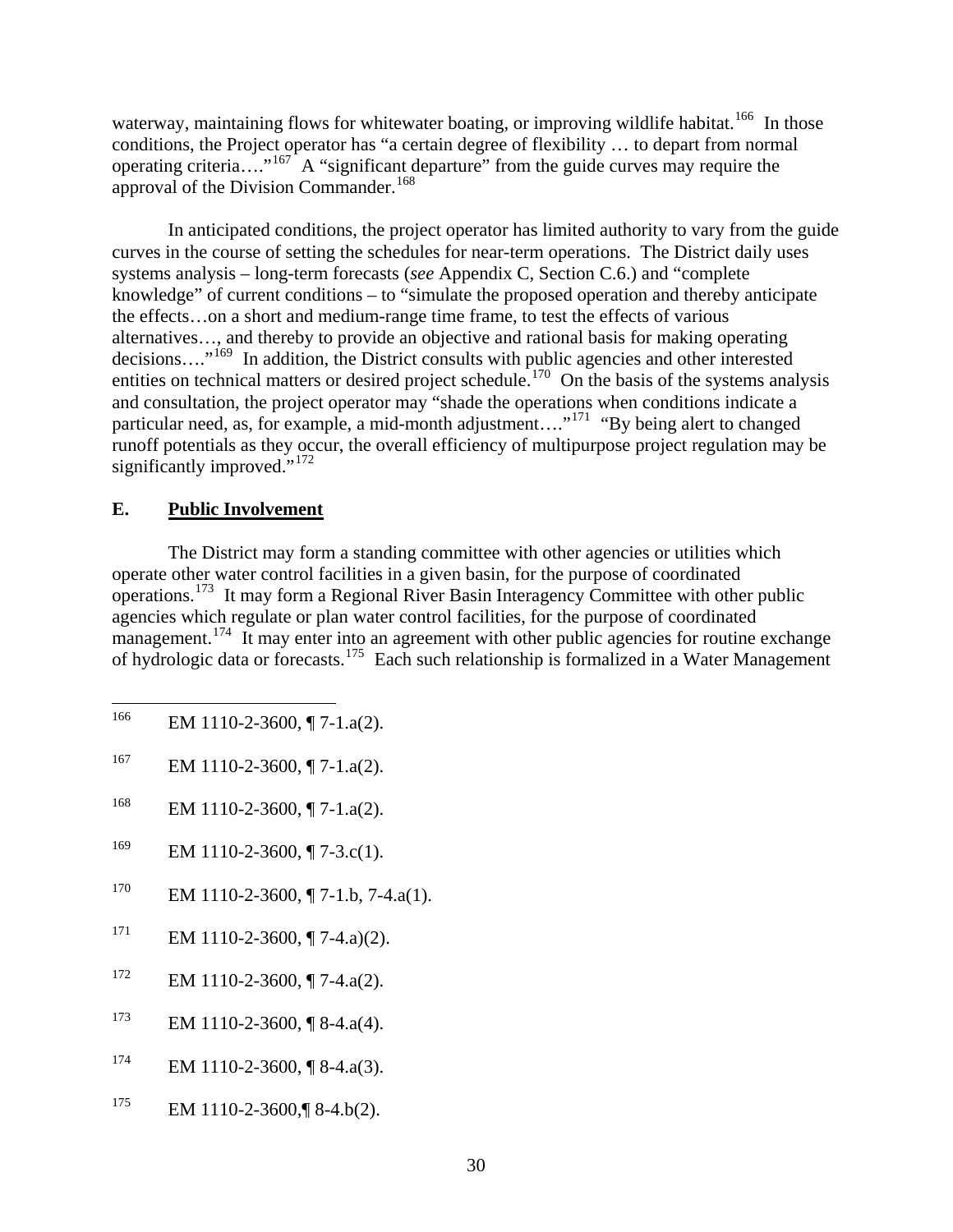<span id="page-35-0"></span>Agreement, typically a Memorandum of Understanding.<sup>[176](#page-35-1)</sup>

 In implementing a Water Control Plan, a District also coordinates with entities other than facility operators who are "…affected by river regulation."<sup>[177](#page-35-2)</sup> It "…should have an 'open door' policy to local interest groups...."<sup>[178](#page-35-3)</sup> Although these relationships do not involve "...operating agreements, they are an important source of information and coordination and provide input to [the Corps'] water control managers."<sup>[179](#page-35-4)</sup> The needs for data exchange or discussion with such non-operators, if "infrequent,...can be dealt with informally on a case-by-case basis...."<sup>[180](#page-35-5)</sup> If the needs are "continuing…, it is highly desirable to establish formal working relationships to coordinate these activities."<sup>[181](#page-35-6)</sup> Although there "... is no set procedure,"<sup>[182](#page-35-7)</sup> the District will decide how to coordinate with such non-operators, and how to document the coordination, "...based on the initiative and judgment of all parties to best reflect the public interests."<sup>[183](#page-35-8)</sup> It may form a standing committee (not limited to other facility operators or other public agencies) to assist in coordination of basin water management.<sup>[184](#page-35-9)</sup>

### **F. Dispute Resolution**

 $\overline{a}$ 

 The Corps understands that conflicts regarding project operations may arise due to "competing interest of water users" in flood control, power, fishery protection, and environmental quality.[185](#page-35-10) A District may use "negotiation and judgmental decisions" to adjust a project schedule or otherwise "accommodate special requirements" without significantly affecting other functions.<sup>[186](#page-35-11)</sup> The Corps, through a District or Division, may also hold a public

- <span id="page-35-1"></span> $^{176}$  EM 1110-2-3600, [8-4.b(1).
- <span id="page-35-2"></span> $177$  EM 1110-2-3600, ¶ 8-4.a(5).
- <span id="page-35-3"></span><sup>178</sup> EM 1110-2-3600, ¶ 8-4.c(1)(e).
- <span id="page-35-4"></span><sup>179</sup> EM 1110-2-3600, ¶ 8-4.a(5).
- <span id="page-35-5"></span><sup>180</sup> EM 1110-2-3600, ¶ 8-4.c(1)(e).
- <span id="page-35-6"></span><sup>181</sup> EM 1110-2-3600,  $\sqrt{8}$ -4.c(1)(e).
- <span id="page-35-7"></span><sup>182</sup> EM 1110-2-3600,  $\sqrt{8}$  8-4.c(1)(c).
- <span id="page-35-8"></span><sup>183</sup> EM 1110-2-3600, ¶ 8-4.c(1)(f).
- <span id="page-35-9"></span><sup>184</sup> EM 1110-2-3600, ¶ 8-4.c(1)(d) - (e).
- <span id="page-35-10"></span><sup>185</sup> EM 1110-2-3600, ¶ 8-4.c(2).
- <span id="page-35-11"></span> $^{186}$  EM 1110-2-3600, ¶ 8-4.c(3).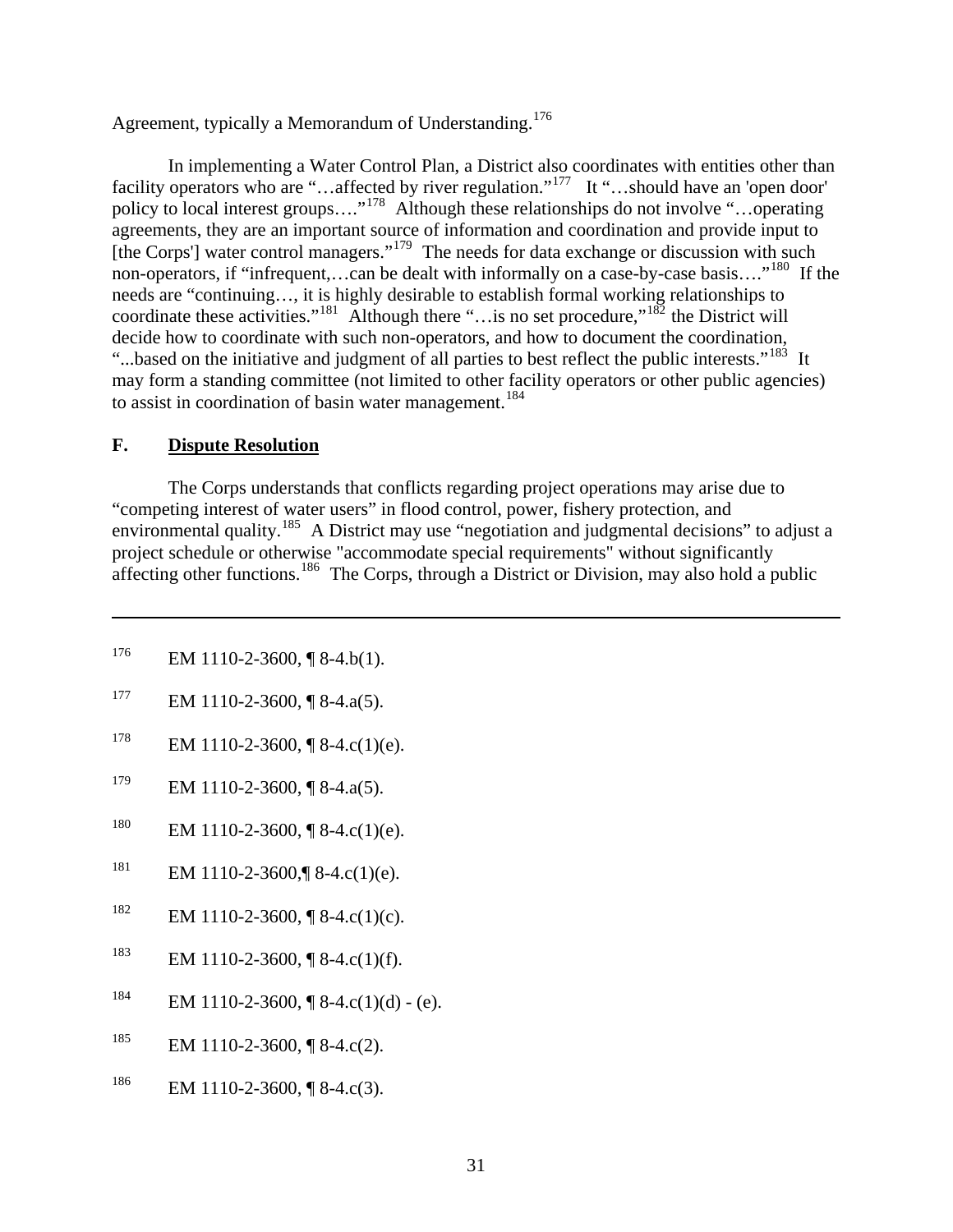hearing to air such conflicts, permit discussion, consider expert testimony, and generally "seek input which would be considered in formulating operating decisions."[187](#page-36-0)

<span id="page-36-0"></span><sup>187</sup> EM 1119-2-3500, ¶ 8-4.c(4) - (5).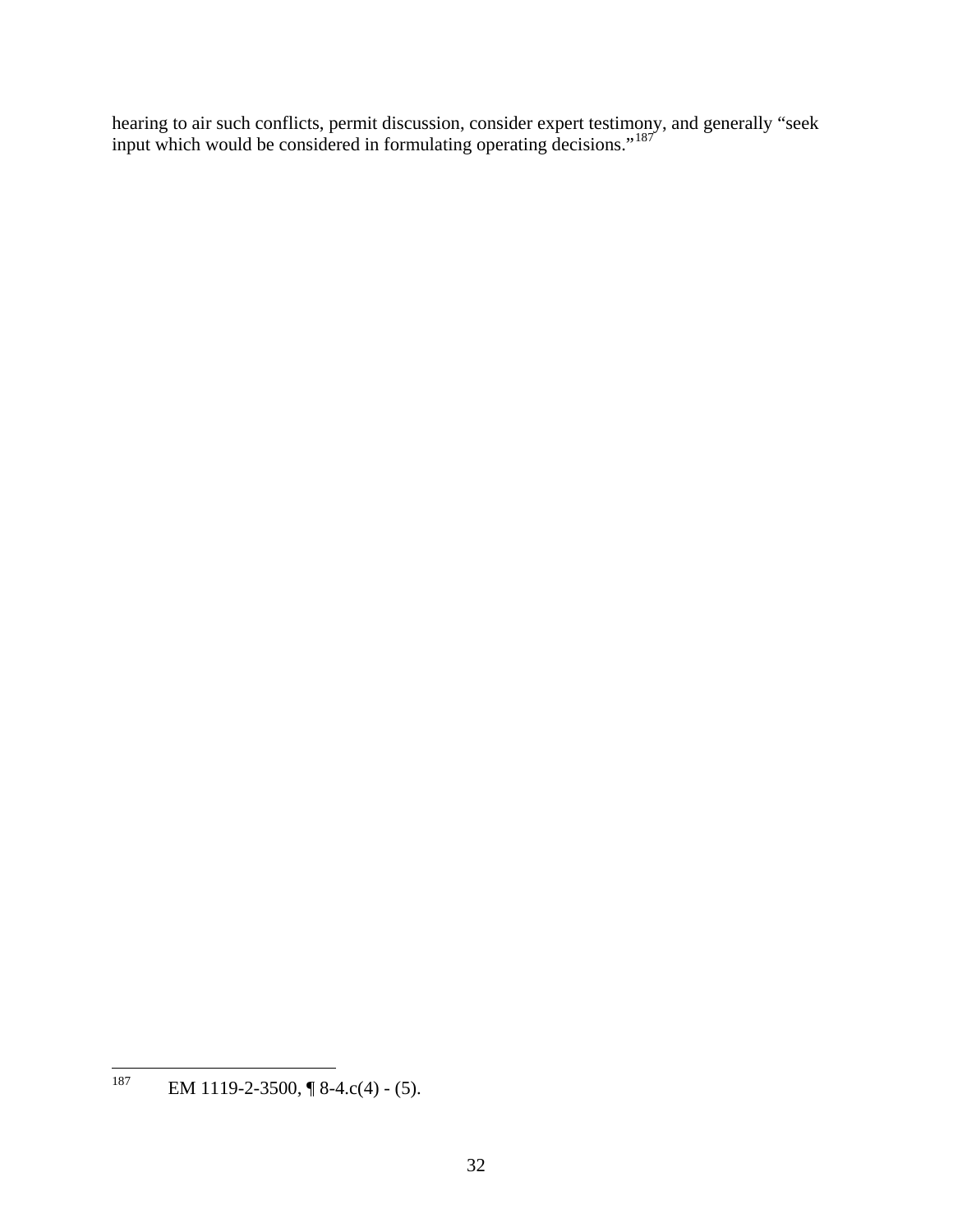### **APPENDIX E: BASES AND PROCEDURES FOR ORDINARY PLAN REVISION**

#### **A. Specific Bases for Plan Revision**

#### **1. Legal Requirements for Environmental Protection**

The Water Control Plans for many projects were developed, consistent with their authorizing statutes, to address "basic economic functions" of flood control and navigation. A plan "…may be modified to add a purpose for which Congress has granted general authority for all Corps reservoirs. Such additional purposes are limited to: recreation (PL 78-534); municipal and industrial water supply (PL 85-200); fish and wildlife conservation (PL 85-624); water quality control (PL 92-500); and threatened and endangered species preservation (PL 93- 205)."<sup>[188](#page-37-0)</sup> "Proposed changed, including those required to maintain instream flow needs, must be reviewed carefully in conjunction with the authorizing legislation to determine the *extent of the change* which may be undertaken" (emphasis added).<sup>[189](#page-37-1)</sup>

## **2. Hydrologic Data and Analysis**

 A Water Control Plan may be revised to reflect new hydrologic data, including rainfall, snowmelt, meteorology, or other conditions which are relevant to the plan of regulation. The Corps should "fully utilize all available hydrologic data when revising the water control plan."<sup>[190](#page-37-2)</sup>

"These additional records not only extend the period of record of the basic data used in the initial water control studies, but also enhance the determination of regulation criteria and basin watershed characteristics that are used in modeling procedures. The new data may also include records of significant events of extreme conditions of flood or drought which may require modification of the water control diagram. In some cases, the additional basic data warrants a complete system hydrologic analysis for refining the derived streamflows at the projects."<sup>[191](#page-37-3)</sup>

 A Water Control Plan may also be revised to reflect new methods for analyzing hydrologic data, including advances in systems software which may be appropriate to optimize project functions.

"…[F]or many projects that have been operational for a number of years, the water control plans and water control manuals are out-of-date, and there is a need for revising them to make them applicable to current conditions. Many of the existing water control

<span id="page-37-3"></span><sup>191</sup> EM 1110-2-3600,  $\sqrt{3}$  3-3.b(2).

<span id="page-37-0"></span><sup>188</sup> EP 1165-2-1, ¶ 11-7.

<span id="page-37-1"></span> $^{189}$  EP 1165-2-1, ¶ 11-7.

<span id="page-37-2"></span> $190$  EM 1110-2-3600, [[3-3.b(2).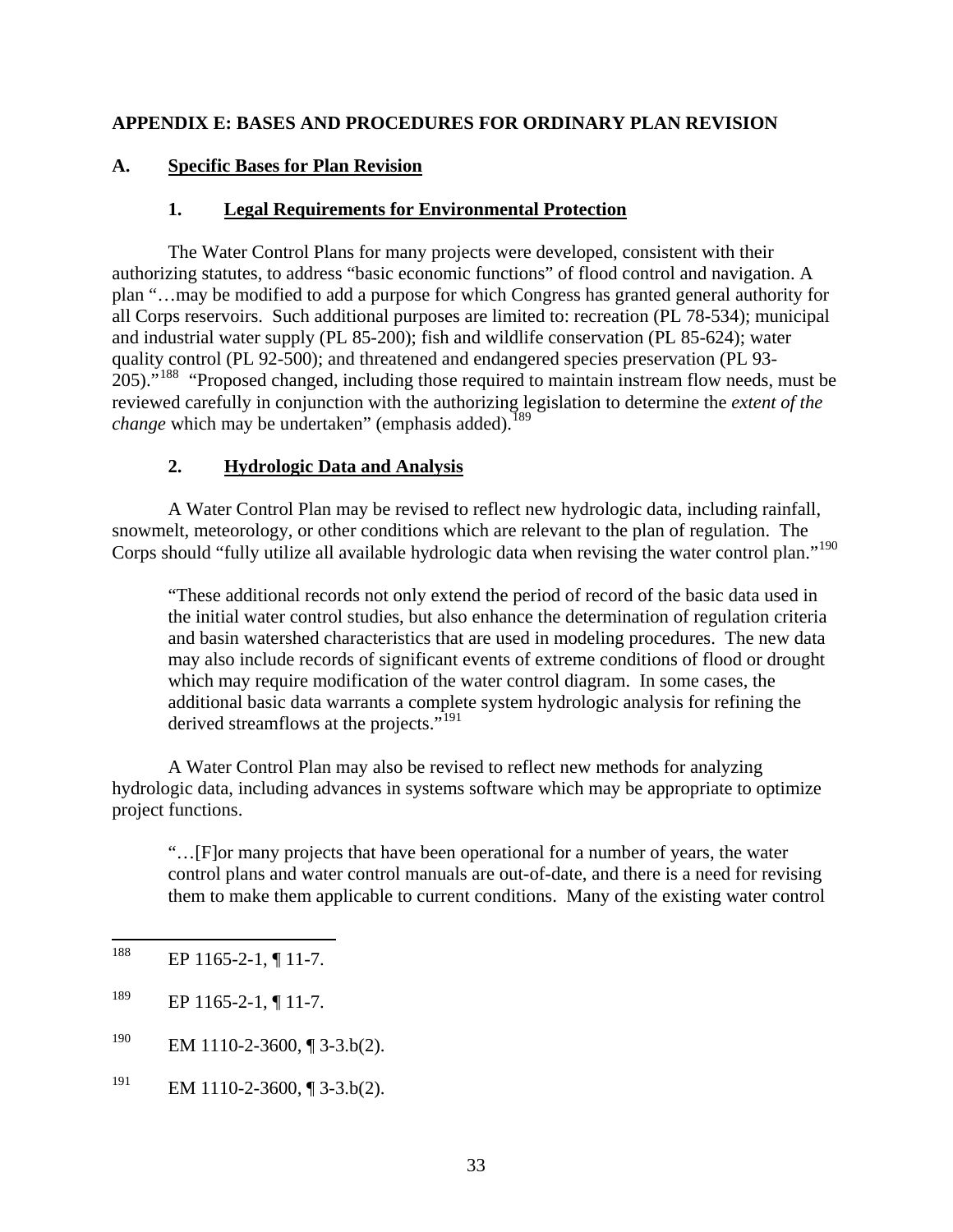manuals were prepared prior to current concepts of system regulation and sophisticated computerized methods of analysis. Requirements for enhancing the multi-purpose use of projects have become important, particularly with regard to environmental and public use aspects of the projects. For all of the above reasons, there is a requirement to periodically review and update the regulation procedures."<sup>[192](#page-38-0)</sup>

# **3. Changes in Floodplain**

 A Water Control Plan may be revised because of "…changed conditions with respect to seasonal downstream channel capacities, possible downstream development adjacent to the river channel, and changed economic values for flood protection. In many cases there are encroachments in the flood plain that require a reevaluation of target control elevations for flood regulation, or controlled river levels during the post flood evacuation period."<sup>[193](#page-38-1)</sup> Such a reevaluation is also appropriate in the event of reversal of floodplain encroachment.

## **4. Changes in other Resource Conditions**

 A Water Control Plan may be revised to account for any changes in local conditions that affect the project functions.<sup>[194](#page-38-2)</sup> For example, "[t]he fact that changes will occur in terms of water quality and operating procedures must be anticipated. Land use changes, extreme or unusual weather events, etc., may induce abrupt or long-term changes in water quality conditions."<sup>[195](#page-38-3)</sup>

## **5. Project Performance**

 Fundamentally, a Water Control Plan is revised when analysis of actual performance shows that an alternative to the existing guide curves or other requirements will better achieve project functions. "Operating experience may suggest alternative procedures or indicate need for major modifications."<sup>[196](#page-38-4)</sup>

# **B. Process for Plan Revision**

## **1. District Initiative**

The District has the delegated authority to revise the Water Control Plan, subject to approval of the Division. Thus, the scope of a revision is largely up to the District, although it

- <span id="page-38-3"></span><sup>195</sup> EM 1110-2-3600,  $\sqrt{3}$ -6.d(2).
- <span id="page-38-4"></span><sup>196</sup> EM 1110-2-3600, ¶ 3-6.d(2).

<span id="page-38-0"></span><sup>192</sup> EM 1110-2-3600,  $\P$  3-3.b(1).

<span id="page-38-1"></span><sup>&</sup>lt;sup>193</sup> EM 1110-2-3600,  $\sqrt{3}$  3-3.b(3)(c).

<span id="page-38-2"></span><sup>194</sup> *See* EM 1110-2-3600, ¶ 2.1.b.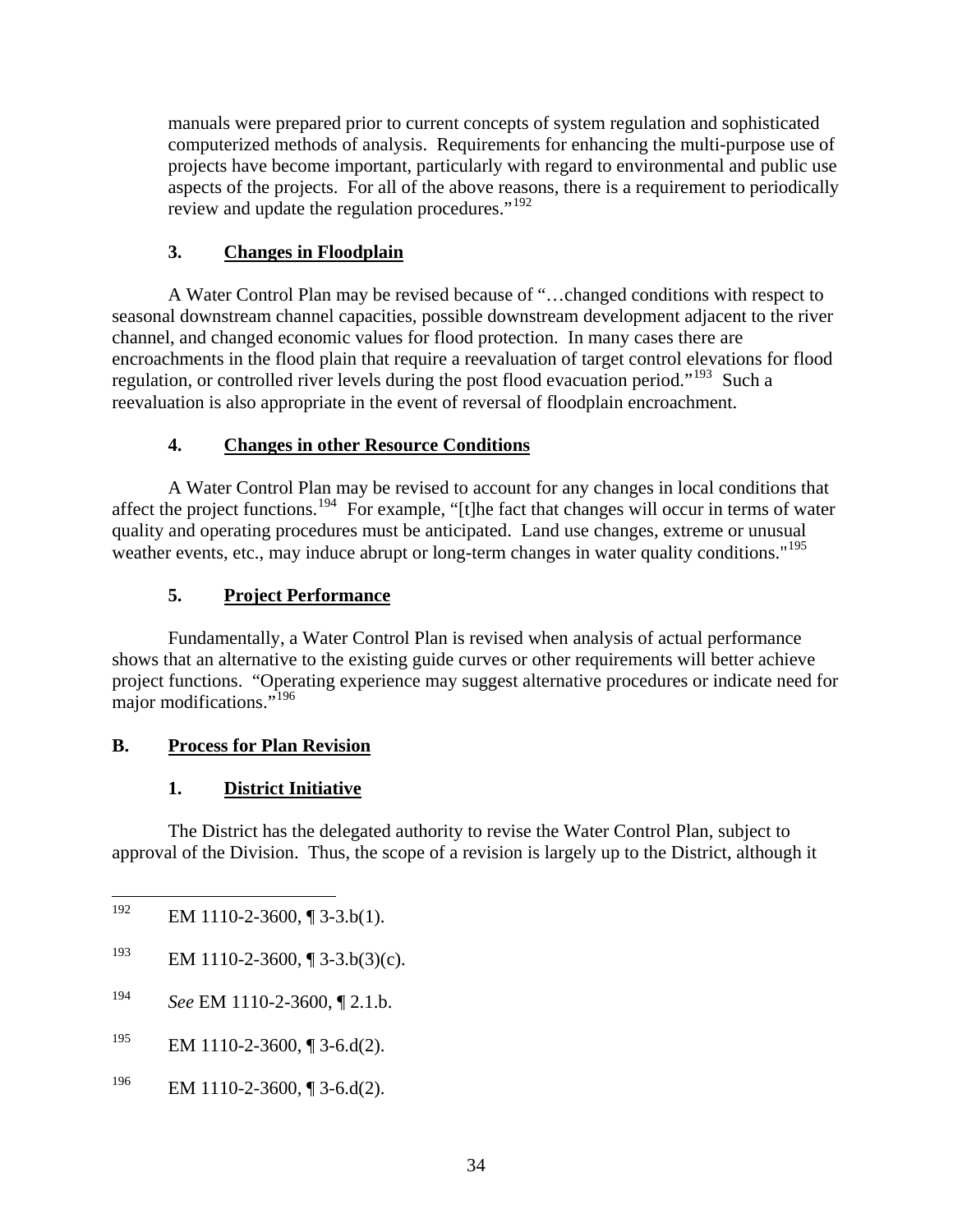must undertake a periodic revision to assure compliance with all applicable water quality standards.

# **2. NEPA Compliance**

 The Corps, like every federal agency, complies with the National Environmental Policy Act (NEPA),  $197$  which requires the "[u]se [of] all practicable means, consistent with the requirements of the Act and other essential considerations of national policy, to restore and enhance the quality of the human environment and avoid or minimize any possible adverse effects of their actions upon the quality of the human environment." <sup>[198](#page-39-1)</sup> Under that statute, a federal agency prepares an Environmental Assessment (EA) or Impact Statement (EIS) for any discretionary action which may have a significant impact on environmental quality.<sup>[199](#page-39-2)</sup>

 That general obligation is subject to categorical exclusions for actions which individually and cumulatively are considered not to have significant impacts.<sup>[200](#page-39-3)</sup> The Corps has categorical exclusions for "activities at completed Corps projects which carry out the authorized project purposes,"<sup>[201](#page-39-4)</sup> and for all "general plans."<sup>[202](#page-39-5)</sup> Typically, the Corps does not prepare an EA or EIS to prepare or revise a Water Control Plan. It evaluates project impacts on environmental quality under legal authorities other than NEPA, including its own authorizing statutes, Clean Water Act, and Endangered Species Act.

### **a. Alternatives**

In any planning process, the Corps considers "the full range of alternative solutions to a problem, including their positive and negative impacts." It considers structural and nonstructural solutions, including those which (if approved) would be implemented by non-Corps entities.[203](#page-39-6)

## **b. Impact Analysis**

<span id="page-39-2"></span>199 *See* definitions in 40 C.F.R. §§ 1508.9 (environmental assessment), 1508.11 (environmental impact statement), 1508.18 (major action), and 1508.27 (significantly)..

<span id="page-39-3"></span>200 *See* definition in 40 C.F.R. § 1508.4 (categorical exclusion)..

<span id="page-39-4"></span><sup>201</sup> ER 200-2-2, ¶ 9.a.

<span id="page-39-5"></span><sup>202</sup> ER 200-2-2, ¶ 9.d.

<span id="page-39-6"></span><sup>203</sup> EP 1165-2-1, ¶ 3-1.a.

<span id="page-39-0"></span><sup>197</sup> 197 42 U.S.C.§§ 4321 *et seq.*

<span id="page-39-1"></span> $198$  40 C.F.R. § 1500.2(f).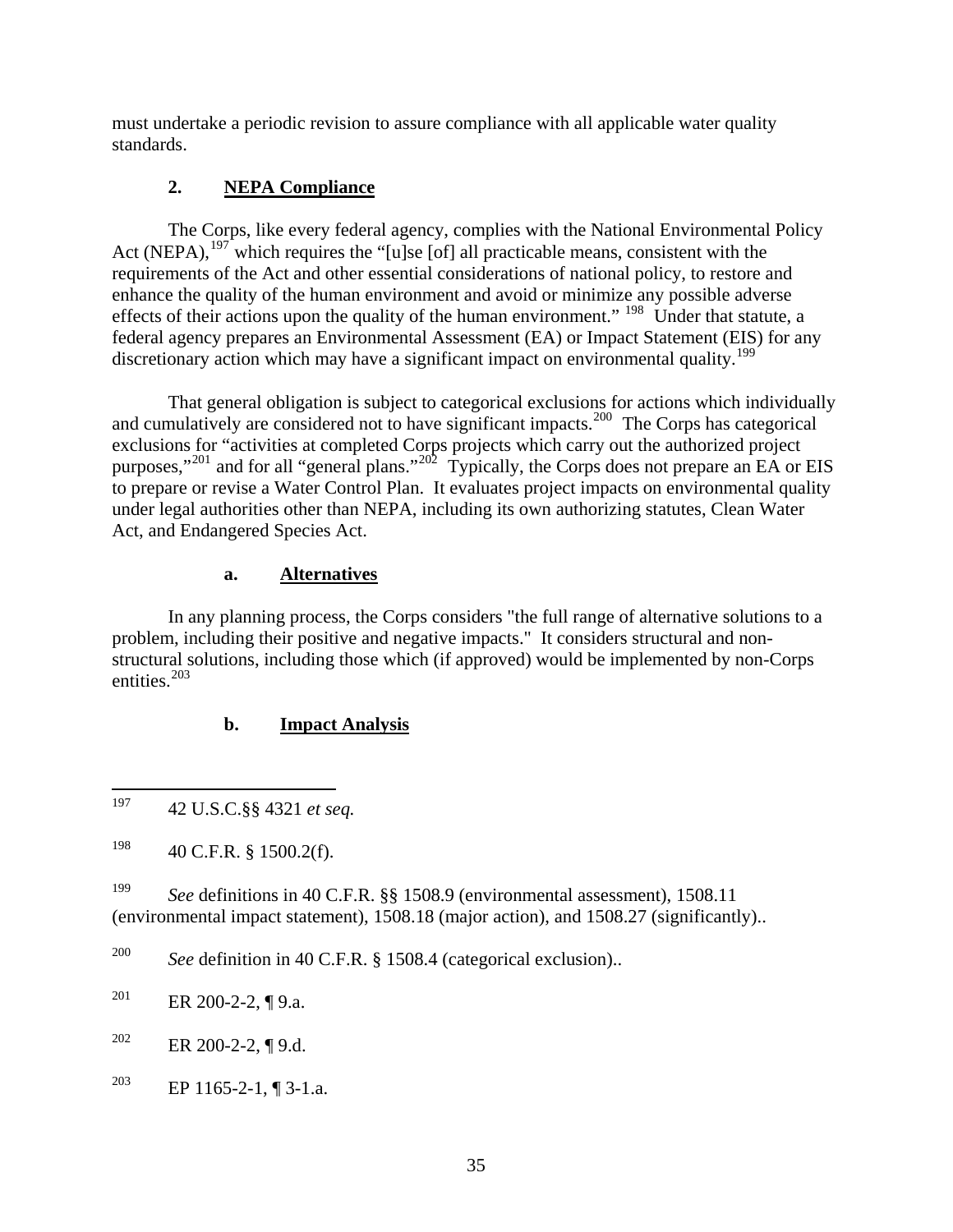The Corps evaluates any proposed action against a baseline, which is the condition of a water resource under any existing control and "if the natural forces of change continue to develop free of the influence" of the proposed action. The Corps evaluates the impacts of a proposed action "by measuring the difference between indicator values" with and without that action.[204](#page-40-0)

# **3. Public Participation**

Any revision to a Water Control Plan must be developed "with full public involvement."[205](#page-40-1) The District develops a Water Control Plan (or any revision) "…in concert with all basin interests which are or could be impacted by or have an influence on project regulation."<sup>[206](#page-40-2)</sup> At a minimum, this requires "close coordination" with all other public agencies with jurisdiction over the affected resources.<sup>[207](#page-40-3)</sup> In addition, the District holds one or more public meetings, subject to 30 days advance notice, to receive public comment on any substantive revision of a plan.<sup>[208](#page-40-4)</sup> Beyond these procedures, the District has discretion to establish a standing committee, undertake meetings, request technical assistance, or otherwise involve the public and stakeholders.

## **4. Schedule for Plan Revision**

 As discussed in Section A of this Appendix above, the District has a general obligation to revise the Water Control Plan whenever changes in law, data, or circumstances warrant optimizing the project benefits. At a minimum, however, a plan "must be reviewed and updated as needed but not less than every 10 years … to achieve environmentally sustainable overall use of the resource."[209](#page-40-5)

- <span id="page-40-0"></span>204 EP  $1165-2-1$ ,  $\P$  3-1.b.
- <span id="page-40-1"></span><sup>205</sup> EP 1165-2-1, ¶ 11-7.
- <span id="page-40-2"></span><sup>206</sup> ER 1110-2-240, ¶ 6.i.
- <span id="page-40-3"></span>207 ER 1110-2-240, ¶ 6.i.
- <span id="page-40-4"></span><sup>208</sup> ER 1110-2-240, ¶ 7.c.
- <span id="page-40-5"></span><sup>209</sup> ER 1110-2-8154, ¶ 8

.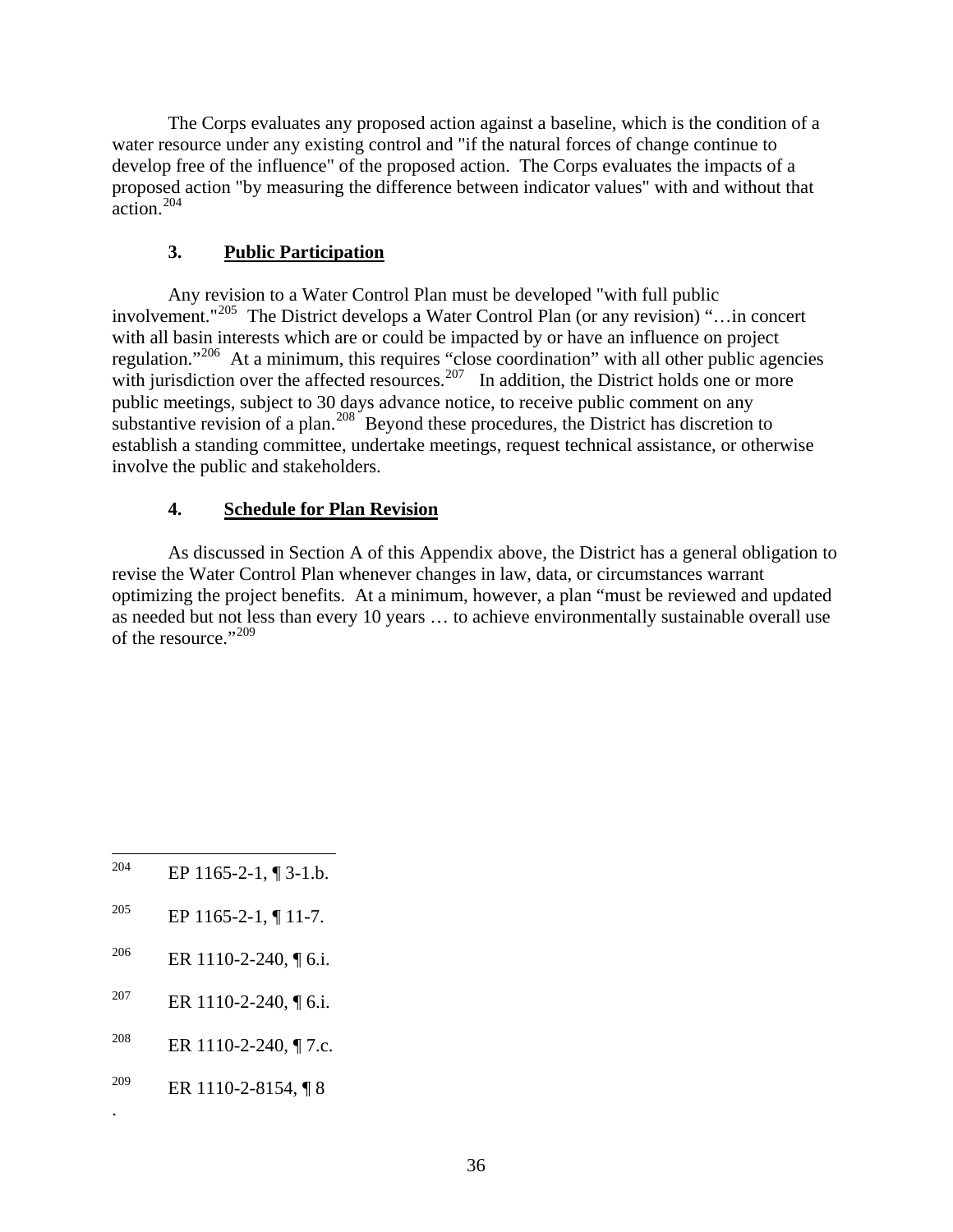### **APPENDIX F: PROCESS FOR MAJOR MODIFICATION**

### **A. New Authorization**

#### **1. Additional Statute**

 Certain types of revision to a Water Control Plan probably require additional Congressional authorization. For example, a revision which calls for the addition of a major facility improvement, such as the addition of a turbine to a completed powerplant, would require such authorization, if the original statute did not anticipate such post-impoundment improvement. A District must "carefully" review any proposed revision "…to determine the extent of change which may be undertaken consistent with the authorizing legislation."<sup>[210](#page-41-0)</sup>

### **2. Continuing Authorities Program**

 A revision to a Water Control Plan that significantly departs from the original or other specific purposes for the project may nonetheless be implementable through the Continuing Authorities Program (CAP). This consists of ten legislative authorities to undertake project improvements without seeking specific further Congressional authorization in the form of a new statute.<sup>[211](#page-41-1)</sup> Before committing to such an improvement, the District studies alternatives, using the two-phase planning process described below.<sup>[212](#page-41-2)</sup>

 Each of these continuing authorities has limits in scope and cost as well as required procedures.<sup>[213](#page-41-3)</sup> As a general matter, the authorities are "targeted to meeting additional needs ... rather than to adjustments of the completed project so as to better meet the needs the project was originally intended to serve."[214](#page-41-4) Such improvements must be "complete-within-themselves, incrementally justified improvements which will not impair or substantially change the project's purpose."[215](#page-41-5) Further, such improvements cannot be "substitutions" for uncompleted  $\frac{1}{2}$  modifications authorized by Congress.<sup>[216](#page-41-6)</sup> Because of these limitations, the CAP is generally not a suitable or desirable basis for revising the operational requirements of a Water Control Plan to include environmental purposes.

- <span id="page-41-0"></span>210 ER 1165-2-119, ¶ 8.c.
- <span id="page-41-1"></span><sup>211</sup> ER 1105-2-100, ¶ F-2.a.
- <span id="page-41-2"></span><sup>212</sup> EP 1165-2-1, ¶ 5-2.e.
- <span id="page-41-3"></span>213 EP 1165-2-1, ¶ 2-1.c, Table 2-1.
- <span id="page-41-4"></span><sup>214</sup> ER 1165-2-119, ¶ 11.
- <span id="page-41-5"></span><sup>215</sup> ER 1165-2-119, ¶ 11.
- <span id="page-41-6"></span><sup>216</sup> ER 1165-2-119, ¶ 11.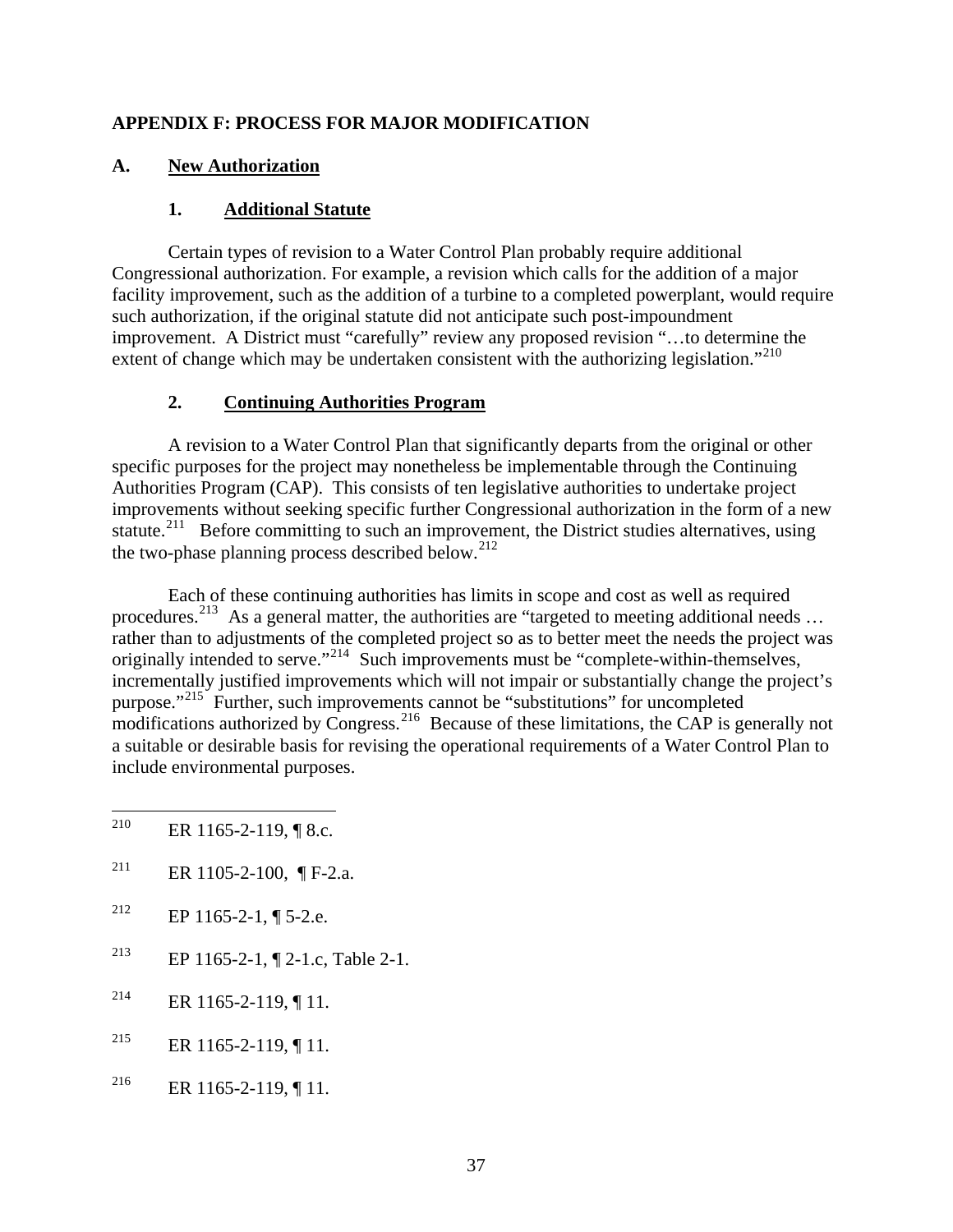#### **B. Section 216 Study to Develop Recommendation**

 Under Section 216 of the 1970 Flood Control Act, the District may study proposed modifications "…when found advisable due to significantly changed physical or economic conditions…."[217](#page-42-0) Any such study follows the procedures described below. Implementation of the study recommendation may either occur under the Continuing Authorities Program or require additional statutory authorization.

The general purpose of a Section 216 study is to evaluate potential modifications to project features, operations, real estate interests, or purposes.<sup>[218](#page-42-1)</sup> Such a study is a form of General Investigation, which consists of a Reconnaissance Study and then a Feasibility Study, as described below.<sup>[219](#page-42-2)</sup>

## **C. Reconnaissance and Feasibility Studies**

The Corps uses a General Investigation to evaluate alternatives for project design before construction, or for project modification under CAP or Section 216.

### **1. Purpose and Classification of Recommended Improvement**

A General Investigation results in a recommendation regarding a plan of improvement. There are two types of plan: National Economic Development (NED) and National Ecosystem Restoration (NER).<sup>[220](#page-42-3)</sup> The plans have different cost-sharing requirements (which are outside of the scope of this memo) and different substantive requirements, addressed summarily below.

 A completed water control project is typically (indeed, almost universally) based on a NED plan. As a result, a Section 216 study which proposes an improvement as an NER plan would probably change existing cost-sharing arrangements for the project and may cause significant political opposition. Further, ecological sustainability may be included as element of a NED plan. Because of these fundamental considerations, the memo below focuses mostly on a Section 216 Study intended to produce a NED plan.

## **2. Reconnaissance Study**

 The District initiates a Reconnaissance Study to determine whether the federal interest is substantial enough to justify proceeding with a Feasibility Study. In the context of a Water

<span id="page-42-2"></span><sup>219</sup> EP 1165-2-502, ¶ 5.a(1)(c); ER 1105-2-11, ¶ 4-1, ¶ G-2.

<span id="page-42-3"></span><sup>220</sup> ER 1105-2-100,  $\sqrt{2}$  2-3.f(1) – (2).

<span id="page-42-0"></span><sup>217</sup> ER 1165-2-199, ¶ 12.

<span id="page-42-1"></span><sup>&</sup>lt;sup>218</sup> ER 1165-2-119, ¶ 4.c (emphasis added).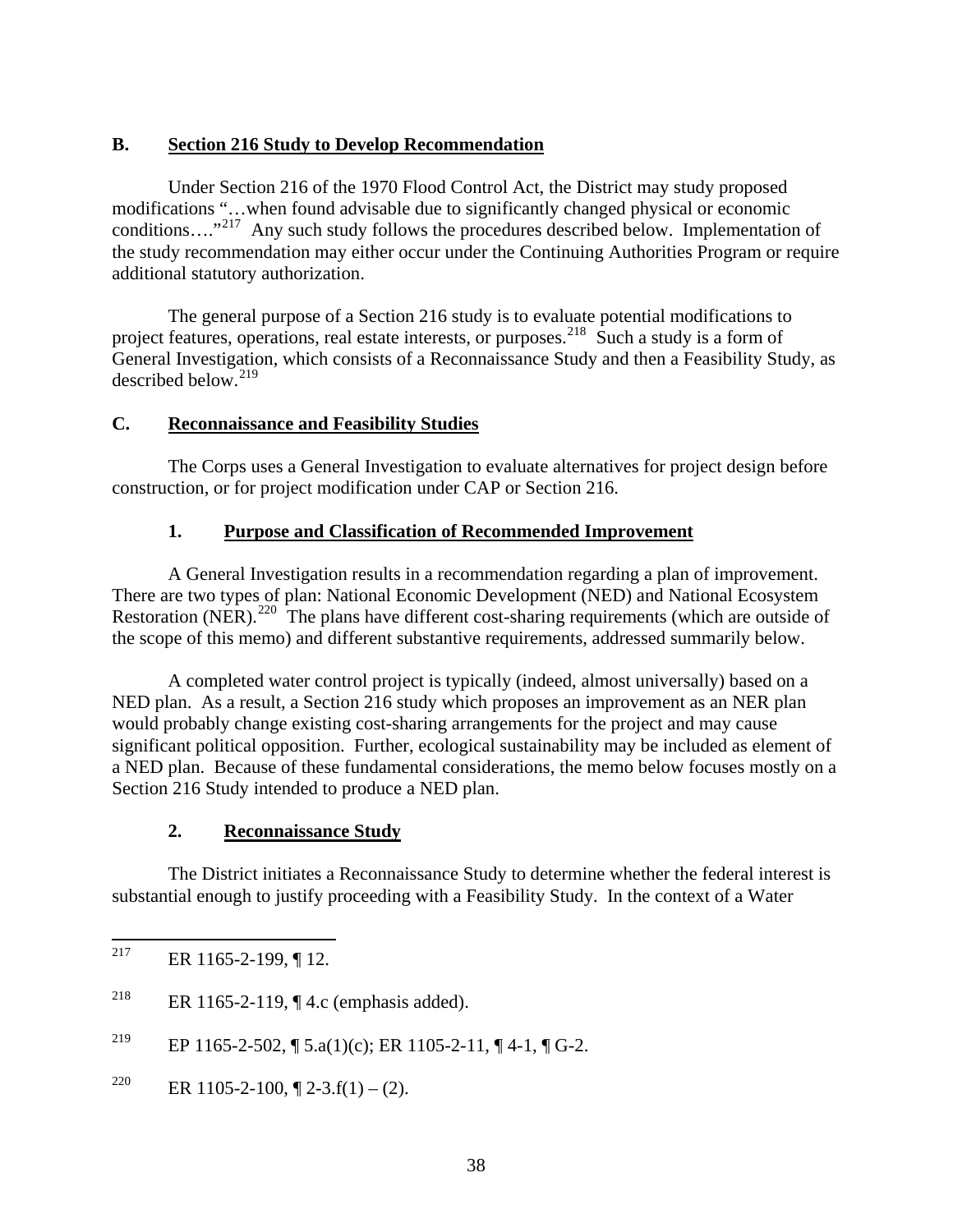Control Plan, it answers scoping questions: is the plan seriously out of date? The Corps funds the Reconnaissance Study out of O&M funds, typically limited to \$20,000.<sup>[221](#page-43-0)</sup>

## **3. Feasibility Study**

The Feasibility Study results in a report which presents a coordinated and implementable solution to the problem which is the focus of the study. It is a decision document which fully presents all factual findings, indicates compliance with applicable laws, and provides a sound and document basis to judge the recommended plan. $^{222}$  $^{222}$  $^{222}$ 

### **a. Cost-Sharing Agreement**

 The Corps enters into a Feasibility Cost Sharing Agreement (FCSA) with a non-federal sponsor, which is responsible for 50% of the Feasibility Study costs. One-half of the non-federal sponsor's share may be in-kind products and services.<sup> $223$ </sup>

## **b. Project Management Plan**

The Corps and non-federal sponsor adopt a Project Management Plan (PMP). It is completed in two phases: the first until the In-Progress Review (IPR), and the second for the remainder of the study. [224](#page-43-3)

The PMP estimates the total study cost and the local share.<sup>[225](#page-43-4)</sup> It specifies tasks, milestones, negotiated costs, responsibility for drafting or other task work, professional criteria to assess the adequacy of the completed work, procedures for review and acceptance of work and for dispute resolution, and schedule.<sup>[226](#page-43-5)</sup>

 The PMP establishes appropriate procedures to maximize the cooperative involvement of the non-Federal sponsor and other stakeholders in the study.<sup>[227](#page-43-6)</sup> Since there is no single best

- <span id="page-43-1"></span><sup>222</sup> ER 1105-2-100,  $\P G$ -1.a,  $\P G$ -9.
- <span id="page-43-2"></span><sup>223</sup> ER 1105-2-100,  $\sqrt{2}$  2-8.b,  $\sqrt{4}$  4-1.a(2),  $\sqrt{2}$  G-8,  $\sqrt{4}$  G-9.b.
- <span id="page-43-3"></span><sup>224</sup> ER 1105-2-100, ¶ G-8.c(2).
- <span id="page-43-4"></span><sup>225</sup> ER 1105-2-100, ¶ G-8.c(2)-(4).
- <span id="page-43-5"></span><sup>226</sup> ER 1105-2-100, ¶ G-8.c(5).
- <span id="page-43-6"></span><sup>227</sup> ER 1105-2-100, ¶ B-2.c, ¶ B-5.a.

<span id="page-43-0"></span><sup>221</sup> EP 1165-2-502,  $\P$  5.a(1)(c).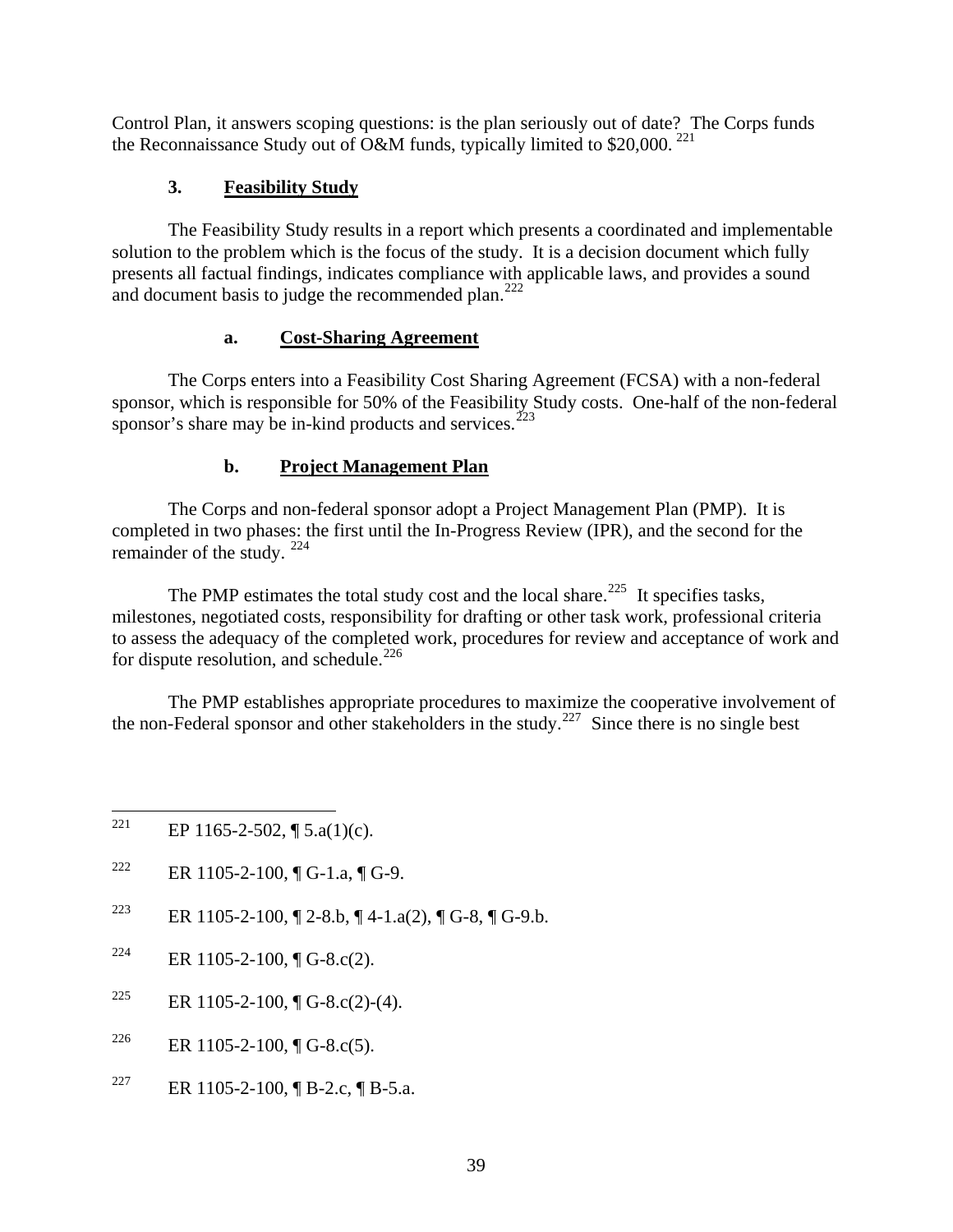approach to public participation, it establishes a strategy appropriate to the circumstances of a given study. $228$ 

 At a minimum, the strategy for public participation includes an Issue Resolution Conference (IRC), Feasibility Study Meeting (FSM), Alternative Formulation Briefing (AFR), and a Memorandum for the Record (MFR), as follows.<sup>[229](#page-44-1)</sup> The objective of an Issue Resolution Conference is to discuss and resolve policy issues to ensure that the study progresses in an orderly manner. An IRC may be held at any time during the study process.<sup>[230](#page-44-2)</sup> The objective of a Feasibility Scoping Meeting is to focus the study on key alternatives, define the depth of analysis, and refine study constraints.<sup>[231](#page-44-3)</sup> In an Alternative Formulation Briefing, the Corps District briefs its headquarters on the recommended plan.<sup>[232](#page-44-4)</sup> A Memorandum for the Record records all issues that are discussed in each meeting during the planning process. [233](#page-44-5).

### **c. Schedule**

A Feasibility Study, including the Reconnaissance Study, is ordinarily completed in three years.[234](#page-44-6)

## **d. Six-Step Study Process**

 Any feasibility study, including a proposed revision to a Water Control Plan under Section 216, follows a six-step process. These are: (1) identifying problems and opportunities, (2) inventorying and forecasting conditions, (3) formulating alternative plans, (4) evaluating them, (5) comparing them, and (6) selecting a plan.<sup>[235](#page-44-7)</sup>

## **(1). Problem Statement**

*Step one* is the statement of problems and opportunities. This statement is framed in terms of the federal objective of maximizing the net benefits for national economic development

- <span id="page-44-1"></span><sup>229</sup> ER 1105-2-100, ¶ 4-3.c(2)(a) - (d); ¶ G-6.f.
- <span id="page-44-2"></span>230 ER 1105-2-100, Exhibit G-3.
- <span id="page-44-3"></span>231 ER 1105-2-100, Exhibit G-3.
- <span id="page-44-4"></span>232 ER 1105-2-100, Exhibit G-3.
- <span id="page-44-5"></span><sup>233</sup> ER 1105-2-100, ¶ 4-3.c(2)(d).
- <span id="page-44-6"></span><sup>234</sup> EC 1105-2-409, ¶ 4.c(1).
- <span id="page-44-7"></span><sup>235</sup> ER 1105-2-100,  $\P$  2-3.

<span id="page-44-0"></span><sup>228</sup> ER 1105-2-100, ¶ B-5.c.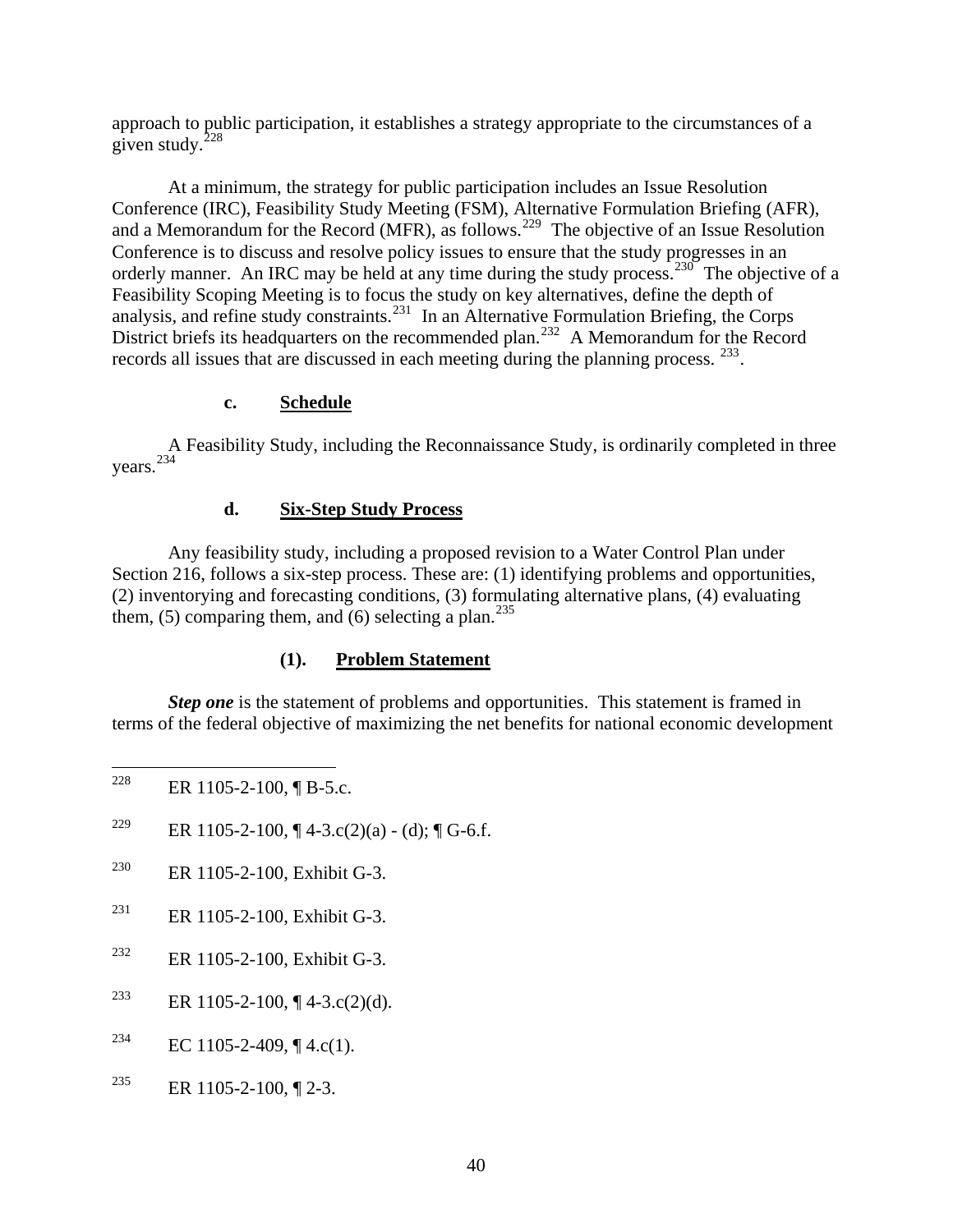or, for a restoration project, national ecosystem restoration (NER).<sup>[236](#page-45-0)</sup> It also reflects the objectives of the non-Federal sponsor and other participating stakeholders.[237](#page-45-1) This statement does not preclude the consideration of all potential alternatives. It encompasses future as well as present conditions. It is dynamic and iterative – that is, revised periodically as the study proceeds.[238](#page-45-2)

 Once the problem and opportunity statement – the study scope – is framed, the next task under Step One is defining study objectives. Such objectives state the desired study results that would solve the problem or take advantage of the opportunity previously identified. They are clearly stated to describe the desired environmental impact, its location, and its timing.<sup>[239](#page-45-3)</sup>

#### **(2). Inventory and Forecast**

*Step two* is an inventory and forecast of critical resources, including environmental, demographic, economic, and social conditions relevant to the problem and opportunity statement.<sup>[240](#page-45-4)</sup> The inventory includes existing and future conditions without the proposed project.<sup>[241](#page-45-5)</sup>. This without-project condition provides the basis for evaluating the comparative benefits of alternative plans. In the context of a completed civil works project, the inventory and forecast establish a baseline under a no-action plan. The inventory and forecast are periodically revised throughout the planning process.<sup>[242](#page-45-6)</sup>

 In forecasting the environmental impacts of the no-action and alternative plans, a study considers risk and uncertainty<sup>[243](#page-45-7)</sup> and intended and unintended consequences.<sup>244</sup> The study systematically addresses the causes of ecosystem degradation and restoration in order to increase the likelihood of long-term success (resilience and persistence) and reduce the need for extensive operation and maintenance. [245](#page-45-9) The analytical method (whether a habitat model or other

- <span id="page-45-0"></span>236 ER 1105-2-100, [2-3.a(1).
- <span id="page-45-1"></span><sup>237</sup> ER 1105-2-100,  $[2-3.a(1) - (2)$ .
- <span id="page-45-2"></span><sup>238</sup> ER 1105-2-100,  $\sqrt{2}$ -3.a(1).
- <span id="page-45-3"></span><sup>239</sup> ER 1105-2-100,  $\sqrt{2}$ -3.a(4).
- <span id="page-45-4"></span><sup>240</sup> ER 1105-2-100,  $\P$  2-3.b.
- <span id="page-45-5"></span><sup>241</sup> ER 1105-2-100,  $\P$  2-3.b.
- <span id="page-45-6"></span><sup>242</sup> ER 1105-2-100,  $\P$  2-3.b.
- <span id="page-45-7"></span><sup>243</sup> EP 1165-2-502, ¶ 16.e, (g); ER 1105-2-100, ¶ 2-4.g.
- <span id="page-45-8"></span><sup>244</sup> EP 1165-2-502, ¶ 7.g.
- <span id="page-45-9"></span><sup>245</sup> EP 1165-2-502, ¶ 7.j.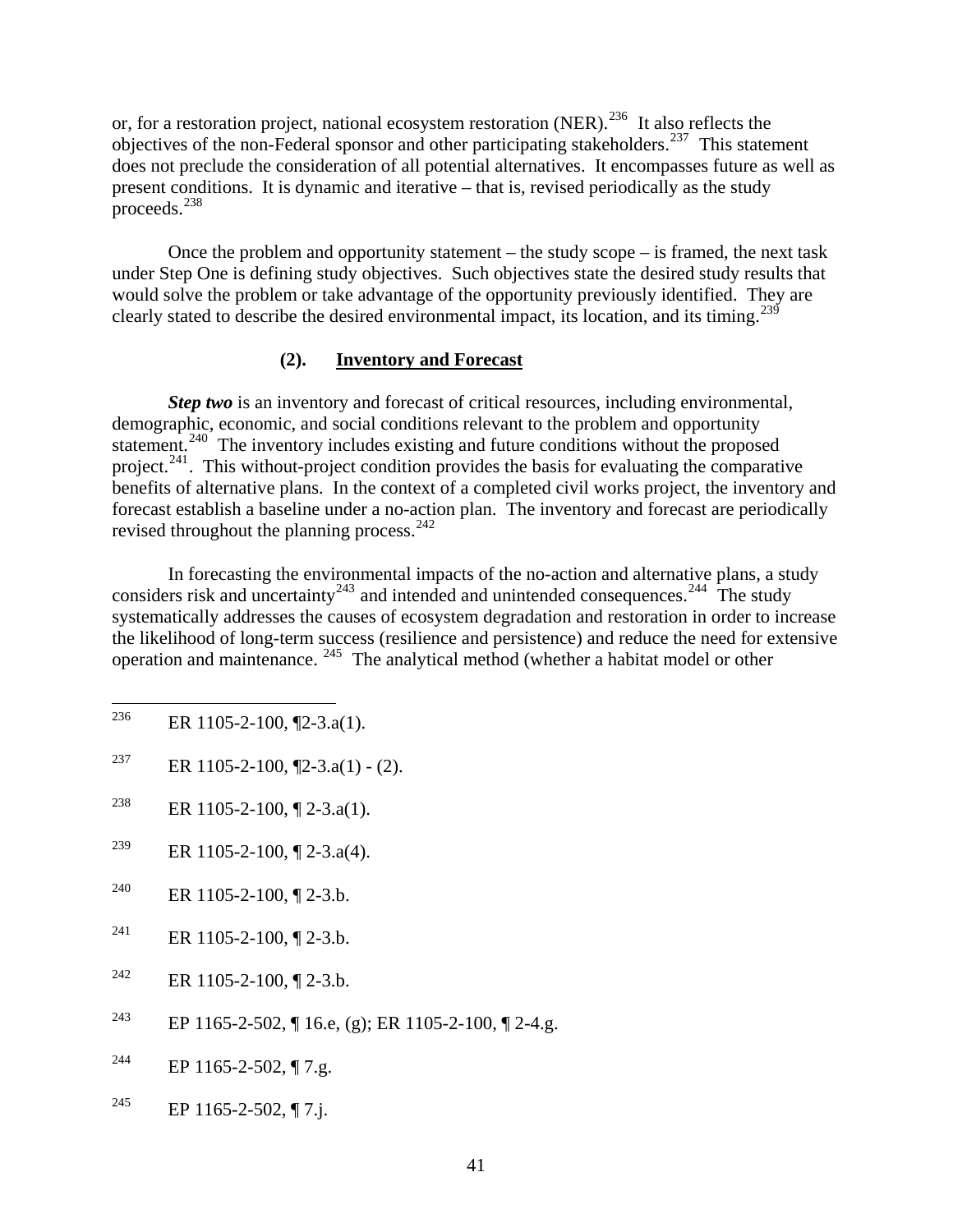scientifically based method) is chosen to provide results at the level of detail appropriate for the planning objectives.<sup>[246](#page-46-0)</sup>

#### **(3). Alternative Plans**

*Step three* is formulation of alternative plans. Alternative plans are formulated to identify specific ways to achieve planning objectives. Each consists of a system of structural or non-structural measures, strategies, or programs.<sup>[247](#page-46-1)</sup> Such plans are not limited to management measures that the Corps may implement directly or exclusively under existing authorities. They may include measures that may be implemented by other public agencies or stakeholders,  $248$  or that may require changes in existing laws, rules, and common law.[249](#page-46-3)

 The first sub-step in formulating alternative plans is to identify management measures that could be implemented, giving equal consideration to structural and non-structural measures. The second is combining management measures into plans that are significantly differentiated.<sup>[250](#page-46-4)</sup> These sub-steps are undertaken iteratively.<sup>[251](#page-46-5)</sup>

 Each plan is formulated to reasonably maximize benefits to the national economy, the environment, or the sum of both. It considers four criteria: completeness, effectiveness, efficiency, and acceptability.<sup>[252](#page-46-6)</sup> Completeness is the extent to which a plan provides and accounts for all actions necessary to realize planning objectives, including actions by other federal and non-federal stakeholders. Effectiveness is the extent to which a plan contributes to the achievement of the planning objectives. Efficiency is the extent to which a plan is the most cost-effective means to achieve such objectives. Acceptability is the extent to which a plan conforms to applicable laws, rules, and public policies.<sup>[253](#page-46-7)</sup>

<span id="page-46-0"></span><sup>246</sup> ER 1105-2-100,  $\P$  E-33.1.

 $\overline{a}$ 

- <span id="page-46-1"></span><sup>247</sup> ER 1105-2-100, ¶ 2-3.c(1).
- <span id="page-46-2"></span><sup>248</sup> ER 1105-2-100,  $\P$  2-3.c.
- <span id="page-46-3"></span><sup>249</sup> ER 1105-2-100, Figure 1-1,  $\P$  5.
- <span id="page-46-4"></span><sup>250</sup> ER 1105-2-100,  $\P$ 2-3.c(2).
- <span id="page-46-5"></span><sup>251</sup> ER 1105-2-100, **[E-34.**]
- <span id="page-46-6"></span>252 ER 1105-2-100, Figure 1-1, ¶ 5.d; ER 1105-2-100, ¶ E-38; EP 1165-2-502, ¶ 16.
- <span id="page-46-7"></span><sup>253</sup> ER 1105-2-100, ¶ 2-3.c(2).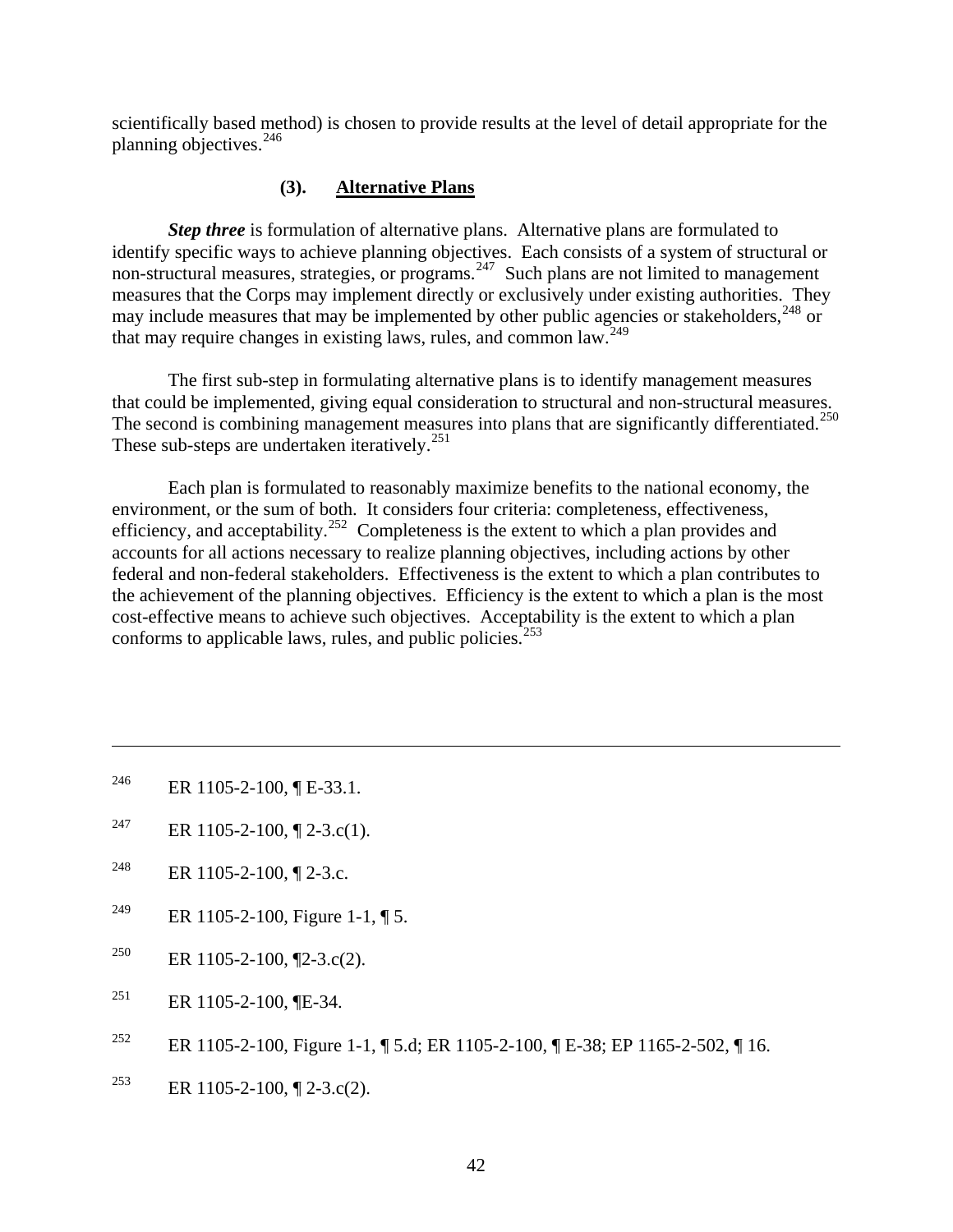At a minimum, alternative plans should include: No Action, Locally Preferred Plan, and National Interest Plan.<sup>[254](#page-47-0)</sup> The National Interest Plan may be:

NED Plan, which seeks to maximize the net "increases in the national outputs of goods and services": <sup>[255](#page-47-1)</sup>

NER Plan, which seeks to maximize "…restoration of significant ecosystems and resources."<sup>[256](#page-47-2)</sup> The combined monetary and non-monetary benefits of an ecosystem restoration project must exceed its costs.<sup>[257](#page-47-3)</sup> An NER Plan is not justified on the basis of a traditional benefit-cost analysis, since the majority of benefits cannot be monetized. Therefore, it is not required to have a benefit-cost ratio greater than 1.0.<sup>[258](#page-47-4)</sup> However, it should be a cost-effective means to address the restoration need;<sup>[259](#page-47-5)</sup> or

Combined Plan (NED/NER). "From here on [following adoption of this 2006 policy]…Project delivery teams should consider and take advantage of every opportunity to engage in the formulation of combined plans unless prohibited by study authority, the lack of financial capability or authority of the sponsors."<sup>[260](#page-47-6)</sup>

 In sum, under Step 3, "the first sub-step is to formulate plans that address the primary purpose of the study (flood damage reduction, navigation or ecosystem restoration). The second sub-step is to identify the NED or NER Plan. The third sub-step is to formulate plans that address other problems and opportunities as well as the primary problem under study. The emphasis of the formulation process will be on formulating alternatives that take advantage of

<span id="page-47-5"></span><sup>259</sup> EP 1165-2-502, ¶ 16.a(2). An ecosystem restoration project should: (1) demonstrate acceptability to other public agencies and stakeholders; (2) be complete in providing for all necessary investments or actions necessary to achieve the restoration; (3) be effective in restoring ecosystem structure of function to a meaningful degree; (4) be efficient, in providing the benefit in a more cost-effective manner than an alternative plan; and (5) should have reasonable costs. EP 1165-2-502, ¶ 16.c- g. For a plan having both economic and restoration benefits, the plan with the greatest net sum of such benefits is to be selected. ER 1105-2-100, ¶  $E-28.e(2)$ .

<span id="page-47-6"></span>260 EC 1105-2-404,  $\P$  5.

<span id="page-47-0"></span><sup>254</sup> EC 1105-2-409, ¶ 7.d.

<span id="page-47-1"></span><sup>&</sup>lt;sup>255</sup> EC 1105-2-404, ¶ 5.

<span id="page-47-2"></span><sup>&</sup>lt;sup>256</sup> EC 1105-2-404, ¶ 5.

<span id="page-47-3"></span><sup>&</sup>lt;sup>257</sup> EP 1165-2-502, ¶ 16.a.

<span id="page-47-4"></span><sup>&</sup>lt;sup>258</sup> EP 1165-2-502, ¶ 16.a(1).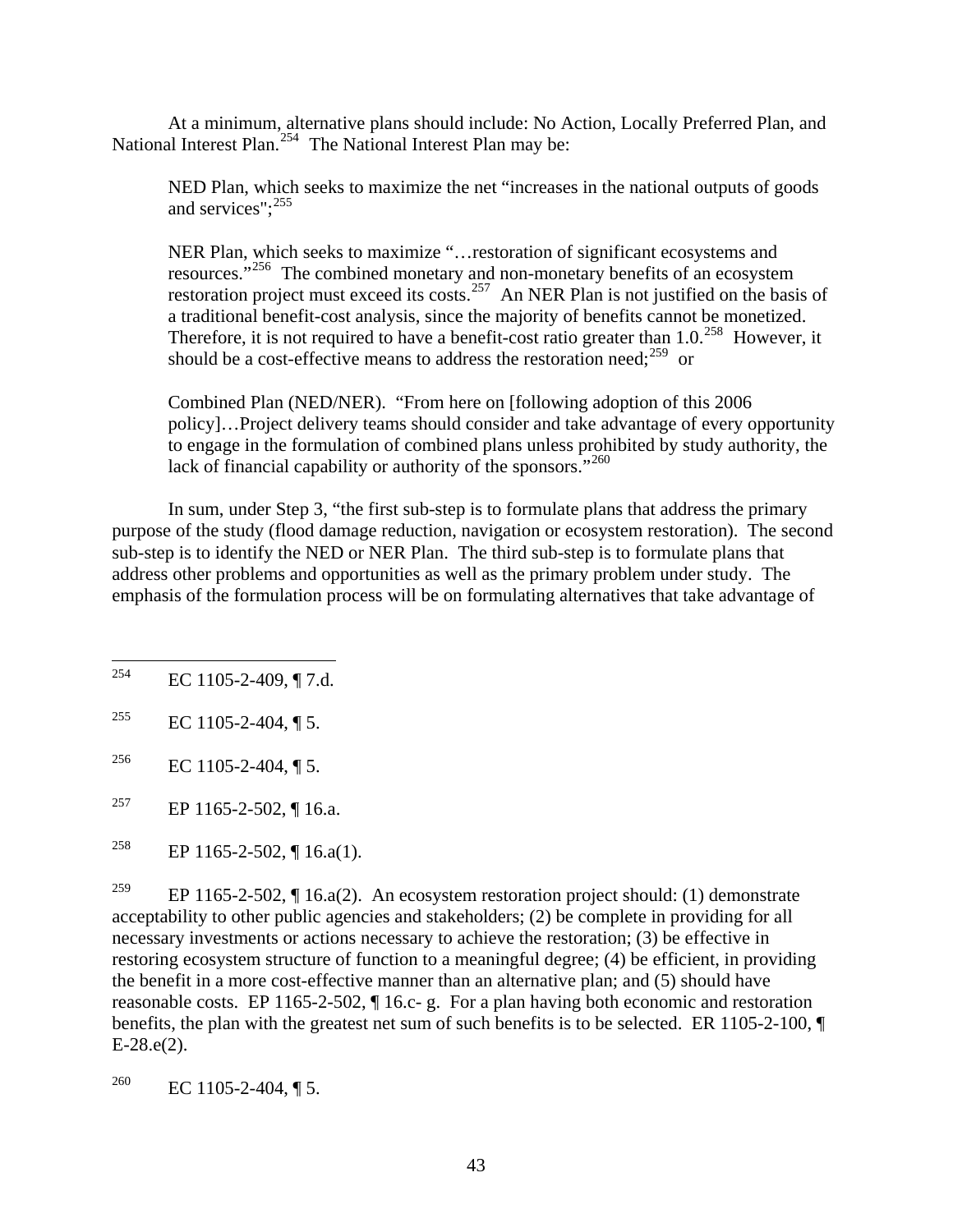the synergies created by the plans that address both the primary problems and the relevant secondary problems."<sup>[261](#page-48-0)</sup>

#### **(4). Evaluation of Alternative Plans**

**Step four** is evaluation of alternative plans. In the context of a General Investigation of an existing civil works project, this step compares the alternative plan against the no-action alternative. The step consists of four sub-steps.<sup>[262](#page-48-1)</sup>

 The first sub-step is to forecast the conditions expected under each alternative plan. The forecast addresses each critical variable developed in Step Two. It includes impacts on the Federal objective, planning objectives, the evaluation criteria stated above, and any other criteria that the stakeholders deem significant.<sup>[263](#page-48-2)</sup> The period of analysis is the same for each alternative plan and the no-action plan. The period may not exceed 100 years for a major civil works project, although appropriate consideration may be given to environmental impacts beyond that  $\lim$ it.<sup>[264](#page-48-3)</sup>

The second is to compare the alternative plan against the no-action alternative.<sup>[265](#page-48-4)</sup>

 The third is to characterize the beneficial and adverse impacts by magnitude, location, timing, and duration.<sup>[266](#page-48-5)</sup>

 The final sub-step is to identify the plans that will be considered further in the study process.[267](#page-48-6) *Id*.

 The study uses four accounts in order to compare the alternative and no-action plans: National Economic Development (NED), environmental quality (EQ), regional economic development (RED), and other social effects (OSE).<sup>[268](#page-48-7)</sup> These accounts include monetized and

- <span id="page-48-0"></span>261 EC 1105-2-404,  $\P$  7.c.
- <span id="page-48-1"></span><sup>262</sup> ER 1105-2-100, ¶ 2-3.d(1).
- <span id="page-48-2"></span><sup>263</sup> ER 1105-2-100, ¶ 2-3.d(2).
- <span id="page-48-3"></span><sup>264</sup> ER 1105-2-100,  $\sqrt{2}$ -4(j).
- <span id="page-48-4"></span><sup>265</sup> ER 1105-2-100,  $\sqrt{2}$  2-4(j).
- <span id="page-48-5"></span><sup>266</sup> ER 1105-2-100, ¶ 2-4(j).
- <span id="page-48-6"></span><sup>267</sup> ER 1105-2-100,  $\sqrt{2}$ -4(j).
- <span id="page-48-7"></span><sup>268</sup> ER 1105-2-100, Figure 1-1, ¶ 7; ER 1105-2-100, ¶ 2-3.d(3).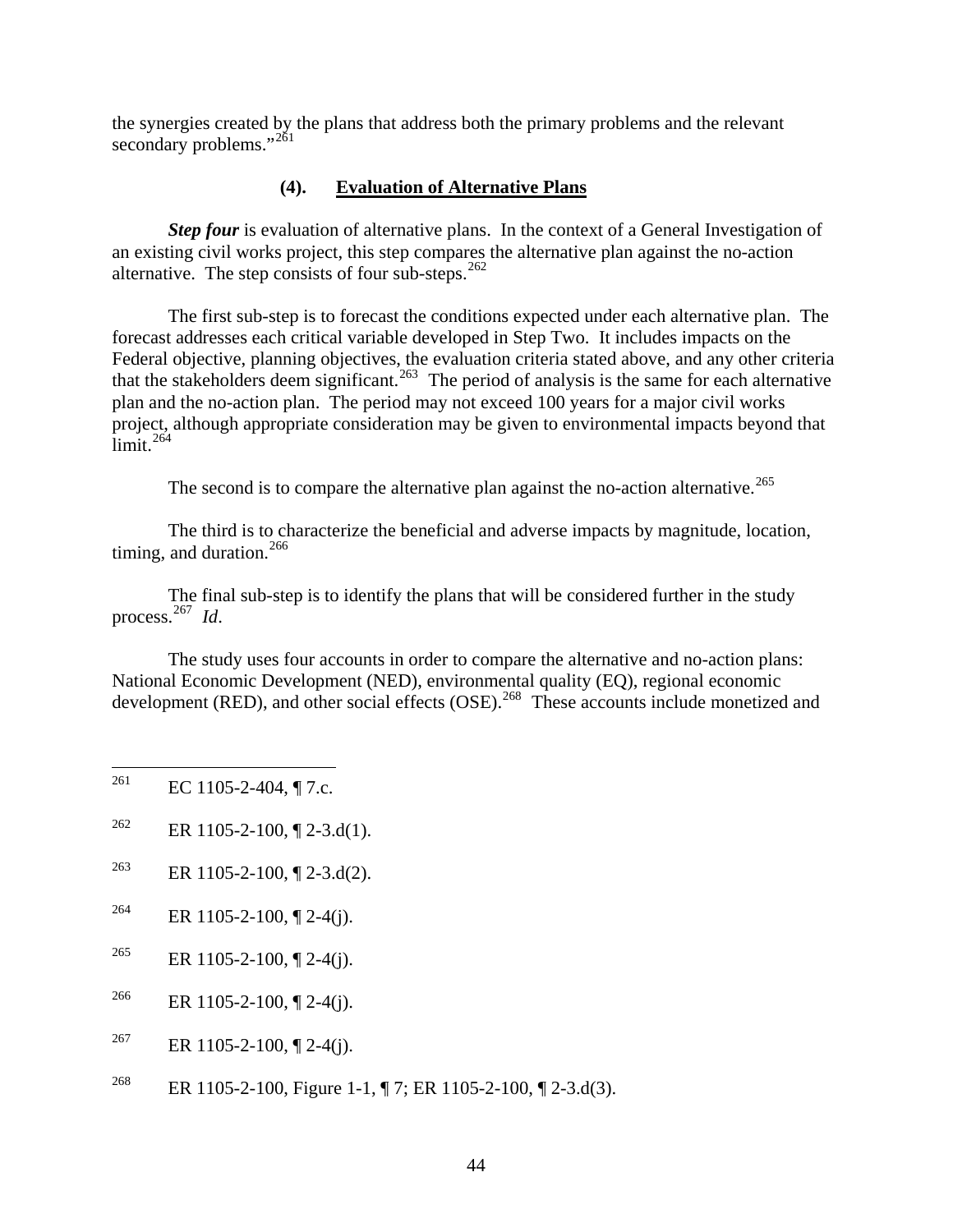nonmonetized outputs and costs, and they are used to determine which alternative plan maximizes net benefits.<sup>[269](#page-49-0)</sup>

In this step, the Corps uses "...trade-off analysis..."<sup>[270](#page-49-1)</sup> to evaluate the competing uses of water. "Trade-off analysis requires the implicit or explicit assignment of preferences (weights) to each decision criterion. Assignment of preferences is a subjective process that should reflect the relative importance assigned to each criterion by the [Project Delivery Team or PDT] with inputs considered from stakeholders. Various techniques are available to assist the PDT in determining preferences. The technique selected for determining and the resulting weights must be properly documented and supported in the feasibility report. Sensitivity analyses will be conducted to demonstrate the impact of using different sets of preference (weights) in the final outcome of the analysis."<sup>[271](#page-49-2)</sup> "A good trade-off procedure will be transparent, understandable, replicable, and will use valid data transformations and algorithms. Developing a valid trade-off approach can be both difficult and controversial, so PDTs are encouraged to seek specialized assistance in developing an approach, and must coordinate with their vertical team early in the planning approach to assure that their approach will be accepted."<sup>[272](#page-49-3)</sup>

#### **(5). Ranking**

*Step five* is comparison of alternative plans. Here, building on the comparison of each alternative plan against the no-action plan accomplished in Step Four, the study ranks the alternate plans. For an ecosystem restoration project, cost-effectiveness and incremental cost analysis (CE/ICA), as prescribed by the Corps' guidance documents, are used to determine whether the outputs of an alternative plan could be accomplished at less cost by another alternative.[273](#page-49-4)

#### **(6). Recommendation**

*Step six* is selection of a recommended plan. The study recommends a single plan among the alternatives.<sup>[274](#page-49-5)</sup> The criteria for selection depend on whether the plan purpose is or includes ecosystem restoration, as discussed above. In the past, the Corps has chosen the alternative plan that maximizes National Economic Development (NED plan), unless the Secretary of Army

- <span id="page-49-0"></span>269 ER 1105-2-100, ¶2-4.d, .k.
- <span id="page-49-1"></span>270 EC 1105-2-404,  $\P$  7.a.
- <span id="page-49-2"></span><sup>271</sup> EC 1105-2-404, ¶ 7.d(3).
- <span id="page-49-3"></span><sup>272</sup> EC 1105-2-404, ¶ 7.d(3).
- <span id="page-49-4"></span><sup>273</sup> ER 1105-2-100,  $\P$  E-36.
- <span id="page-49-5"></span> $274$  ER 1105-2-100, 12-3.f.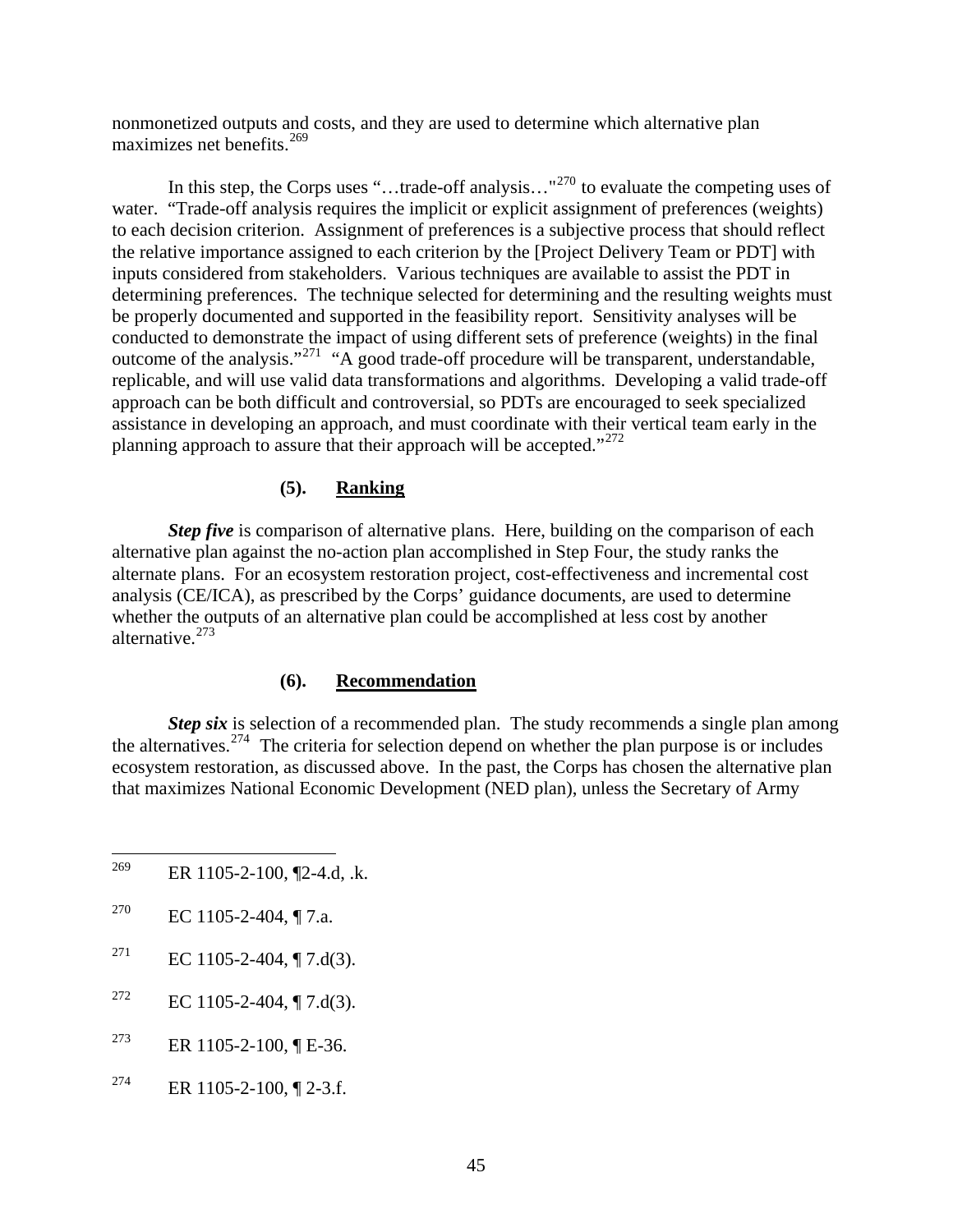grants an exception based on overriding considerations.<sup>[275](#page-50-0)</sup> Under recent policy, "any alternative plan may be selected and recommended for implementation if it has, on balance, net beneficial effects after considering all plan effects, beneficial and adverse, in the four Principles and Guidelines evaluation accounts: National Economic Development, Environmental Quality, Regional Economic Development, and Other Social Effects."<sup>[276](#page-50-1)</sup>

## **4. Implementation of Section 216 Study Recommendation**

 A recommendation in a Section 216 study may either be implemented under the Continuing Authorities Program or additional statutory authority.

## **a. Subject to Continuing Authorities Program**

The applicable Division may approve a study recommendation that may be implemented under the Continuing Authorities Program without further Congressional authorization.<sup>[277](#page-50-2)</sup> Such approval is limited to a recommendation which meets the following conditions:

> The incremental cost does not exceed the respective limits of Section 1135 of the 1986 Water Resources Development Act (WRDA), Section 206 of the 1996 WRDA, or Section 204 of the  $1992$  WRDA:  $^{278}$  $^{278}$  $^{278}$

> It is a reasonable modification to project facilities, in the nature of an operation or maintenance effort:  $279$

It enhances dam safety; $^{280}$  $^{280}$  $^{280}$ 

It affects the water control plan in a manner that does not significantly depart from original purposes;[281](#page-50-6)

It enhances compliance with water quality standards.<sup>[282](#page-50-7)</sup>

- <span id="page-50-0"></span>275 275 EP 1165-2-502, ¶ 8; ER 1105-2-100, ¶ 2-3.f.
- <span id="page-50-1"></span><sup>276</sup> EC 1105-2-409, ¶ 4.c(3).
- <span id="page-50-2"></span><sup>277</sup> ER 1105-2-100, ¶ 2-3.f(5).
- <span id="page-50-3"></span><sup>278</sup> ER 1105-2-100, ¶F-4, F-19.
- <span id="page-50-4"></span><sup>279</sup> ER 1165-2-119, ¶ 8.a.
- <span id="page-50-5"></span><sup>280</sup> ER 1165-2-119, ¶ 8.a – b.
- <span id="page-50-6"></span><sup>281</sup> ER 1165-2-119, ¶ 8.c.
- <span id="page-50-7"></span><sup>282</sup> ER 1165-2-119, ¶ 8.e.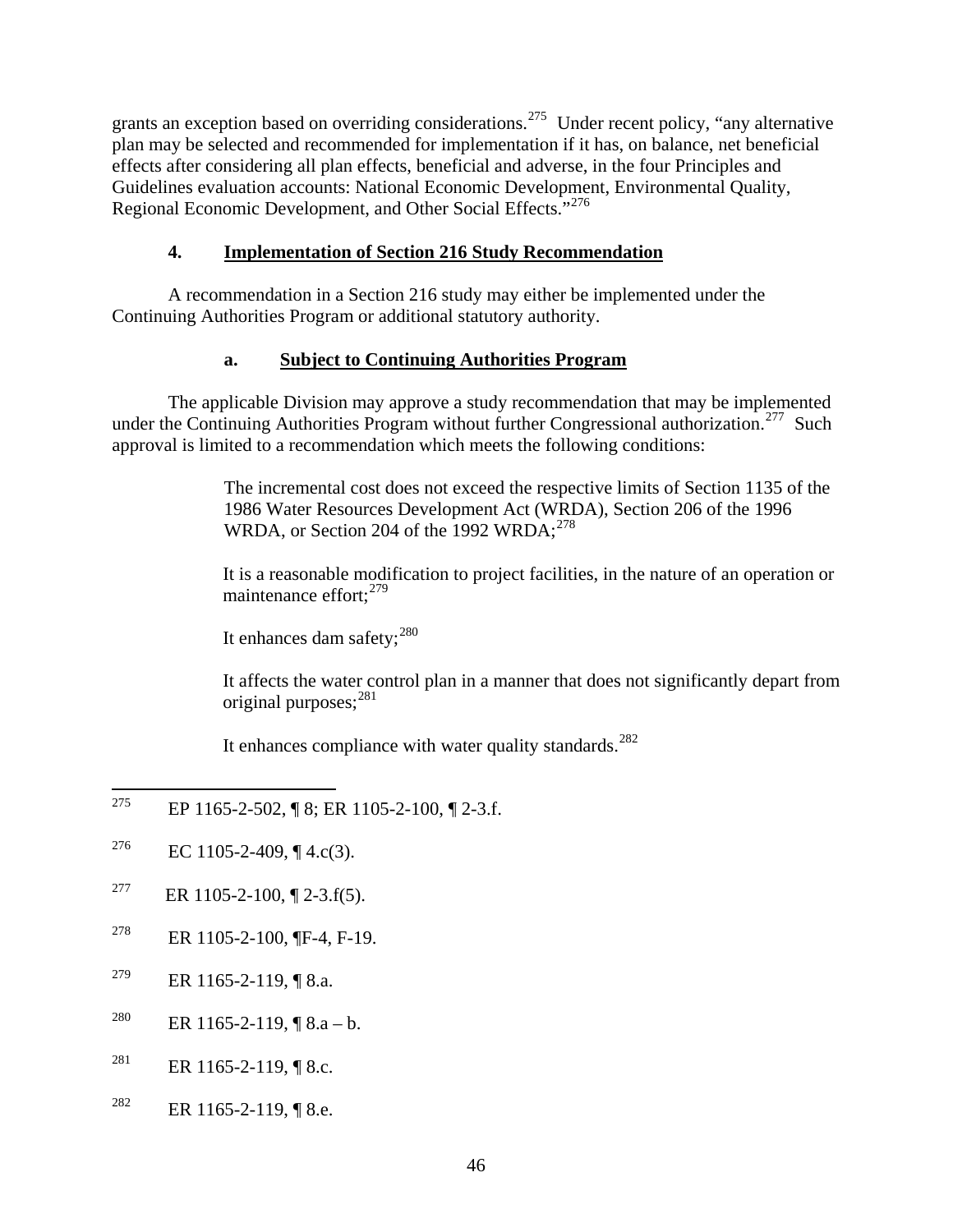The Division may determine that a recommended plan does not satisfy these conditions – for example, because it involves significant cost exceeding the applicable limit. In that event, the plan requires additional Congressional authorization, as discussed immediately below.

### **b. Not Subject to Continuing Authorities Program**

 The Corps Headquarters must approve a study recommendation which is outside of the scope of the Continuing Authorities Program and thus requires additional statutory authorization. Upon such approval, Headquarters submits the study to Congress for such statutory authorization.

 $\overline{a}$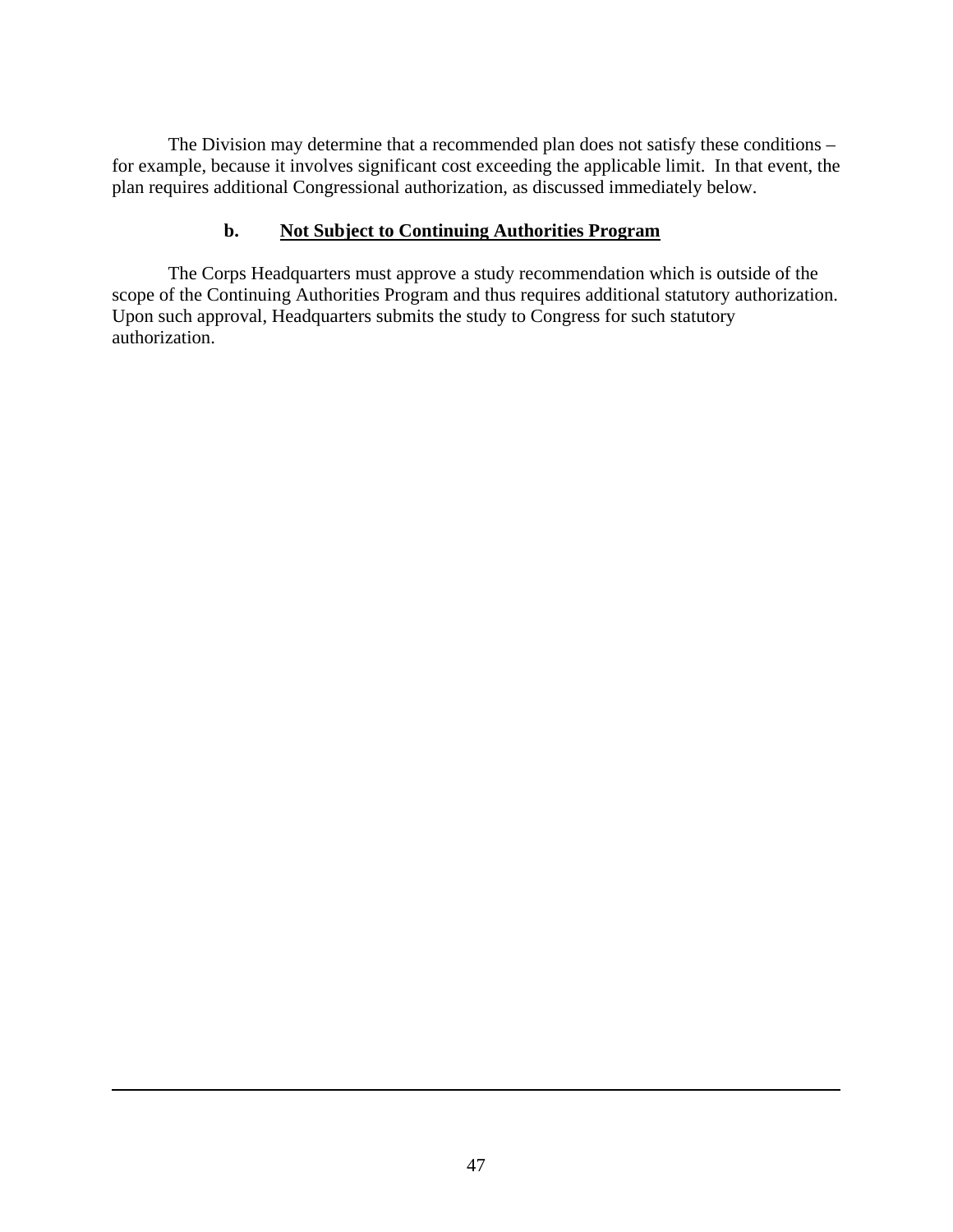### **APPENDIX G: REPORTING OF PROJECT OPERATIONS**

 The Corps reports project operations, impacts, and plans for future operations, through a series of annual and more frequent reports.

### **A. Annual Reports**

### **1. Division Water Control Management Report**

 A District prepares an annual report on significant water control activities. It lists all operating projects, describes operations in the prior year, and states expected operations for the current year.<sup>[283](#page-52-0)</sup> It also describes the status of water control manuals for the Corps' projects as well as those other projects subject to the Corps' regulation for flood control.<sup>[284](#page-52-1)</sup>

 The Division compiles all such reports from its reporting Districts and submits a Water Control Management Report to Headquarters by February 1st.<sup>[285](#page-52-2)</sup> This report is numbered RCS DAEN-CWE-16  $(R1)$ .<sup>[286](#page-52-3)</sup>

### **2. Project Operating Plan Report**

For any project subject to a River Basin Interagency Committee,<sup>[287](#page-52-4)</sup> the District prepares an Annual Operating Plan Report. This describes the achievements of the prior year and the plan of operations for the current year. It primarily focuses on navigation, hydropower, and water supply, which are expected to be of interagency interest.<sup>[288](#page-52-5)</sup>

#### **3. Division Water Quality Report**

 The Division prepares an Annual Water Quality Report. It addresses the implementation of the Division Water Quality Management Plan, which is intended to prevent, control, and abate all environmental pollution from the federally owned and operated projects. It also addresses the water quality impacts of specific projects.<sup>[289](#page-52-6)</sup>

- <span id="page-52-0"></span>283 ER 1110-2-240, ¶ 13.b.
- <span id="page-52-1"></span><sup>284</sup> ER 1110-2-240, ¶ 13.c.
- <span id="page-52-2"></span><sup>285</sup> EM 1110-2-3600, ¶ 8-6.c.
- <span id="page-52-3"></span><sup>286</sup> ER 1110-2-240, ¶ 13.b.
- <span id="page-52-4"></span>287 *See* EM 1110-2-3600,¶ 8-4.a(3).
- <span id="page-52-5"></span><sup>288</sup> EM 1110-2-3600, ¶ 8-6.b.
- <span id="page-52-6"></span><sup>289</sup> ER 1110-2-240, ¶ 13.e; EM 1110-2-3600, ¶ 8-6.m.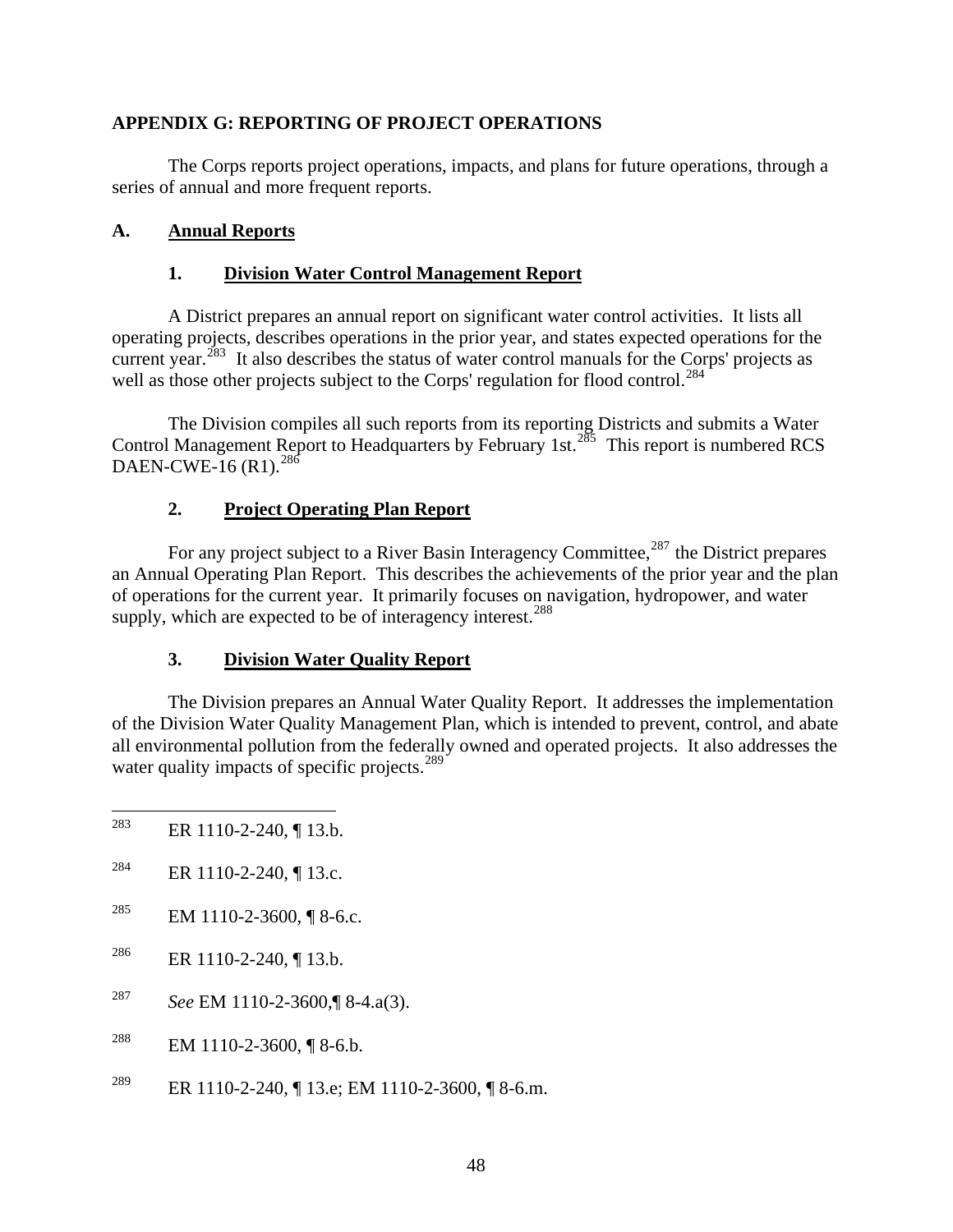The Division submits the report to Headquarters by February 1. It accompanies the Annual Division Water Control Management Report described above.<sup>[290](#page-53-0)</sup> This report is numbered DAEW-CWE-15.

### **4. Master Plan and Annual Report for Water Control Data Systems**

 The Division prepares a Water Control Data System Master Plan. This describes its system, including computers, gages, and other equipment, to "acquire, process, display and distribute information for real-time project regulation."<sup>[291](#page-53-1)</sup>

 The Division prepares an annual report (which includes the Master Plan) to describe performance of the data system and alternative approaches to upgrade the system for the purpose of real-time project regulation.<sup>[292](#page-53-2)</sup> The Division may adopt and implement revisions to the Master Plan to upgrade the data system in a cost-effective manner, as reported in the annual report.[293](#page-53-3)

 The Division submits this report to Headquarters by February 1. This report is numbered RCS DAEN-CWR-21.

### **5. Hydropower Reports**

### **a. Hydropower Statistics Report**

 By January 15th of each year, the Chief of the Corps (through the Secretary of the Army) submits to Congress a report on each hydropower project constructed by the Corps. The District (through the Division) submits its data for this report by December 15th. As required by the 1986 Water Resources Development Act (P.L. 99-662), the report includes: amount of electricity generated, revenues, costs of construction, operation and maintenance allocated to power; and balance owed to the U.S. Treasury.<sup>[294](#page-53-4)</sup>

## **b. Service Rate Report**

<span id="page-53-4"></span><sup>294</sup> EP 1130-2-510,  $\P$  2-3.a.

<span id="page-53-0"></span><sup>290</sup> EM 1110-2-3600, ¶ 8-6(d); ER 1110-2-240, ¶ 13.e.

<span id="page-53-1"></span><sup>&</sup>lt;sup>291</sup> ER 1110-2-240, ¶ 13.f(1).

<span id="page-53-2"></span><sup>&</sup>lt;sup>292</sup> ER 1110-2-240, ¶ 13.f(2), EM 1110-2-3600, ¶ 8-6.d..

<span id="page-53-3"></span><sup>&</sup>lt;sup>293</sup> ER 1110-2-240, ¶ 13.f(3) - (4).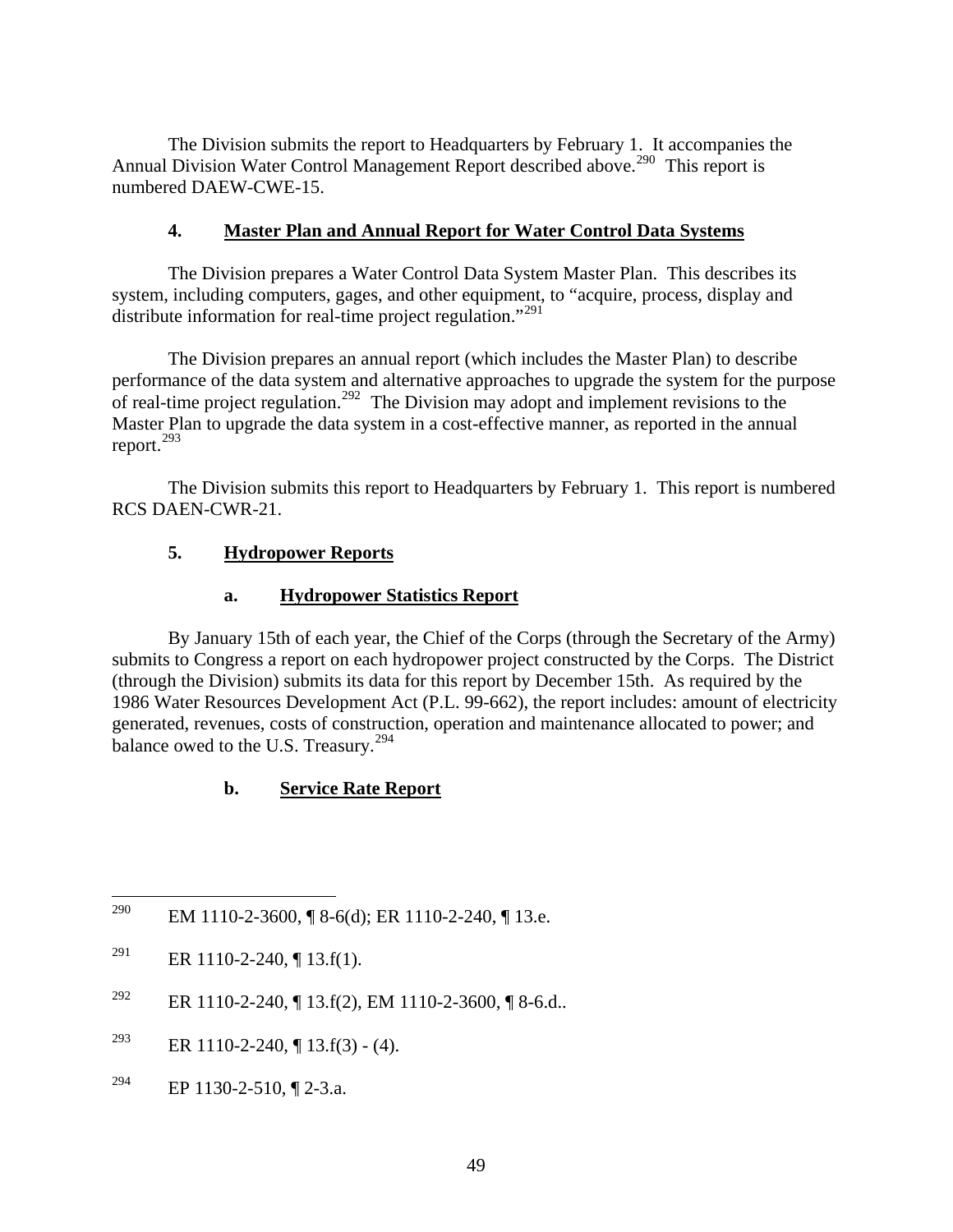By February 15th of each year, the District submits a Service Rate Report (RCS CECW-0-34) for the previous year. This report shows the rates of performance of the powerplant, including in-service operating rate, standby, forced outage, and availability.<sup>[295](#page-54-0)</sup>

## **6. Project Benefits**

 The Planning Division of Headquarters prepares an annual report on the monetary benefits provided by projects. It specifically computes the benefits attributed to flood control, navigation, hydropower, water supply, and recreation. It may also include benefits for protection and enhancement of environmental quality.[296](#page-54-1)

## **7**. **Budget Request**

 Two years in advance of expected expenditure, the District prepares a budget request for water control activities. This request is prepared between March and June, for submittal to Headquarters through the Operations Division.<sup>[297](#page-54-2)</sup>

 The request is divided by account. It includes Account 609, Water Control Management, which in turn consists of Category E10 (Data Collection and Maintenance for Water Control and Water Quality Activities), Category E11 (.09.2) (Water Control Analyses and Studies), and Category E12 (09.3) (same).<sup>[298](#page-54-3)</sup> It also includes Account 630.1, Purchase of Water Control Data System Equipment.<sup>[299](#page-54-4)</sup>

# **B. Quarterly and Monthly Reports**

# **1. Water Control Chart**

 For each project, the District prepares a Monthly Water Control Chart which describes reservoir operations, including in-flow, precipitation, storage expressed in acre-feet and elevation, and flow release, by day.[300](#page-54-5)

- <span id="page-54-0"></span>295 EP 1130-2-510,  $\P$  2-3.b(2).
- <span id="page-54-1"></span>296 EM 1110-2-3600,¶ 8-6.l.
- <span id="page-54-2"></span><sup>297</sup> EM 1110-2-3600, ¶ 8-6.g(1).
- <span id="page-54-3"></span><sup>298</sup> EM 1110-2-3600, ¶ 8-6.g(2).
- <span id="page-54-4"></span><sup>299</sup> EM 1110-2-3600, ¶ 8-6.g(3).
- <span id="page-54-5"></span>300 ER 1110-2-240, ¶ 13.d.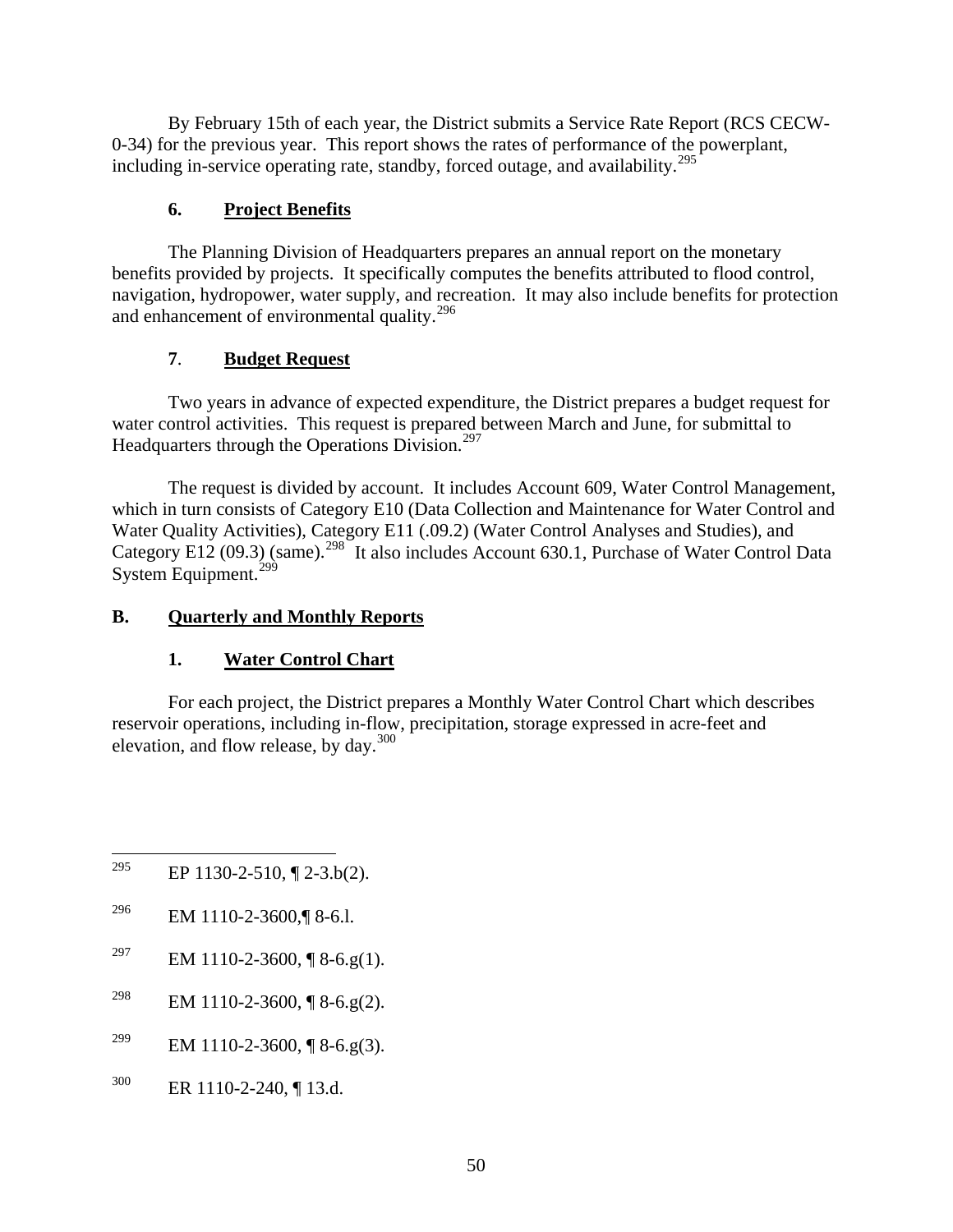## **2. Monthly Powerplant Report**

 By the tenth of any month, the Division will submit to the U.S. Department of Energy a Monthly Powerplant Report (Form EIA-759, OMB No. 1905-0129, RCS FERC 1001). This report shows gross power generation, use within the federal facility, and net power delivered to the PMA.<sup>[301](#page-55-0)</sup>

# **C. Weekly and Daily Reports**

## **1. District Water Control Morning Report**

 Each day, the Water Management Office in a District prepares a Water Control Morning Report that describes prevailing conditions relevant to project operations. This includes water data, forecasts, release schedules, and power generation schedules.<sup>[302](#page-55-1)</sup> The project operator also prepares a report on operations pursuant to Standing Instructions in the Water Control  $M$ anual.<sup>[303](#page-55-2)</sup>

## **2. Chief's Weekly Significant Activities Report**

The Chief receives this report, compiled by his staff from Division reports, to provide a "snapshot of significant achievements, key decisions, …critical meetings, and other such events…."[304](#page-55-3)

## **3. Command Management Review**

The Division and District submit this report quarterly to address "various performance indicators -- both measurable bottom line indicators and influencing indicators, which in a project delivery cycle format, provide comprehensive program management information."<sup>[305](#page-55-4)</sup>

## **D. Ad Hoc Reports**

# **1. Run-Off Report**

 Beginning February and continuing through a flood season, the Division submits to Headquarters a letter report on run-off including flood potential. The report describes snowmelt

<span id="page-55-4"></span> $305$  EP 1165-2-1, ¶ 4-4.a.

<span id="page-55-0"></span><sup>301</sup> EP 1130-2-510,  $\P$  2-3.d(2).

<span id="page-55-1"></span> $302$  EM 1110-2-3600, ¶ 8-5.c.

<span id="page-55-2"></span> $^{303}$  EM 1110-2-3600, ¶ 8.5.b.

<span id="page-55-3"></span> $304$  EP 1165-2-1, ¶ 4-1.e.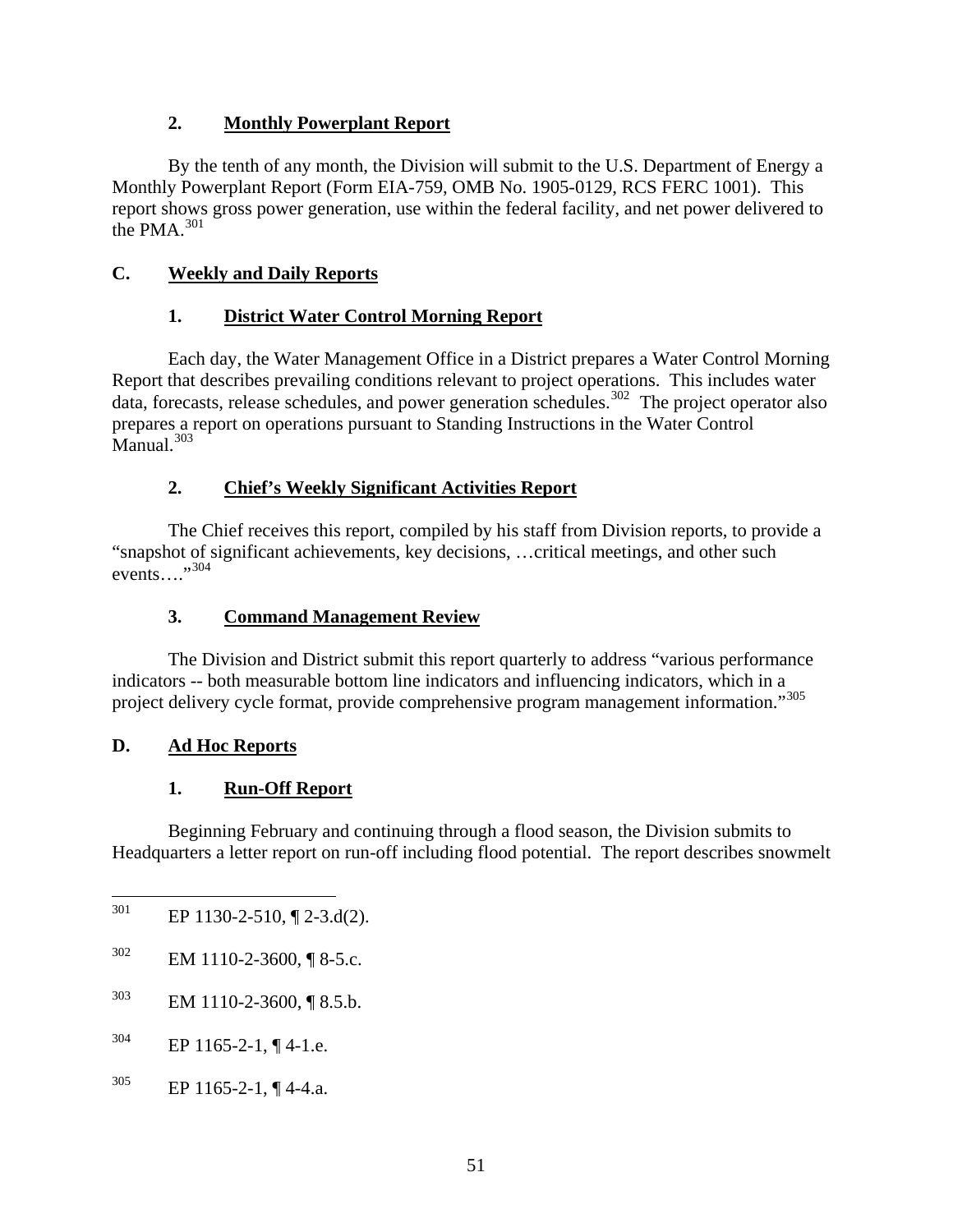and other runoff as well as current and forecasted status of reservoir storage. It is due by the 10th of each month until the flood potential has ended. $306$ 

## **2. Flood Event Report**

 The Division submits a Report on Project Operations during a Flood Emergency, during the flood event. This describes inflow and outflow, current and predicted maximum reservoir levels, and percent of control storage used to date. The Division submits this report to its Division and Headquarters in electronic form.<sup>[307](#page-56-1)</sup>

 The Division submits a Post-Flood Summary of Project Regulation. This evaluates operation during a flood, including evaluation of stage reduction at key stations and estimates of damages prevented.[308](#page-56-2)

### **E. Freedom of Information Act and Other Sunshine-in-Government Requirements**

 With limited exceptions, all of these reports are public. The Corps has a general policy that "maximum amount of information shall be made available to public. Disclosure of information is the rule and withholding of information is the exception."[309](#page-56-3) If the Corps declines to provide a report or other document, you may request it under the Freedom of Information Act, which requires disclosure within 10 days of receipt of request or, in the alternative, documentation of the specific basis for non-disclosure.<sup>[310](#page-56-4)</sup>

- <span id="page-56-0"></span>306 ER 1110-2-240, ¶ 13.g.
- <span id="page-56-1"></span>307 ER 1110-2-240, ¶ 13.h.
- <span id="page-56-2"></span> $308$  ER 1110-2-240, ¶ 13.i.
- <span id="page-56-3"></span> $309$  EP 1165-2-1, ¶ 5-14.a.
- <span id="page-56-4"></span> $310$  5 U.S.C. § 552.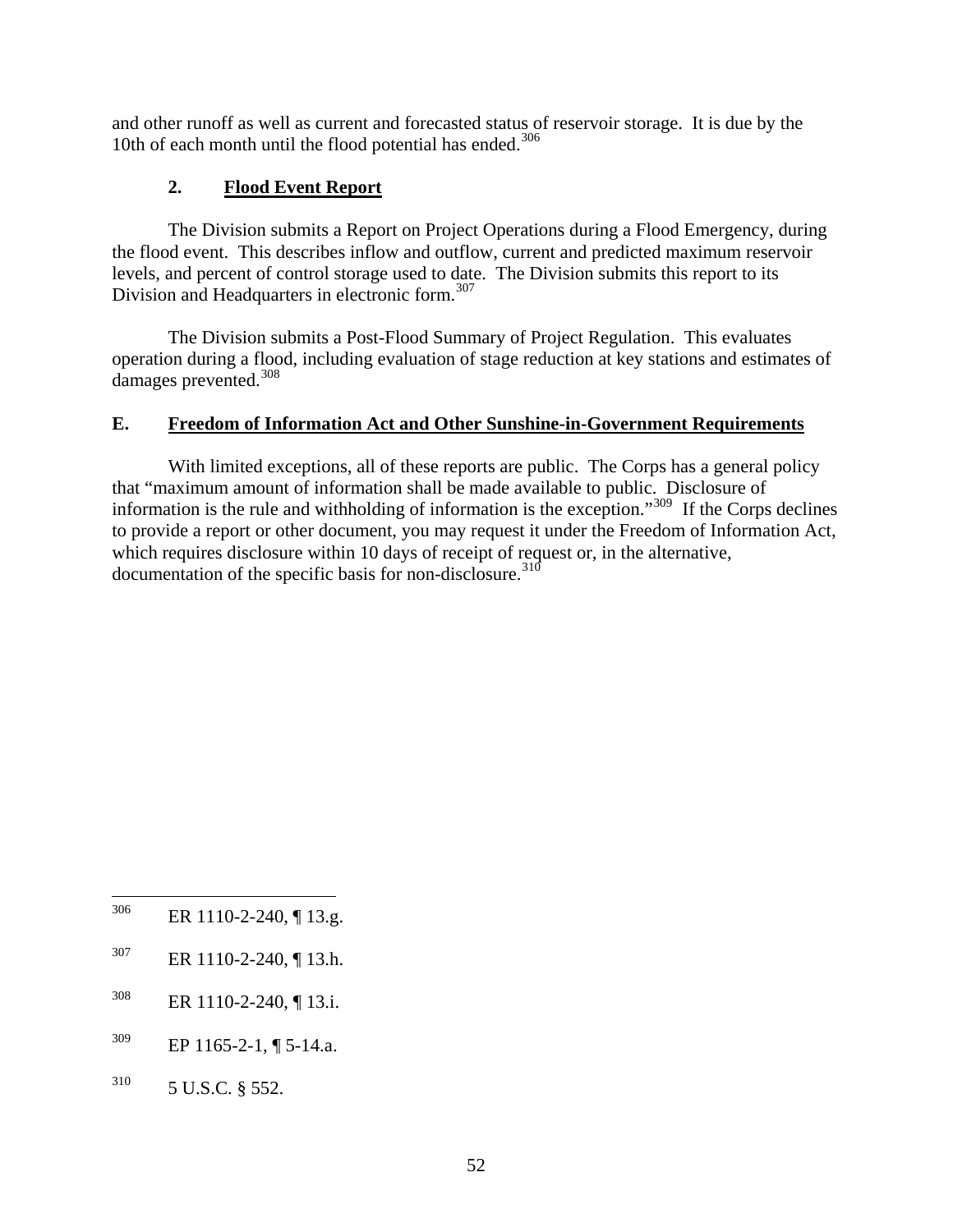## **APPENDIX H: BASIS FOR REVISION OF WATER CONTROL PLAN FOR KERR DAM**



Western Resource Office 2424 Spruce Street, Suite 100 Boulder, CO 80302

tel  $\begin{bmatrix} 303 \end{bmatrix}$  444-2950 fax  $[303] 449 - 4328$ 

nature.org/colorado

#### October 4, 2007 **MEMORANDUM**

- To: Sam Pearsall Director of Science North Carolina Chapter, The Nature Conservancy
- From: Robert Wigington Western Water Policy Counsel, The Nature Conservancy

Richard Roos-Collins Director of Legal Services, Natural Heritage Institute

Re: Revision of Water Control Plan for John K. Kerr Dam

You asked whether the U.S. Army Corps of Engineers may modify the 1995 Water Control Plan for John H. Kerr Dam, and specifically, the operational requirements for flood control and power, in order to enhance the protection of the downstream ecosystem. Our answer is yes. Under the 1944 statute authorizing Kerr Dam, as well as general laws and policies applicable to all federal facilities, the Army Corps has authority to modify the existing plan and operations of Kerr Dam to optimize overall public benefits in a manner that attains all project purposes, including ecosystem protection.

This memorandum is organized as follows. Section I describes the 1944 authorizing statute and the 1995 Water Control Plan for Kerr Dam. Section II analyzes the Corps' authority to modify the plan to enhance the downstream ecosystem.

#### **I. Legal Requirements**

 We discuss the legal requirements of the 1944 Flood Control Act and the 1995 Water Control Plan for Kerr Dam.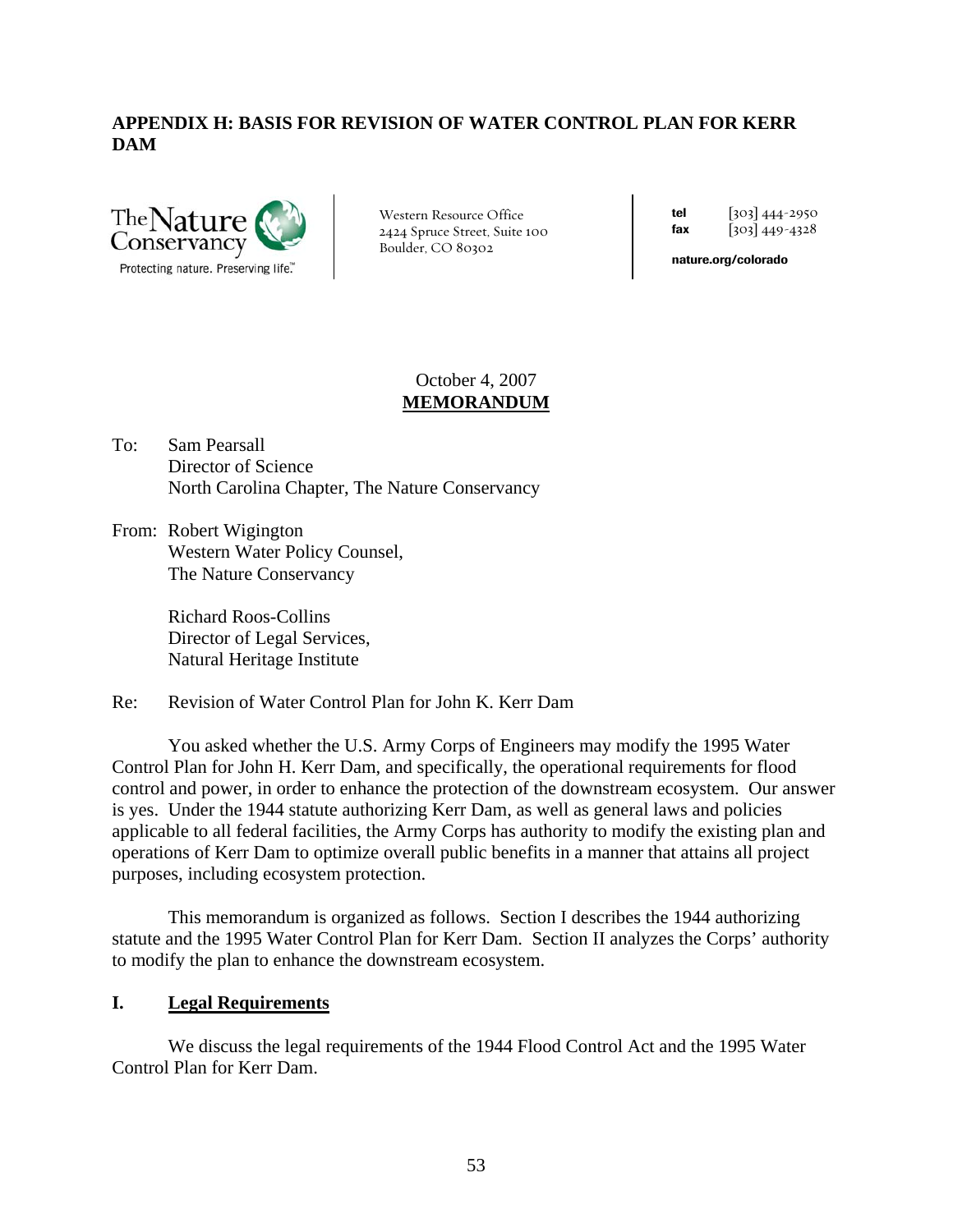#### **A. 1944 Flood Control Act**

The 1944 Flood Control Act authorized Kerr Dam for "…flood control and other purposes recommended in House Document Numbered 650....<sup>"[311](#page-58-0)</sup> It approved construction and operation of the project "…substantially in accordance with…the general plan for comprehensive development of the Roanoke River Basin..." as so recommended.<sup>[312](#page-58-1)</sup> That document provided that project purposes additional to flood control are: power generation and low-flow augmentation or navigation.<sup>[313](#page-58-2)</sup>

 Congress based this authorization on several needs which the Army Control had identified in the Roanoke River Basin. The Corps found that floods, including those in October 1937 and August 1940, had caused considerable damages to agricultural, commercial, and industrial developments and uses below Buggs Island.<sup>[314](#page-58-3)</sup> It further found that industrial and other development could "…absorb large blocks of additional hydroelectric power."[315](#page-58-4) Finally, it found that Roanoke had a periodic "low-water condition," specifically, natural flow as low as 500 cfs, which interfered with navigation and other beneficial uses.<sup>[316](#page-58-5)</sup>

House Document 78-650 generally described the design and operational requirements for Kerr Dam.<sup>[317](#page-58-6)</sup> For example, it described minimum reservoir elevation for power (283.6 feet MSL) and maximum elevation for flood control  $(332$  feet MSL).<sup>[318](#page-58-7)</sup> It described maximum regulated flow releases (111,000 cfs), average power releases (7,040 cfs), and average releases during low-flow periods (4,650 cfs). The document did not prescribe exact requirements for flow storage or release for any purpose.

The document predicted benefits resulting from this plan of development. It found that the project would reduce by 90% the average annual flood damages to downstream lands, most of which were swamp and bottomland forests.<sup>[319](#page-58-8)</sup> It estimated that the project would generate an

<span id="page-58-1"></span>312 *Id.* 

- <span id="page-58-2"></span>313 House Document 78-650, ¶ 220 and Cover Letter.
- <span id="page-58-3"></span> $314$  Id.,  $\P\P$  79 – 89.
- <span id="page-58-4"></span>315 *Id*., ¶ 123.
- <span id="page-58-5"></span> $^{316}$  *Id.*, ¶ 174.
- <span id="page-58-6"></span> $13^{17}$  *Id.*, 155.
- <span id="page-58-7"></span>318 *Id*., Table 34
- <span id="page-58-8"></span>319 *Id.*, ¶ 188, Table 44.

<span id="page-58-0"></span><sup>311</sup> P.L. 78-534, Section 10, "Roanoke River Basin."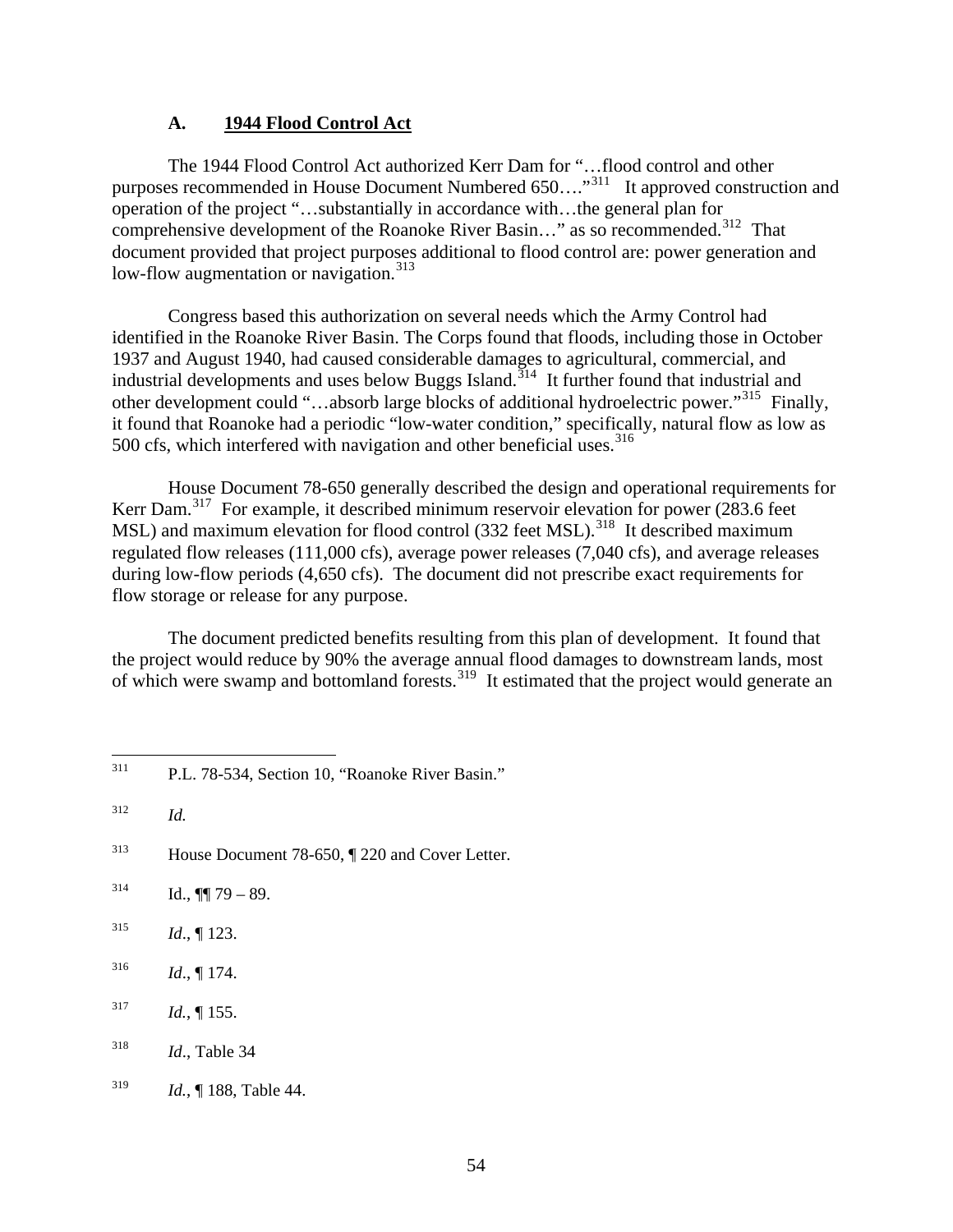annual average of 278,000,000 kWh of "prime energy" and 153,000,000 kWh of secondary energy.[320](#page-59-0)

## **B. 1995 Water Control Plan**

 The Wilmington District adopted the current Water Control Plan in October 1995. The plan lists the three original purposes<sup>[321](#page-59-1)</sup> of Kerr Dam established by the 1944 Flood Control Act: namely, flood control, power, and low-flow augmentation. It also lists three other project purposes established by subsequent general laws applicable to all federal facilities: recreation, water supply, and fish and wildlife protection.  $322$ 

<span id="page-59-1"></span> $321$  The Corps categorizes project purposes as follows.

"The purposes that a reservoir is to serve are given in laws that may be grouped into three categories: (1) laws initially authorizing construction of the project; (2) laws specific to the project passed subsequent to its construction; and (3) laws that apply generally to all Corps reservoirs.

PL 78-534, Flood Control Act of 1944 (provides authority to add recreation as a purpose and to contract for use of surplus water for domestic purposes)

PL 85-500, Title III, Water Supply Act of 1958 (provides authority to include storage for municipal an industrial supply

PL 85-624, Fish and Wildlife Coordination Act of 1958 (provides authority to modify projects to conserve fish and wildlife)

PL 92-500, Federal Water Pollution Act Amendments of 1972 (establishes goal to restore and maintain the quality of the Nation's waters)

PL 93-93-205, Endangered Species Act of 1973 (provides authority for operating projects to protect threatened and endangered fish/wildlife)

Project specific authorizations (categories 1 and 2 above) are found in a variety of public laws but most commonly in a series of River and Harbor and Flood Control acts passed by Congress since 1870. Recent project authorizations have been contained in a series of Water Resources Development acts. Commonly the purposes of a reservoir are not identified directly in the authorizing law but instead are contained in reports of the Secretary of the Army, Chief of Engineer Board of Engineers for Rivers and Harbors, or others referred in the law. Purposes may be added or deleted by laws passed subsequent to construction."

W.K. Johnson and R. J. DiBuono, U.S. Army Corps of Engineers, Hydrologic Engineering Center, *Authorized and Operation Purposes of Corps of Engineers Reservoirs* (1994), p. 8.

<span id="page-59-2"></span>322 Corps policy recognizes that these general purposes are authorized for all projects. *See, e.g*., Engineer Manual (EM) 1110-2-3600, ¶ 3-3.b(3)(a); Engineer Regulation (ER) 1110-2-240, ¶ 6.a.

<span id="page-59-0"></span><sup>320</sup> *Id.*, Table 34.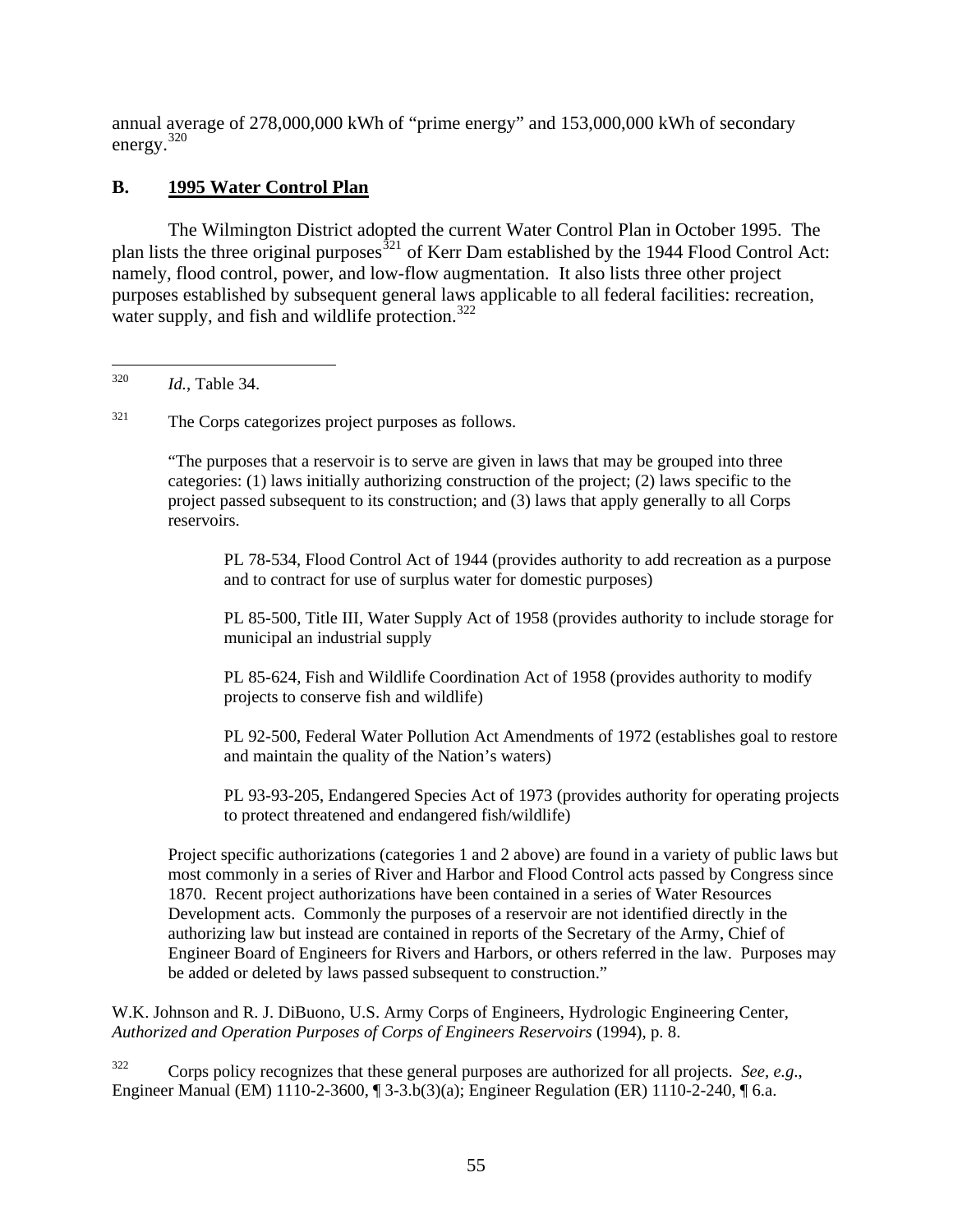The Water Control Plan states that flood control is the primary objective of Kerr Dam.<sup>[323](#page-60-0)</sup> It establishes operational requirements for flood control, power, and other purposes. This is consistent with the Corps' general policy that such a plan is intended to achieve the "optimum" benefits for all project purposes, within legal and physical constraints;  $324$  and that the Corps manages each project "to balance the environmental and developmental needs of the Nation" in accordance with general laws as well as the authorizing statute for a project.<sup>[325](#page-60-2)</sup>

 Many of the specific operational requirements in the 1995 Water Control Plan do not appear in the 1944 Flood Control Act or House Document 78-650. For example, the plan specifies a staggered schedule for flood releases based on the reservoir elevation,  $326$  while the House Document estimated the maximum release. Similarly, the plan specifies storage for power generation at three elevations (dependable, minimum, and maximum),<sup>[327](#page-60-4)</sup> while the House Document estimated only the extremes. The plan establishes minimum flow releases for navigation, water quality, and striped bass protection,<sup>[328](#page-60-5)</sup> while the House Document did not. Indeed, some of the operational requirements even vary from counterparts in the House Document. The minimum reservoir elevation for power generation at Kerr Dam as built is 268 feet MSL,<sup>[329](#page-60-6)</sup> while the House Document estimated 283.6 feet MSL. Again, this approach is consistent with general policy, which provides that any Water Control Plan will convert preauthorization study (which by definition is predictive and somewhat general) into a specific form which, reflecting the as-built design as well as subsequent data, best achieves the project purposes.[330](#page-60-7)

 The 1995 Water Control Plan also describes the procedures for powerplant operation. In sum, the Corps issues a weekly declaration of water available for power generation through Southeastern Power Administration (SEPA) to Dominion Generation, which establishes a schedule of generation and is responsible for power transmission to preference customers.<sup>[331](#page-60-8)</sup> SEPA markets the power in excess of project need at the dam and Island Creek Pumping Station,

- <span id="page-60-2"></span> $325$  Engineering Pamphlet (EP) 1165-2-1, [[3-1.]
- <span id="page-60-3"></span> $326$  1995 WCP,  $\P C.1$ .
- <span id="page-60-4"></span> $^{327}$  *Id.*,  $\P D.1$ .
- <span id="page-60-5"></span> $1d., \P\blacksquare D.4 - D.6.$
- <span id="page-60-6"></span>329 *Id.*
- <span id="page-60-7"></span> $330$  ER 1110-2-240, [ 5.a
- <span id="page-60-8"></span> $^{331}$  WCP,  $\P$ [D.12 – D.13.

<span id="page-60-0"></span> $323$ Water Control Plan (October 1995) (WCP)), ¶ B.2.

<span id="page-60-1"></span> $324$  ER 1110-2-240, ¶ 6.a.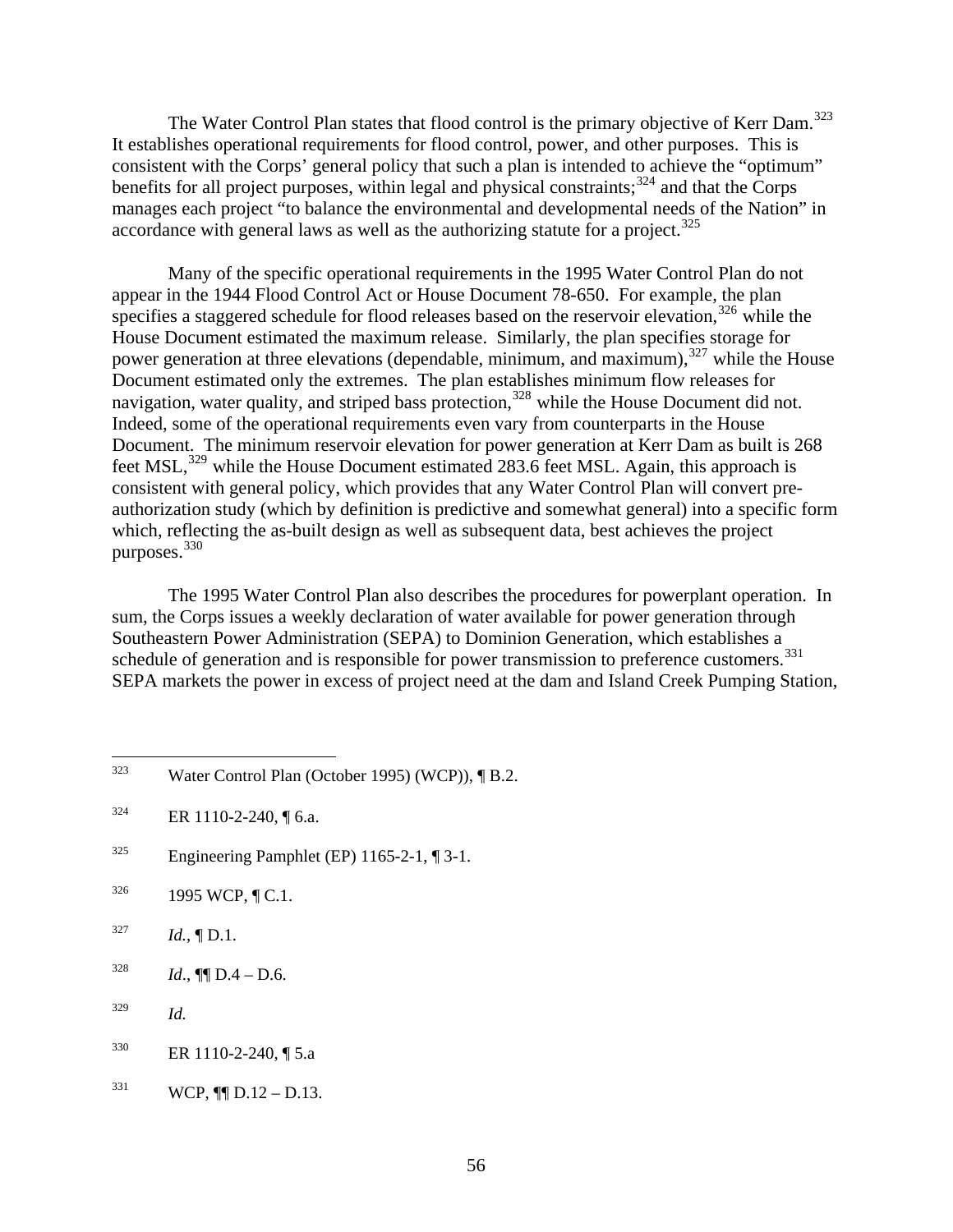through contracts with preference customers at rates approved by the Federal Energy Regulatory Commission.<sup>[332](#page-61-0)</sup>

 The operational requirements for power as established in the plan are also implemented through two related legal documents. First, the Corps' South Atlantic Division and SEPA entered into a "Memorandum of Understanding" (1991) for "…disposal of electric power and energy generated at the Corps projects within the Mobile, Savannah and Wilmington Districts,"<sup>[333](#page-61-1)</sup> including Kerr. The MOU provides that "[r]esponsibility for the planning design, construction, operation and maintenance of the project is vested in the Corps," and further that "…the Corps has the responsibility to manage project uses and functions as appropriate to assure utilization of the resources for all authorized purposes."  $334$  It provides that the Corps makes available to SEPA the power from each project in accord with mutually agreed schedules.<sup>[335](#page-61-3)</sup> However, any such schedule is subject to the Corps' continuing responsibility to operate the project cost-effectively for all authorized purposes. The Corps follows the mutually agreed schedule at any given time, if "*in the opinion of the Corps*, compliance with such request in the operation of [a project]... would not conflict with statutory requirements for the operation of said projects with regard to fish and wildlife, flood control, navigation, recreation, water quality, water supply, or with other purposes as said projects are to serve, [or] would endeavor, insofar as practical, avoid detrimental effects on the environment" (emphasis added)<sup>[336](#page-61-4)</sup> Further, the Corps, SEPA, and Dominion Generation (formerly Virginia Electric and Power Company) entered into an "Amended and Restated Contract" (July 1999) which elaborates the Water Control Plan's procedures for weekly declaration, power generation, and transmission.

The 1995 Water Control Plan for Kerr, the 1991 MOU, and the 1999 Amended Power Contract are consistent with the Corps' general policy. Under the 1944 Flood Control Act as amended by the 1978 Energy Reorganization Act, the Corps delivers surplus power and capacity from all of its reservoir projects to the U.S. Department of Energy's Power Marketing Administrations,<sup>[337](#page-61-5)</sup> including SEPA; and the applicable PMA markets the power to "encourage" the most widespread use thereof at the lowest possible rates to consumers consistent with sound business principles<sup>"[338](#page-61-6)</sup> and with timely repayment of the project costs allocated to power.<sup>339</sup> The

<span id="page-61-7"></span><span id="page-61-6"></span><span id="page-61-5"></span><span id="page-61-4"></span><span id="page-61-3"></span><span id="page-61-2"></span><span id="page-61-1"></span><span id="page-61-0"></span>332 *Id.*, **[D.2.**]  $333$  Memorandum of Understanding (MOU),  $\P$  1.a.  $^{334}$  *Id.*,  $\llbracket$  1.b.  $1d. \P 3.a.$  $1d., \P 3.c.$  $^{337}$  EP 1130-2-510, 1 2-2.b. 338 EP 1130-2-510, ¶ 2-2.b.  $^{339}$  EP 1165-2-1, ¶ 6-6.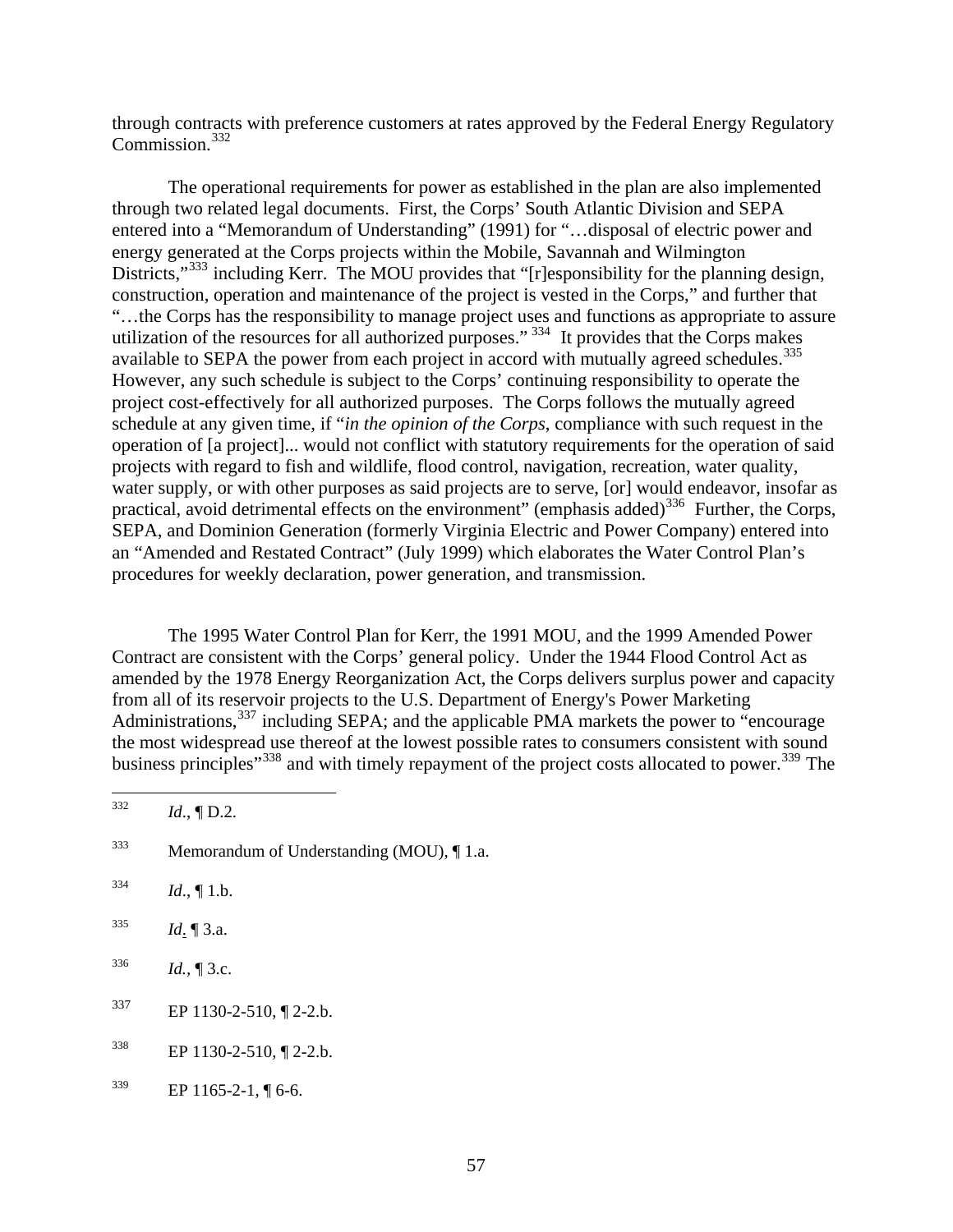Corps and the applicable PMA have a Water Management Agreement (WMA), which is "supplementary" to the Water Control Plan. It provides that the PMA markets the capacity and power from the powerplant. It establishes directions for the Corps' operation of the project so as to "maximize[e] hydropower generation" in a manner that "prevent[s] significant conflict with other water control objectives…."[340](#page-62-0) The Corps provides written notice to the PMA of any change in operation or other condition which could substantially affect the cost or availability of power.[341](#page-62-1) Thus, the Corps is responsible to operate a project and provide information on cost and availability of power to the PMA. The PMA does not have any authority to direct operations of a Corps powerplant. Instead, the Corps operates the project in a manner that optimizes all authorized purposes. The WMA reflects this general obligation and, while providing direction to the Corps for power operations, preserves the Corps' discretion to adjust operations as necessary for prevention or minimization of conflict with other project purposes.

## **II. Revision to the 1995 Water Control Plan**

 You asked whether the Wilmington District has authority to revise the 1995 Water Control Plan to establish a more natural flow pattern to enhance the sustainability of the bottomland forests and fish and wildlife resources. Our understanding is that The Nature Conservancy has estimated that the proposed operational modifications both would enhance flood protection benefits for bottomland forest and would reduce power generation under the 1995 plan by 3.4%. Our short answer is yes, the Corps may so revise the 1995 plan, provided that further study confirms that the plan revision would not cause significant losses in flood protection or power generation. Turning the tables, power generation at Kerr must be managed in a manner that does not impair the general purposes of water quality and fish and wildlife protection. As discussed in Section I.B above, the Corps has a responsibility to manage operations of Kerr, like all of its projects, to achieve the "optimum" benefits for all authorized purposes.

 The Wilmington District modified the 1992 Water Control Plan for Kerr Dam to add specific requirements for protection of striped bass. It did not seek or need any Congressional authorization for that modification. Under the Corps' general policy, most revisions of Water Control Plans do not require new Congressional authorization or review under the Continuing Authorities Program.<sup>[342](#page-62-2)</sup> "Further Congressional authorization is not required to add municipal

<span id="page-62-0"></span><sup>340</sup> EM 1110-2-3600,  $\P$  8-4.b(4)(a).

<span id="page-62-1"></span> $^{341}$  EP 1130-2-510, ¶ 2-3.e(2)(a).

<span id="page-62-2"></span><sup>&</sup>lt;sup>342</sup> The Continuing Authorities Program consists of ten authorities to undertake project improvements, including revisions to Water Control Plans, without seeking additional Congressional authorization. *See* ER 1105-2-100, Table F-2. In addition, the Corps may study a significant project modification under Section 216 of the 1970 Flood Control Act, subject to Congressional review and approval of its recommendation. Indeed, the Wilmington District is undertaking a Feasibility Study of revising the 1995 plan pursuant to such Section 216 authority. As discussed in the text, that authority, while available, is not necessary for a plan revision which does appear to significantly affect original purposes or facility design.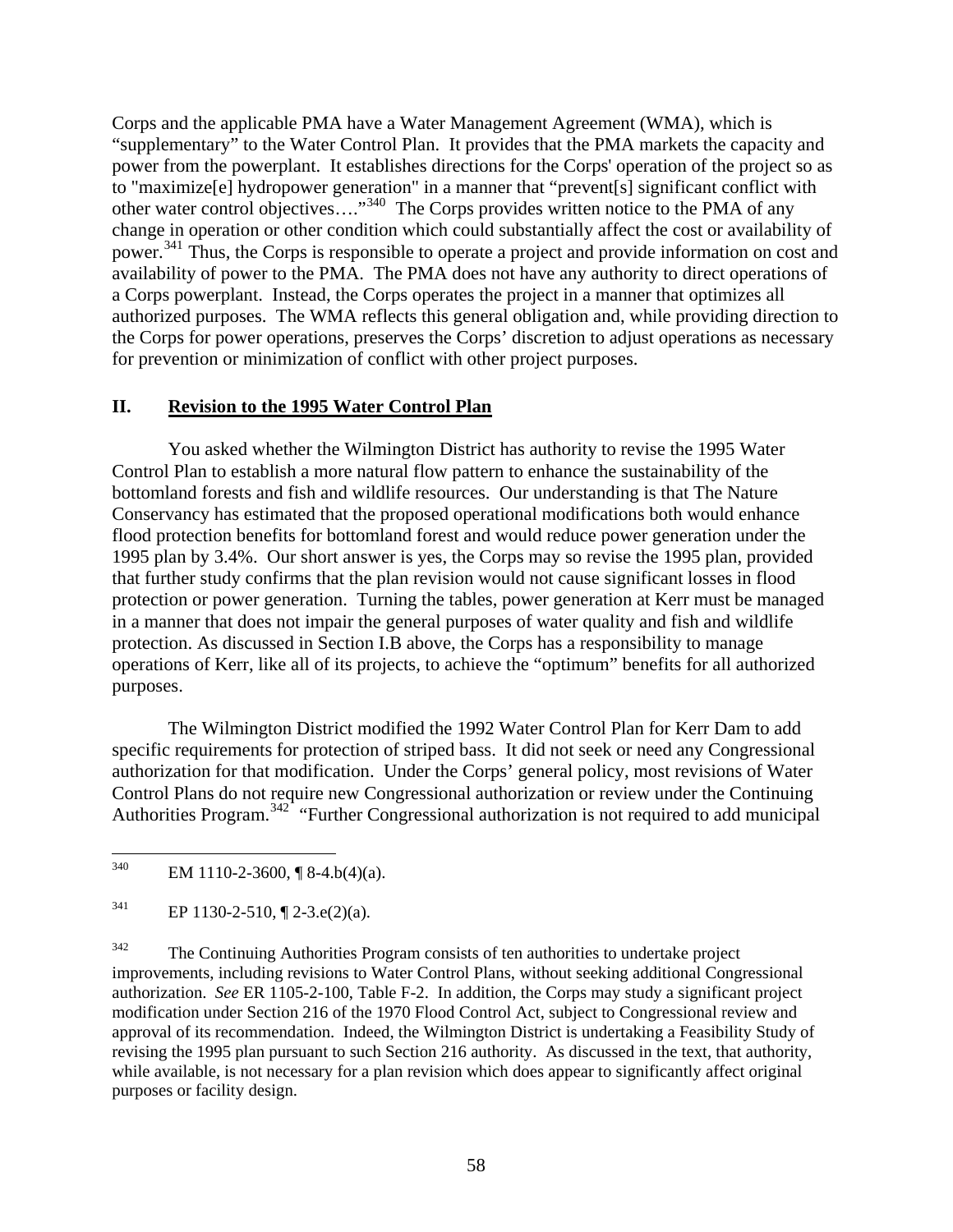and industrial water supply, water quality, and recreation and fish and wildlife purposes if the related previsions in regulation would not significantly affect operation of the project for the originally authorized purposes."<sup>[343](#page-63-0)</sup> The Corps has "...broad authority for making, as part of its operations and maintenance efforts, reasonable changes and additions to project facilities within the project boundaries as may be needed to properly operate the project or minimize maintenance."<sup>[344](#page-63-1)</sup>

 Indeed, general policy requires periodic revision of Water Control Plans to assure optimum benefits. Under standard procedures established by ER 1110-2-240 and other policy, the Corps will take "necessary actions" to keep each Water Control Plan (and Manual) up-to-date.<sup>[345](#page-63-2)</sup> Specifically, a plan will be "…revised as necessary to conform with changing requirements resulting from developments in the project area and downstream, improvements in technology, new legislation and other relevant factors, provided such revisions comply with existing Federal regulations and established Corps of Engineers policy."<sup>[346](#page-63-3)</sup> "The Corps is responsible for insuring the maximum sustained public benefits from each of its projects for all desirable purposes, including power, as integral parts of comprehensive plans for the regulation, control, conservation and utilization of water resources. Consistent with project authorizations, this is a continuing responsibility throughout the planning, design, construction and operation phases."<sup>[347](#page-63-4)</sup>

Under general policy, the Corps will use long-term forecasts and modeling to evaluate whether standard operations (as provided in a given Water Control Plan) should be modified to better achieve the project objectives in unusual circumstances.<sup>[348](#page-63-5)</sup> Indeed, "...there is a need to re-evaluate the current regulation as conditions change from those contained in the water control studies, in order to reflect the effects of the current operating experience on future regulation."<sup>[349](#page-63-6)</sup> By maintaining "continuity and surveillance of system regulation, long-term analyses provide the water manager with the ability to anticipate future conditions that may be adverse to meeting the overall water management goals and to take appropriate corrective action in time to be effective." $350$ 

- <span id="page-63-2"></span> $345$  ER 1110-2-240, [6.b.
- <span id="page-63-3"></span> $346$  ER 1110-2-240, [6.c.
- <span id="page-63-4"></span> $^{347}$  EP 1165-2-1, ¶ 16-1.
- <span id="page-63-5"></span> $348$  EM 1110-2-3600, [[6-6.d(1).
- <span id="page-63-6"></span> $^{349}$  EM 1110-2-3600, ¶ 6-6.a(1).
- <span id="page-63-7"></span> $^{350}$  EM 1110-2-3600, ¶ 6-6.d(1).

<span id="page-63-0"></span><sup>343</sup> ER 1165-2-119, ¶ 8.c.

<span id="page-63-1"></span> $344$  ER 1165-2-119, ¶ 8.a.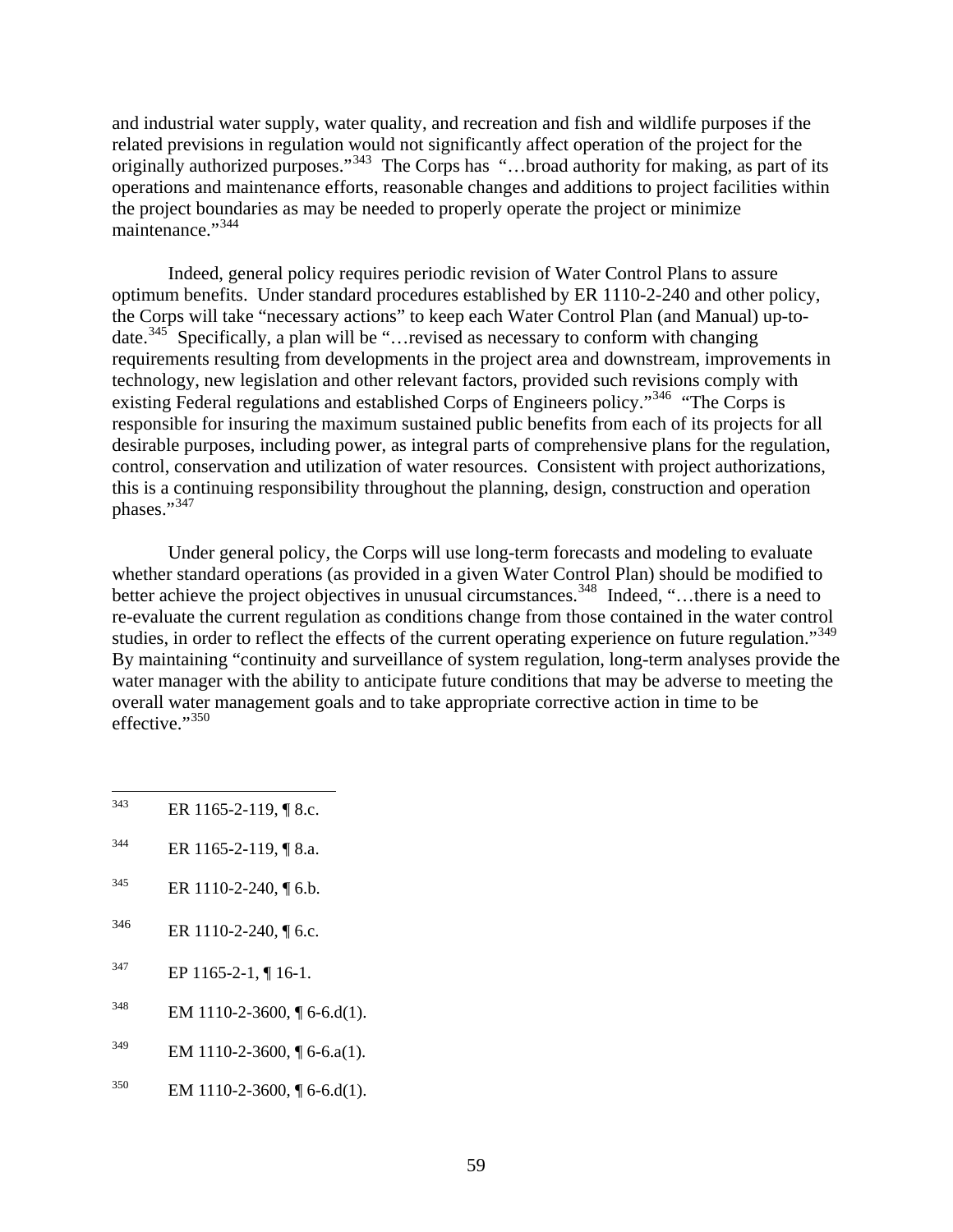We understand that SEPA and Dominion Generation have expressed concern about any revision of operational requirements (as stated in Water Control Plan Section D) that may reduce power generation. Of course, The Conservancy acknowledges the validity of that concern. The legal issue, however, is whether a reduction in power generation is enough to prevent consideration of a plan revision to enhance authorized purposes of water quality and fish and wildlife protection. Our answer is plainly no. The 1944 Flood Control Act, which is the authorizing statue for Kerr Dam, does not require any specific amount of power generation. It does not provide that power generation trumps flood control or other purposes. Similarly, the 1991 MOU and the 1999 Amended Contract do not delegate to SEPA or Dominion Generation any of the Corp's responsibility to operate Kerr Dam to achieve all authorized purposes. Indeed, under general law and policy, the Corps has a fundamental responsibility to consider a plan revision whenever data (whether its own or a stakeholder's) show that baseline operations may cause adverse impacts on one or more such purposes. Since trade-offs inevitably occur between authorized purposes,[351](#page-64-0) the Corps must determine the trade-off which provides optimum benefits across such purposes.

Indeed, general policy requires that the obligation to maximize power generation will be reconciled with the obligation to also protect environmental quality. That policy recognizes that power generation may have "…adverse impacts on fish and wildlife habitat, aesthetics, navigation and public safety.<sup>[352](#page-64-1)</sup> "Reservoir releases to provide peak power service may result in a substantial change in the regimen of a stream. In some cases, the change from relatively steady rates of flow to frequent fluctuations may cause undesirable effects. Fluctuation may reduce the benefits from other reservoir functions, such as recreation, pollution abatement, and water supply."<sup>[353](#page-64-2)</sup> General policy requires that "[p]ositive means to prevent or reduce adverse effects [from peaking operations] are considered in the planning and operation phases. Tangible and intangible benefits may be obtained from measures such as: modification in power output; location of a re-regulating reservoir downstream; or acquisition of additional interest in land."<sup>[354](#page-64-3)</sup>

#### **III. Conclusion**

 $\overline{a}$ 

 We conclude that the Wilmington District has authority to consider a revision to the 1995 Water Control Plan to enhance protection of downstream riparian bottomlands, water quality, and fish and wildlife resources, even if that revision would reduce power generation. To adopt such revision under those procedures, the Corps must find that the revision would improve the 1995 plan's overall benefits across all project purposes. Stated differently, the Corps does not have authority to decline to consider a plan revision, merely because the revision would reduce power generation by some amount.

<span id="page-64-0"></span><sup>351</sup> *See, e.g.*, EC 1105-2-404, ¶ 7.a.

<span id="page-64-1"></span> $352$  EM 1110-2-3600, ¶ 4-10.h(5).

<span id="page-64-2"></span> $^{353}$  EP 1165-2-1, ¶ 16-8.a.

<span id="page-64-3"></span> $^{354}$  EP 1165-2-1, ¶ 16-8.b.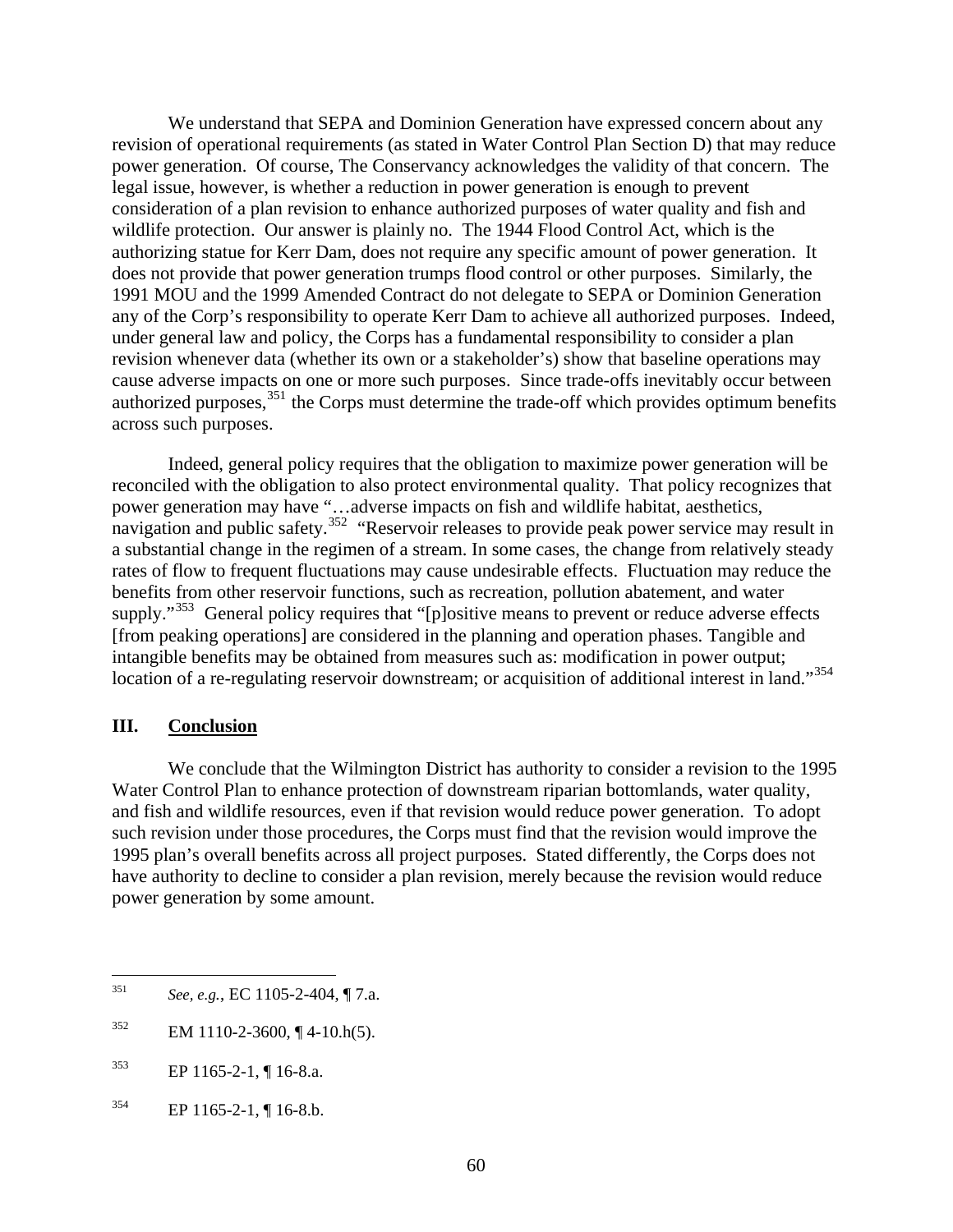### **APPENDIX I: ENVIRONMENTAL ASSESSMENT OF REVISED WATER CONTROL PLAN FOR GREEN RIVER DAM**



PM-P-2002-11

Planning Branch May 17, 2002 Economic and Environmental Resources Section

#### **PUBLIC NOTICE**

Environmental Assessment

#### **Green River Lake**

Adair, Taylor, and Casey Counties, Kentucky

Modification of Regulation and Operation

#### TO WHOM IT MAY CONCERN:

Notice is given that the U.S. Army Engineer District, Louisville, under authority of Section 216 of the 1970 Flood Control Act (Public Law 91-611), is proposing to modify the operation of the Green River Lake project. This proposal is the result of a partnering relationship between the U.S. Department of Agriculture, Natural Resources Conservation Service, the Kentucky Department for Natural Resources and Environmental Protection, Division of Conservation, the Kentucky Chapter of The Nature Conservancy and the Louisville District Corps of Engineers.

A summary of the plans for the proposed action is as follows:

The proposed plan will modify the current operating plan at Green River Lake. The current operating plan and the proposed modification are listed below.

# **Current Operating Plan**

Winter Pool 664 Summer Pool 675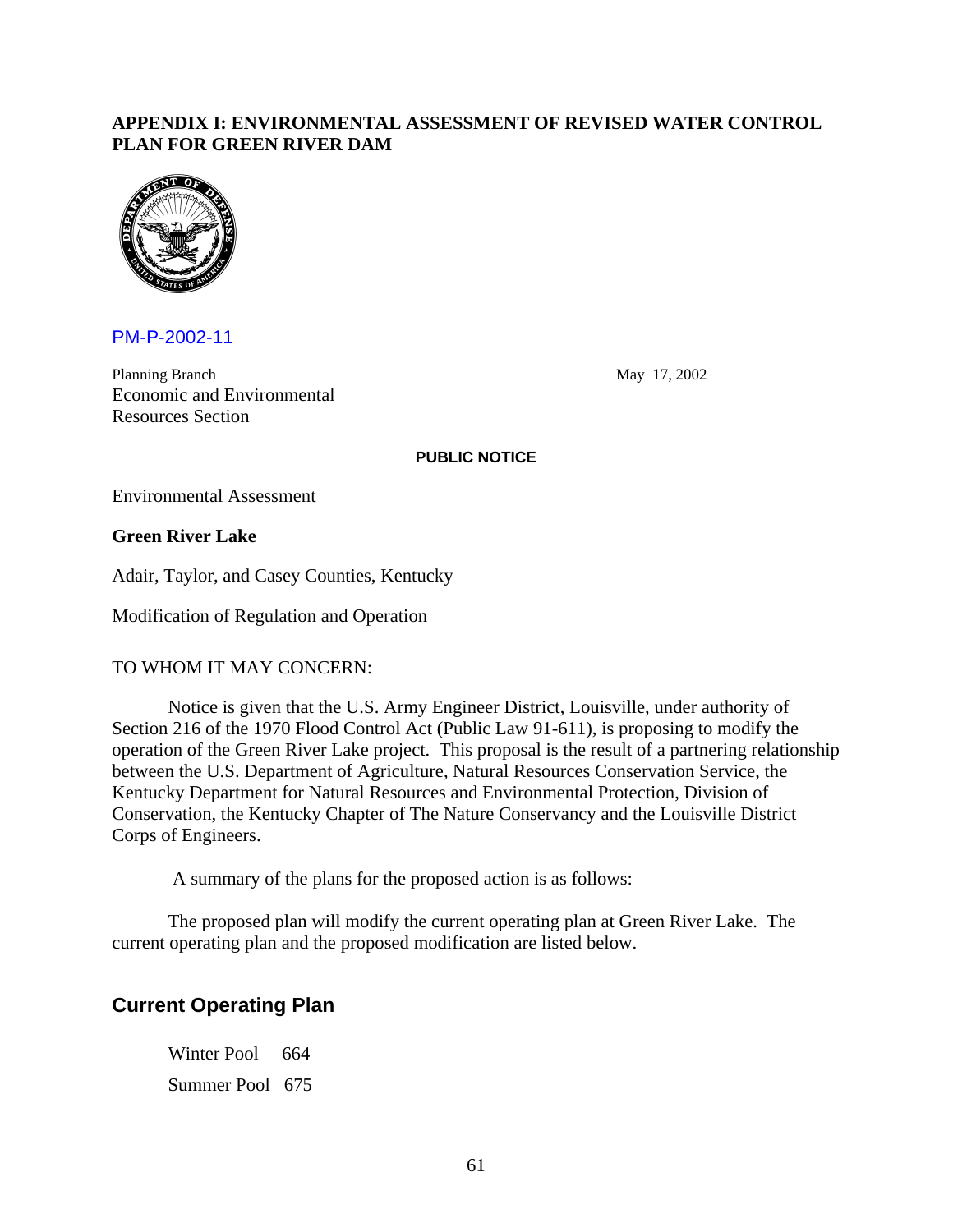Non-Crop Season Release Rates Maximum 7200 cfs Minimum 300 cfs

 Filling Schedule 15 March – 15 April (or until 675 attained) Minimum release 50 cfs

 Fall Drawdown 15 September – 15 October 10% (1 foot) 16 October – 30 November 90% (10 feet)

## **Proposed Action**

Winter Pool 668 Summer Pool 675

Non-Crop Season Release Rates

Maximum 8200 cfs

Minimum 300/1000 cfs

 Filling Schedule 15 March – 15 April (5 feet) 16 April – 15 May (2 foot) Minimum release - 100 cfs

 Fall Drawdown Schedule 15 September – 31 October 10% (0.5 foot) 1 November – 30 November 90% (6.5 feet)

This plan was selected as the proposed plan because it best accomplishes the desired results based on a comparison of the key variables (flood control, recreation, water temperature, etc). This plan produces an improved flood control capability for events of high magnitude and only slightly worse utilization for routine annual events. It reduces the percent of time in the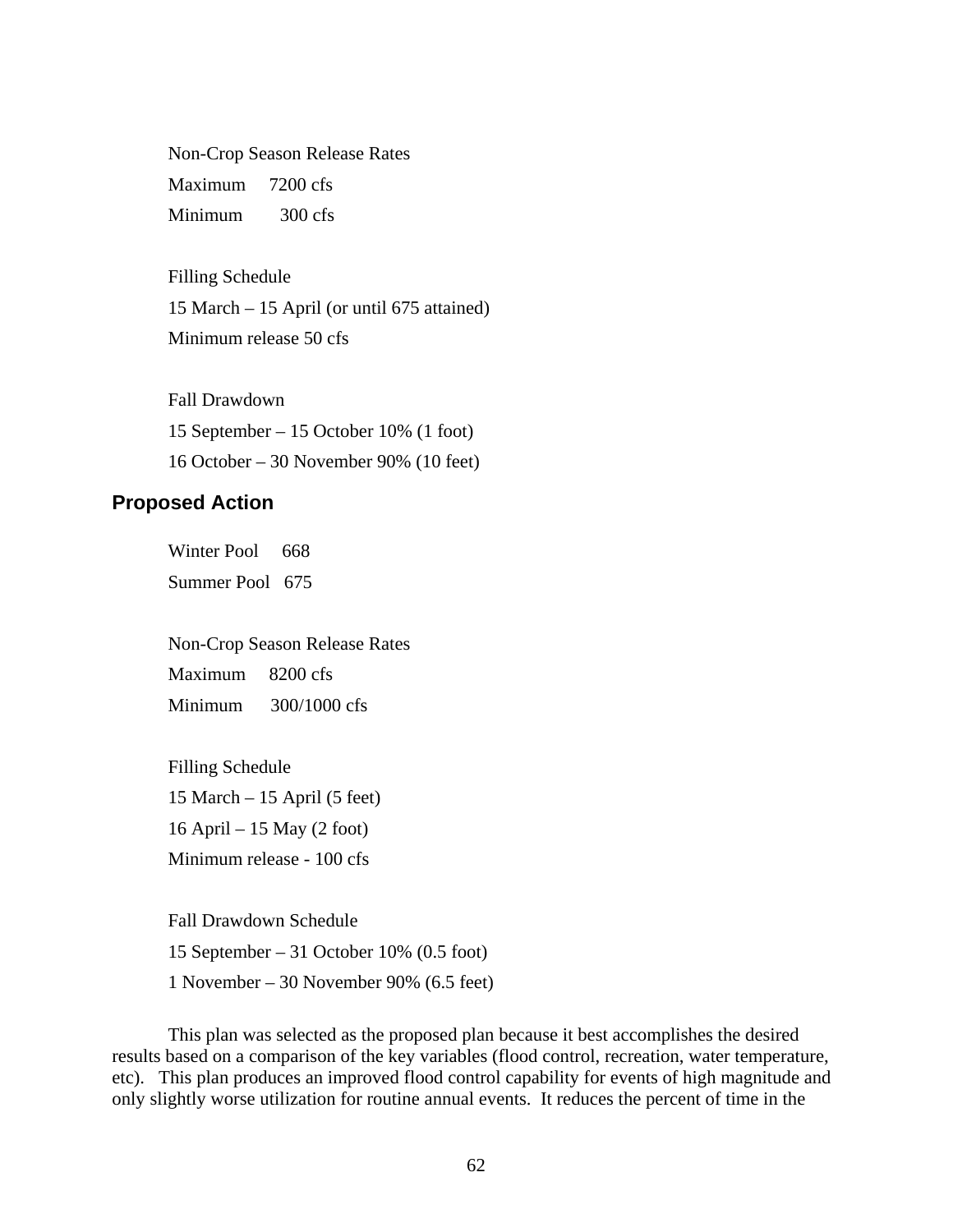ideal recreation zone during June, July, August and September by only 1.5 percent but increases the period for ideal recreation during October by over 40 percent. Use of this plan results in a reduction of May cold water releases by 8 percent and October cold water releases by over 46 percent. This plan also provides the best overall reproduction of a natural flow regime. In addition, the use of a 668 winter pool provides for greater capability/capacity in utilization of the upper opening of the multilevel release system. This capability/capacity provides for better opportunity to release higher temperature waters during the spring when the overall temperature of the reservoir water column is les than the natural temperature regime. With this plan, significant additional benefit can be realized by deferring the major fall drawdown until pool destratification is achieved.

The Environmental Assessment (EA) and the Finding of No Significant Impact (FONSI) for the proposed pool modification was prepared pursuant to the National Environmental Policy Act (NEPA) and by Policy and Procedures for Implementing NEPA, ER 200-2-2, 1.

A copy of the EA and FONSI is enclosed. Address all comments to the above address, ATTN: Mrs. Sharon Logsdon, CELRL-PM-P-E, or telephoning (502) 315-6869. Written comments received within 30 days of this notice will become a part of the record and will be given due consideration.

In addition, you may provide comments via e-mail at the following address: sharon.m.logsdon@lrl02.usace.army.mil.

> William Michael Turner Chief, Economics and Environmental Resources Section

#### **ENVIRONMENATAL ASSESSMENT AND FINDING OF NO SIGNIFICANT IMPACT**

## **MODIFICATION OF REGULATION AND OPERATION OF GREEN RIVER LAKE, KENTUCKY**

#### **INTRODUCTION**

This Environmental Assessment (EA) has been prepared to address the proposed modifications in the operation of the Corps of Engineers Green River Lake project in Adair, Taylor and Casey counties, Kentucky. The National Environmental Policy Act (NEPA) mandates environmental review of all proposed activities on Federal lands which could potentially cause significant impacts to the human environment. The proposed modifications are being carried out under the authority of Section 216 of the 1970 Flood Control Act (Public Law 91-611).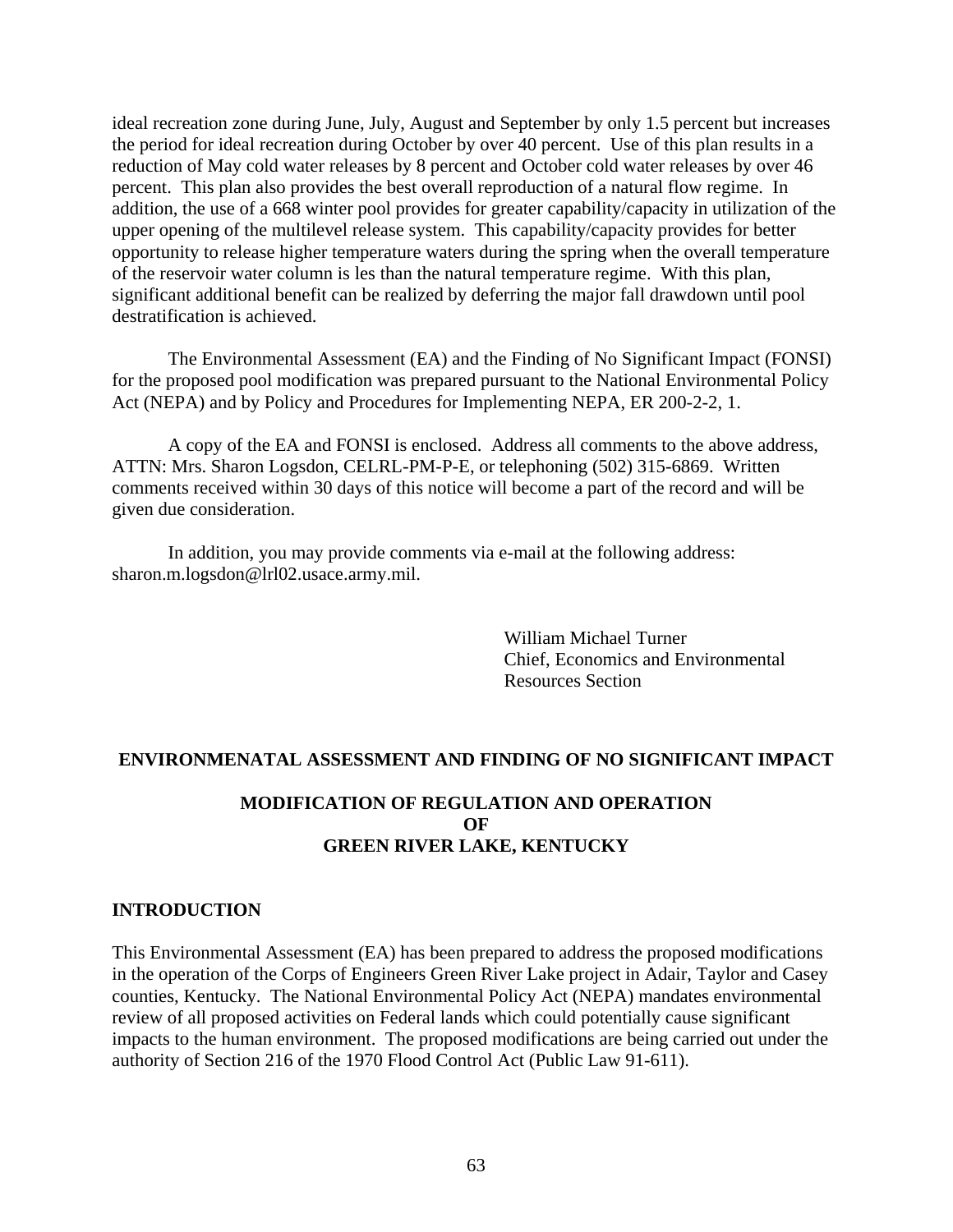## **PURPOSE AND NEED FOR THE PROPOSED ACTION**

The purpose of the proposed action is to restore natural hydrologic variability in flow and temperature in the Green River downstream of Green River Lake while continuing to meet the authorized project purposes, e.g., flood control. The Green River, from the tailwater of the lake to the eastern boundary of Mammoth Cave National Park, is known as one of the most biodiverse stretches of river in the United States.

The U.S. Department of Agriculture, Natural Resources Conservation Service, the Kentucky Department for Natural Resources and Environmental Protection, Division of Conservation, and The Nature Conservancy have joined into a public-private partnership to offer the conservation reserve enhancement program (CREP) to landowners to protect this stretch of river and preserve it for future generations. The goal of this partnership and the Louisville District is to implement strategies throughout the watershed to protect and restore the ecosystem functions and rare plants, animals, and communities that are indigenous to this aquatic area. This goal cannot be achieved without the modification of the current water regulation schedule for Green River Lake.

The Commonwealth of Kentucky Department of Fish and Wildlife Resources have requested review of pool levels and operational plans for all four Louisville District lakes in the Green River basin to benefit fish and wildlife resources and extend recreational opportunities. This proposed action at Green River Lake is the first to be considered.

The proposed operational changes are needed to assist the recovery of numerous state and federally protected plants and animals, especially aquatic species, downstream of the dam and to increase recreational opportunities in the fall for boating and sport fishing.

# **PROPOSED ACTION AND ALTERNATIVES**

#### **No Action**

A basic alternative to any proposed plan is the no action alternative. This alternative continues the present operational plan as it exists for Green River Lake. Important components of the current operational plan are as follows:

Lake Water Elevations

Winter Pool 664 Summer Pool 675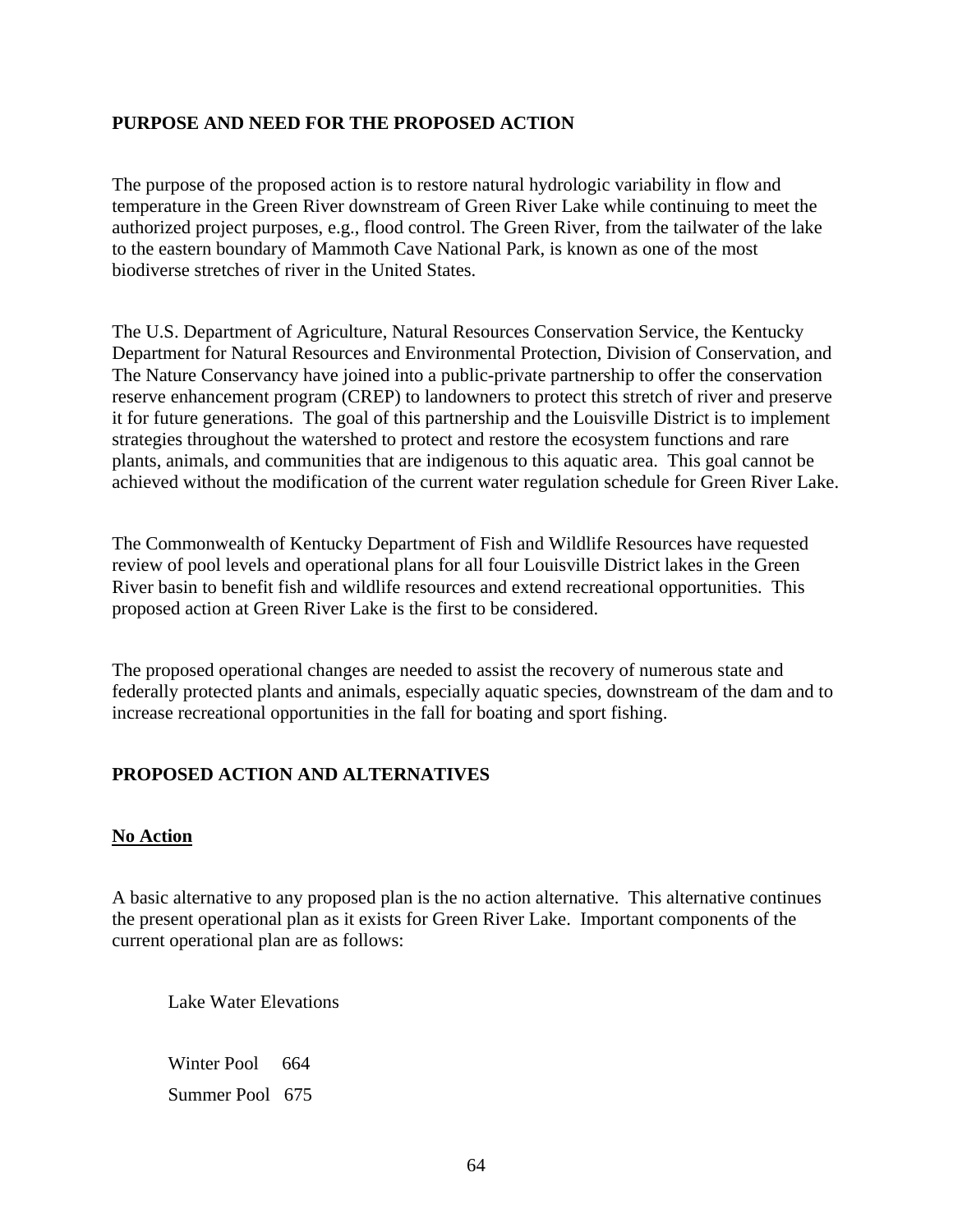Non-Crop Season Release Rates

 Maximum 7200 cfs Minimum 300 cfs

Spring Filling Schedule

 15 March – 15 April (or until 675 attained) Minimum release 50 cfs

Fall Drawdown or Release Schedule

 15 September – 15 October 10% (1 foot) 16 October – 30 November 90% (10 feet)

### **Alternatives**

Multiple alternatives were considered to meet the purpose and need for the proposed action. Four were evaluated in detail as these represented the best opportunities to improve downstream flows and temperature while having no adverse effect on flood control, water supply, or any other use of Green River Lake.

All the alternatives considered as operational modifications evaluated four important factors; (1) capability to increase the non-crop season maximum and minimum release rates without adverse impacts, (2) capability to delay the significant Fall drawdown until lake destratification and reduce the 15 September – 30 October drawdown to 0.5 foot without adverse impact, (3) capability to raise winter pool to elevation 668 without significant adverse flood control impact and, (4) capability to modify the filing schedule without significant impacts on recreation.

The four alternatives considered in detail are as follows:

## Modification 1

Lake Water Elevations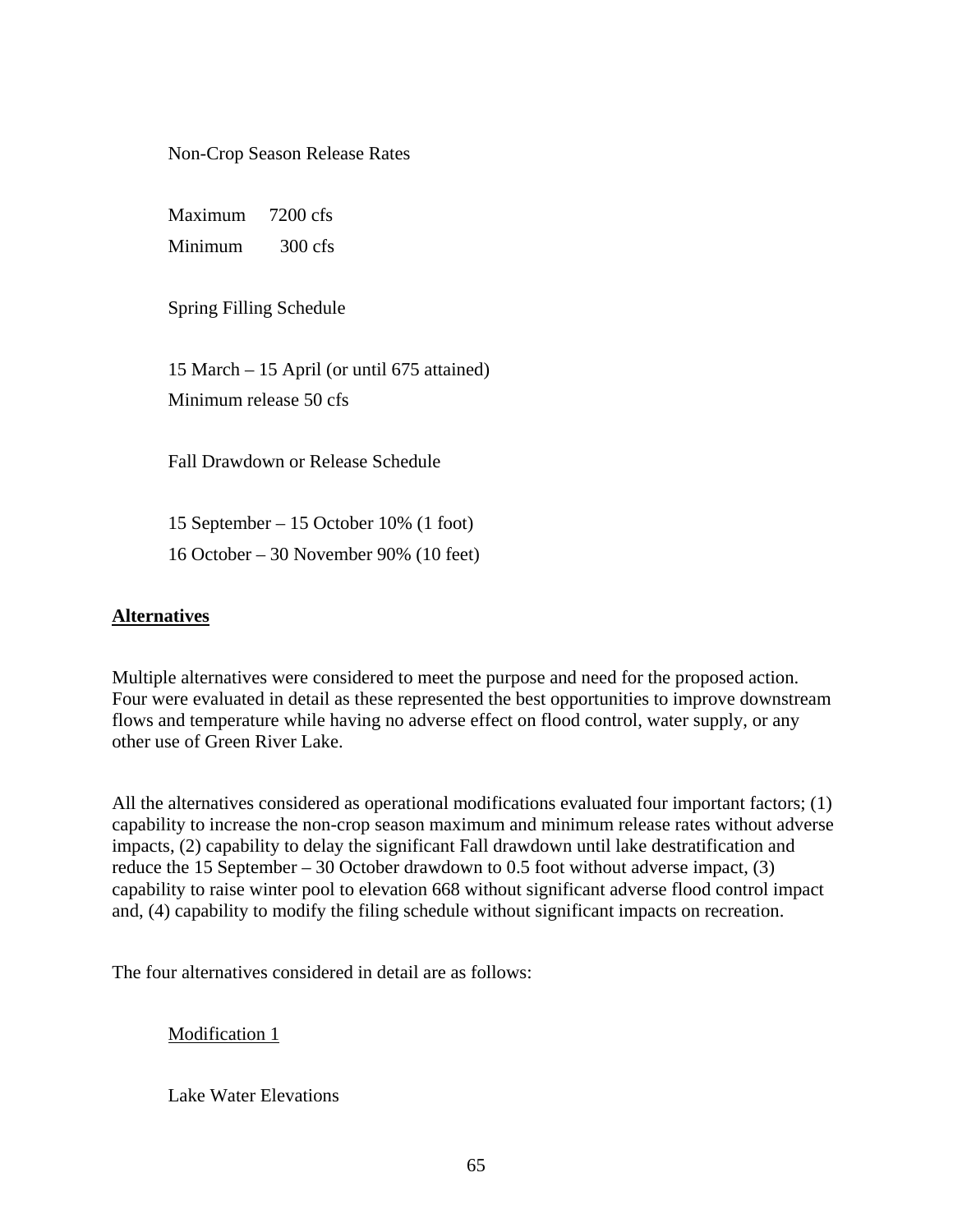Winter Pool 664 Summer Pool 675

Non-Crop Season Release Rates

 Maximum 8200 cfs Minimum 300/1000 cfs

Spring Filling Schedule

 15 March – 15 April (10 feet) 16 April – 15 May (1 foot) Minimum release 100 cfs

Fall Drawdown or Release Schedule

 15 September – 31 October 5% (0.5 foot) 1 November – 30 November 95% (10.5 feet)

Modification 2

Same as Modification 1 except:

Spring Filling Schedule

 15 March – 15 April (9 feet) 16 April – 15 May (2 feet)

Modification 3

Lake Water Elevations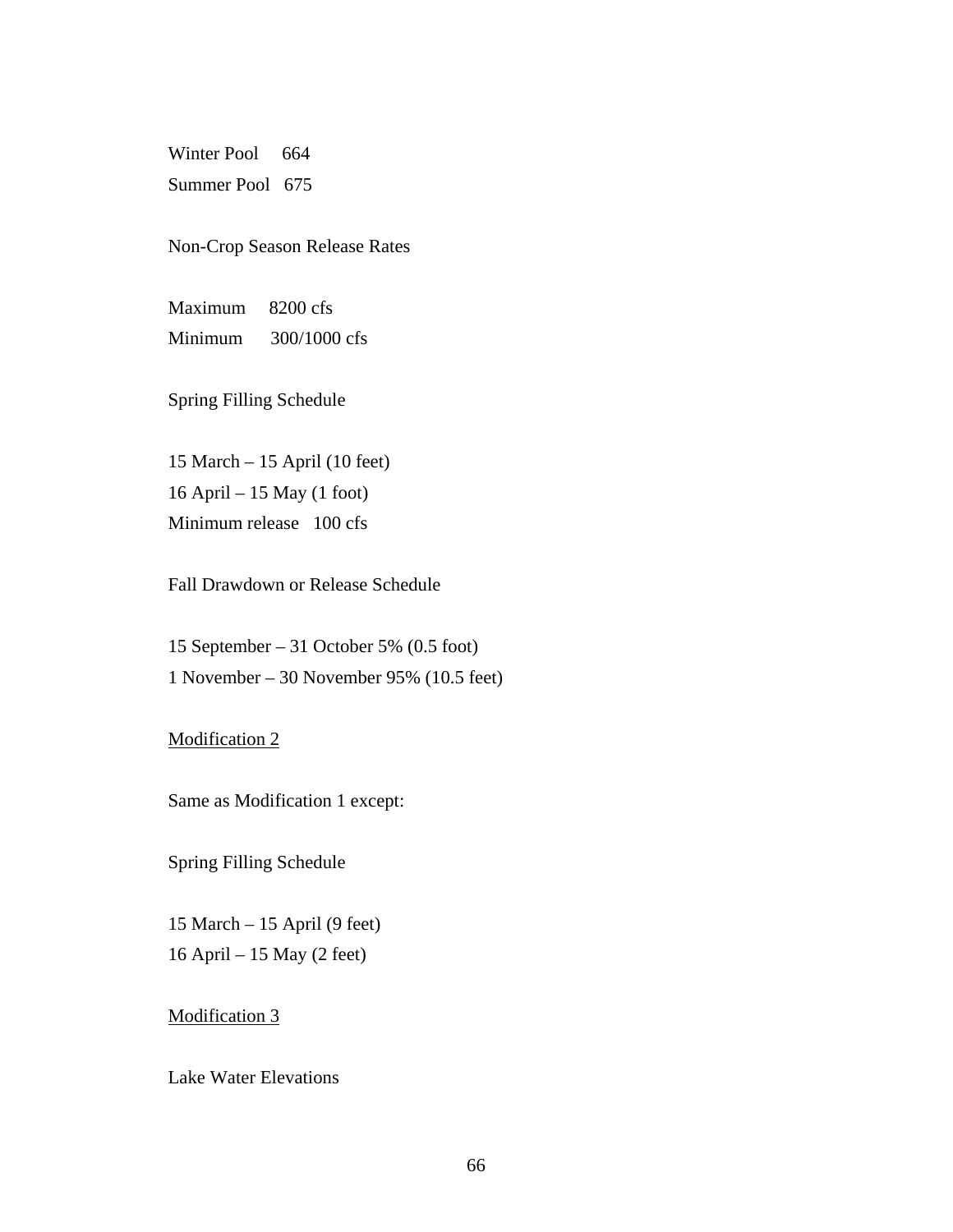Winter Pool 668 Summer Pool 675

Non-Crop Season Release Rates

 Maximum 8200 cfs Minimum 300/1000 cfs

Spring Filling Schedule

 15 March – 15 April (6 feet) 16 April – 15 May (1 foot) Minimum release - 100 cfs

Fall Drawdown or Release Schedule

 15 September – 31 October 10% (0.5 foot) 1 November – 30 November 90% (6.5 feet)

#### **Proposed Action**

Same as Modification 3 except:

Spring Filling Schedule

 15 March – 15 April (5 feet) 16 April – 15 May (2 feet) Minimum release - 100 cfs

#### **AFFECTED ENVIRONMENT**

#### **General Description/Land Use**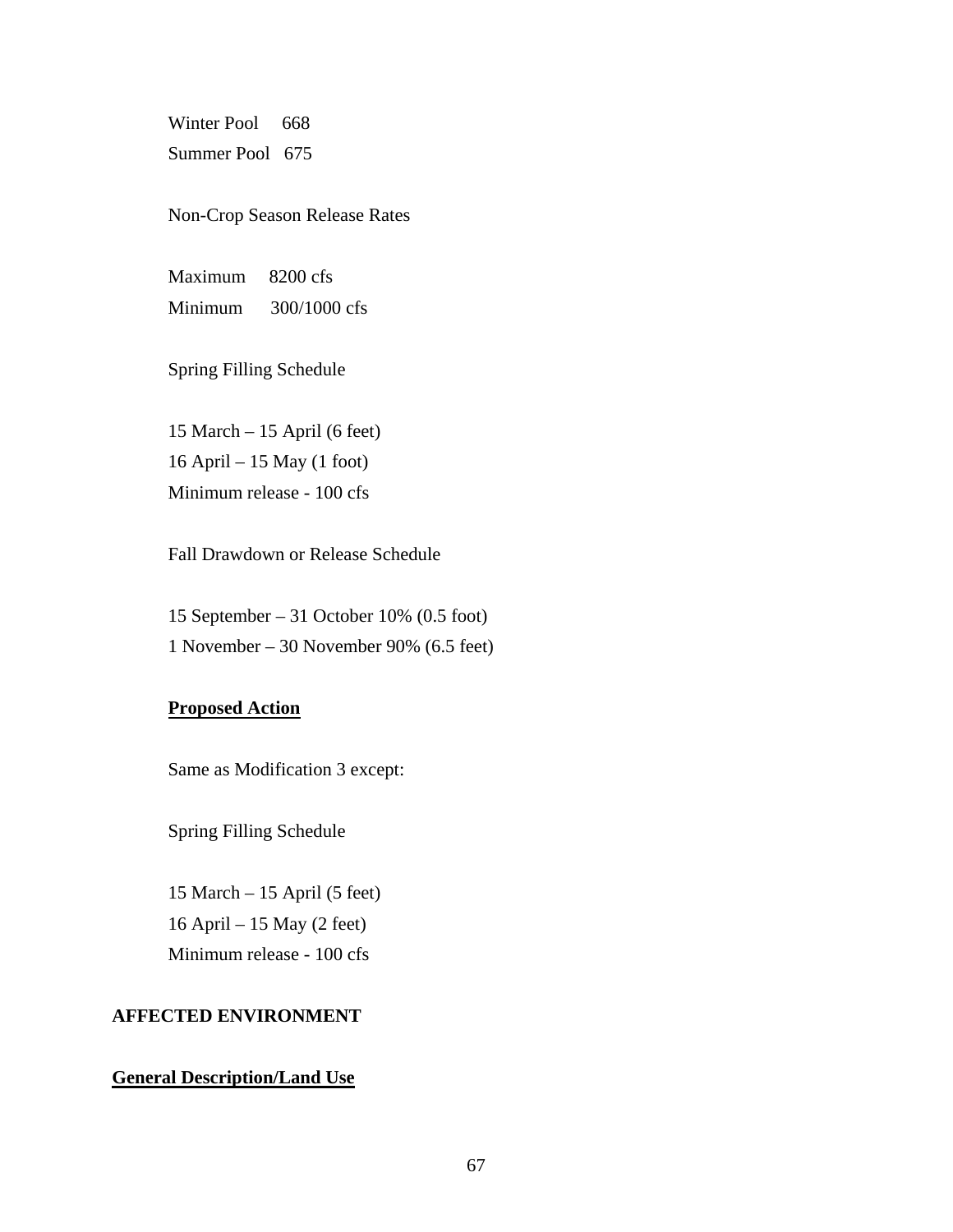Green River Lake is operated for the purposes of flood control, low flow augmentation, recreation and fish and wildlife enhancement, and serves as a source of water supply. The lake was authorized by the Flood Control Act of 28 June 1938, and was completed in February 1969. Green River Lake is located in south central Kentucky, about eight miles south of Campbellsville. The dam site is at mile 305.7 on Green River. The lake controls 682 square miles of the upper Green River watershed.

The lake has a minimum pool elevation of 653 feet msl, which forms a 5,070-acre lake 18 miles in length and a water quality pool elevation of 664 which forms a 6,650-acre lake 21 miles in length. Summer pool at 675 msl forms 8,210-acre lake 25 miles in length. Water supply storage has a volume of 64,500 acre-feet between elevations 653 and 664 and is equal to 1.77 inches of runoff. Total storage volume of the lake is 723,200 acre-feet at the flood control pool elevation of 713 feet msl. At this elevation, the lake covers 19,100 acres and extends 37 miles.

The pool is held, as near as possible, at elevation 664 from late fall through the winter months to provide additional storage capacity for floodwaters. From mid-April through mid-September, the pool is maintained at elevation 675, conditions permitting.

A total of 32,356 acres of land was acquired in fee for Green River Lake. Flowage easements were taken on an additional 1,587 acres. Approximately 2,430 acres are included in seven sites selected for public access. Five of the sites have been developed and are currently open to public use.

## **Climate/Air Quality**

The climate of the project area is of the humid, subtropical type. The mean annual temperature is about 57 degrees Fahrenheit which varies from a mean of 37 degrees Fahrenheit in January to a mean of 76 degrees Fahrenheit in July, producing a growing season of approximately 180 days. Precipitation in the project area is fairly evenly distributed throughout the year, with smaller amounts occurring in late summer and fall. The average annual rainfall is approximately 51 inches.

## **Cultural Resources**

Though numerous prehistoric sites have been reported in many portions of the Green River Valley, likely the best known prehistoric manifestations are the Shell Mound Archaic sites found further downstream. Historic settlement of the area was likely underway as early as the late 1700's. Two predominate categories of cultural resources are likely to be encountered within the environs of the study area. Prehistoric camp sites – likely seasonal in nature – will be found scattered across the landscape adjacent to local streams. Following initial Euro-American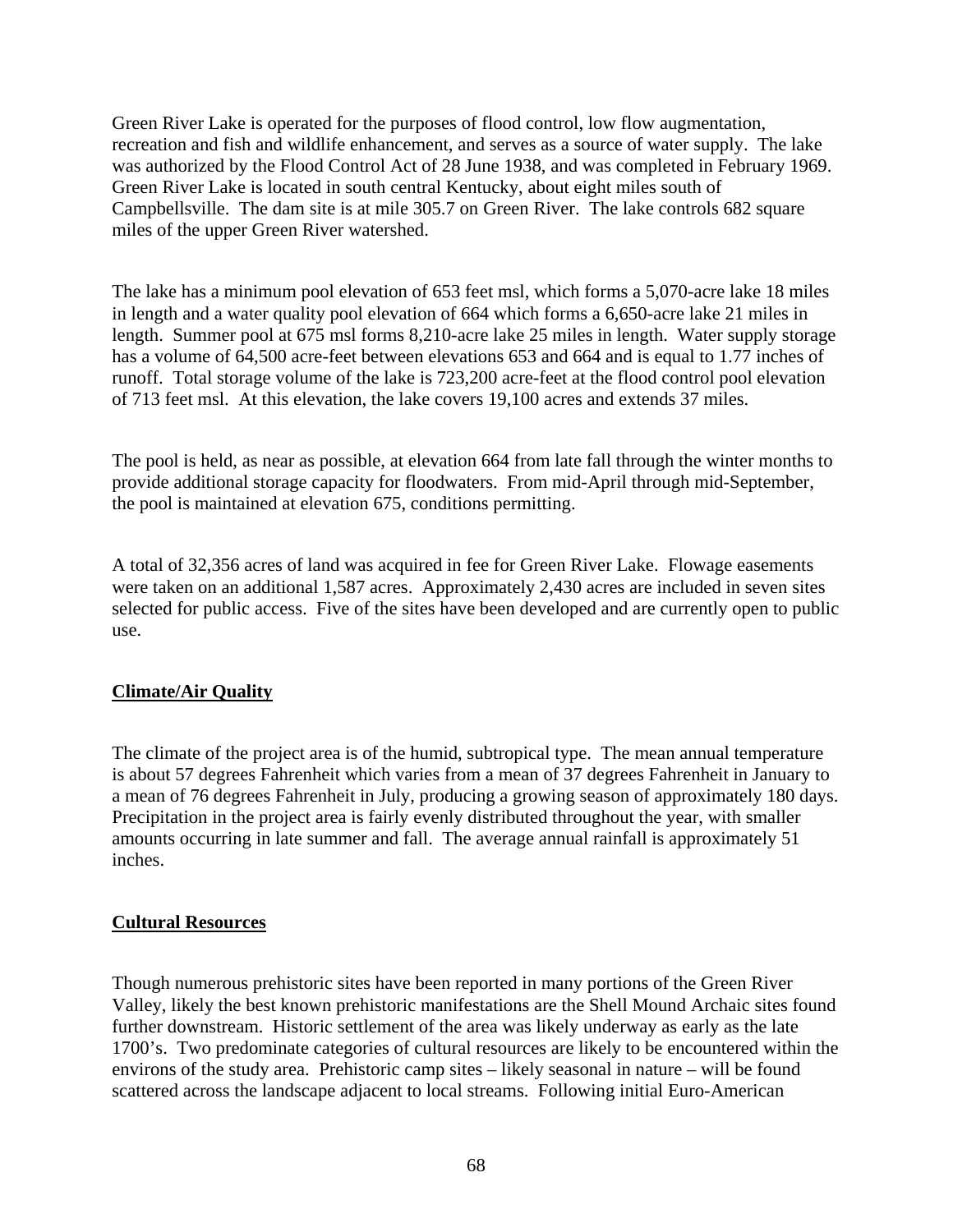occupation, numerous small farmsteads were established in the area – albeit typically on elevationally higher landforms – and this portion of the Green River Valley is yet largely undeveloped and retains much of its rural character.

## **Environmental Justice**

Approximately 5 miles upstream from Green River Lake is the small town of Pellyton is an Amish/Mennonite community. The Pellyton community (population approximately 180) is northeast of Neatsville bridge on highway 210.

## **Recreation**

The public use areas around the lake contribute a major portion of the camping, picnicking, water access, swimming and other day use opportunities in the Green River Lake area. There are three marinas located throughout the lake area that offer a full range of services.

# **Physiography, Geology and Soils**

The Green River Lake project lies within the Mississippian Plateau Province, an area underlain by Mississippian age limestones and shales. The underlying geology in the lake area consists of clayey siltstone, medium to dark-gray shale, and light to bluish-gray siliceous limestone. The topography is moderately to highly dissected rolling uplands. The relief is more severe in the areas north and east of the lake, and the slopes are gentler in the areas adjacent to the south and west. Maximum relief in the project area is about 400 feet. The walls of the river valley form a relatively steep bluff on the side of the river and generally alternate with more gentle slopes on the opposite side.

The spillway cut (713 msl) is an outstanding geologic resource within the project area which offers a unique opportunity to witness the weathering of fractures in siltstone and limestone formations. Immediate access to the spillway is not available to the public, but visual inspection is provided from the overlook within the interpretive area.

Soils within the project area are divided into three major categories based on the material from which they were developed. Some soils in the uplands and along valley walls were developed from residuum, a weathered form of the bedrock. Other soils in the uplands were developed from loess. Soils in the bottomlands along stream valleys were developed in alluvium.

Of the major soil classifications which occur in the Upper Green River Basin, four encompass most of the project lying in the Mississippian Plateau Physiographic Region. They are the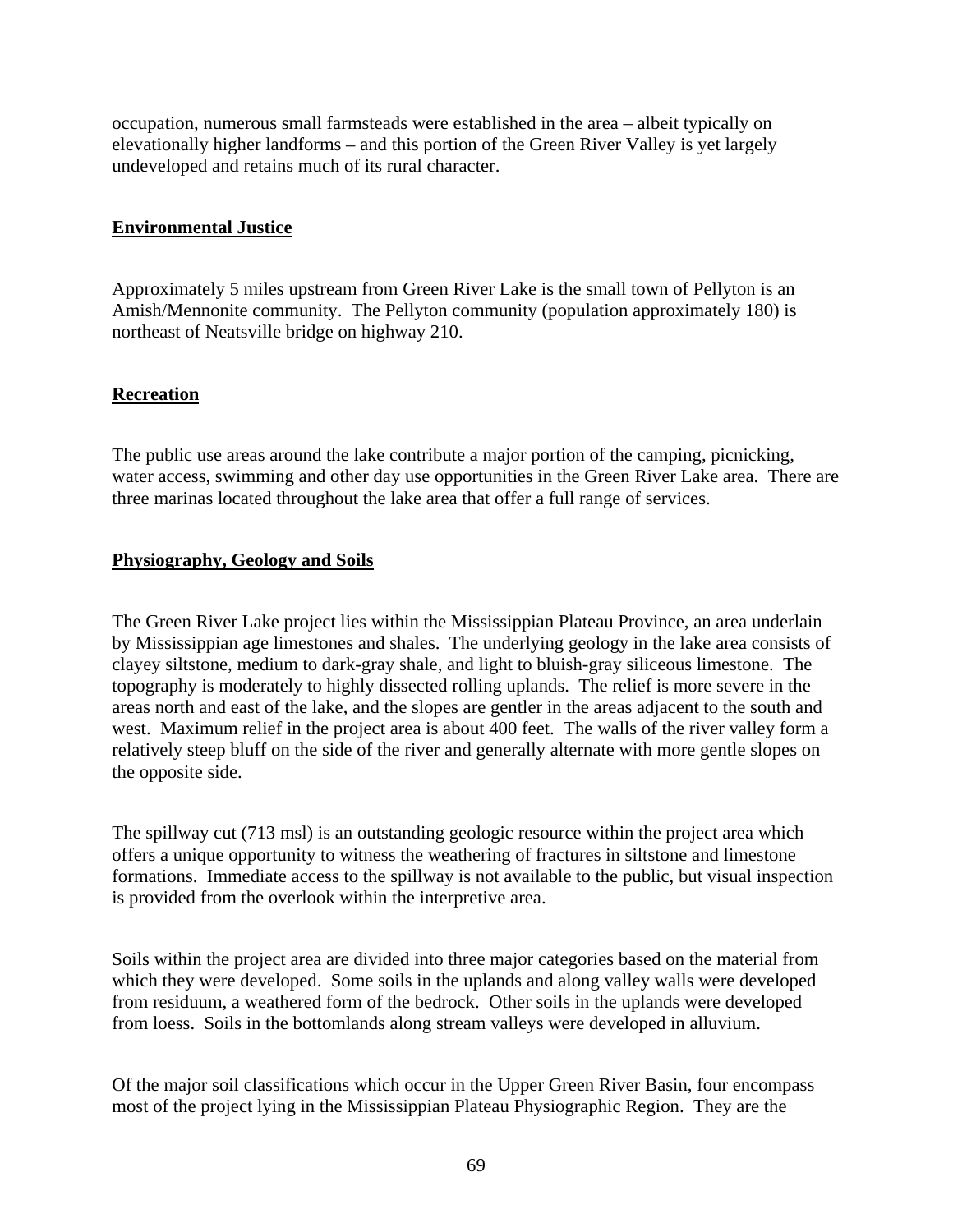Gilpin-Caneyville-Dekalb, Pembroke-Crider-Cumberland, Baxter-Bedford, and Garmon-Talbott-Baxter soil associations.

## **Farmland: Prime or Unique**

Prime farmland is land that has the best combination of physical and chemical characteristics for producing food, feed, forage, fiber, and oilseed crops, and which is available for these uses. Prime farmland can be cropland, pastureland, range land, forest land, or other open vegetated lands, but cannot be urban built-up land or water.

Prime farmland usually has an adequate and dependable supply of moisture from precipitation. It also has favorable temperature and growing season, acceptable acidity or alkalinity. It has few or no rocks and is permeable to water and air. Prime farmland is not excessively erodible or saturated with water for long periods and is not frequently flooded during the growing season. The slope ranges mainly from 0 to 6 percent.

Unique farmland is land other than prime farmland used for the production of specific high value food and other fiber crops. Unique farmlands can economically produce sustained high quality and/or high yields of a specific crop when treated and managed according to acceptable farming methods.

The U.S. Department of Agriculture, Soil Conservation Service has not classified any unique farmland within the Green River Lake area. There is a considerable amount of classified prime farmland scattered throughout all the counties in the Green River Lake project area, however, a very insignificant amount is adjacent to the lake itself. Downstream agriculture (as far as Mammoth Cave National Park) is dominated by pasture, hayfields, and forests.

## **THREATENED OR ENDANGERED SPECIES**

The possible presence of threatened, endangered, or declining plant or wildlife species is an important consideration in the planning of any resource development. The United States Fish and Wildlife Endangered and Threatened Species List include the following species whose range includes the project area: bald eagle, Indiana bat, and gray bat. While the eagle occurs only as a migrant, the bats are residents of the area at least part of the year.

A well known, unique biological characteristic of the Green River Basin is the presence of a large and diverse mussel population, considered by some to be one of the most diverse of any stream in the country. Downstream of the dam from the Green-Taylor County line to the upstream boundary of Mammoth Cave National Park, there has been reported 39 species of freshwater mussels, six of which are endangered.

Impoundment of Green River Lake has reduced the mussel populations, which formally existed in that section of the river, but probably not eliminated all mussel species. Those capable of adapting to a lake environment may still persist to some degree.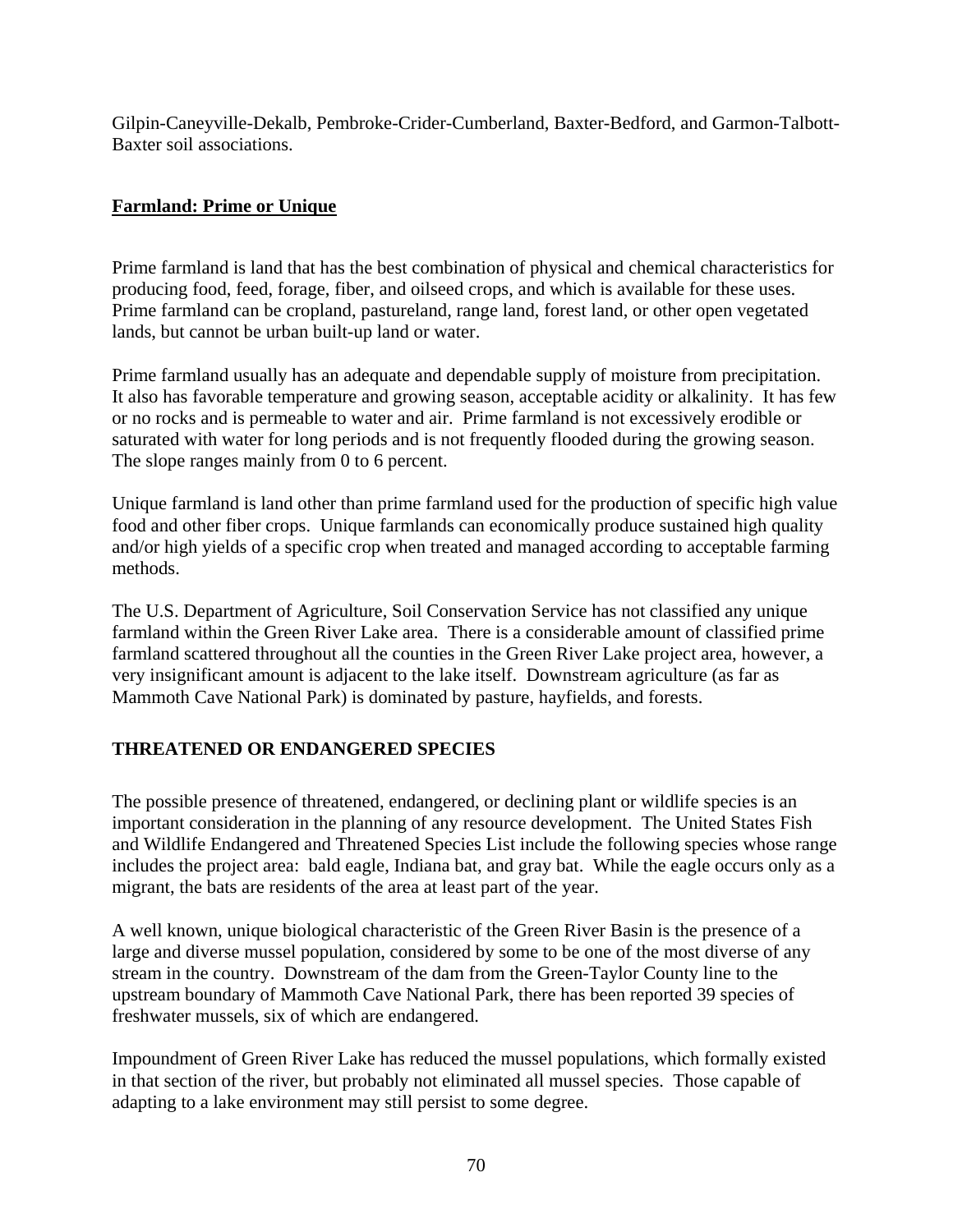#### **Waste: Hazardous or Solid**

Wastes at Green River Lake consist of domestic and sanitary wastes associated with a wide variety of recreational opportunities including boating, camping, picnicking, swimming, hiking and sightseeing and operational wastes associated with Green River and Emerald Isle Marines. Domestic and sanitary wastes do not meet the definitions of hazardous waste and are therefore deemed solid wastes. Josco Construction disposes of these wastes through a contract with the Corps. Wastewater at the various recreation sites and facilities is disposed of by a septic system or a lift station.

Operational wastes generated from the marinas are disposed of by contract with Josco Construction. Disposal of hydraulic fluids and waste generated from the operation of the dam is also disposed of by Josco Construction.

#### **Water Quality: Drinking and Ground**

There are approximately 8,288 miles of streams and rivers in the upper Green River basin. Only 714.3 miles (9%) have been assessed to determine whether they meet water quality standards for swimming and fishing. Many of the streams in the upper watershed are relatively pristine but others have been negatively impacted by agriculture and development. The limited monitoring data available in the upper Green River basin indicates that streams have documented impairments due to agriculture (98.3 miles of stream impaired), industrial and municipal wastewater discharges (61.5 miles), urban runoff and development (17.9 miles), and other unknown sources (394.7 miles).

## **Wetlands**

A naturally occurring process due to the impoundment of the Green River Lake is the development of several wetland areas at the headwaters of the Green River Lake. Also, there are numerous other small wetlands (less than one acre), mostly ephemeral wetlands downstream of the lake.

#### **Wild and Scenic Rivers**

A large segment of the upper Green River has been designated a state Wild River in recognition of its outstanding natural qualities and pristine setting. The designated stream segment is the highest quality, least-impacted stream in the basin. It consists of 26 stream miles of the Green River (Hart and Edmonson counties) and has a corridor area of 6,500 acres. This is part of a larger 157-mile segment, from Green River Lake Dam to Lock & Dam #4, that winds through Taylor, Green, Hart, Edmonson, Warren, and Butler counties. This stream segment is managed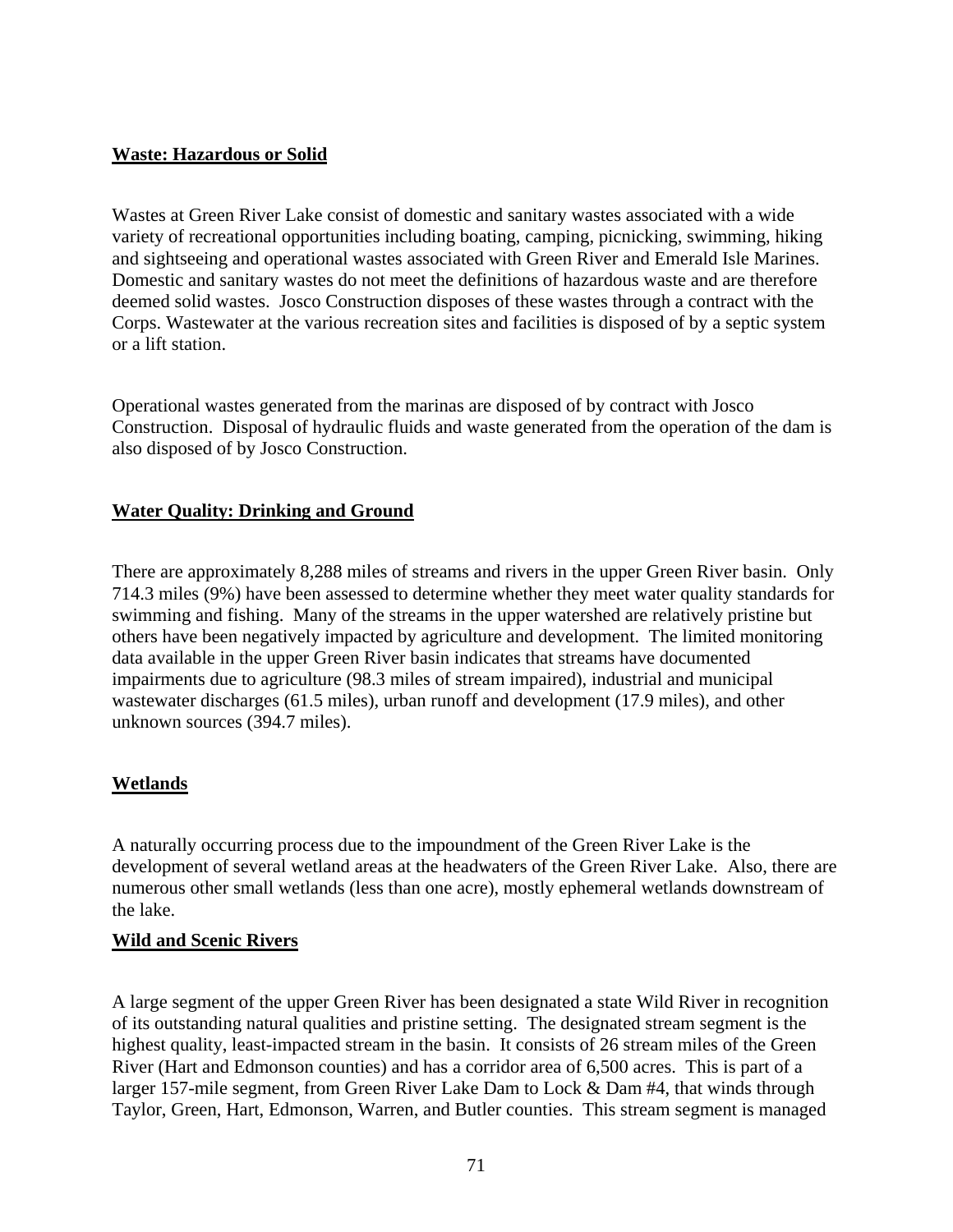by the Division of Water to protect its natural features and undeveloped character. In addition, Mammoth Cave National Park, managed by the National Park Service, also protects much of the Wild River segment of the Green River in Edmonson County, as well as portions in Hart County.

#### **Wildlife and Vegetation**

In general, the diversity of habitat in the Green River project area provides for a relatively large variety of wildlife species. Approximately 28,770 acres of project lands and water are licensed to the Kentucky Department of Fish and Wildlife Resources for wildlife management.

The Green River area provides many habitats, ranging from karst topography to bottomland woods, which allow for a large diversity of reptiles and amphibians. A total of 76 species have their geographic range and habitat requirements met within the project area. These 76 species include 21 species of salamanders, 13 species of frogs and toads, 7 species of lizards, 12 species of turtles, and 23 species of snakes.

A diversity of habitat in the project area ranging from upland forests to grasslands and marshes supports many varieties of birds. The project provides the opportunity to observe 230 bird species. These include 51 permanent residents, 25 winter residents, 65 summer residents and 89 migratory species. Although 33 of these species are considered game birds, dove and quail, supported by fairly good populations, are the most widely hunted.

The Green River Watershed is on the eastern most edge of the Mississippi Flyway. A small population of wood ducks commonly nest in the area; however, most of the waterfowl species are associated with fair sized wintering and migrating flocks. Waterfowl hunting is limited, with mallards comprising the majority of the take.

Forty-nine mammal species have their geographic ranges and habitat requirements met within the project area. The list includes five game species such as the cottontail rabbit, fox and gray squirrels, woodchuck, and whitetail deer. Also included are a number of furbearers and aquatic furbearers; however, their habitat is limited because of the steep banks surrounding the lake.

The fishery resource is typical of most large Kentucky impoundments, though some others are more productive. Much of the lake suffers from lack of suitable cover for fish. Banks sides are sheer bedrock which drop rapidly to the bottom. The fishes most sought by lake anglers include bass, catfish, crappie, and panfish.

There is one state park on Green River Lake operated by the Commonwealth of Kentucky. The park has a state wildlife management area associated with it that is administered by The Kentucky Department of Fish and Wildlife Resources.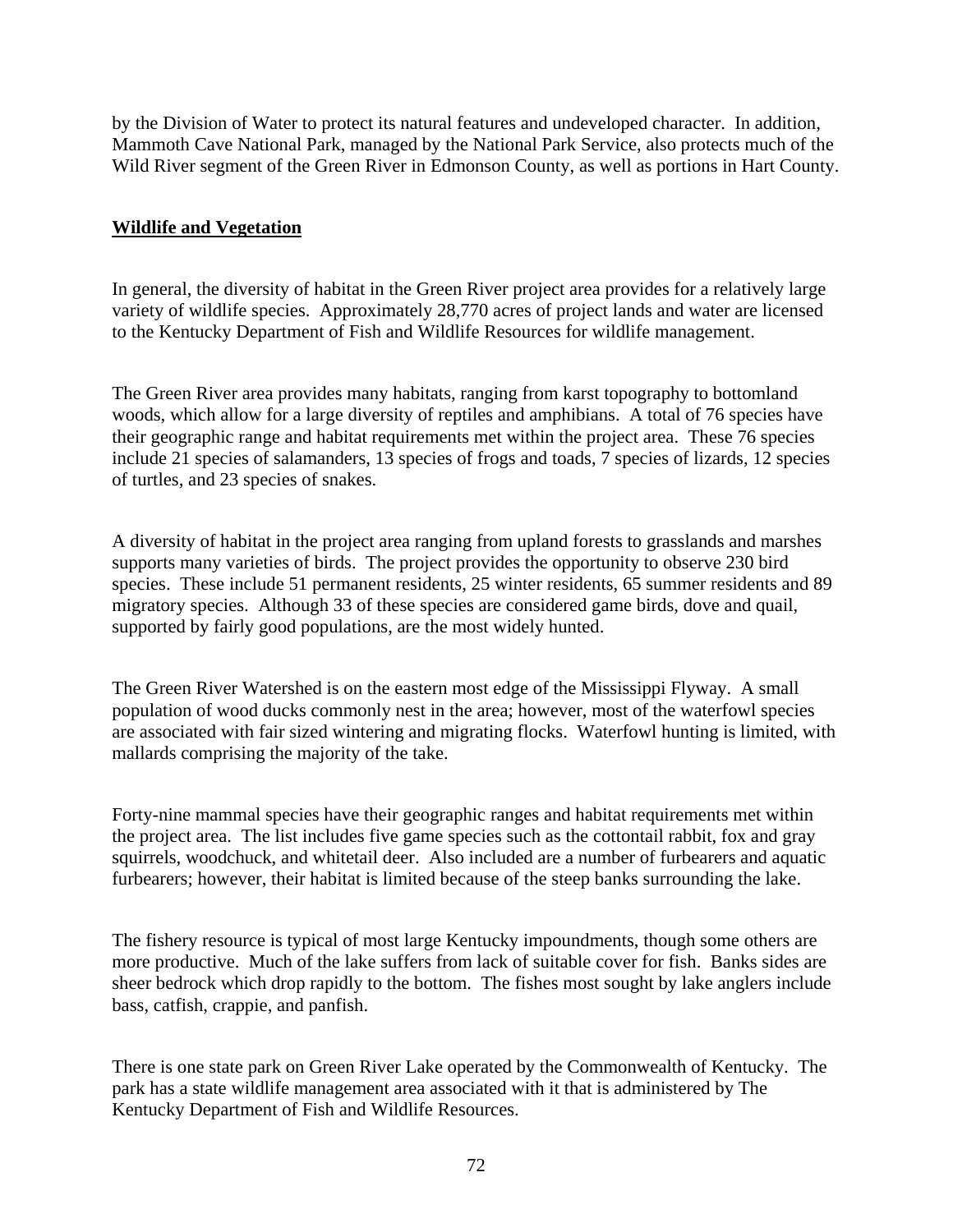The vegetation in the Green River basin can be broadly classified into four, general categories according to site. The four types are: bottomland, slopes, upland, and open lands. A listing of species associated with each type are shown below.

A. Bottom Land. This broad type includes streambank thickets, flood plain forests, and marshes. Species include:

| Salix nigra             | <b>Black willow</b> |
|-------------------------|---------------------|
| Acer negundo            | Box elder           |
| Acer saccharinum        | Silver maple        |
| Platanus occidentialis  | Sycamore            |
| Liquidamber stvraciflua | Sweetgum            |
| Betulnigra              | River birch         |
| Juglans nigra           | <b>Black walnut</b> |
| Gleditsia tricanthos    | Honey locust        |

B. Slopes. This type consists of species which favor sites of lower slopes. Species include:

| Fagus grandiflora         | Beech           |
|---------------------------|-----------------|
| Liriodendron tulipifera   | Yellow poplar   |
| Quercus alba              | White oak       |
| Acer saccharum            | Sugar maple     |
| Quercus rubra             | Red Oak         |
| Carya spp.                | Hickories       |
| <i>Fraxinus Americana</i> | White ash       |
| Quercus velutina          | Black oak       |
| Nyssa sylvatica           | Black gum       |
| Acer rubrum               | Red maple       |
| Tilia Americana           | <b>Basswood</b> |
| Aescular spp.             | <b>Buckeyes</b> |
| Celtis occidentalis       | Hackberry       |
| Magnolia acuminata        | Cucumbertree    |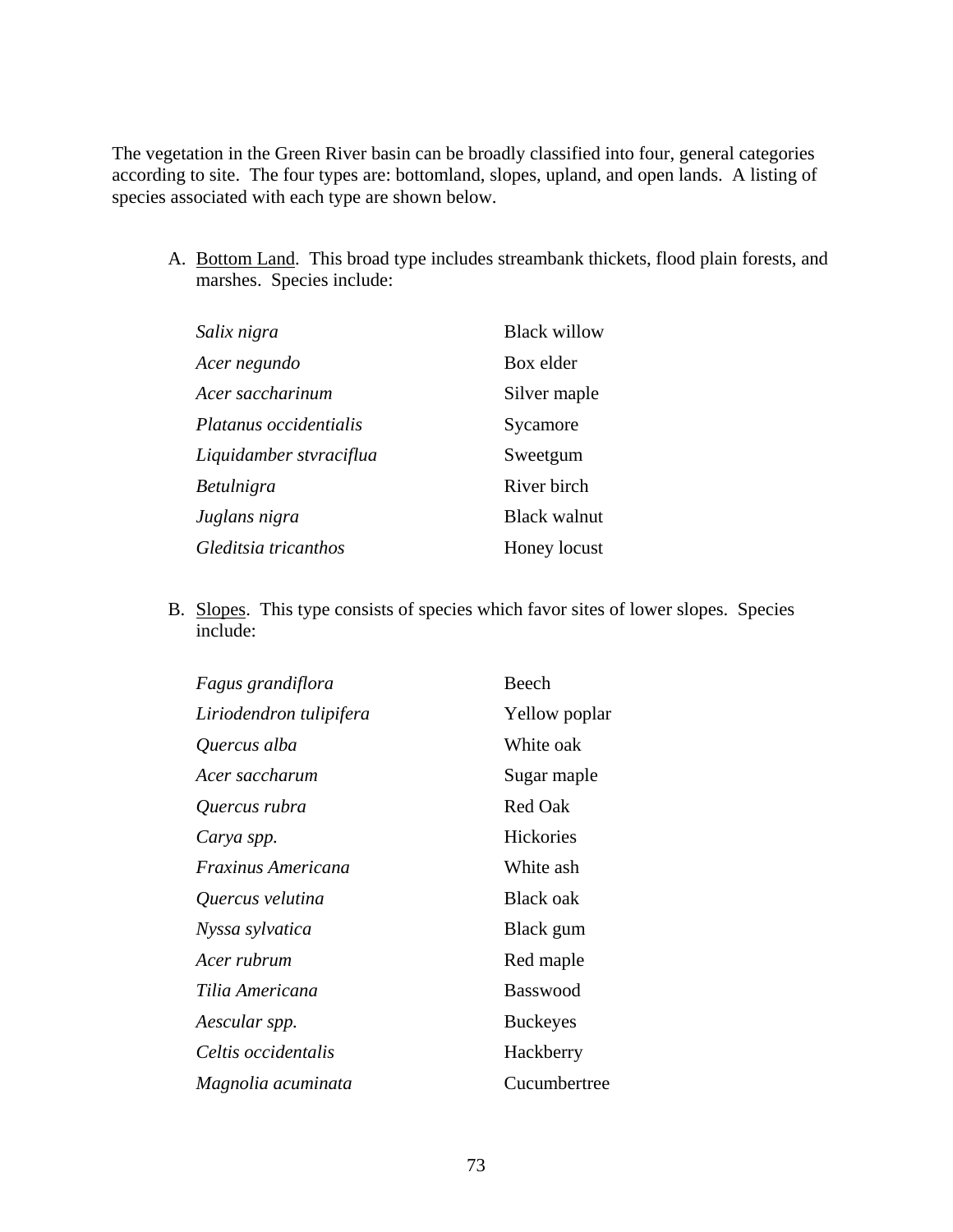| Platanus occidentalis  | Sycamore |
|------------------------|----------|
| <i>Prunus serotina</i> | Cherry   |

C. Upland. This type is found on the ridges, upper north slopes, and middle land upper south slopes. Species include:

| Quercus prinus          | Chestnut oak   |
|-------------------------|----------------|
| Fagus grandiflora       | Beech          |
| Acer saccharum          | Sugar maple    |
| Liriodendron tulipifera | Yellow popular |
| Acer rubrum             | Red maple      |
| Fraxinus americana      | White ash      |
| Nyssa sylvatica         | Black gum      |

D. Open Lands. These lands, which consist of areas which have virtually no tree growth, are either old pasture, cropland, or residence sites. The land is generally vegetated with various weed species. In some areas, the eastern Red Cedar (*Juniperus virginiana*) has become fairly well established.

## **ENVIRONMENTAL IMPACTS**

#### **General Description/Land Use**

Just as with the current operation, the initiation of maximum release following a flood event is based on guidance intended to reduce the potential for releasing stored floodwaters during periods when this release would be inappropriate. The maximum release, though higher, would be initiated and/or reduced according to the existing guidance. Therefore, a higher maximum release during the non-crop season has no significant impact on downstream crest reductions. The proposed change in minimum release from 300 to 1000 cfs, could result in minor differences in downstream reductions if the higher rate was initiated at the onset of the flood control operation. But, since the proposed modified release schedule provides for a minimum flood control release of 300 cfs during periods when the allowable release station and the first flood control station (Munfordville) dictate, the maximum benefit afforded by the project has been achieved prior to the increase in minimum release. Therefore, no loss of flood control benefit is attributed to the increase.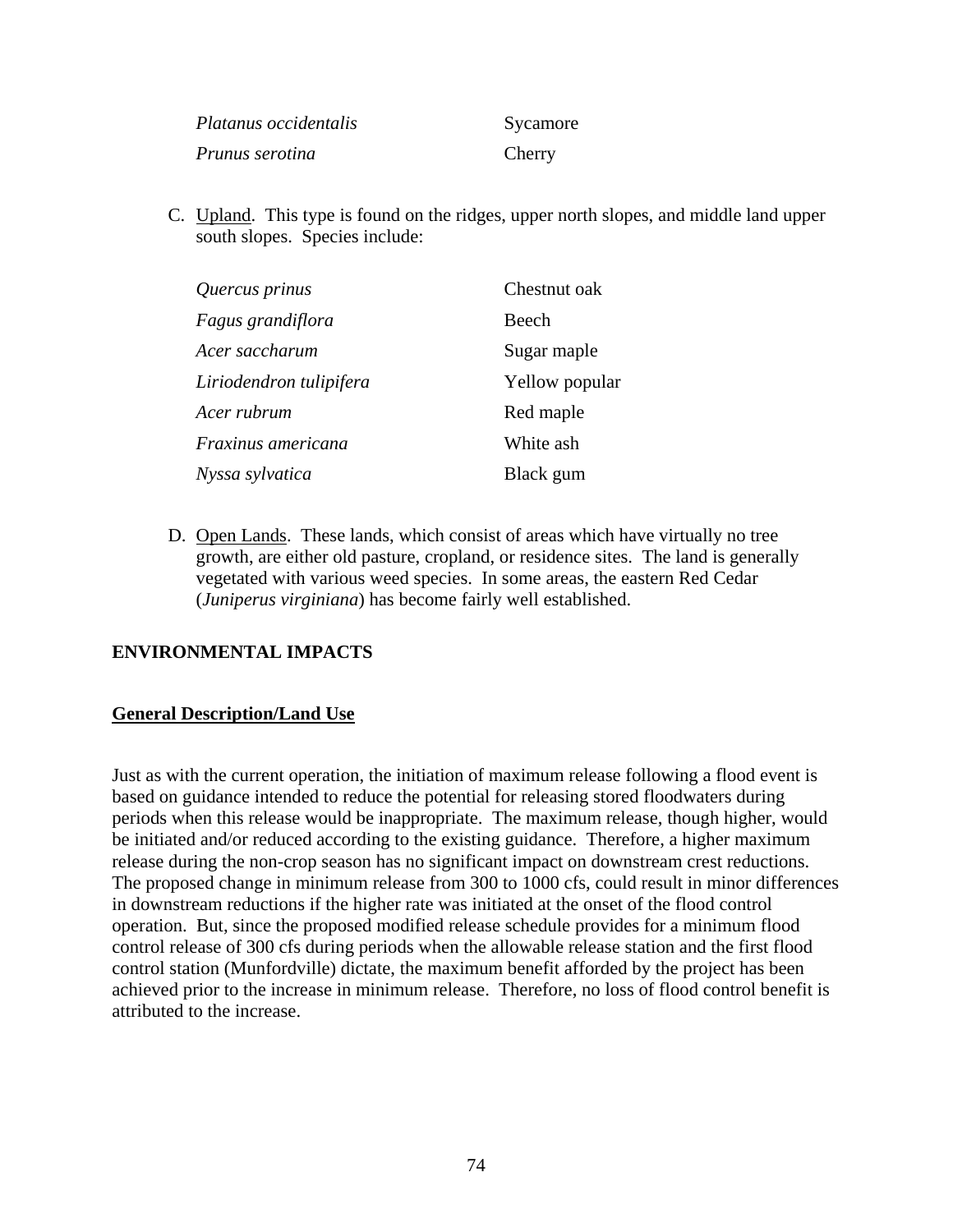Pasture, hayfields and forests dominate downstream land use. The only potential adverse effect would be during crop season. Since crop season release rates will remain the same, there is no difference in crests experienced during the crop season.

## **Climate/Air Quality**

The only air quality impact associated with the reregulation of Green River Lake would be a positive, very localized impact. Odors, primarily hydrogen sulfide, would be reduced or eliminated at the tailwater of the dam during Fall releases as these will not occur until after destratification...

## **Cultural Resources**

The reregulation of Green River Lake will have no adverse impact to cultural resources. Although there is a change to the current operation, it reasonably approaches the current level.

# **Environmental Justice**

Pellyton is located approximately 5 miles upstream from the project area and, therefore, will not be affected by the reregulation of Green River Lake. No loss of flood protection or water supply anywhere in the basin will result from the proposed action.

## **Recreation**

The proposed modified filling schedule (possibly beyond a dependable source of inflow) shows some potential for adverse impact on attainment of summer pool level. The current operation defines the filling curve as mid-March through mid April. In reality, no adverse impacts are associated with non-attainment of summer pool until Memorial Day. Though the current plan provides for slightly higher ideal summer pool utilization, the proposed plan reasonably approaches the current level. Additionally, the proposed plan produces over a 40 percent increase in ideal recreation levels in October from the current level.

## **Physiography, Geology and Soils**

The plan only slightly modifies pool levels, release and fill dates within the Green River Lake project area, therefore, no adverse impacts associated with the physiography, geology or soils are expected. Likewise, downstream effects to physiography, geology, and soils are minimal even if identifiable.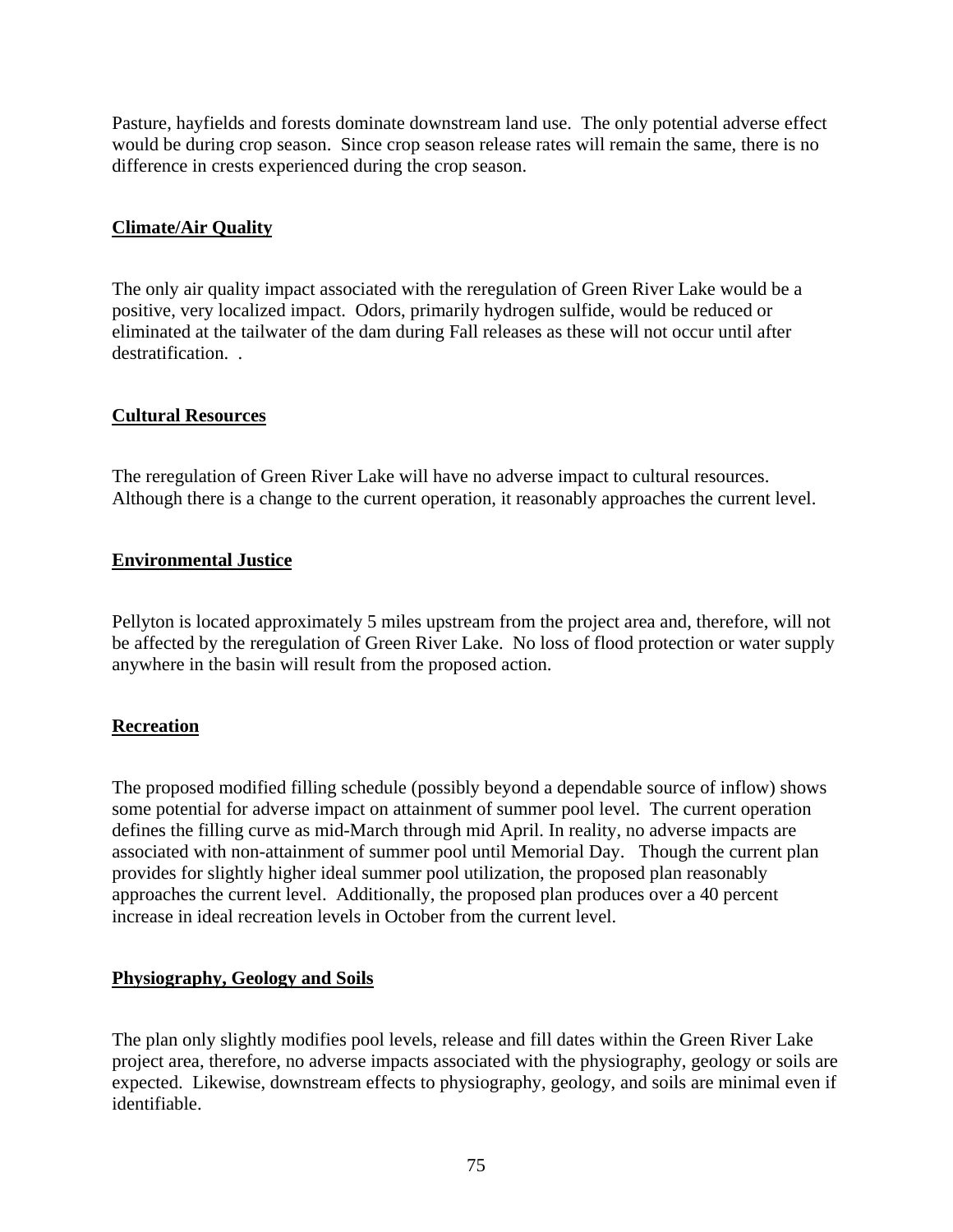## **Farmland: Prime & Unique**

Prime farmland does exist in the Green River Lake area. However, there is none adjacent to the lake itself. No downstream lands will be affected as maximum releases are during non-crop season. Therefore, no adverse impacts to prime farmland are expected.

Most all low-lying property has been removed from crop production other than hay. Maximum releases will occur during non-crop seasons and are not expected to impact agricultural uses on the land.

#### **Threatened & Endangered Species**

No adverse impacts to threatened or endangered species are expected from this action. In fact, by restoring the more natural hydrologic variability in flow and temperature of the Green River downstream of the lake, the ecosystem functions along with rare plants, animals, and communities that are indigenous to the area are expected to recover.

#### **Waste: Hazardous or Solid**

No hazardous or solid wastes will be generated by this proposal. No sites will be impacted by the changes in lake reregulation.

## **Water Quality: Drinking and Ground**

The proposed plan would defer the primary Fall drawdown until the lake has destratified. This would result in a significant benefit in the quality of release waters. Preliminary analysis indicates that a delayed filling and higher winter pool provides an improvement in overall lake water quality, but little advancement in the capability of the project to meet downstream Spring temperature objectives. The reservoir tends to respond much slower to increasing temperatures in the Spring than does the uncontrolled runoff area downstream. Often there is inadequate warm water in the project to meet May and June outflow temperature objectives. The current plan has a limited multilevel release capability and precludes meeting a downstream temperature objective about 45 percent of the time in May and 34 percent in June. The proposed multilevel release capability could improve the situation. The increase to 1000 cfs would permit multilevel control of about 80 percent of the May-June releases. The thermodynamics of the reservoir pool would still limit the capability to dependably meet Spring release temperature targets.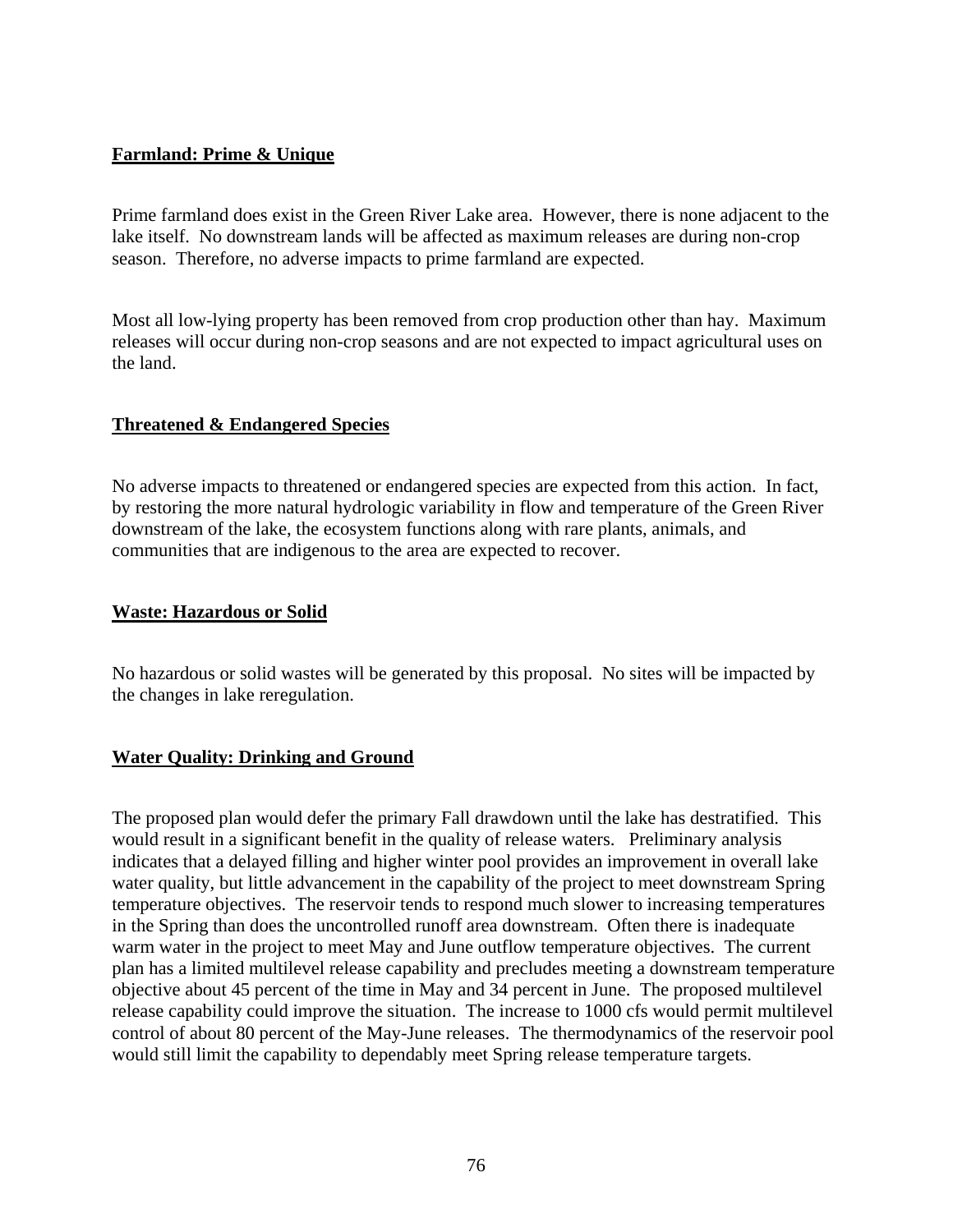The proposed plan also provides a more dependable source of water supply as the quantity available at winter pool is increased.

# **Wetlands**

The modification changes the filling and release schedules of the Green River Lake, along with an increase in winter pool elevation. These changes will have no adverse impact to surrounding wetlands, either on project lands or downstream of the lake.

# **Wild & Scenic Rivers**

The changes in lake regulation will more closely mimic pre-impoundment conditions. This will restore natural flow and temperature conditions within that portion designated by the Commonwealth of Kentucky as a wild and scenic river.

## **Wildlife & Vegetation**

The intention of the proposed plan is to restore the natural hydrologic variability in flow and temperature in the Green River Bioreserve Area. The restoration of a more natural hydrologic variability in flow and temperature of the Green River will restore ecosystem functions and rare plants, animals, and communities that are dependent on the same.

# **COMPLIANCE WITH OTHER ENVIRONMENTAL REQUIREMENTS**

**National Environmental Policy Act (NEPA)**. It has been determined that a Finding of No Significant Impact (FONSI) will satisfy the requirements of NEPA.

**National Pollutant Discharge Elimination System (NPDES).** A NPDES permit (storm water) will not be required for this action.

## **Farmland Protection Policy Act (FPPA)**

This act directs Federal agencies to identify and take into account the adverse effects of their programs on the preservation of farmland. The most significant change to the proposed release rates will be during the non-crop season. Therefore, the proposed plan will have no significant effect on farmlands.